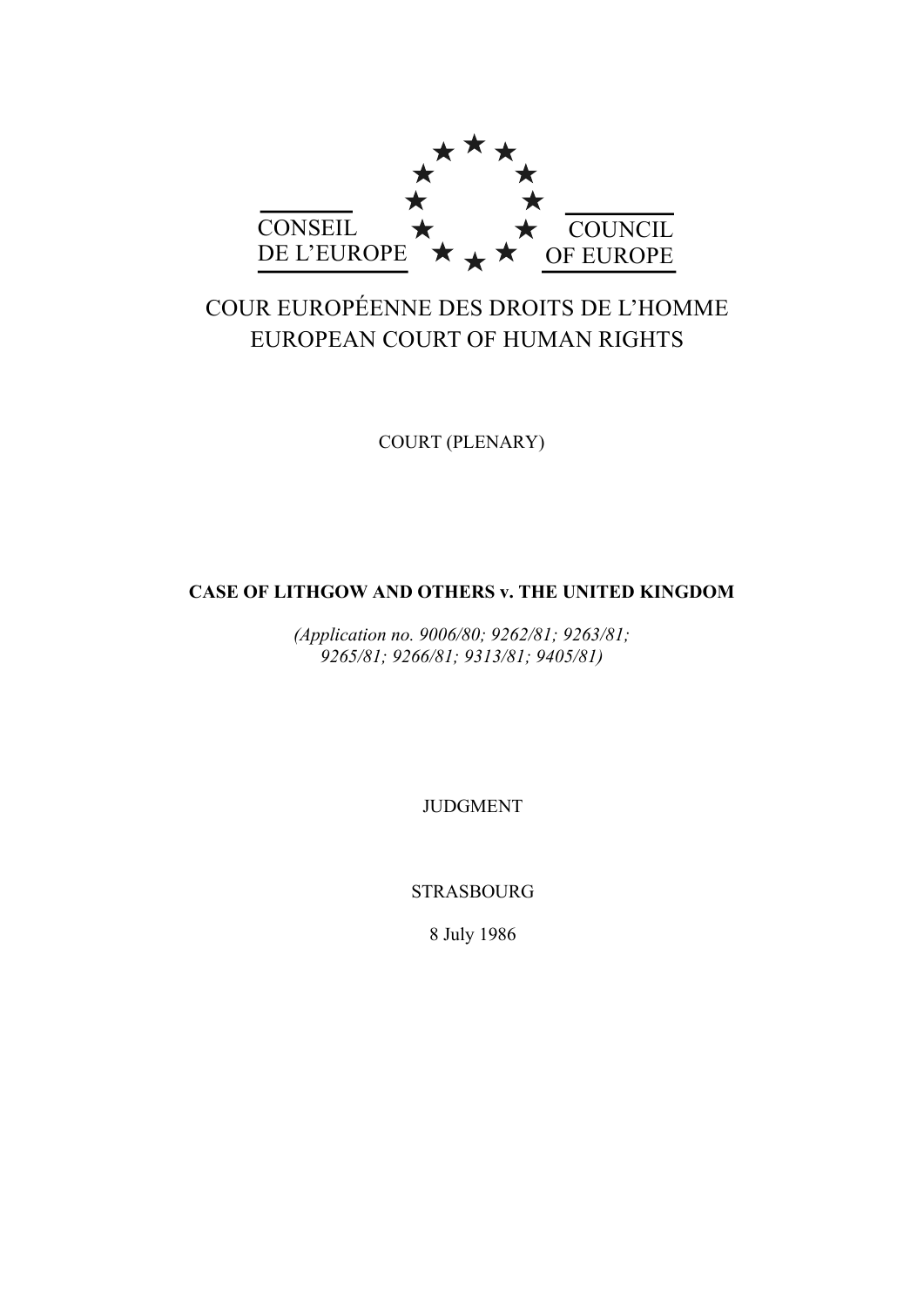## **In the case of Lithgow and Others ,**

The European Court of Human Rights, taking its decision in plenary session in pursuance of Rule 50 of the Rules of Court and composed of the following judges:

Mr. R. RYSSDAL, *President*,

Mr. W. GANSHOF VAN DER MEERSCH,

Mr. J. CREMONA,

Mr. G. WIARDA,

Mr. Thór VILHJÁLMSSON,

Mrs. D. BINDSCHEDLER-ROBERT,

Mr. G. LAGERGREN,

- Mr. F. GÖLCÜKLÜ,
- Mr. F. MATSCHER,
- Mr. J. PINHEIRO FARINHA,
- Mr. L.-E. PETTITI,
- Mr. B. WALSH,
- Sir Vincent EVANS,
- Mr. R. MACDONALD,
- Mr. C. RUSSO,
- Mr. R. BERNHARDT,
- Mr. J. GERSING,
- Mr. A. SPIELMANN,

and also of Mr. M.-A. EISSEN, *Registrar*, and Mr. H. PETZOLD, *Deputy Registrar*,

Having deliberated in private on 28 June, 24-26 and 28 September, 23 and 25 October 1985, 27-30 May and 24 June 1986,

Delivers the following judgment, which was adopted on the lastmentioned date:

#### PROCEDURE

1. The present case was referred to the Court by the European Commission of Human Rights ("the Commission") on 18 May 1984, within the three-month period laid down by Article 32 para. 1 and Article 47 (art. 32-1, art. 47) of the Convention for the Protection of Human Rights and Fundamental Freedoms ("the Convention"). The case originated in the

 $*$  Note by the Registrar: The case is numbered  $2/1984/74/112-118$ . The second figure indicates the year in which the case was referred to the Court and the first figure its place on the list of cases referred in that year; the last two figures indicate, respectively, the case's order on the list of cases and of originating applications (to the Commission) referred to the Court since its creation.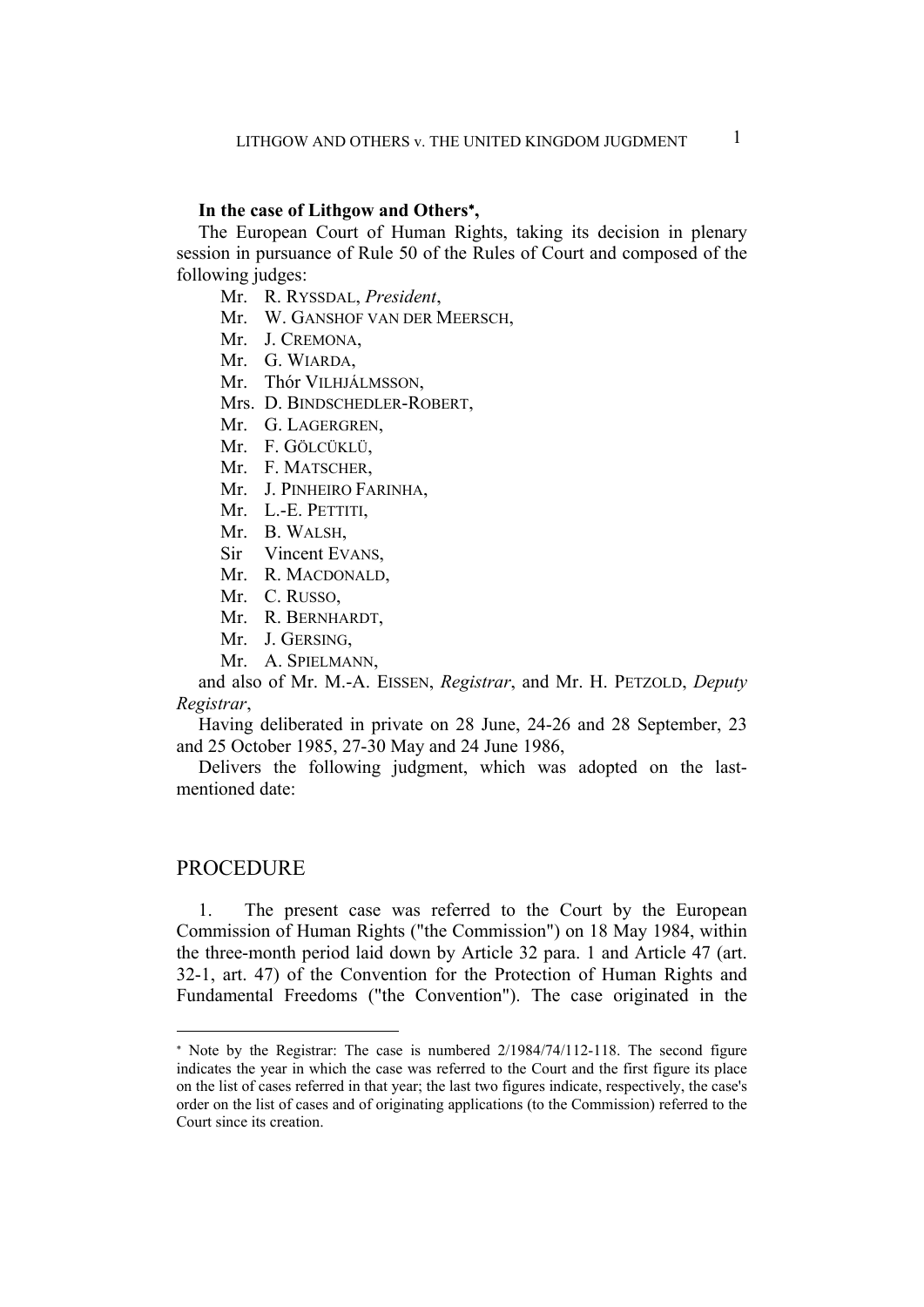following seven applications against the United Kingdom of Great Britain and Northern Ireland, lodged with the Commission between 1977 and 1981 under Article 25 (art. 25) by the persons indicated:

- no. 9006/80: Sir William Lithgow;

- no. 9262/81: Vosper Ltd. (now Vosper PLC - "Vosper");

- no. 9263/81: The English Electric Company, Ltd. ("English Electric") and Vickers Ltd. (now Vickers PLC - "Vickers");

- no. 9265/81: Banstonian Company ("Banstonian") and Northern Shipbuilding & Industrial Holdings Ltd. ("Northern Shipbuilding");

- no. 9266/81: Yarrow PLC (formerly Yarrow and Company Ltd.

- "Yarrow"), Sir Eric Yarrow, M & G Securities Ltd. and Mrs. Monique Augustin-Normand;

- no. 9313/81: Vickers;

- no. 9405/81: Dowsett Securities Ltd. ("Dowsett"), FFI (UK Finance) PLC (now Investors in Industry PLC

- "Investors") and The Prudential Assurance Company Ltd. ("Prudential").

Sir William Lithgow and Sir Eric Yarrow are British citizens and Mrs. Augustin-Normand is a French citizen; the remaining applicants are all companies incorporated and registered in the United Kingdom.

The expression "the applicants" hereinafter designates all the abovenamed persons other than Sir Eric Yarrow, M & G Securities Ltd. and Mrs. Augustin-Normand whose complaints were declared inadmissible by the Commission (see paragraph 102 below).

2. The Commission's request referred to Articles 44 and 48 (art. 44, art. 48) and to the declaration whereby the United Kingdom recognised the compulsory jurisdiction of the Court (Article 46) (art. 46). The request sought a decision from the Court as to the existence of violations of Articles 6 para. 1, 13, 17 or 18 (art. 6-1, art. 13, art. 17, art. 18) of the Convention or of Article 1 of Protocol No. 1 (P1-1) (taken alone or in conjunction with Article 14 of the Convention) (art. 14+P1-1).

3. In response to the inquiry made in accordance with Rule 33 para. 3 (d) of the Rules of Court, the applicants all stated that they wished to take part in the proceedings pending before the Court and designated the lawyers and, in the case of Vickers, the company's Commercial Director who would represent them (Rule 30).

4. The Chamber of seven judges to be constituted included, as ex officio members, Sir Vincent Evans, the elected judge of British nationality (Article 43 of the Convention) (art. 43), and Mr. G. Wiarda, the then President of the Court (Rule 21 para. 3 (b)). On 22 May 1984, the President drew by lot, in the presence of the Registrar, the names of the five other members, namely Mr. R. Ryssdal, Mr. Thór Vilhjálmsson, Mr. W. Ganshof van der Meersch, Mr. L. Liesch and Mr. E. García de Enterría (Article 43 in fine of the Convention and Rule 21 para. 4) (art. 43).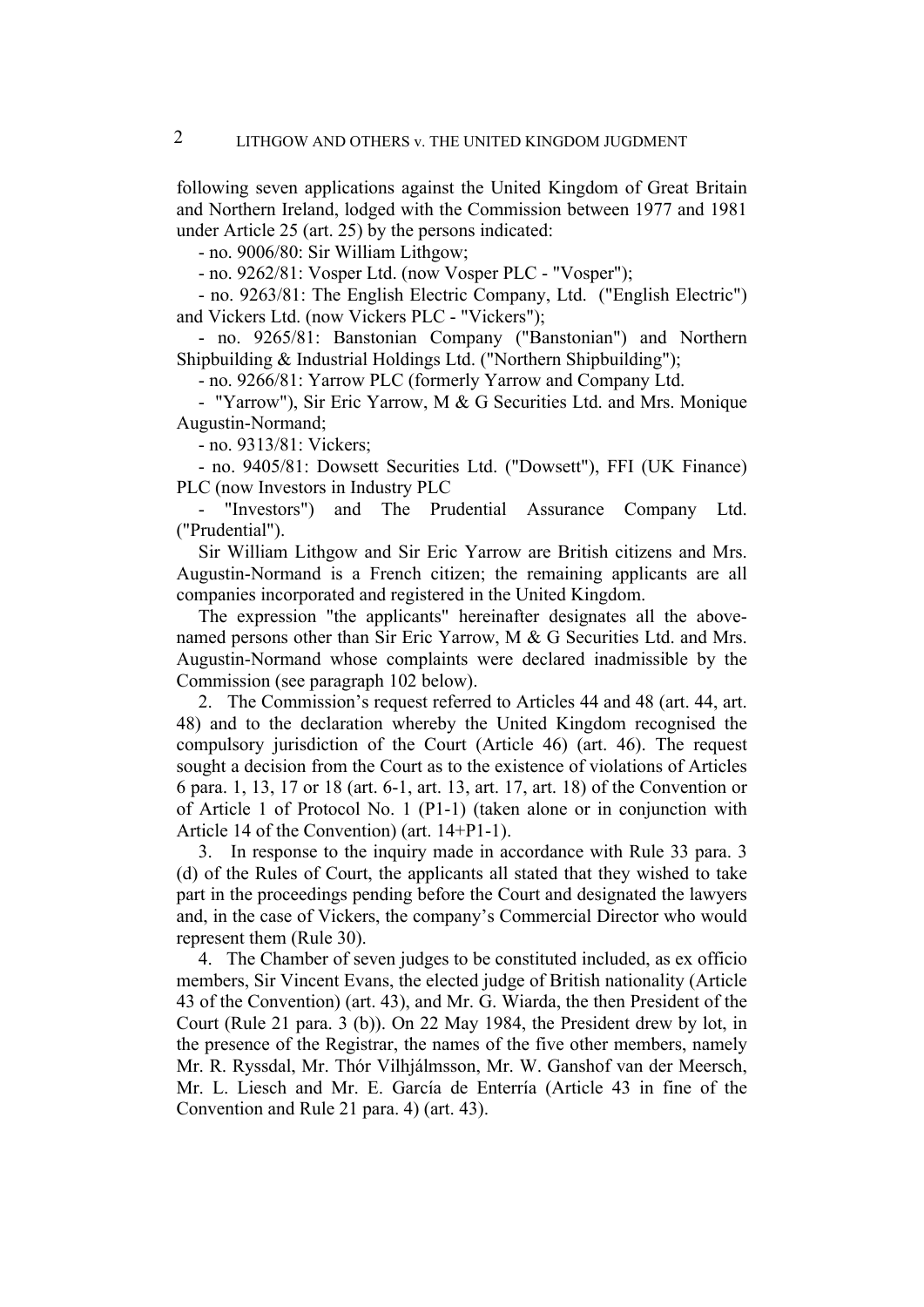On the same day, the Chamber decided under Rule 50 to relinquish jurisdiction forthwith in favour of the plenary Court.

5. The President of the Court consulted, through the Registrar, the Agent of the United Kingdom Government ("the Government"), the Commission's Delegate and the applicants' representatives on the necessity for a written procedure (Rules 37 para. 1 and 50 para. 3). Thereafter, in accordance with the President's Orders and directions, the following documents were lodged at the registry:

- on 30 October 1984, individual memorial of Sir William Lithgow; - on 31 October 1984, joint memorial of the applicants and individual memorials of Vosper, English Electric and Vickers, Yarrow, and Vickers; on 5 November 1984, memorial of the Government and individual memorial of Dowsett, Investors and Prudential; - on 15 November 1984, individual memorial of Banstonian and Northern Shipbuilding.

By letter of 15 January 1985, the Secretary to the Commission indicated that its Delegate did not propose to reply in writing to these memorials.

6. After consulting, through the Registrar, the Agent of the Government, the Commission's Delegate and applicants' representatives, the President directed on 18 December 1984 that the oral proceedings should open on 24 June 1985.

7. On 30 May 1985, the Court (presided over by Mr. Ryssdal, who had on that day succeeded Mr. Wiarda) held a preparatory meeting when it drew up a list of requests and questions which were communicated shortly thereafter by the Registrar to the Government, the Commission and the applicants.

8. The hearings were held in public at the Human Rights Building, Strasbourg, from 24 to 26 June 1985.

There appeared before the Court:

- for the Government:

Mr. M. EATON, Legal Counsellor,

| Foreign and Commonwealth Office,               | Agent,    |
|------------------------------------------------|-----------|
| Mr. R. ALEXANDER, Q.C.,                        |           |
| Prof. R. HIGGINS, Barrister-at-Law,            |           |
| Mr. N. BRATZA, Barrister-at-Law,               | Counsel,  |
| Mr. H. WHITAKER,                               |           |
| Mr. J. KEELING,                                |           |
| Dr. G. DAVIS,                                  |           |
| Mr. J. KNOX, Department of Trade and Industry, |           |
| Mr. R. GARDINER, Law Officers' Department,     | Advisers; |
| - for the Commission:                          |           |
| Mr. J.A. FROWEIN,                              | Delegate; |
| - for Sir William Lithgow:                     |           |
| Mr. J. MACDONALD, Q.C.,                        |           |
| Mr. N. MARYAN-GREEN, avocat,                   |           |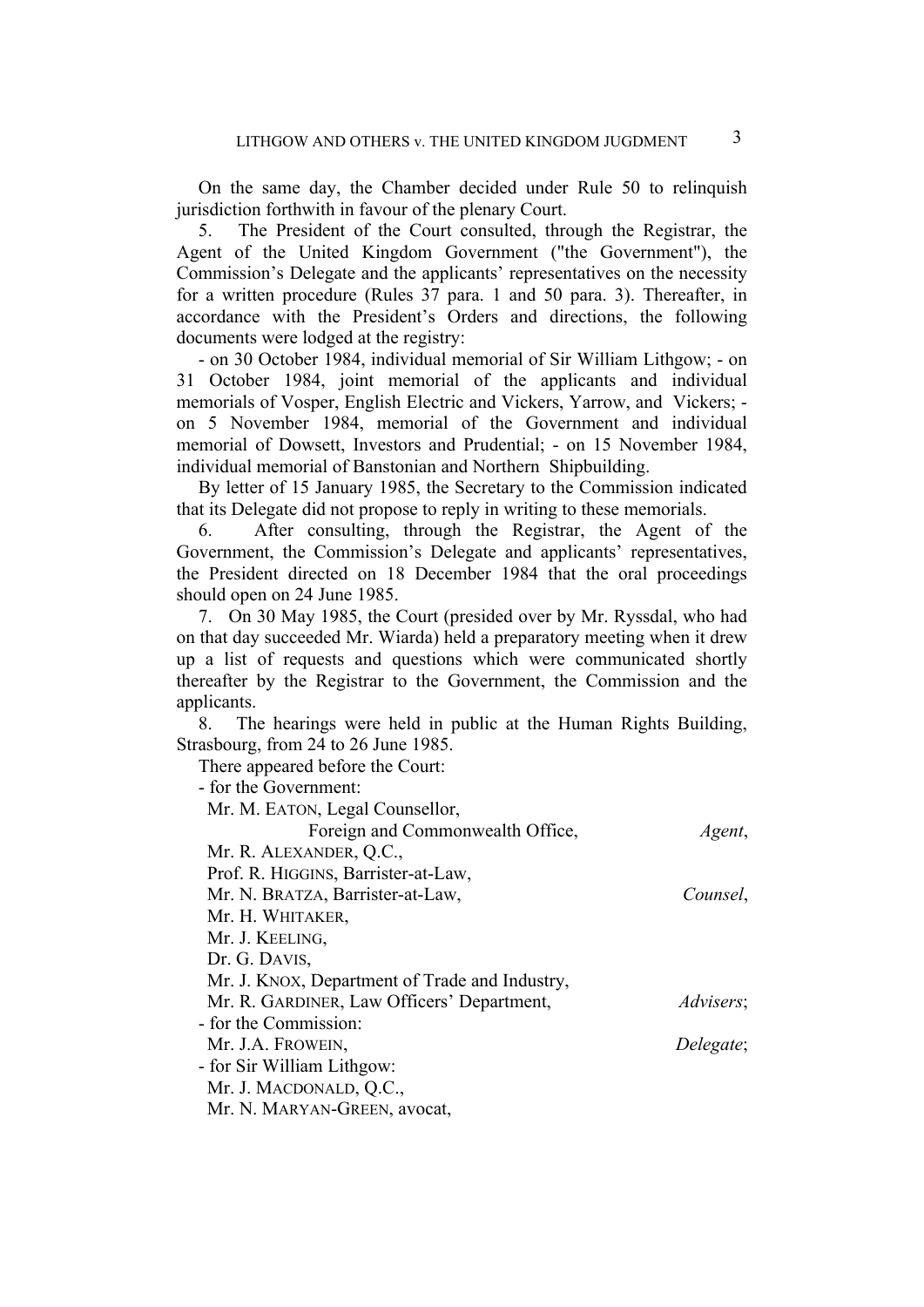4 LITHGOW AND OTHERS v. THE UNITED KINGDOM JUGDMENT

| Mr. J. MCNEILL, Advocate,                            | Counsel,        |
|------------------------------------------------------|-----------------|
| Mr. D. ROSS MACDONALD, Solicitor,                    |                 |
| Mr. C. HARDCASTLE,                                   |                 |
| Mr. C. GLADSTONE,                                    |                 |
| Mr. D. BROCK, Hardcastle & Co. Ltd.,                 | Advisers;       |
| - for Vosper:                                        |                 |
| Mr. A. LESTER, Q.C.,                                 |                 |
| Mr. M. MENDELSON, Barrister-at-Law,                  |                 |
| Mr. D. PANNICK, Barrister-at-Law,                    | Counsel,        |
| Mr. J. HOWISON, Solicitor;                           |                 |
| - for English Electric and Vickers:                  |                 |
| Mr. R. SOUTHWELL, Q.C.,                              |                 |
| Miss M. SIMMONS, Barrister-at-Law,                   |                 |
| Prof. I. DELUPIS, Barrister-at-Law,                  | Counsel;        |
| - for English Electric:                              |                 |
| Mr. M. LESTER, Director of Legal Affairs, Solicitor; |                 |
| - for Vickers:                                       |                 |
| Mr. C. FOREMAN, Commercial Director,                 | Representative, |
| Mr. N. BEVINS, Company Secretary,                    | Adviser;        |
| - for Banstonian and Northern Shipbuilding:          |                 |
| Mr. R. GRAUPNER, Solicitor,                          |                 |
| Mr. T. EDWARDS, Rea Brothers PLC,                    | Adviser;        |
| - for Yarrow:                                        |                 |
| Prof. F. JACOBS, Q.C.,                               | Counsel,        |
| Mr. A. MALLINSON,                                    |                 |
| Mr. D. ROWE, Solicitors;                             |                 |
| - for Dowsett, Investors and Prudential:             |                 |
| Mr. A. LESTER, Q.C.,                                 |                 |
| Mr. D. PANNICK, Barrister-at-Law,                    | Counsel,        |
| Mr. A. FOYLE, Solicitor.                             |                 |

The Court heard addresses by Mr. Alexander for the Government, by Mr. Frowein for the Commission and by Mr. J. Macdonald, Mr. A. Lester, Mr. Southwell, Mr. Graupner and Prof. Jacobs for the applicants, as well as replies to questions put by it and certain of its members.

During the course of the hearings, various documents, including written replies to questions put by the Court (see paragraph 7 above), were filed by the Government and the applicants.

# AS TO THE FACTS

9. The applicants in the present case had certain of their interests nationalised under the Aircraft and Shipbuilding Industries Act 1977 ("the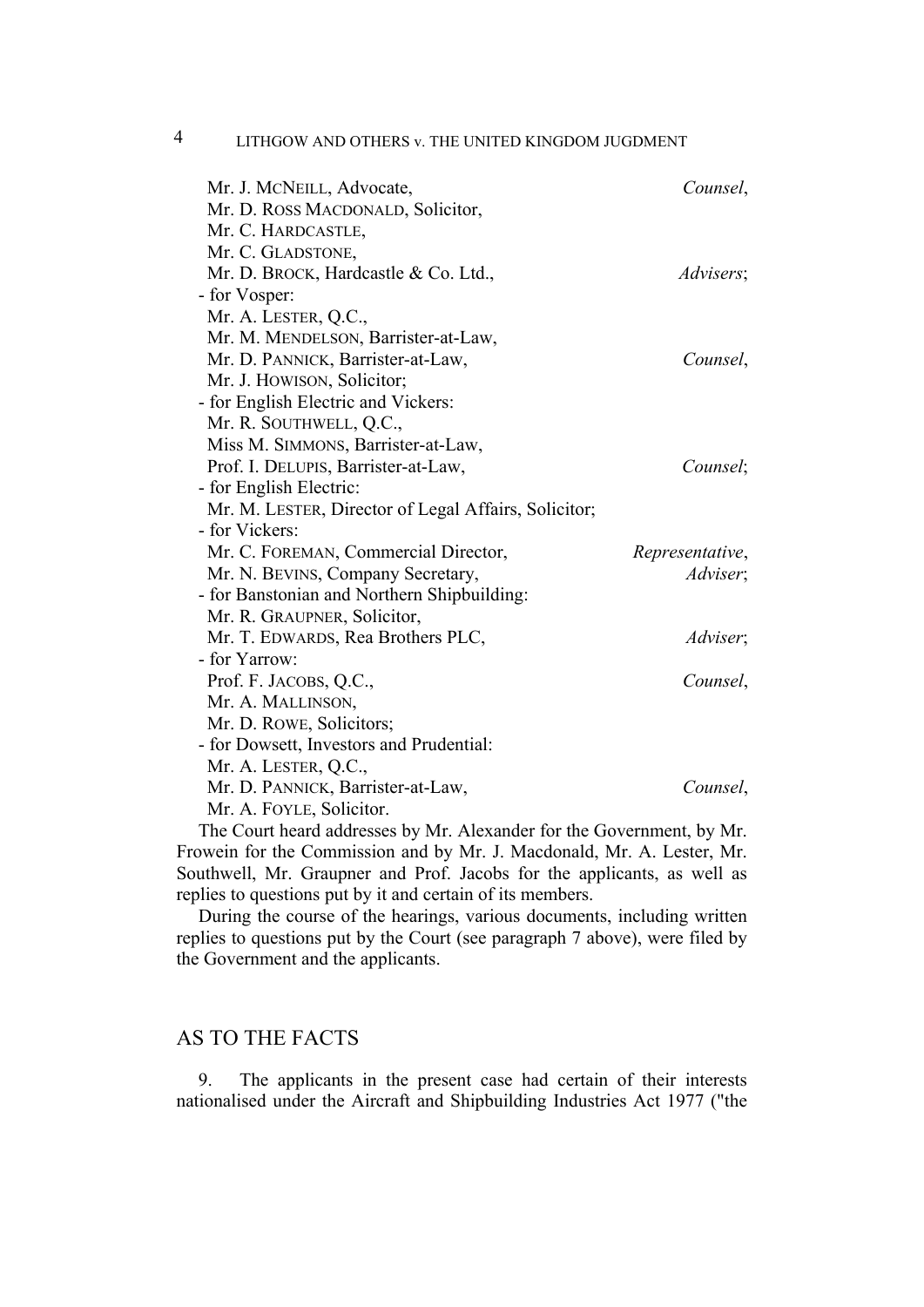1977 Act"). Whilst not contesting the principle of the nationalisation as such, they claimed that the compensation which they received was grossly inadequate and discriminatory and alleged that they had been victims of breaches of Article 1 of Protocol No. 1 (P1-1) to the Convention, taken alone and in conjunction with Article 14 (art. 14+P1-1) of the Convention. They also invoked Article 6 (art. 6) and - in one case - Article 13 (art. 13) of the Convention. Certain claims of violation of Articles 17 and 18 (art. 17, art. 18) of the Convention, which had been made before the Commission, were not pursued before the Court.

## I. RELEVANT LEGISLATION

## **A. Background to the 1977 Act**

## *1. The nationalisation proposals*

10. In its election manifesto published on 8 February 1974, the Labour Party stated that its political programme included nationalisation of the United Kingdom aircraft and shipbuilding industries. It had made previous statements to that effect in 1971, 1972 and 1973.

At a general election held on 28 February 1974, the Labour Party gained office from the Conservatives and formed a government; it did not then have an overall majority in the House of Commons. On 31 July 1974, the Secretary of State for Industry announced that the shipbuilding and shiprepair industries would be taken into public ownership and that legislative provisions for safeguarding their assets would be effective from that date; details of the Government's proposals for nationalising those industries were set out in a discussion paper published on the same day.

A further general election was held on 10 October 1974, at which the Labour Party was returned with an overall majority. On 29 October, the Queen's Speech at the opening of Parliament referred to the Government's intention to bring the aerospace industry into public ownership and a statement concerning safeguarding provisions for its assets was made in the House of Commons on 4 November. On 15 January 1975, the Government published a consultative document relative to their plans for the nationalisation of that industry.

11. The above-mentioned discussion paper and consultative document contained particulars of the companies to be nationalised and stated that "fair compensation" would be paid, though without giving details of the compensation terms. Both documents set out the political, economic and social considerations that motivated the nationalisation proposed; essentially, the Government considered that it would put the industries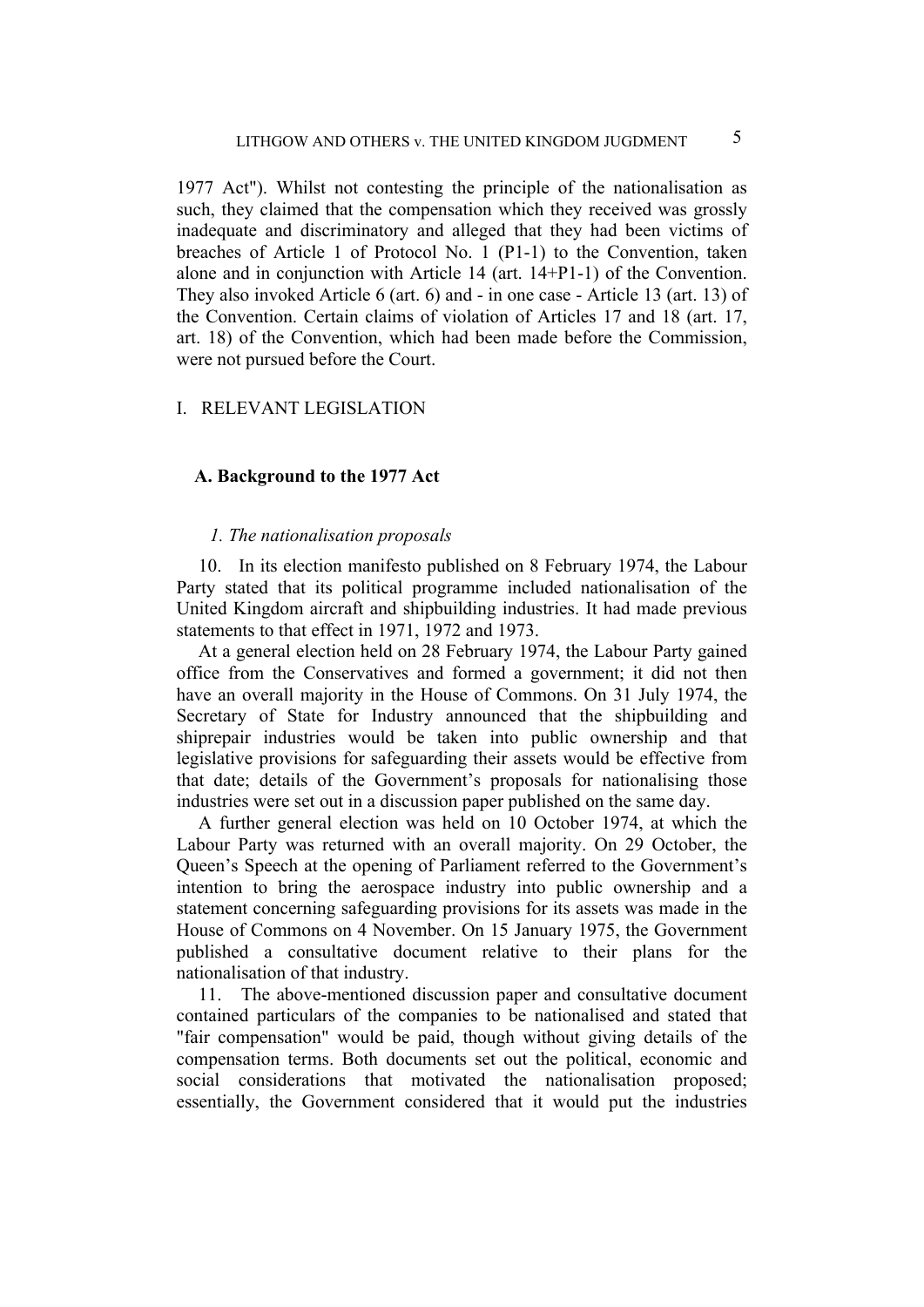concerned - which had been in receipt of substantial Government assistance and were heavily dependent on Government contracts - on a sounder organisational and economic footing and bring to them a desirably greater degree of public control and accountability.

## *2. The Parliamentary proceedings and subsequent developments*

12. On 17 March 1975, the Secretary of State for Industry announced in the House of Commons the forthcoming introduction of an Aircraft and Shipbuilding Industries Bill to give effect to the nationalisation proposals. He indicated, for the first time, the basis on which compensation would be determined, namely by reference to the value of the securities of the companies to be acquired: securities quoted on a recognised Stock Exchange were to be valued at their average price during the six months ending on 28 February 1974, whilst the value of unquoted securities was to be determined, by agreement or arbitration, as if they had been quoted during that period. Details of the safeguarding provisions were also given.

13. A Bill on the lines announced was duly published, providing for the securities of forty-three companies to pass into the ownership of public corporations. Although the Bill received its first reading on 30 April 1975, it lapsed at the end of the Parliamentary session due to lack of time. The Government then reviewed the proposed compensation terms (including the choice of the valuation reference period) in the light of representations received, but decided not to change them, notably on account of the uncertainty which this would have created, of the extent of share dealings that had taken place on the basis of the terms already announced and of the fact that in the alternative reference periods canvassed share prices were likely to have been distorted by the commitment to nationalisation.

14. A second Bill, in essentially the same terms as the first, was introduced in November 1975. It gave rise to protracted proceedings in the House of Commons, covering such matters as the principle and the scope of the nationalisation measure and the compensation terms. In February 1976, the Government themselves announced the exclusion from the ambit of the Bill of Drypool Group Ltd.; this shipbuilding company had become insolvent after February 1974 and the Government considered that it would be unjustifiable to pay its shareholders the full value of the shares during the compensation reference period.

Having received its third reading in the House of Commons on 29 July 1976, the Bill passed to the House of Lords where, after further lengthy debates, various amendments were made which were not acceptable to the Government; in particular, certain shiprepairing and warship-building companies were excluded and a provision was inserted whereby the Arbitration Tribunal - which was to assess compensation in default of agreement - would have been able to award "fair compensation" if it considered that this would not be provided under the statutory formula. The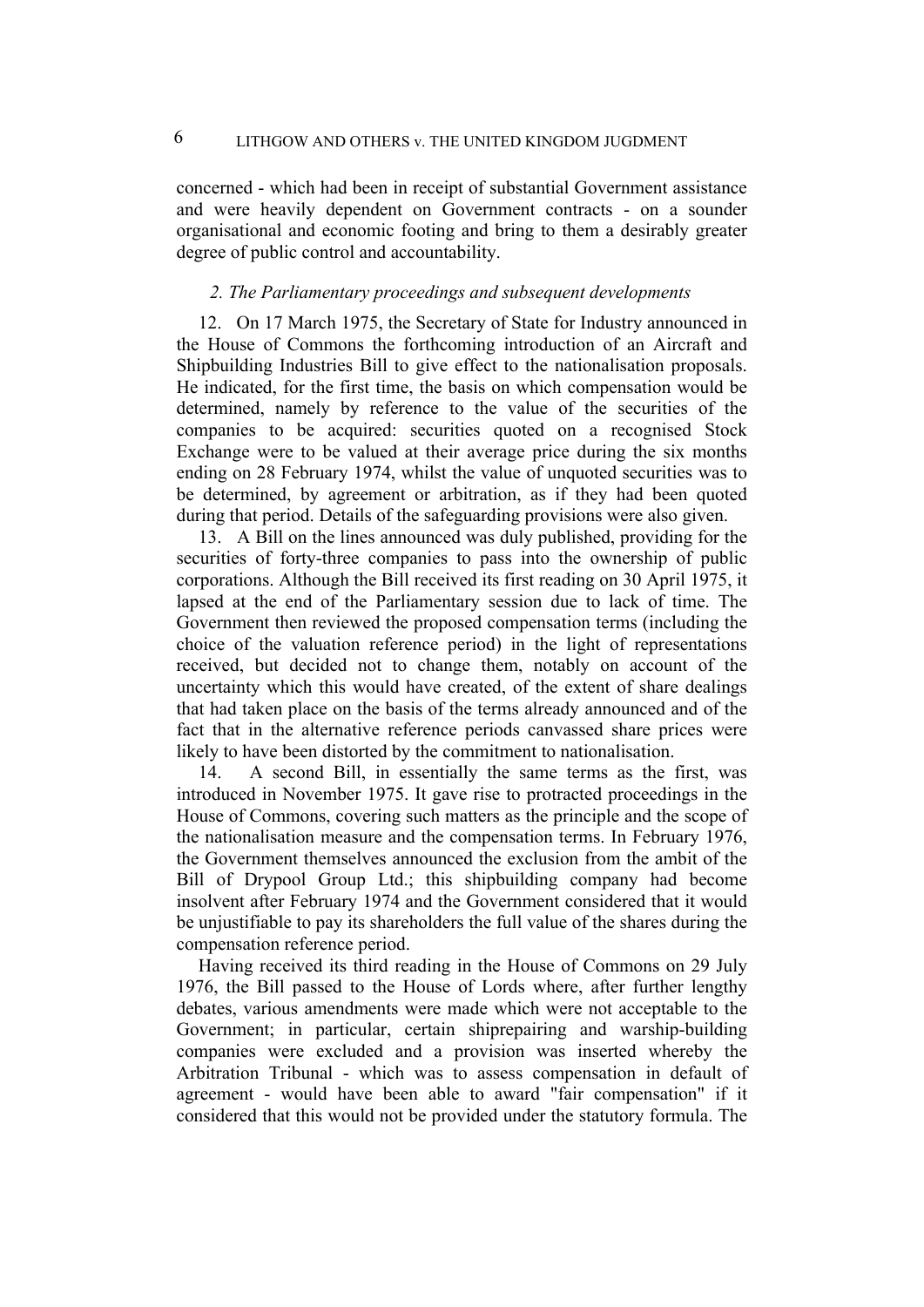ensuing disagreement between the two Houses of Parliament over the amendments could not be resolved by the end of the session and the second Bill therefore also lapsed.

15. A third Bill in the same terms as the second was introduced into the House of Commons on 26 November 1976, completed all procedural stages there by 7 December and was then introduced into the House of Lords under a special procedure whereby it could pass into law without the assent of that House. It received the Royal Assent and came into force on 17 March 1977. The compensation terms enacted were essentially identical to those provided for in the first Bill; the same applied to the interests to be nationalised, except for the exclusion of Drypool Group Ltd. and also following an amendment accepted by the Government during the proceedings on the third Bill - of certain companies whose business consisted solely of shiprepairing. In the final event, thirty-one companies (four aerospace and the remainder shipbuilding, marine engineering or shipbuilding training) were listed for nationalisation in the 1977 Act.

16. The Parliamentary debates were characterised throughout by opposition concentrated, in particular, on the alleged unfairness of the compensation terms. The criticisms - which were substantially identical to those made by the applicants in the present proceedings and were all withdrawn or rejected after debate - related, inter alia, to the use of a hypothetical Stock Exchange method of valuation for unlisted shares; the choice of the valuation reference period; the absence of provision for taking account of growth in the companies concerned, or fall in the value of money, after the reference period; the non-inclusion in the compensation formula of any equivalent of the "control premium" (see paragraph 98 below); and the fact that the valuation of certain acquired companies might be related to the stock market quotation of their parent companies' shares.

Government spokesmen, for their part, maintained that the terms were fair. They argued, amongst other things, that it was proper to value securities at a date before they were affected by the possibility of nationalisation; that the subsequent performance of a particular company would normally have been in prospect at the reference period and hence reflected in the imputed share price; that it was reasonable that the Government should benefit from any improvements in the companies after the end of the reference period since they accepted the risk of any deterioration, short of bankruptcy; that it was fallacious to assume that there was a correlation between share values and the rate of inflation; that the choice of reference period protected shareholders against the subsequent fluctuations in market prices; that the terms on which compensation was being offered were not those on which a willing buyer acquired control of a company from a willing seller, since this was not a transaction of that kind but a nationalisation by Act of Parliament; and that regard would be had to the quotation of a parent company's shares only where the acquired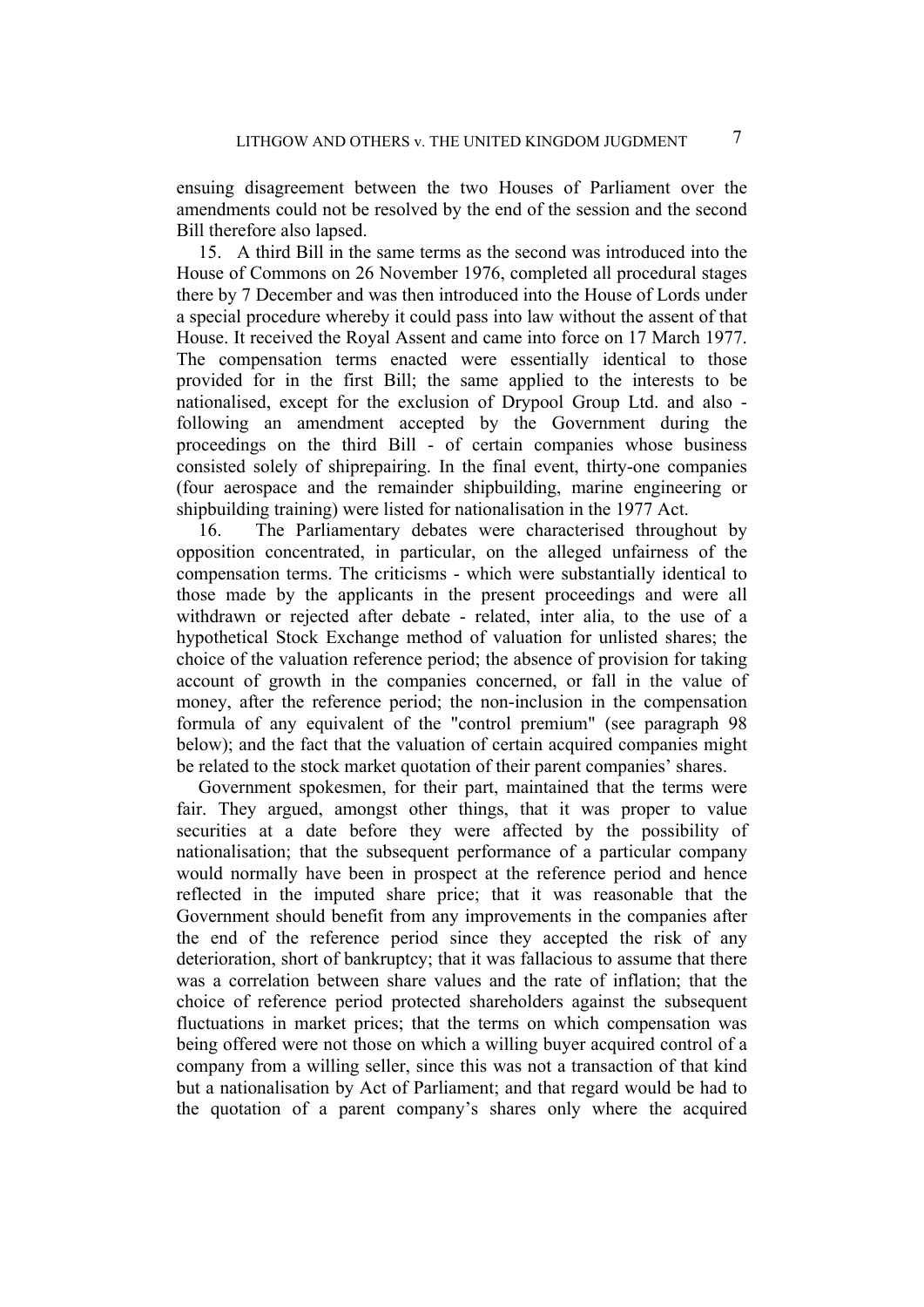company's activities constituted a "very substantial" part of the whole undertaking. The Government also acknowledged that the settlement of compensation would take some time, but expressed their intention of making payments on account as large and as quickly as possible and within six months of passage of the companies into public ownership.

17. In May 1979 - at which time compensation negotiations were still in progress (see paragraphs 33-35 below) -, a further general election was held and the Conservative Party returned to office. The new Government reviewed, in the light of representations made, the compensations terms contained in the 1977 Act but decided not to change them. In a written answer the new Secretary of State for Industry announced this to the House of Commons on 7 August 1980, in the following terms:

"We recognise that some previous owners and many members of this House and of the public believe that the terms of compensation imposed by the 1977 Act were grossly unfair to some of the companies and we share this view. We have explored every possibility to right the injustice done by the previous Government but to our very great regret we have concluded that amending legislation to establish new compensation terms retrospectively would be unjust to the many people who sold shares on the basis of the previous terms."

The new Government also considered, but decided against, any immediate denationalisation of certain of the companies that had passed into public ownership.

#### **B. The 1977 Act**

18. Sections 19 and 20 of the 1977 Act provided that, on a date to be specified by the Secretary of State for Industry ("Vesting Day"), the securities of the companies engaged in the aircraft and shipbuilding industries which were listed in Schedules 1 and 2, together with certain other assets appurtenant to their activities, should vest in "British Aerospace" or "British Shipbuilders", two public corporations established under the Act. The dates subsequently so specified were, for aerospace companies, 29 April 1977 and, for shipbuilding companies, 1 July 1977.

The Act also made provision for compensation to be paid to the former holders of securities of the acquired companies, for the safeguarding of the assets of the nationalised undertakings, for the appointment of stockholders' representatives and for the establishment of an Arbitration Tribunal.

#### *1. Compensation*

19. Under section 35(3), the amount of compensation payable was, generally, an amount equal to the "base value" of the nationalised securities, less any deduction which was appropriate by virtue of section 39 (see paragraphs 23-24 below). For securities listed on the London Stock Exchange, the "base value" was, under section  $37(1)$ , the average of their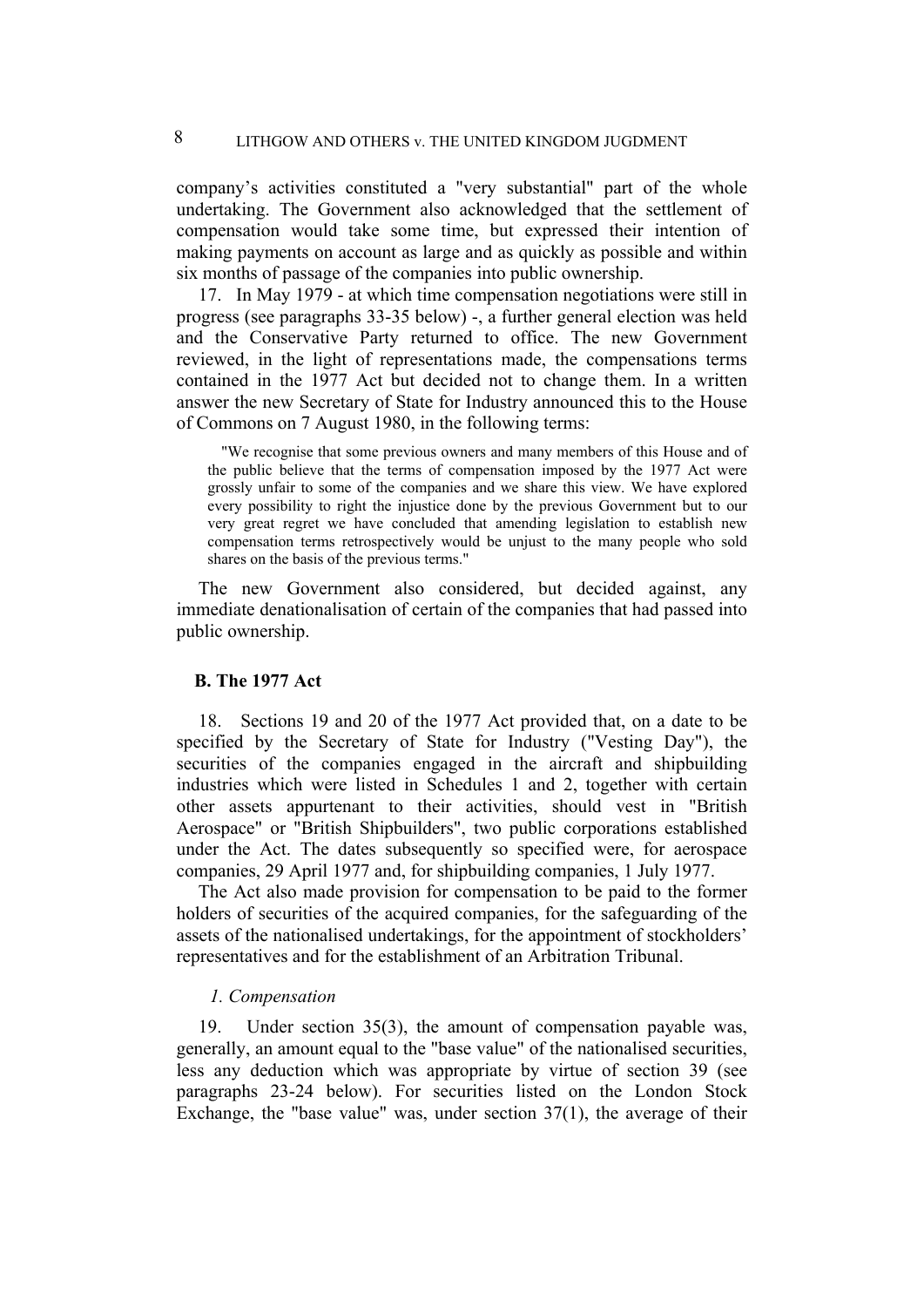weekly quotations during the six months between 1 September 1973 and 28 February 1974 ("the Reference Period", the second date being that of the general election referred to in paragraph 10, second sub-paragraph, above). For securities not so listed and issued before the end of the Reference Period, the "base value" was "such as may be determined by agreement between the Secretary of State and the stockholders' representative" (see paragraph 28 below) "or, in default of such agreement, as may be determined by arbitration under this Act to be the base value which the securities would have had under section 37 ... if they had been listed" on the Stock Exchange throughout the Reference Period (section 38(1)). The "base value" of unlisted securities issued after the end of the Reference Period was, generally, their issue price (section 38(10)).

Among the reasons given by the Government for the choice of this reference period were: the need to avoid a period when the value of the shares was distorted by the prospect of nationalisation; subject to this, the need to take as recent a period as possible; and the general decline in share prices between mid-1972 and March 1975, when the compensation terms were announced, making it desirable to choose a period reflecting the midpoint of the share market over those years.

In determining the "base value" of unlisted securities, the Arbitration Tribunal (see paragraphs 29-32 below) was to have regard to "all relevant factors"; when the acquired company was the subsidiary of a company all or part of whose shares were listed on the Stock Exchange and carried on an undertaking which "formed a substantial part of the undertakings of the group of companies of which the company and the parent company were members", one of those factors was the stock market quotation of the parent company's shares (section 38(3) and (6)).

During negotiations, the Secretary of State, whilst having some scope for judgment, could not offer by way of compensation more than was possible under the statutory formula. The Arbitration Tribunal, for its part, was in no way bound by the amount offered or contended for in negotiations. In determining compensation, no regard was had to any grants to the nationalised undertakings from public funds.

20. Under section 36, compensation was not payable until the "base value" of the nationalised shares and the amount of any deduction to be made under section 39 (see paragraphs 23-24 below) had been determined. However, it was provided that, at any time after Vesting Day, "such sum may be paid on account of compensation ... as the Secretary of State thinks fit ...". The payments on account made to the applicants in the present case were unconditional.

21. (a) Compensation was to take the form of government stock, known as "Compensation Stock" (section 35(1)). Interest thereon was to accrue from Vesting Day (Schedule 5). The rate of such interest was to be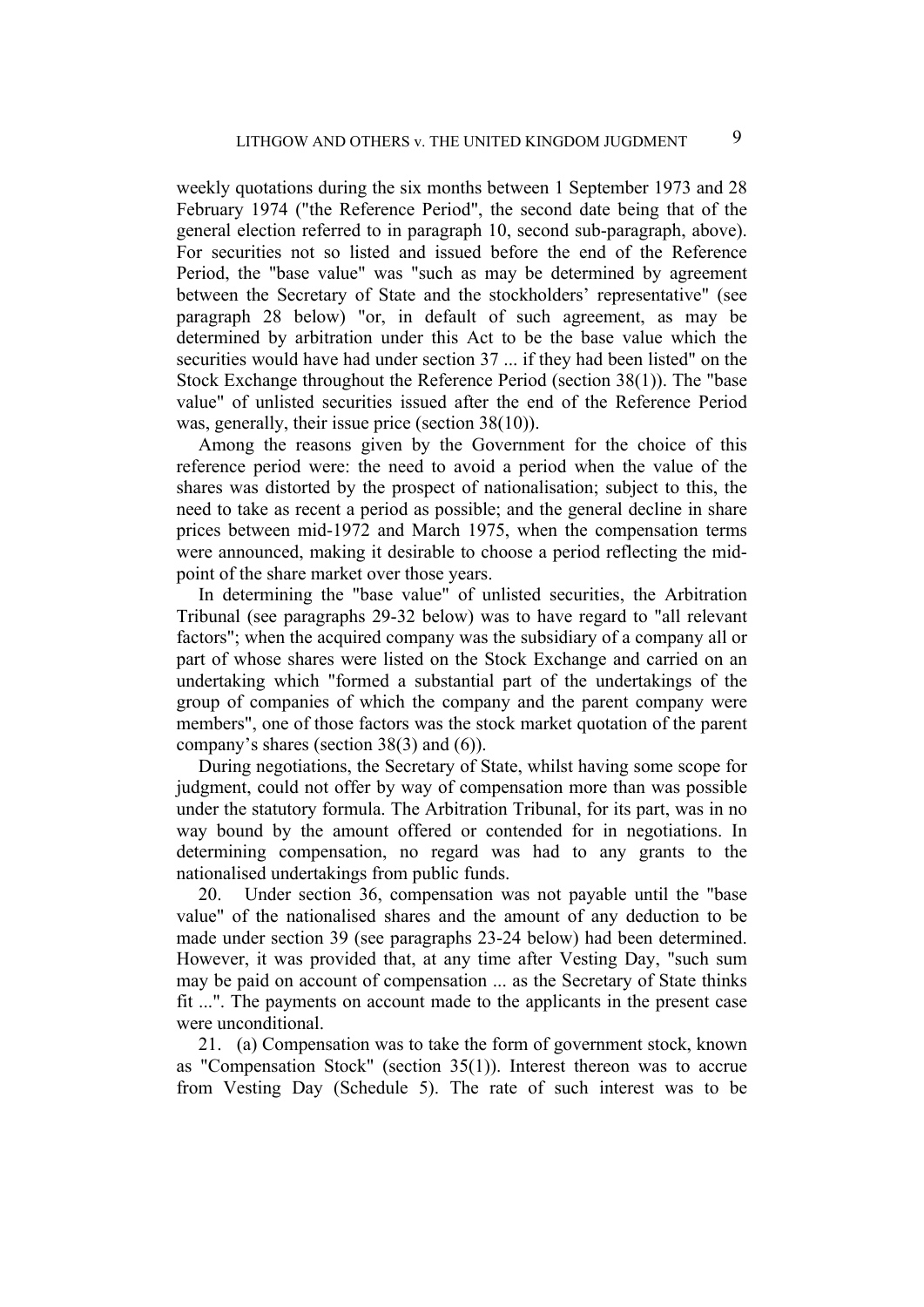determined by the Treasury, as were the conditions as to repayment, redemption and other matters (section 40).

(b) Compensation was not subject to tax on receipt, but disposal or redemption of Compensation Stock gave rise to liability to capital gains tax, the gain being calculated by reference to the cost of acquisition by the shareholder of the nationalised shares. However, by virtue of section 54 of the Finance Act 1976, the replacement of Compensation Stock by new business assets could give rise to an entitlement to "roll-over relief", whereby liability to tax would be deferred until the new assets, or their successors, were ultimately disposed of. Such relief was available only where the recipient of the Compensation Stock was a company and where the nationalised concern had been either a subsidiary, at least 75% owned, of that company or a wholly-owned subsidiary of a consortium consisting of five or fewer companies; it could not be claimed by a private individual, regardless of the size of his shareholding in the nationalised concern. These criteria were intended to limit the ambit of "roll-over relief" to cases where the shares in the nationalised company had been held as a business asset rather than as a purely financial investment.

## *2. Safeguarding provisions*

22. During the course of the Parliamentary proceedings on the various Bills, Government spokesmen stated that the undertakings to be nationalised were to continue to operate as normal commercial concerns until Vesting Day. And, in fact, all the companies with which the present case is concerned did so.

Although the undertakings remained private property until Vesting Day, the 1977 Act contained a number of safeguarding provisions whose general aim was to ensure that, between the end of the Reference Period (28 February 1974) and that Day, there was no abnormal action by the existing owners or management which might be detrimental to the public sector. The provisions, whose broad effect is summarised below, did not apply if the action in question had been approved by the Secretary of State for Industry; retroactive approval was possible in certain circumstances, notably in respect of "material transactions" (see paragraph 24 below). The Government gave assurances that the safeguarding provisions would not be used in such a way as to penalise reasonable action taken in the normal course of business and in good faith.

23. Holders of securities of the acquired companies were entitled to dividends and interest thereon for all periods up to Vesting Day. However, limits were in effect imposed on the amount of dividends and interest paid pursuant to resolutions passed between the end of the Reference Period and Vesting Day: if the date of the resolution lay between 28 February 1974 and the "Safeguarding Date" (generally 17 March 1975, being the date of the statement in Parliament outlining the compensation terms and safeguarding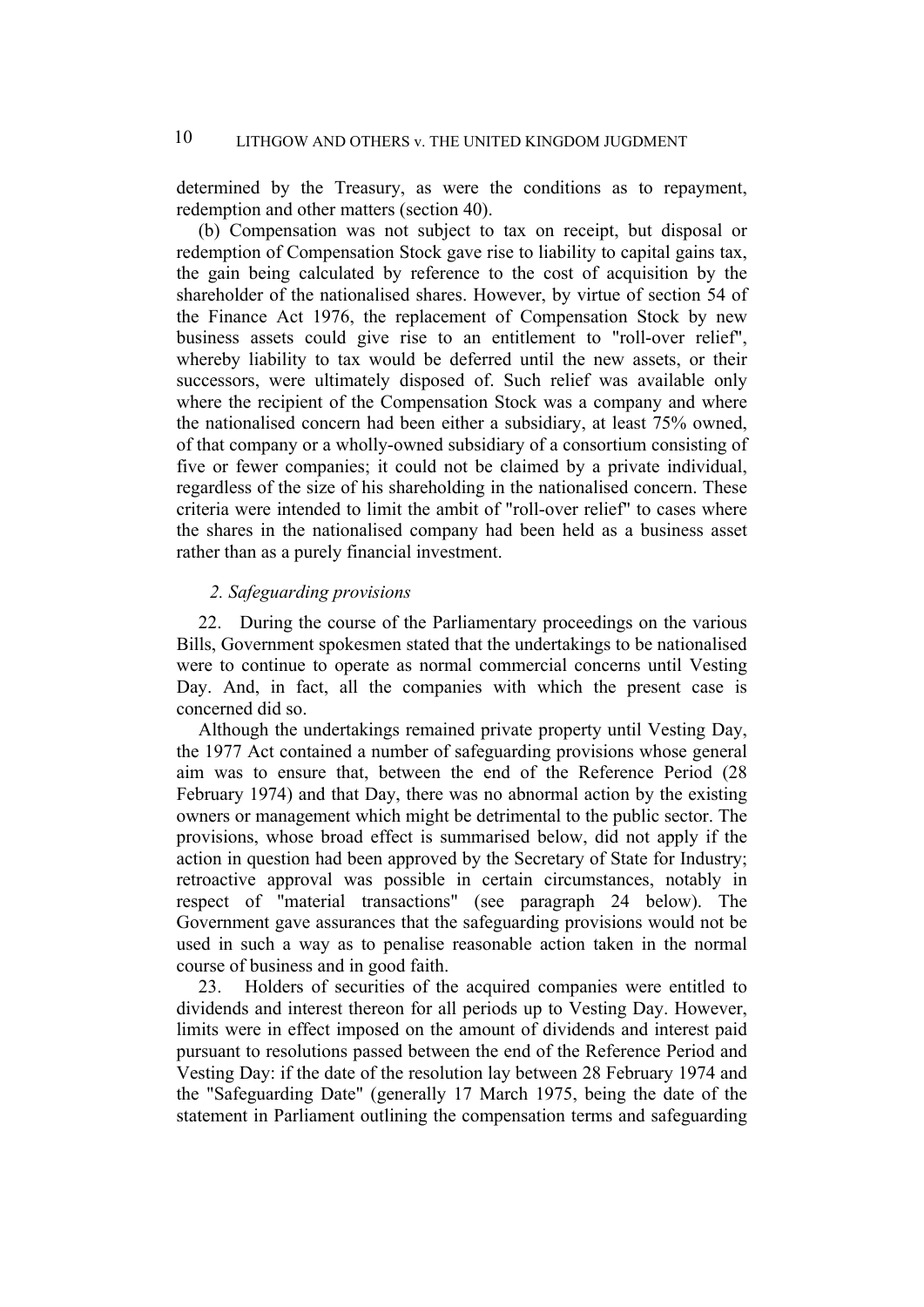provisions; see paragraph 12 above), the amount of any payments in excess of the permissible maximum fell, under section 39, to be deducted from the compensation payable for shares under section 35; if the date of the resolution was after the Safeguarding Date and before Vesting Day, the directors of the acquired company were personally liable to the relevant public corporation for any such excess (section 23). For a dividend, the permissible maximum was generally either the net revenue of the company for the period in respect of which the dividend was declared or the amount of the most recent ordinary dividend previously paid (whichever was the less); for interest, it was the minimum necessary to avoid default on obligations or the carrying over of interest for subsequent payment (section 24). During the Parliamentary debates, the Government gave assurances that higher payments would be authorised if the circumstances warranted.

24. British Aerospace and British Shipbuilders were protected against losses occasioned by "material" or "onerous" transactions entered into by an acquired company between the end of the Reference Period and Vesting Day. Broadly speaking, a "material transaction" was one, such as a special dividend, that involved the direct or indirect transfer of company assets to shareholders and an "onerous transaction" was one that was unusual or unreasonable and foreseeably caused loss to the company (sections 30 and 31). If the transaction had been entered into between 28 February 1974 and the Safeguarding Date - or in certain cases the "Initial Date" (31 July 1974 for the shipbuilding industry or 4 November 1974 for the aerospace industry) -, the net loss caused thereby to the relevant public corporation fell, under section 39, to be deducted from the compensation payable for shares under section 35; if the transaction had been entered into after the Safeguarding Date - or the Initial Date - and before Vesting Day, that corporation could institute proceedings before the Arbitration Tribunal (see paragraphs 29-32 below) to recover from the directors or the parties to the transaction the loss caused thereby and, in the case of an "onerous transaction", to have the same declared void (sections 30 and 31).

25. There was also a general prohibition on the transfer away by an acquired company of certain assets, coupled with the possibility for the relevant public corporation to institute proceedings before the Arbitration Tribunal to have the damage suffered as a result of the transfer made good by the directors or the parties thereto (section 28). If the transfer had been effected after the Initial Date, the corporation could recover the assets, either by acquiring certain additional companies or by acquiring the assets themselves (sections 26 and 29).

26. The Secretary of State could in certain circumstances (notably insolvency) remove a company from the list of companies to be nationalised (section 27).

27. Questions arising as to the amount of the appropriate deduction to be made from compensation under section 39 were to be determined by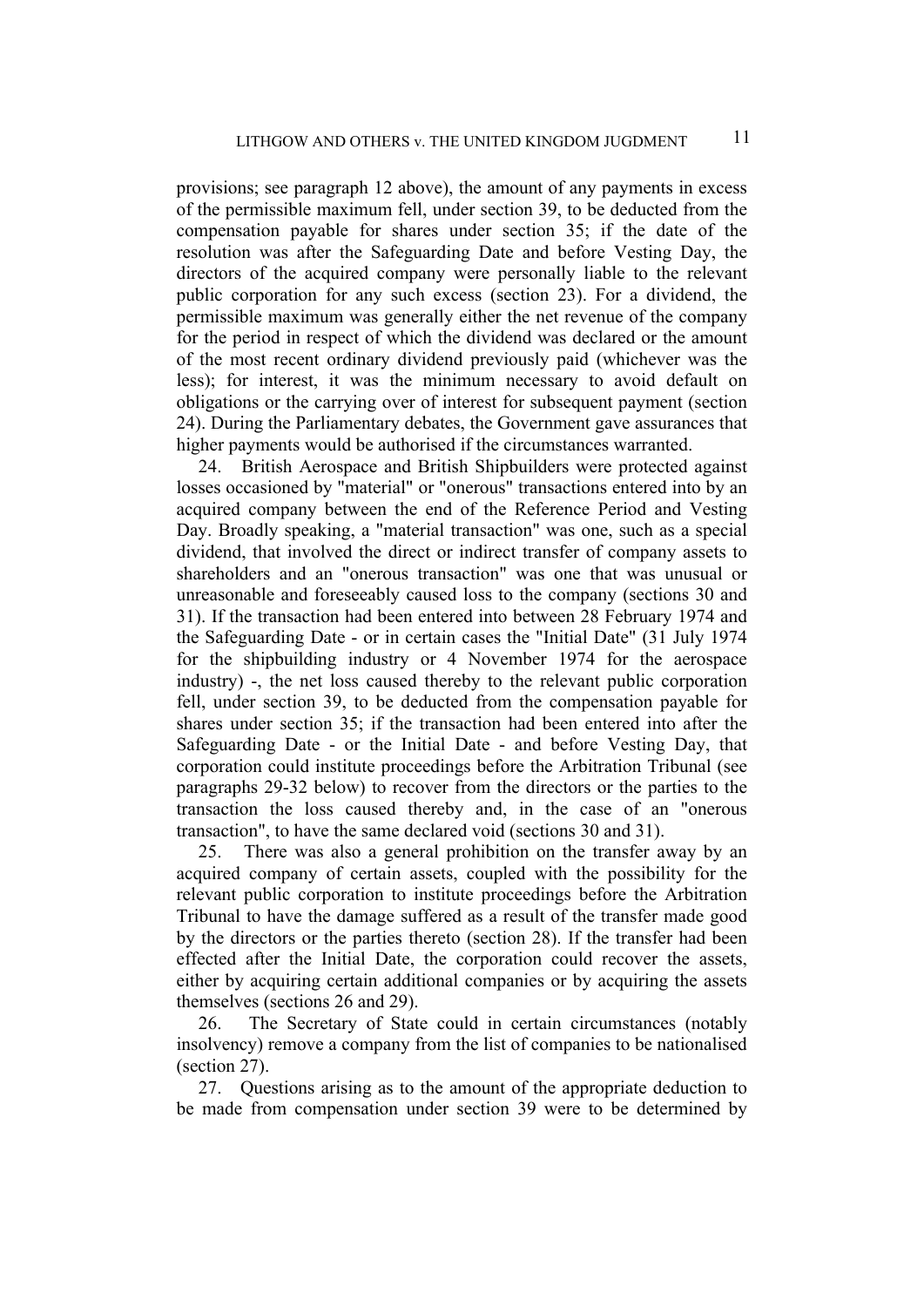agreement between the Secretary of State and the Stockholders' Representative (see paragraph 28 below) or, in default of such agreement, by the Arbitration Tribunal. The latter also had jurisdiction over various other issues arising under the safeguarding provisions.

## *3. The Stockholders' Representative*

28. Section 41(1) of the 1977 Act provided that a Stockholders' Representative was to be appointed in respect of each acquired company "to represent the interests of holders of securities of that company in connection with the determination of the base value of those securities". He was to be appointed by the holders of the securities at a meeting held within a prescribed time-limit, failing which, by the Secretary of State; he could be removed by resolution passed at a meeting of the security holders (Schedule 6). His remuneration and expenses were to be met by the Secretary of State.

The raison d'être for the institution of Stockholders' Representative was that it was considered essential, in order to prevent negotiations and arbitration being rendered unworkable by a multiplicity of individual claims, that they be conducted, on behalf of the former owners, exclusively by a nominee representing their collective interests. As a result, although the individual shareholders had voting rights at stockholders' meetings, they had no direct standing in compensation negotiations.

According to Sir William Lithgow, the Representative was not obliged to seek the stockholders' consent before agreeing to compensation in negotiations or to refer the question of compensation to arbitration if so requested by them; in this applicant's view, a stockholder had, in practice, no means of ensuring that the Representative complied with his wishes, save for the aforesaid possibility of removal. According to the Government, stockholders would have had a remedy in the domestic courts against a Representative for failure to comply either with his obligations under the 1977 Act or with his common-law obligations as agent. They further maintained that he could not refuse to institute arbitration proceedings if so directed by the stockholders or, probably, a majority of them and that, as a matter of pure practice, he would not agree the quantum of compensation in negotiations without their consent.

## *4. The Arbitration Tribunal*

29. Section 42 of the 1977 Act established the Aircraft and Shipbuilding Industries Arbitration Tribunal. For the hearing of any proceedings, the Tribunal was to consist of a legally-qualified president (appointed by the Lord Chancellor or, in the case of Scottish proceedings, the Lord President of the Court of Session) and two other members (appointed by the Secretary of State after consultation with all the Stockholders' Representatives), one being of experience in business and the other in finance.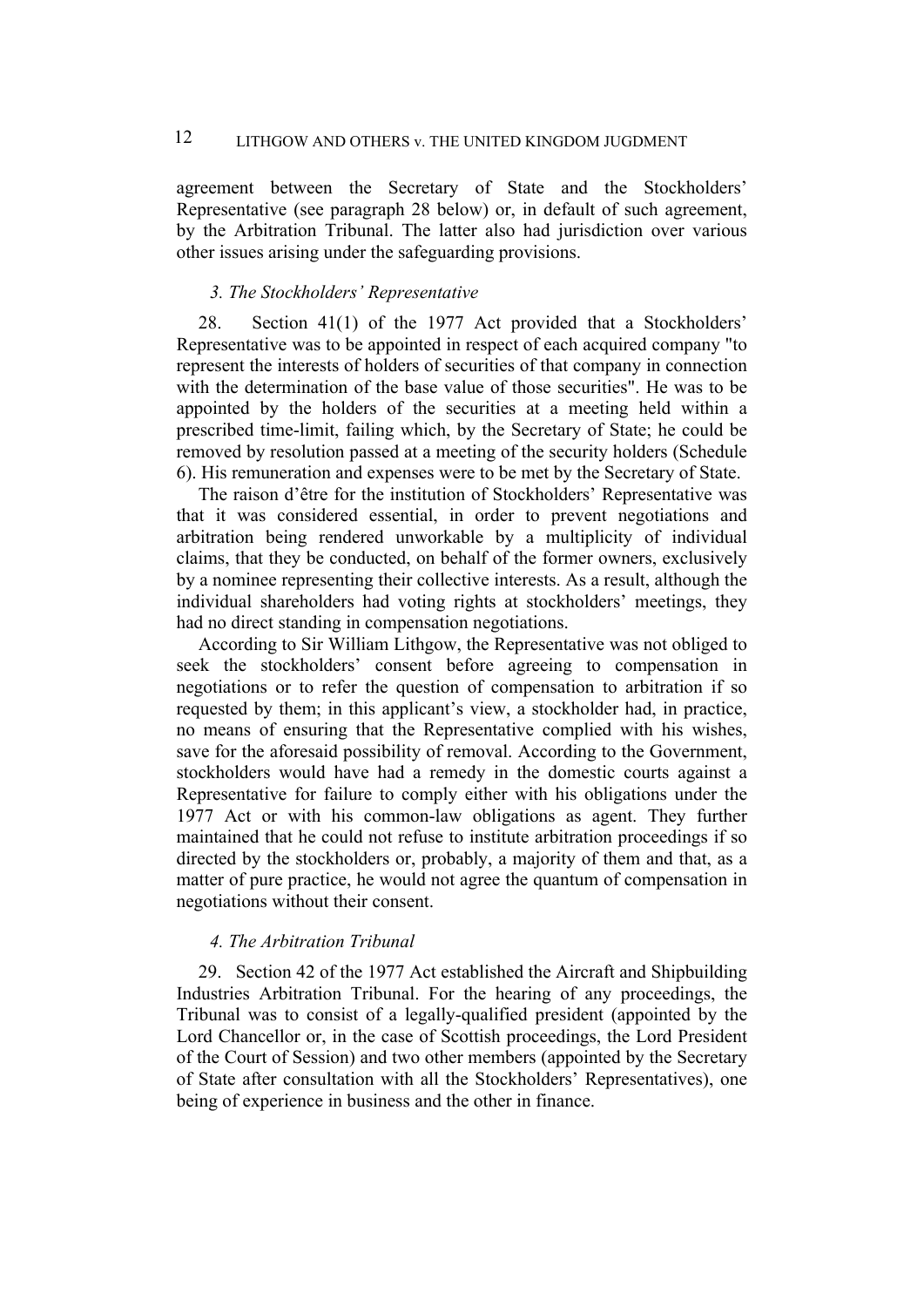Criteria for the selection of members of the Tribunal - relating to their standing and experience and including a requirement that they should not have any connection with the companies nationalised - were worked out in consultation with the Stockholders' Representatives, who were also invited to make proposals as to suitable members.

Members of the Tribunal were to hold office "for such period as may be determined at the time of their respective appointments". The appointor of a member could declare his office vacant "on the ground that he is unfit to continue in his office" but, by virtue of section 8(1) of the Tribunals and Inquiries Act 1971, this power was exercisable only with the consent of the Lord Chancellor or the Lord President of the Court of Session. Provision was also made for resignation, vacation of office on grounds of bankruptcy or replacement in case of illness.

30. The Tribunal's jurisdiction was limited to the issues specified in the 1977 Act; these included various claims and questions arising under the safeguarding provisions and, in the context of compensation, determination of the "base value" referred to in section 38(1) and of the deductions to be made therefrom under section 39 (see paragraphs 19 and 23-24 above). In assessing the "base value", the Tribunal could hear argument about the weight to be attached to any relevant factor, but not about the alleged unfairness of the statutory formula, by which it was bound.

The jurisdiction in relation to "base value" and deductions arose only "in default of agreement" between the Secretary of State and the Stockholders' Representative, but the latter was free to refer the question of compensation to the Tribunal at any moment after Vesting Day. In the view of the Government - which was contested by Sir William Lithgow -, there was no legal bar to access to the Tribunal by an individual shareholder, unless and until agreement had been reached in negotiations. Thereafter, he could not seise the Tribunal even if he considered that the sum agreed was too small under the statutory formula.

31. The procedure before the Tribunal was governed by The Aircraft and Shipbuilding Industries Arbitration Tribunal Rules 1977 and The Aircraft and Shipbuilding Industries Arbitration Tribunal (Scottish Proceedings) Rules 1977, made by the Lord Chancellor and the Lord Advocate, respectively. These statutory instruments provided for proceedings similar to those of a court; in particular, hearings were generally to be held in public.

32. An appeal on any question of law - but not on the quantum of compensation - lay from the Tribunal to the Court of Appeal in England or the Court of Session in Scotland and thereafter, with leave, to the House of Lords (Schedule 7). Furthermore, a Stockholders' Representative could, according to the Government, test in the ordinary courts whether the Secretary of State, in formulating a compensation offer, had erred in law by misinterpreting or misapplying the 1977 Act.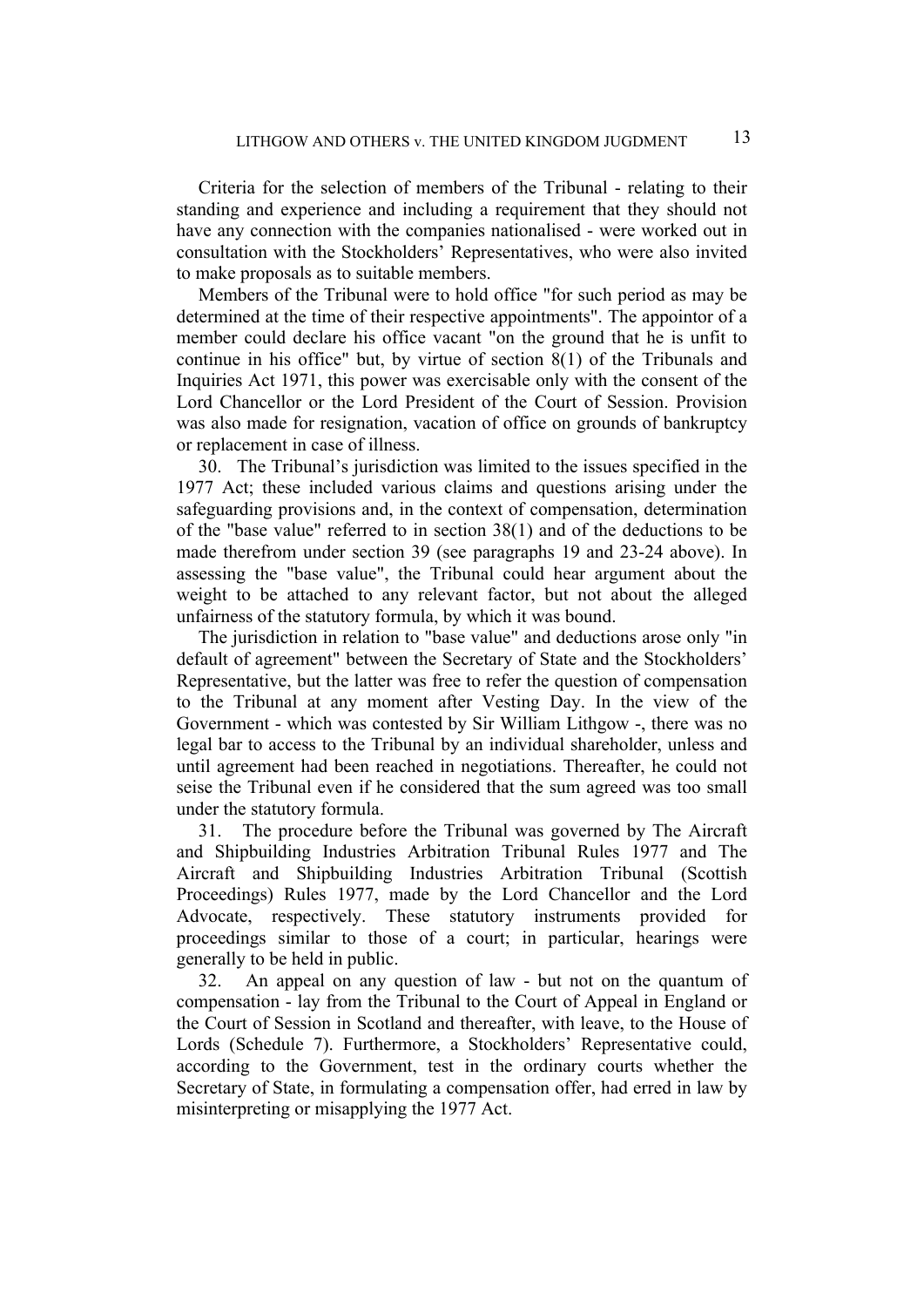# 14 LITHGOW AND OTHERS v. THE UNITED KINGDOM JUGDMENT

#### **C. Procedure followed in the implementation of the 1977 Act**

33. On the passing of the 1977 Act, Messrs. Whinney Murray & Co., a leading firm of chartered accountants appointed by the Government to advise them in the compensation procedures, set about valuing the companies concerned by issuing a questionnaire to all of them. According to the Government, it was not possible to seek the cooperation of the companies or their shareholders at an earlier date because there was no certainty as to when or in what form the strongly contested legislation would be passed.

34. Compensation for those shares in the acquired companies which were listed on the Stock Exchange was agreed before, and paid on, 1 July 1977, the relevant Vesting Day. As regards the remaining, unquoted, shares, Messrs. Whinney Murray & Co. provided the Department of Industry with preliminary valuations on most of the companies during January 1978 and on the remainder during April 1978, for the purpose of calculating payments on account of compensation which were made during those months.

On various dates between December 1977 and May 1978, the accountants supplied the Department with full valuation reports, factual information wherefrom was sent for comment to the company concerned and to the Stockholders' Representative acting on behalf of the holders of its securities (see paragraph 28 above). The Department and the Representatives exchanged memoranda on various dates between March and October 1978 and negotiations between them followed. Further payments on account of compensation were announced in July and November 1978 and, in some cases, in 1979.

35. Between July 1978 and 7 August 1980 (being the date of the new Government's announcement that they had decided not to change the compensation terms; see paragraph 17 above), various settlements were reached but, with the exception of the Kincaid case (see paragraphs 40-45 below), none of them related to the acquired companies with which the present proceedings are concerned. Shortly after the aforesaid announcement, the Minister of State indicated in a series of meetings with Stockholders' Representatives that, within the confines of the statutory formula, the Department of Industry would be prepared to settle the remaining cases at amounts somewhat beyond those already offered in negotiations. Settlements regarding the other companies with which the present proceedings are concerned were reached by the end of 1980.

36. In the compensation negotiations the Department of Industry and their advisers used the following four methods of arriving at a hypothetical Stock Exchange quotation for unlisted shares.

(a) For most of the profitable companies an earnings-based valuation was applied. This method, which involved considering the company's historic and prospective post-tax earnings (as at the Reference Period) and applying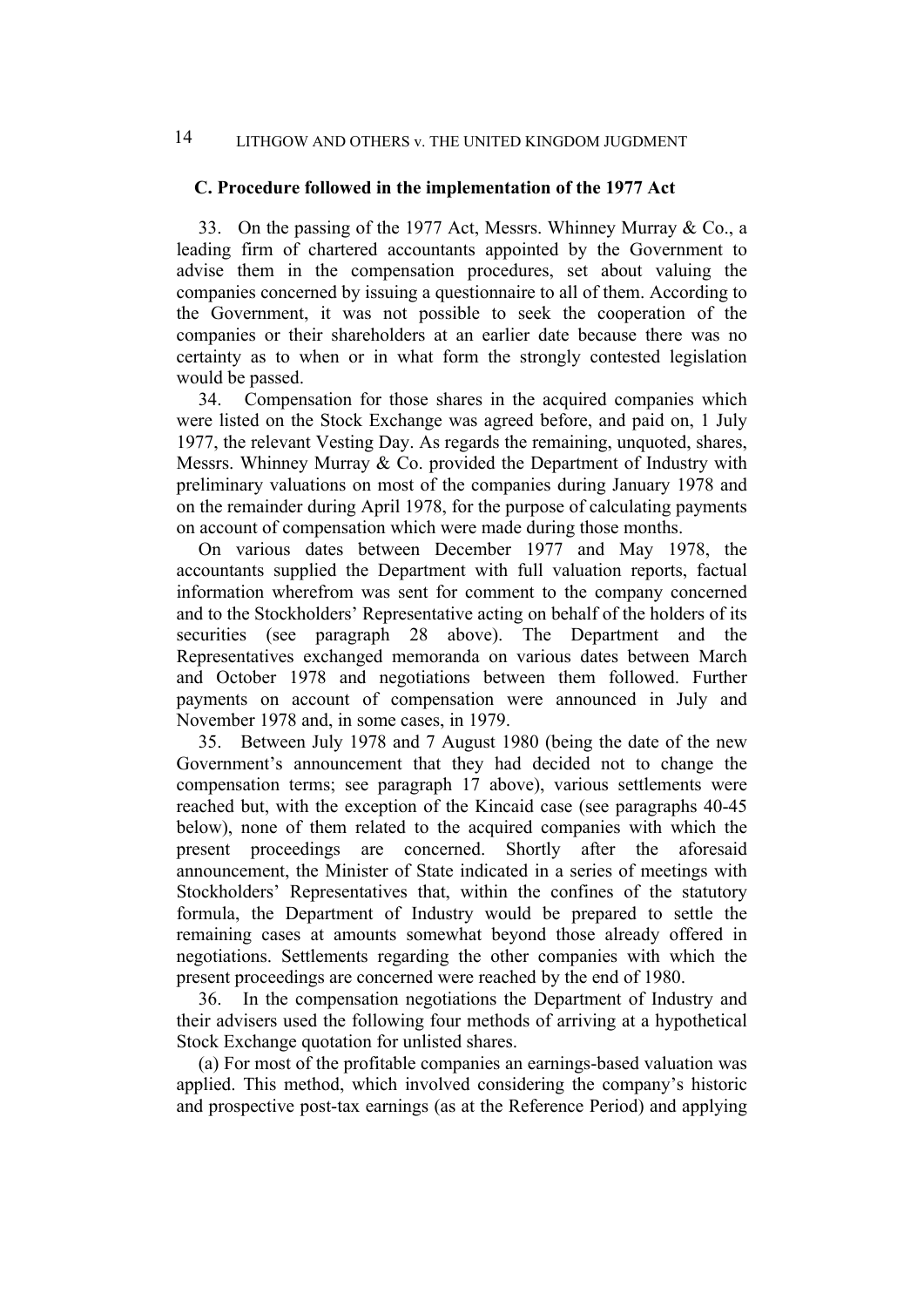thereto an appropriate multiplier (price/earnings ratio) assessed by comparison with listed companies, was used in all the cases with which the present proceedings are concerned, other than the Vosper Thornycroft and the Yarrow Shipbuilders cases (see paragraphs 46-53 and 70-75 below). Since stock market quotations are not dependent solely on earnings, the Government's accountants, in preparing their valuations, reviewed, where appropriate, the figure arrived at by the above method against the criteria of asset-backing and dividend yield.

(b) Where the acquired company was a subsidiary carrying on the main part of the total undertaking of a company all or part of whose shares were listed on the Stock Exchange, a parent-company-related valuation was employed, in view of section 38(6) of the 1977 Act (see paragraph 19 above). This method, which involved deducting from the parent company's average capitalisation during the Reference Period a valuation for the nonvesting elements in the group, or apportioning the capitalisation according to the contribution to group earnings of the vesting and the non-vesting elements, was used in the Vosper Thornycroft and the Yarrow Shipbuilders cases.

(c) In certain other cases, where the company acquired was not making a profit, recourse was had to an assets-based valuation, based on the hypothesis of an open-market sale of the assets during the Reference Period.

(d) One other unprofitable company was valued by a share-capitalrelated method that is at a discount to the nominal value of its issued share capital.

## II. THE NATIONALISATIONS GIVING RISE TO THE PRESENT PROCEEDINGS

#### **A. Introduction**

37. The present proceedings arise from the nationalisation under the 1977 Act of the seven undertakings described below. Save for the preference shares in Kincaid (see paragraph 40 below), none of the shares in the companies concerned was listed on the Stock Exchange, so that, with that exception, compensation fell to be assessed on the basis of a hypothetical Stock Exchange quotation (see paragraph 19 above).

38. The descriptions of the seven undertakings include particulars of profits and assets which, except where otherwise stated, are taken from the company's audited accounts. Pre-tax profits have been shown as the posttax figures are not in the Court's possession in every case. Figures for net assets do not include amounts in respect of deferred taxation and for this reason differ from the figures appearing in the Commission's report.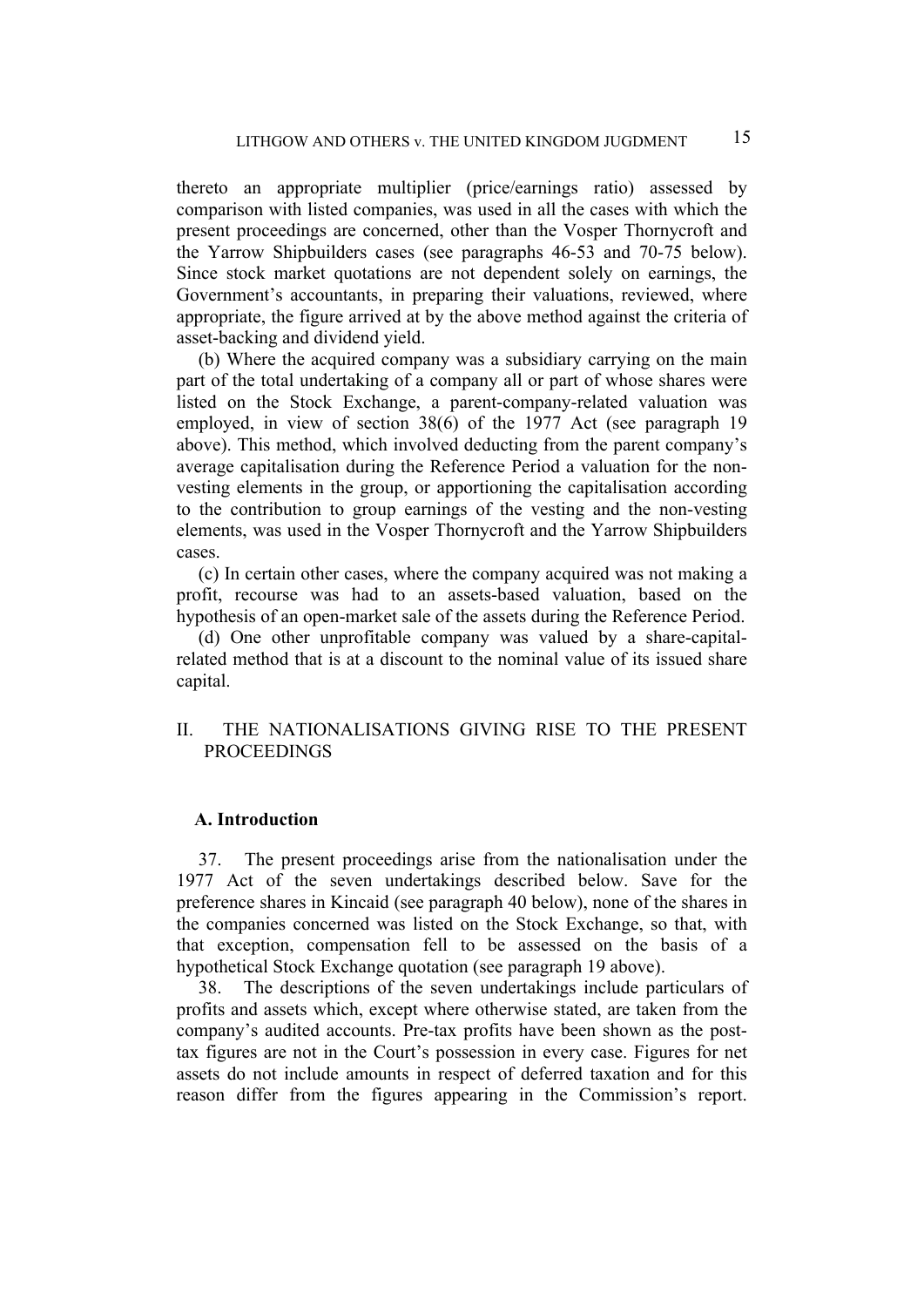## 16 LITHGOW AND OTHERS v. THE UNITED KINGDOM JUGDMENT

References to cash in hand or equivalent are to gross amounts, that is without taking account of any outstanding liabilities.

39. Reference is also made below to various estimates submitted by the applicants, both to the Commission and to the Court, concerning the value of their nationalised interests. This material was not generally challenged or commented on by the Government. This was not because they accepted it as correct, but because they considered that it was inappropriate to do so since those estimates did not reflect the statutory formula, which formula, in their view, was consistent with the requirements of the Convention.

## **B. The Kincaid case**

## *1. The nationalised undertaking*

40. On 1 July 1977, there vested in British Shipbuilders the preference and the ordinary shares in John G. Kincaid & Company Ltd. ("Kincaid"), which manufactured marine diesel engines at Greenock. The preference shares were listed on the Stock Exchange and no complaint was made in the present proceedings regarding the compensation received therefor. Sir William Lithgow, who is a shipbuilder by profession and was the largest single shareholder in the company, owned 186,320 - or slightly over 28% of its 662,500 issued ordinary shares.

41. (a) Kincaid's pre-tax profits for the following years, ending on 31 December, were:

 - £860,000 - £595,000 - £387,000 - £1,258,000 - £1,740,000 - £1,356,000.

In the half-year to 30 June 1977, the pre-tax profits were, according to the Commission's report, approximately £700,000.

Kincaid had no Government orders and required no special Government subsidies.

From 1974 to Vesting Day a total of £513,000 was paid in dividends on the ordinary shares; according to Sir William Lithgow, Governmentimposed dividend restraint resulted in £1,953,000 being added to company funds between the Reference Period and Vesting Day.

(b) Kincaid's net assets were:

at 31 December 1972 - £3,679,530

at 31 December 1973 - £3,723,528

at 30 June 1977 - £5,988,096.

At the hearings before the Court, Sir William Lithgow declared that Kincaid had cash reserves of £5.058 million at 30 June 1977.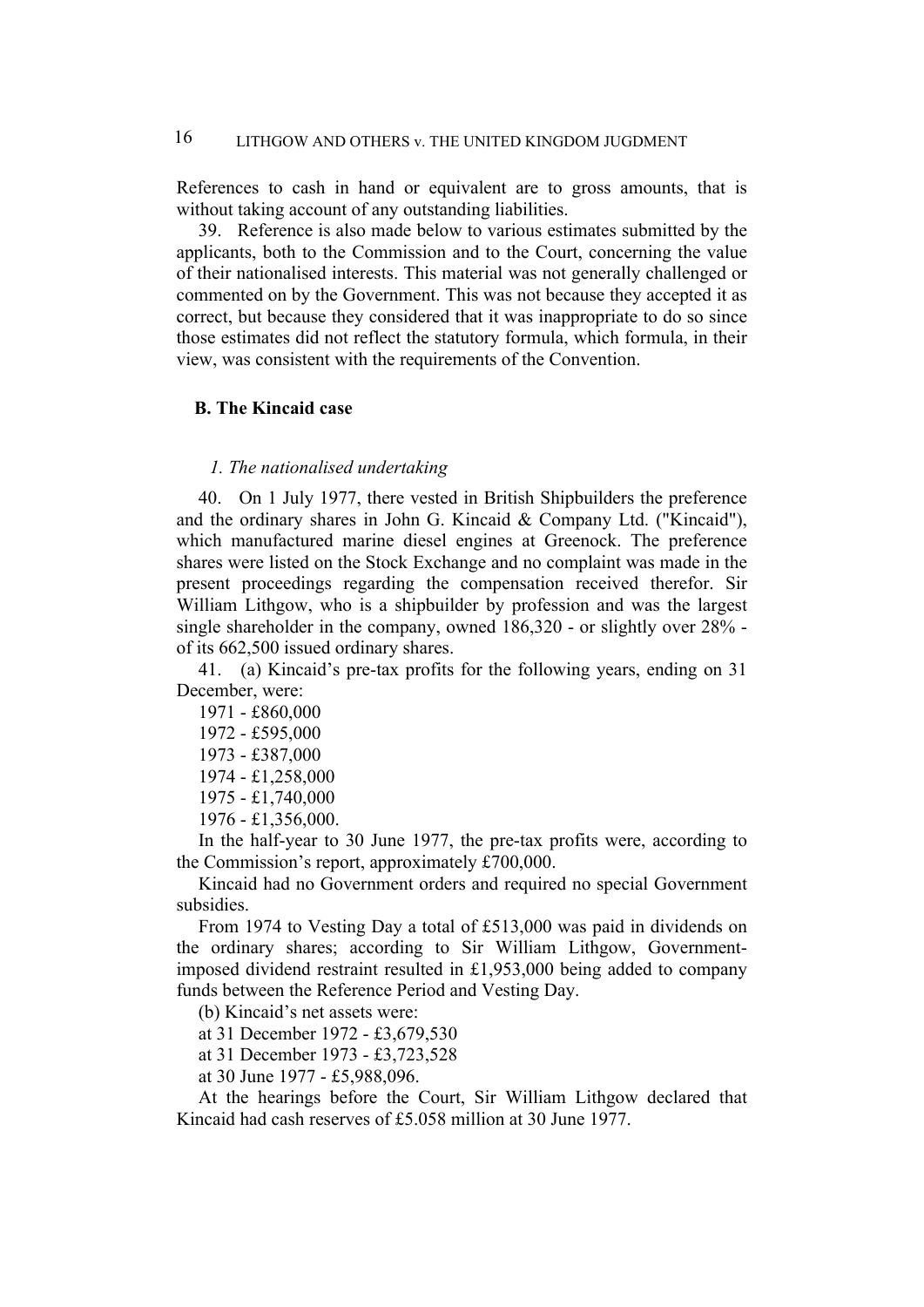42. Sir William Lithgow, however, stated that during the Reference Period Kincaid had net assets of approximately £9,500,000 and he supplied a valuation, prepared after the proceedings before the Commission, indicating that the value of the company at 28 February 1974, calculated in accordance with the 1977 Act on the basis of a hypothetical Stock Exchange quotation, was in the region of £8,750,000 to £10,250,000. He further estimated that the net assets attributable to ordinary shareholders as at Vesting Day were worth at least £18,000,000. All these various figures took account of revaluations of the company's premises and plant, effected by a firm of chartered surveyors, indicating that they were worth substantially more than the amounts shown in the balance sheet. The cash reserves at 30 June 1977 were described by Sir William Lithgow as surplus to Kincaid's requirements.

## *2. The compensation negotiations*

43. Messrs. Whinney Murray & Co.'s valuation report on Kincaid suggesting a figure in the range of  $£3,000,000$  to  $£3,300,000$  - was submitted to the Department of Industry in February 1978; it was based on earnings (see paragraph 36 (a) above). The report took no account of a revaluation of fixed assets, effected after the end of the Reference Period. Memoranda were exchanged between the Department and the Stockholders' Representative in August 1978 and formal negotiations then began. The Department offered £2,750,000 and the Representative claimed £5,500,000. Subsequent discussions focused in particular on the question whether a different accounting treatment would have been followed had Kincaid's ordinary shares been listed on the Stock Exchange. By February 1979, the gap between the parties had narrowed (£3,500,000 being offered by the Department and £4,700,000 claimed by the Representative) and, after further negotiation, agreement was reached, subject to the former shareholders' approval, at a figure of £3,809,375.

44. After the Stockholders' Representative had recommended acceptance of this figure, a meeting of the shareholders was held on 21 November 1979 to consider a resolution approving the agreement. Sir William Lithgow and eight other stockholders were present but he abstained from voting, as he considered that the information available about the settlement was insufficient and that the figure did not represent Kincaid's value during the Reference Period or at Vesting Day. All the votes cast were in favour and the resolution was thus carried. The Stockholders' Representative ratified the settlement on the following day and on 4 December 1979 British Shipbuilders issued a notice to all the former shareholders, informing them of the agreed compensation.

45. Compensation payments in respect of Kincaid's ordinary shares were made as follows: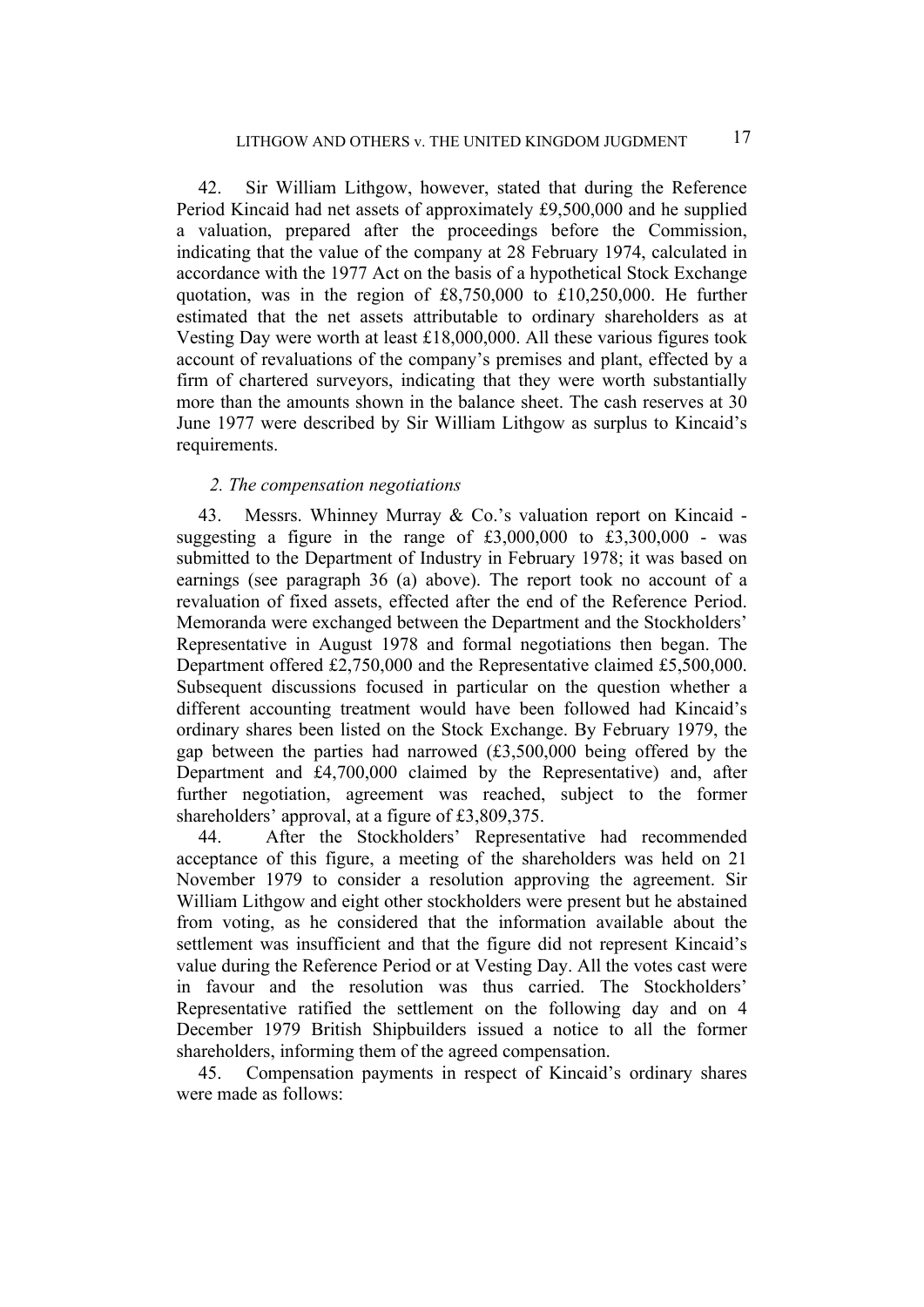# 18 LITHGOW AND OTHERS v. THE UNITED KINGDOM JUGDMENT

- in January 1978, a first payment on account (section 36(6) of the 1977 Act; see paragraph 20 above), of £1,450,000;

- in November 1978, a second payment on account, of £800,000;

- shortly after the settlement in November 1979, the final payment, of £1,559,375.

All these payments were effected by the issue of 9 3/4 % Treasury Stock 1981, bearing a running yield of about 10% per annum.

The total compensation received by Sir William Lithgow for his ordinary shares was £1,071,340. He stated that he sustained on this sum, which he expended on trading assets, a liability to capital gains tax of £207,752.

#### **C. The Vosper Thornycroft case**

## *1. The nationalised undertaking*

46. On 1 July 1977, there vested in British Shipbuilders the shares in Vosper Thornycroft (UK) Ltd. and Vosper Shiprepairers Ltd. (hereinafter together referred to as "Vosper Thornycroft"), which were primarily engaged in naval shipbuilding and also operated a shiprepair business. Both of these companies were wholly-owned subsidiaries of Vosper and their activities formed a substantial part of the latter's business. The shares of Vosper were listed on the Stock Exchange, but it was nevertheless a tightlycontrolled subsidiary of a private unlisted company, David Brown Holdings Ltd.

Various organisational changes had taken place in the Vosper Group between 1974 and 1977. In brief, its trading activities, which had previously been carried on mainly by one subsidiary company, were first transferred to the parent company and then, on 15 March 1977, transferred back to two subsidiaries, one - Vosper Thornycroft (UK) Ltd. - dealing with shipbuilding and the other - Vosper Shiprepairers Ltd. - with shiprepair. The second transfer had the object (which was not fulfilled) of avoiding nationalisation of the shiprepair business.

47. (a) The pre-tax profits of Vosper Thornycroft, or its predecessors, for the following years, ending on 31 October, were:

 - £622,000 - £1,321,000 - £1,658,000 - £3,262,000 - £4,059,000 - £5,536,000.

According to the Commission's report, in the part-year to 30 June 1977, the pre-tax profits were £5,236,000, giving an annual pre-tax profit rate at Vesting Day of £7,850,000.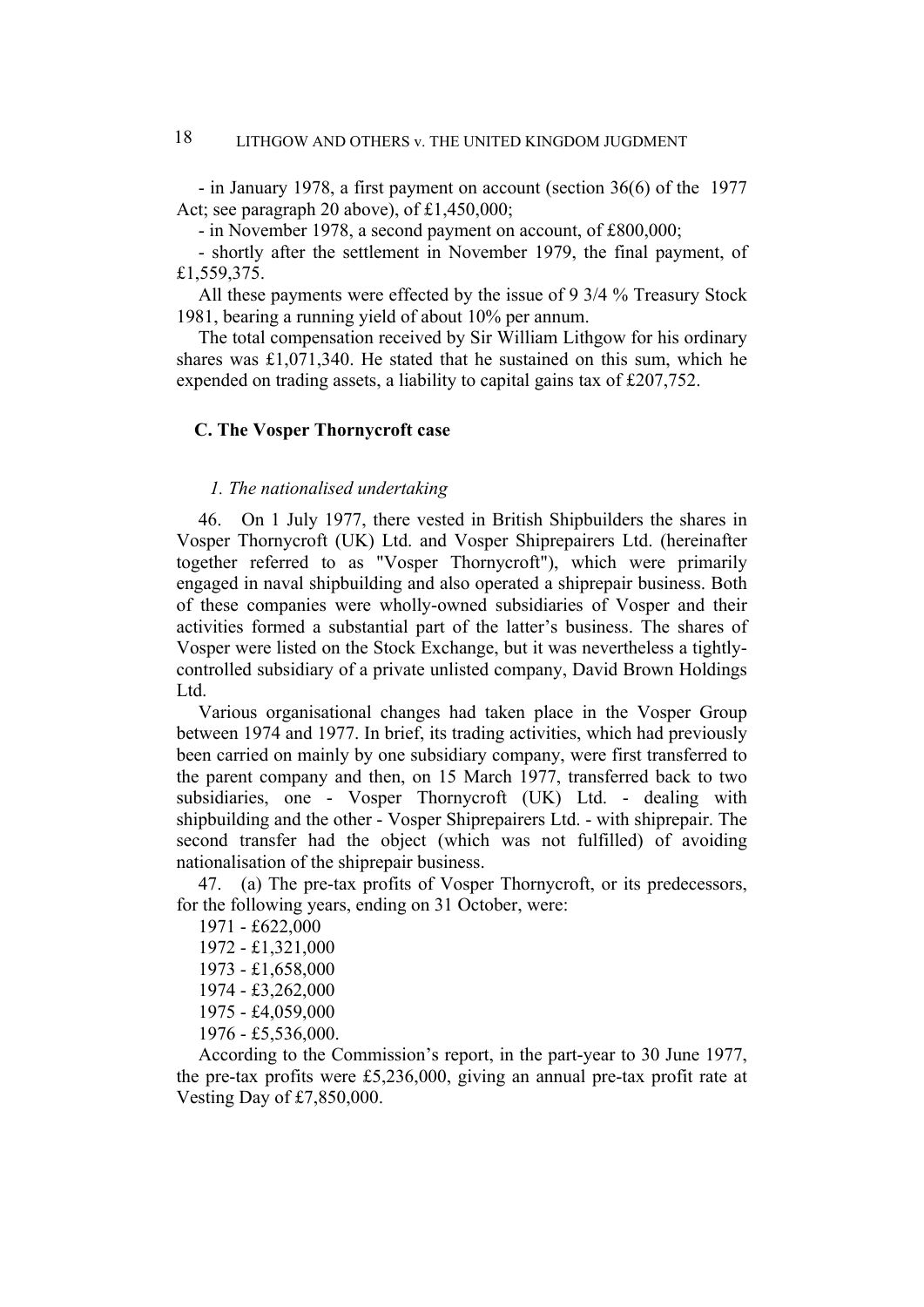Between 1972 and 1974, Vosper Thornycroft received £2,108,000 by way of Government shipbuilding grants.

Vosper Thornycroft obtained a substantial amount of business from the United Kingdom Ministry of Defence; however, according to the valuation report referred to in the following paragraph, during the period 1971-1976 United Kingdom Government contracts contributed only 17% of profits, 83% being contributed by exports and other business, and exports amounting to 64% of turnover.

(b) According to the Commission's report, the net assets of Vosper Thornycroft, as appearing from the accounts, were £5,857,000 as at 31 October 1972 and £25,633,000 as at 30 June 1977. At the hearings before the Court, Vosper stated that Vosper Thornycroft's net assets at Vesting Day included £5,500,000 in cash.

(c) The average market capitalisation of Vosper's ordinary shares during the Reference Period was £4,500,000; on 30 June 1977, the capitalisation was £5,800,000.

48. Vosper has submitted a valuation report on Vosper Thornycroft, prepared by a chartered accountant who was also the Stockholders' Representative in this case and made on the hypothesis of an open-market sale of the business as a going concern on Vesting Day by a willing seller to a single willing buyer. The report analysed Vosper Thornycroft's profit record, assets, liabilities, cash flow and future prospects and concluded that its value as at Vesting Day was £37,700,000. This figure was reached by estimating the maintainable post-tax profit level and applying thereto a price/earnings multiplier, adjusted to take account of the "control premium" (see paragraph 98 below); the adjustment was lower than average as it was considered that the number of potential purchasers would have been limited.

During the compensation negotiations, the Stockholders' Representative prepared another valuation, based this time on the hypothesis that the shares of Vosper Thornycroft had been the subject of a public offer for sale on Vesting Day, which resulted in a figure of £35,400,000. The valuation made allowance for the fact that shares offered for sale to the public would be offered at a price below that at which it was estimated they would stand if already listed on the Stock Exchange.

#### *2. The compensation negotiations*

49. Messrs. Whinney Murray & Co.'s valuation report on Vosper Thornycroft - suggesting a figure in the range of £4,200,000 to £4,600,000, subject to deductions of £1,139,200 under section 39 of the 1977 Act - was submitted to the Department of Industry in December 1977; for the reasons indicated in paragraph 36 (b) above, it was based on the stock market capitalisation of Vosper, the parent company, during the Reference Period. In March 1978, they made a further report to the Department, concerning the group reorganisations, and in June 1978 memoranda were exchanged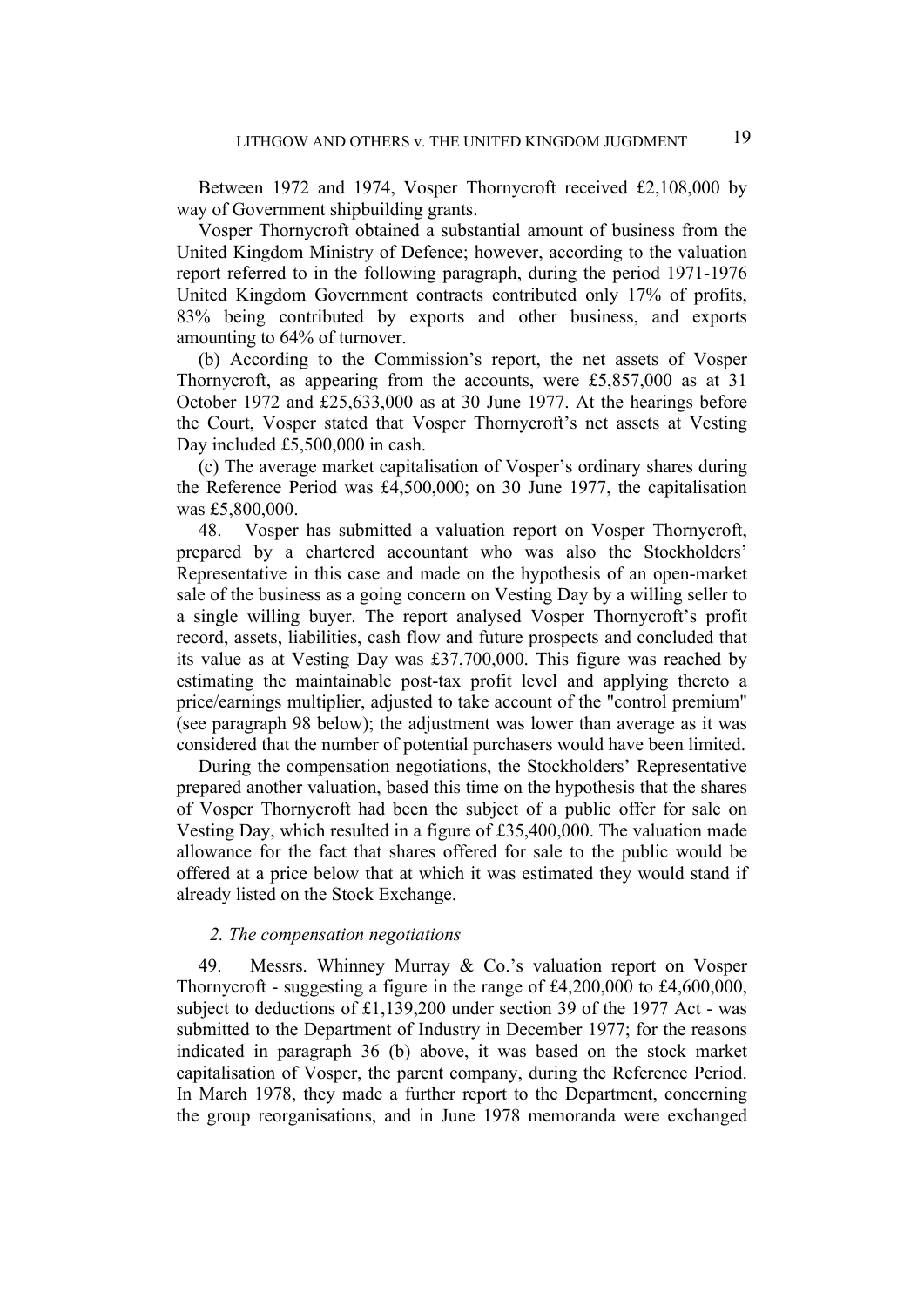between the Department and the Stockholders' Representative. The Department indicated in their memorandum that they valued Vosper Thornycroft at £3,757,000, without taking into account deductions which they considered fell to be made under section 39 in respect of dividends paid for the year 1973-1974 in excess of the permissible maximum and in respect of the 1976-1977 group reorganisation, which was alleged to constitute a "material transaction" (see paragraphs 23 and 24 above). In view of the uncertainty as to the amount of the deductions, they deferred making an offer of compensation. The Stockholders' Representative, in his memorandum, claimed compensation of £35,400,000, based on a Vesting Day valuation of the shares.

50. Four negotiating meetings were held between July 1978 and March 1979. The amount of the deduction for the excessive dividend was agreed and the Department of Industry agreed to forego, in the context of a negotiated settlement, the claim for a deduction arising out of the reorganisation. On this basis, they made, on 1 March 1979, their first formal offer of compensation, in the sum of £3,500,000 net of deductions.

51. Following the general election of May 1979 (see paragraph 17 above) and after representations had been made to the new Government, the Department of Industry made, in September 1979, a revised offer of £4,500,000. Further representations and preparation for arbitration ensued. At a meeting in August 1980, the Minister of State at the Department increased the offer to £4,800,000 net of deductions and indicated that a further 10% increase might be possible.

At a further meeting on 17 September 1980, the Stockholders' Representative - who had apparently previously made his case primarily on the basis that compensation should be based on Vesting Day value indicated for the first time his view of a Reference Period valuation, on the basis of the statutory formula. He gave a figure of £10,000,000 and indicated that he would expect the Arbitration Tribunal to award around £6,000,000. The Minister of State finally agreed at the meeting to raise the Government's offer to £5,300,000, but no further.

52. On 19 September 1980, the Stockholders' Representative wrote to the Minister of State: he regretted the Government's decision not to offer more or to alter the statutory compensation terms despite their acknowledgement that they were grossly unfair, but he recognised that the final offer was the maximum likely to be recovered by arbitration. To mitigate the effects of further delay, he was prepared to recommend acceptance of the offer. On 7 October 1980, Vosper authorised him to accept it.

53. Compensation payments in respect of Vosper Thornycroft's shares were made as follows:

- in April 1978, a first payment on account, of £650,000;

- in November 1978, a second payment on account, of £700,000;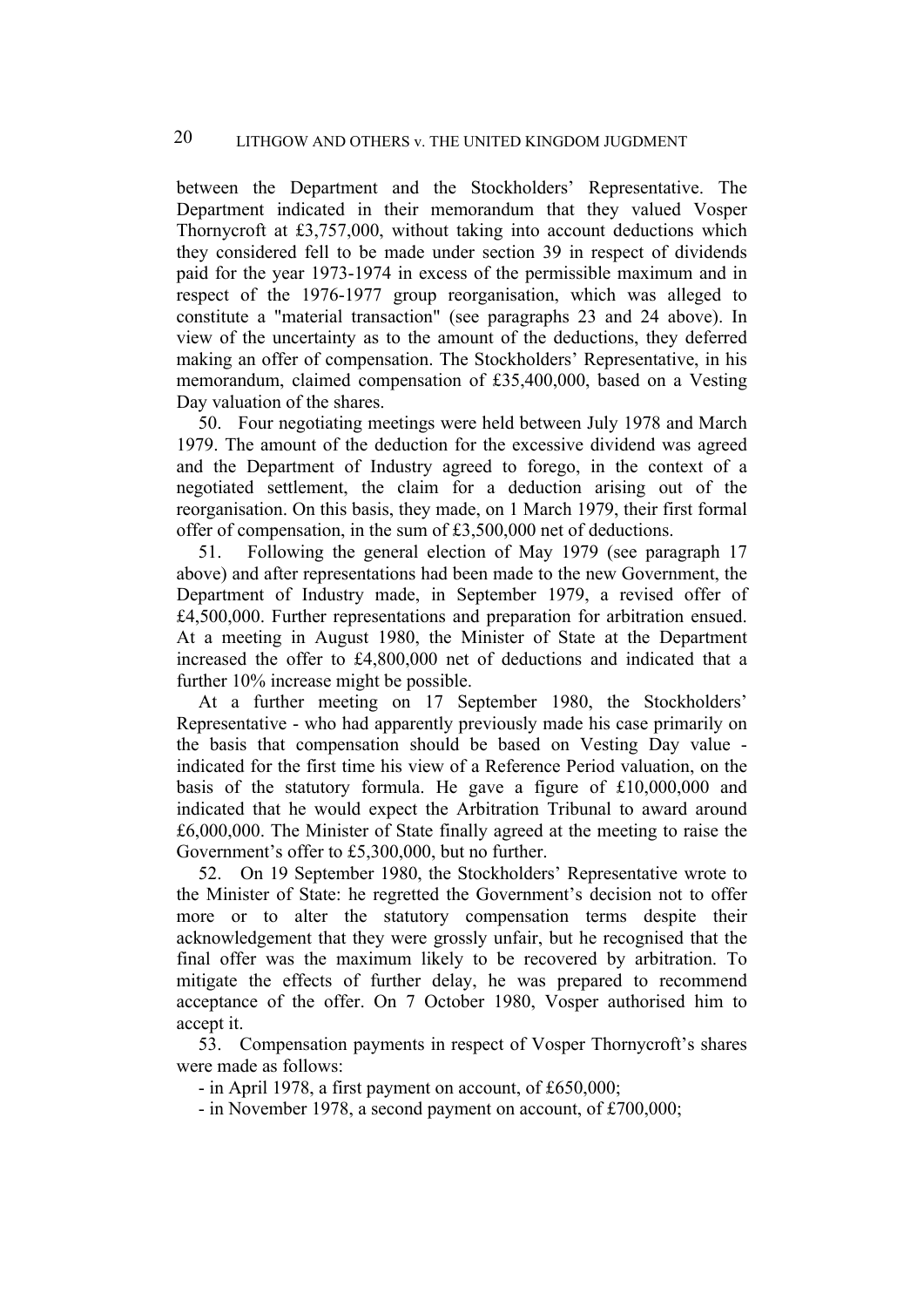- shortly after the settlement in October 1980, the final payment, of £3,950,000.

The payments on account were effected by the issue of 9 3/4% Treasury Stock 1981, with a running yield of about 10% per annum, and the final payment, by the issue of 10% Exchequer Stock 1983, with a running yield of slightly under 11%.

## **D. The BAC case**

#### *1. The nationalised undertaking*

54. On 29 April 1977, there vested in British Aerospace the shares in British Aircraft Corporation (Holdings) Ltd. ("BAC"), which was the major aerospace manufacturer in the United Kingdom. Half of its shares were owned by English Electric, a wholly-owned subsidiary of The General Electric Company PLC ("GEC"), and half by Vickers. The shares of GEC and Vickers are quoted on the Stock Exchange, but the activities of BAC did not constitute a substantial part of the latter's undertaking. BAC was not itself listed in the 1977 Act as one of the companies to be nationalised but it was taken into public ownership - in the place of a subsidiary, British Aircraft Corporation Ltd., that was so listed - on the ground that it owned certain works that had previously belonged to that subsidiary (sections 26 and 27; see paragraphs 25 and 26 above).

55. (a) BAC's pre-tax profits for the following years, ending on 31 December, were:

1972 - £ 6,571,000

- 1973 £13,742,000
- 1974 £24,207,000
- 1975 £30,003,000
- 1976 £39,912,000
- 1977 £53,644,000.

BAC received no special Government subsidies. Over 70% of its 1977 production was exported.

(b) BAC's net assets were £32.4 million at the end of 1972, £75,620,000 at the end of 1976 and £80,575,000 at the end of 1977. At the hearings before the Court, the former owners of BAC said that it had cash in hand of £57.8 million at the end of 1976 and of £98.7 million at the end of 1977.

56. English Electric and Vickers stated that BAC was one of the most successful companies of the 1970's in the United Kingdom. They pointed, for example, to the growth in sales, profits, assets and order books between 1973 and 1977 and to future prospects, and asserted that a company with such earnings growth would have commanded on the Stock Exchange a substantial price/earnings ratio and a market value considerably over net asset value. They submitted a valuation indicating that BAC's value as at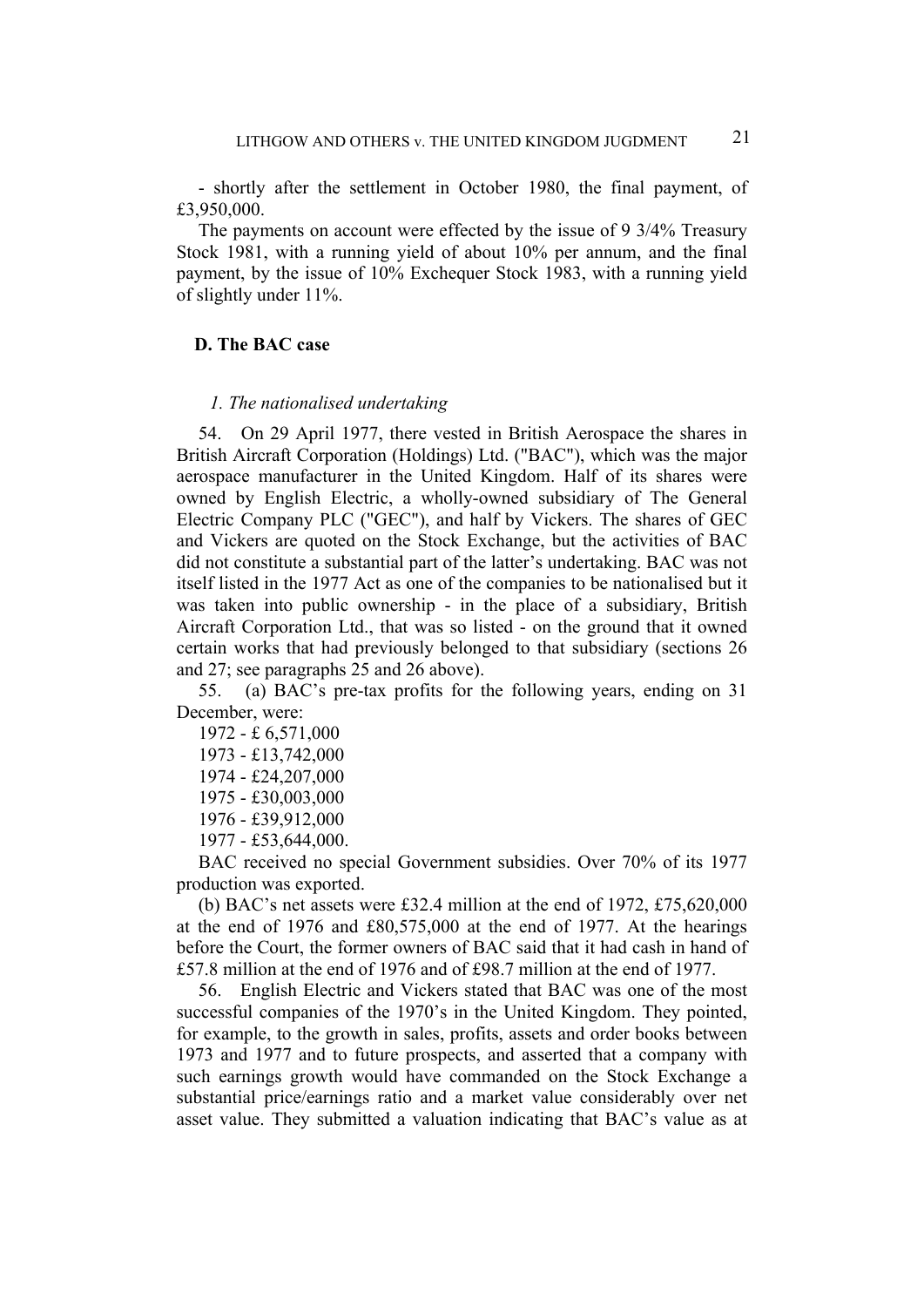Vesting Day was at least £275,000,000 and that this figure should be increased by not less than 30% to take account of the "control premium" (see paragraph 98 below), giving an overall value of at least £350,000,000.

## *2. The compensation negotiations*

57. Negotiations in this case were marked throughout by a basic difference of approach between the Stockholders' Representative and the Department of Industry. The Representative adopted the "discretionary approach", according to which the Secretary of State had a discretion as to the amount of compensation he could agree in negotiations, the statutory compensation formula being binding only on the Arbitration Tribunal; on this basis, the Reference Period was not relevant to the negotiations and compensation could and should be based on market value at Vesting Day. The Department, on the other hand, adopted the "statutory approach", according to which negotiations could be conducted only in terms of the statutory formula; on this basis, negotiated compensation would be related to the value which BAC's shares would have had if they had been quoted during the Reference Period and the performance of the company thereafter was irrelevant save in so far as it could have been foreseen by a prudent investor.

58. On 15 April 1977, the Stockholders' Representative indicated to the Department of Industry, as a preliminary view, that on the basis of the 1976 profits, BAC's capitalisation in the stock market would be likely to be in the region of £150,000,000 to £165,000,000, excluding any "control premium" which would take the figure up to at least £200,000,000. On 15 August 1977, he revised this figure to £250,000,000. There followed correspondence in which Department and Representative argued, respectively, for the "statutory approach" and the "discretionary approach". The Department added that it was the large amount of detailed work needed to reach a reasoned view on the base value of the shares at the Reference Period that was holding up the opening of negotiations.

Messrs. Whinney Murray & Co.'s valuation report on BAC suggesting a figure in the range of £31,000,000 to £35,000,000, subject to deductions of £13,736,000 under section 39 of the 1977 Act - was submitted to the Department of Industry in January 1978; it was based on earnings (see paragraph 36 (a) above). On 25 January 1978, the Government announced a first payment on account of compensation, in the sum of £6,100,000; GEC and Vickers issued a joint statement in which, basically, they objected to the small size of the payment. After receiving the factual part of the valuation report, the Stockholders' Representative wrote, on 9 February 1978, to the Department saying that, attempting to arrive at a figure which was "fair and reasonable in all the circumstances" and having regard, inter alia, to profit trend, growth in order books, exports and cash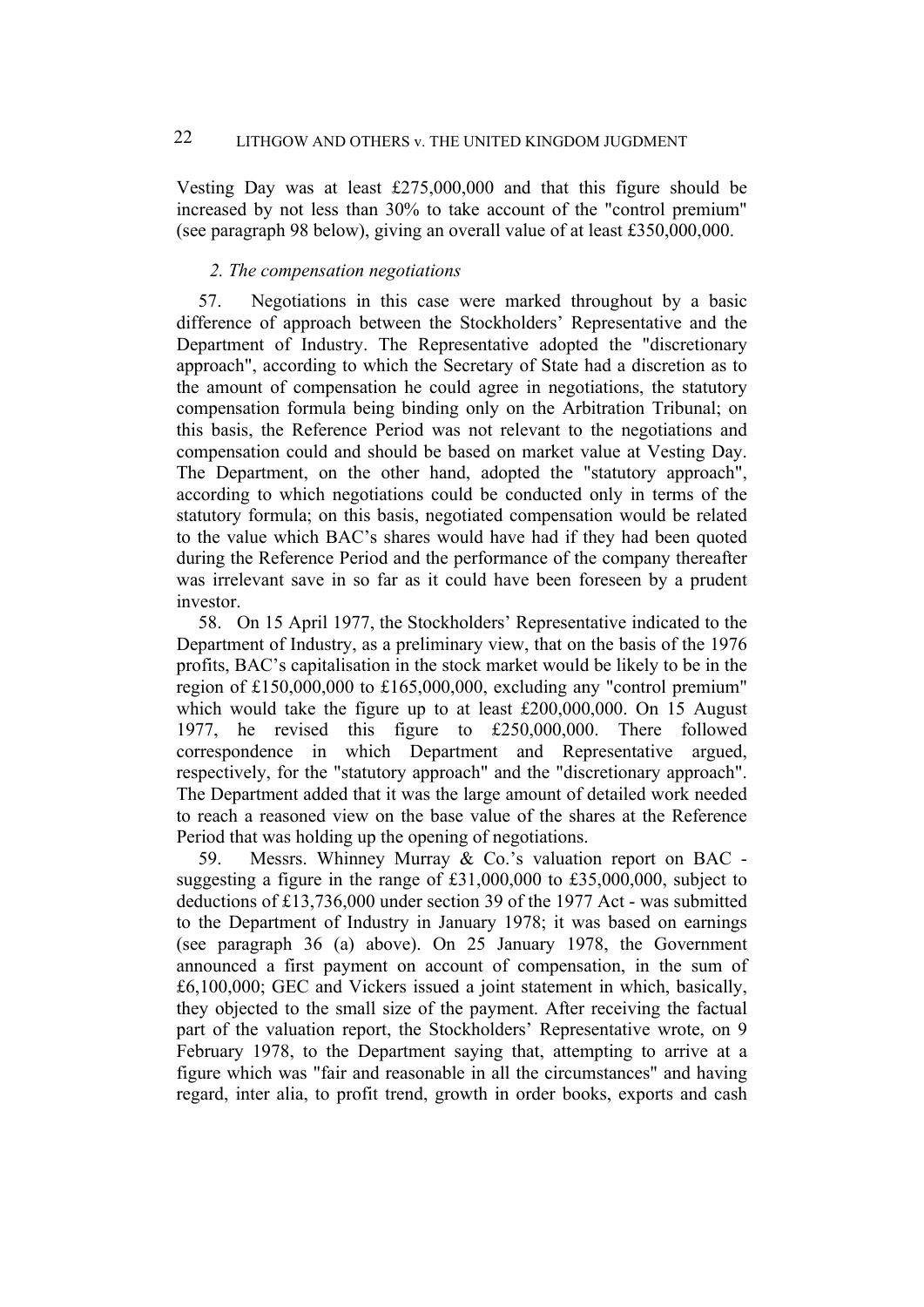flow, he assessed the value of BAC at £255,100,000, a figure which would have to be substantially higher to take account of any "control premium".

In May 1978, the Department sent to the Stockholders' Representative a memorandum indicating that in their view the appropriate method of valuation was by a capitalisation, through the application of an appropriate price/earnings ratio, of the post-tax earnings for the year ending on 31 December 1972 (namely £3,300,000); from the base value thus established deductions fell to be made, under section 39 of the 1977 Act (see paragraphs 23-24 above), in respect of certain dividends paid in 1974. The memorandum did not contain any offer of compensation because, according to the Government, the "discretionary approach", for which the Stockholders' Representative continued to argue in intervening correspondence, was not within the terms of the Act.

Maintaining that approach, the Representative gave to the Department on 6 July 1978 a report with his estimate of a stock market valuation of BAC on Vesting Day, namely £275,000,000. According to English Electric and Vickers, a representative of the Department accepted that they would probably have arrived at a similar figure if they were attempting a Vesting Day stock market valuation and stated that BAC's growth from 1973 to 1977 had been "spectacular". However, the Department reaffirmed that, on the basis of legal advice, they could only negotiate on the "statutory approach".

60. On 7 August 1978, the Stockholders' Representative, without renouncing the "discretionary approach", wrote to the Department with his view of the hypothetical stock market value of BAC in 1974. This was that a figure of £255,000,000 would have given a prospective dividend yield of just under 4%, dividend cover of 1.7 times and a prospective price/earnings ratio of just over 20, figures which would not have been abnormal for a share with the growth rate of BAC. He added that at £200,000,000 the shares would have been very reasonably valued.

There were then discussions as to whether BAC's profits after the Reference Period had been predictable. On 29 September 1978, the Stockholders' Representative said that cutting valuation during the Reference Period to the bone would still leave a figure of £175,000,000. The Department accepted that the 1973 earnings could be used as a base for estimating what prospective earnings would have been during the Reference Period.

61. On 16 November 1978, the Department of Industry made a preliminary offer of some £51,000,000, after deduction under section 39 of the 1977 Act of £19,700,000 relating to dividends totalling £31,810,000 paid by BAC in respect of the years 1973 to 1976, primarily a special dividend of £15,000,000 paid in February 1974 out of reserves and deemed to be a "material transaction" under section 30 (see paragraph 24 above). They indicated that if the matter went to arbitration, they would argue that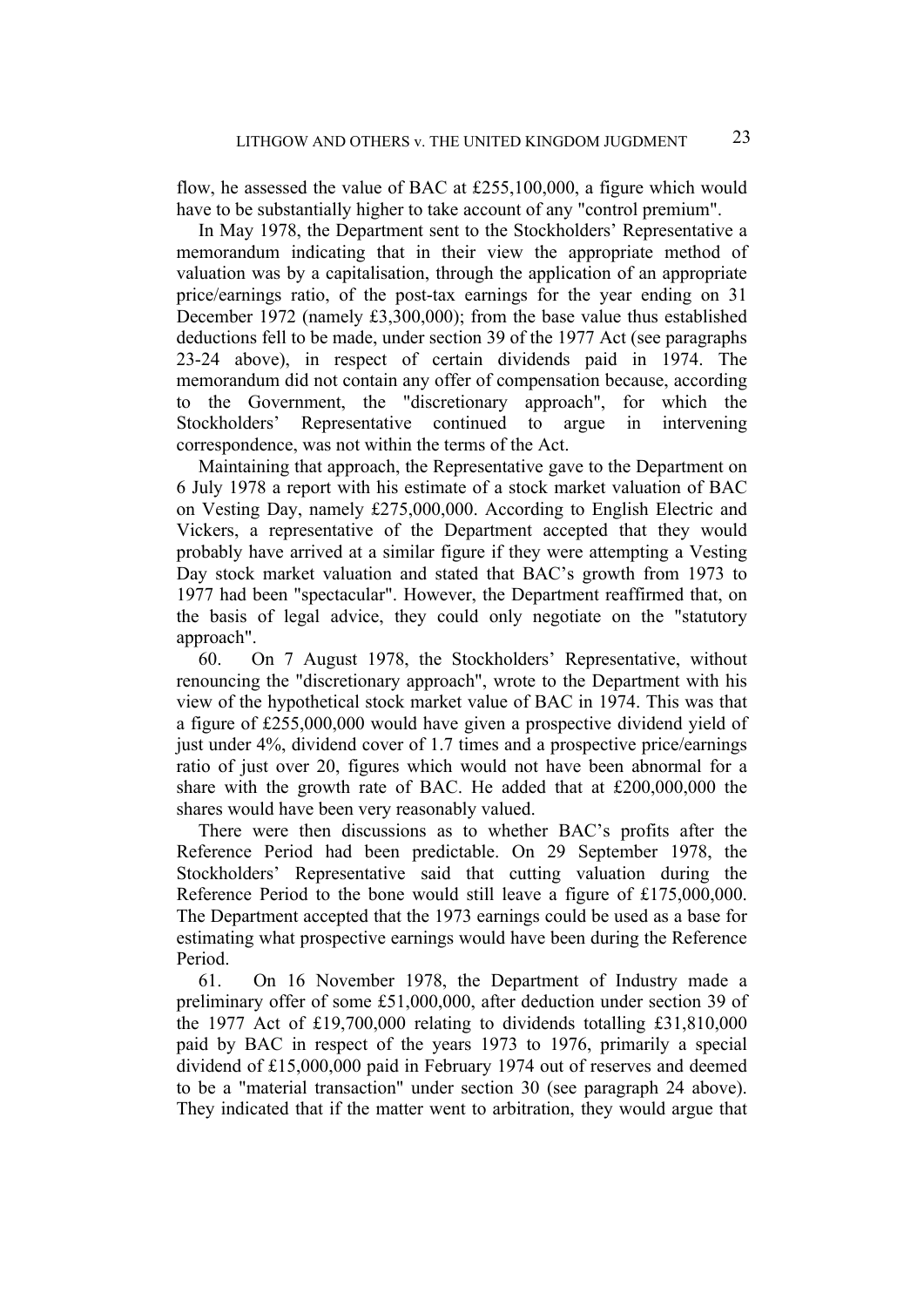£51,000,000 was the appropriate valuation. In December 1978, however, they offered £81,000,000 and in March 1979 the Stockholders' Representative indicated that £127,000,000 would be acceptable as a compromise.

62. After the general election of May 1979 (see paragraph 17 above), there were further discussions. In September 1979, the Department indicated that, in the context of a negotiated settlement, it might be possible to reduce the section 39 deduction to £15,000,000 and that they could increase their offer to £85,000,000. The Stockholders' Representative indicated that £115,000,000 would be an acceptable compromise.

In November 1979, however, he submitted a memorandum in which he reverted to the "discretionary approach". He added that the stockholders' merchant bankers had unequivocally advised that "the 'base value' of BAC's securities during the 'relevant' period, calculated as if by an arbitrator under the Act, would be at least £140,000,000". He also argued that the Department, in their restriction of dividend distributions during the period from 1974 to Vesting Day, had gone beyond what was necessary or prudent; there was therefore justification for retroactive approval by the Secretary of State of the 1974 special dividend, so that it would not be deductible from compensation (see paragraphs 22-24 above). This request did not meet with a favourable response and, in the final event, £19,700,000 was deducted under section 39.

63. After further correspondence and discussion, the Department, in August 1980, made a final offer of £95,000,000, net of deductions. On 18 August 1980, the Stockholders' Representative stated that he was prepared to recommend acceptance and agreement at the figure in question was duly reached.

64. Compensation payments in respect of BAC's shares were made as follows:

- on 10 February 1978, a first payment on account, of £6,100,000;

- on 2 August 1978, a second payment on account, of £3,550,000;

- on 5 December 1978, a third payment on account, of £30,350,000;

- on 28 August 1980, the final payment, of £55,000,000.

The payments on account were effected by the issue of 9 3/4% Treasury Stock 1981, carrying a running yield of about 10% per annum, and the final payment, by the issue of 10% Exchequer Stock 1983, carrying a running yield of about 11%.

## **E. The Hall Russell case**

#### *1. The nationalised undertaking*

65. On 1 July 1977, there vested in British Shipbuilders the shares in Hall Russell & Company Ltd. ("Hall Russell"), a limited company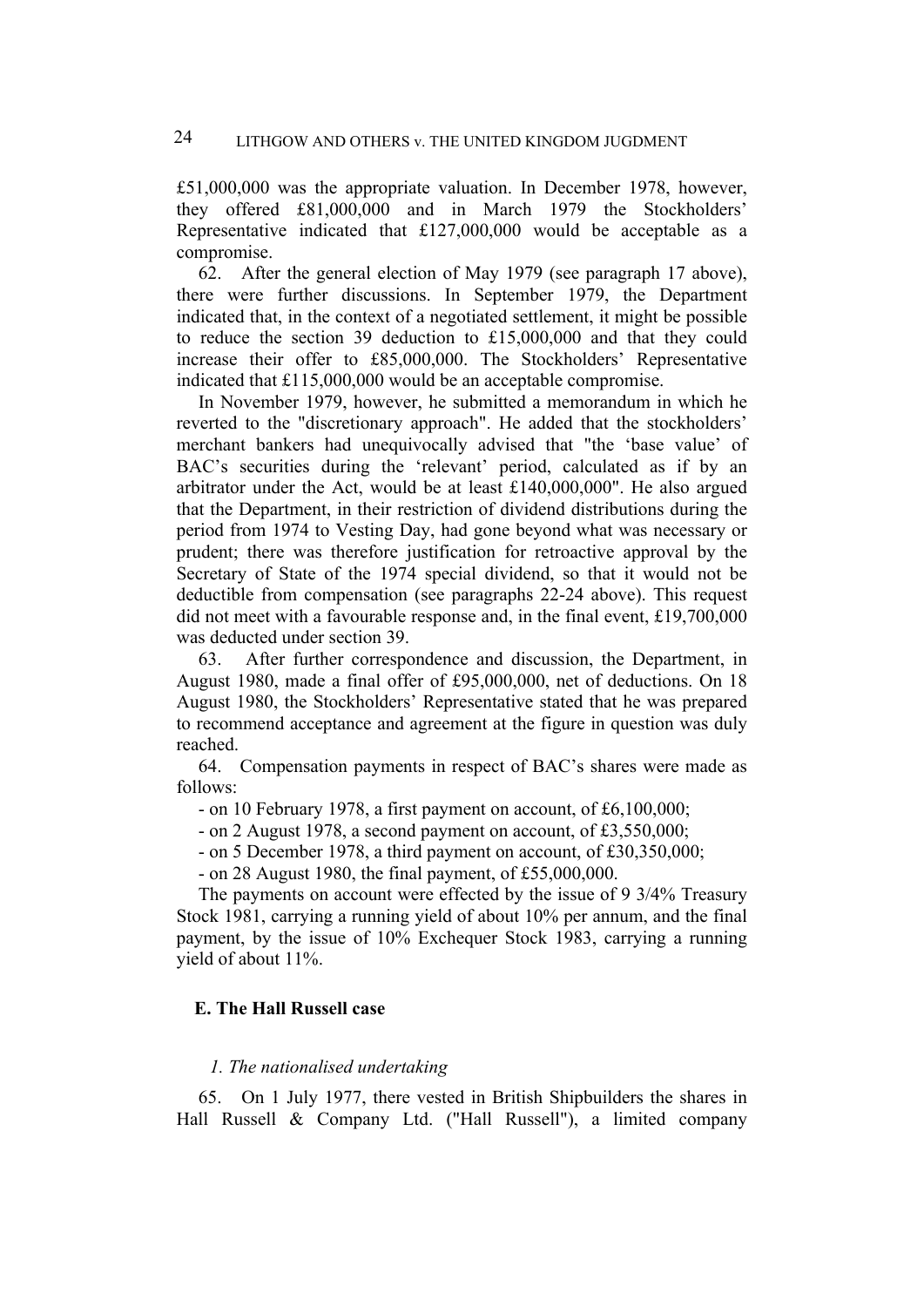registered in Scotland, which carried on a shipbuilding and shiprepair business in Aberdeen and was wholly-owned by Banstonian, an unlimited company. Banstonian was a wholly-owned subsidiary of Northern Shipbuilding, of which there were in turn four shareholders.

66. (a) Hall Russell's pre-tax profits for the following years, ending on 31 March, were, according to the Commission's report:

- 1972 £425,000
	- 1973 £480,000
	- 1974 £151,000
	- 1975 £177,000
	- 1976 £498,000
	- 1977 £825,000.

In the three months to 30 June 1977, pre-tax profits were £292,374.

Between 1973 and 1975, Hall Russell received £657,000 by way of Government shipbuilding grants.

(b) Hall Russell's net assets were £1,358,000 as at 31 March 1973 and £1,622,573 as at 30 June 1977. In their memorial filed with the Court, the former owners of Hall Russell said that it had £3,355,000 available in cash on Vesting Day.

67. Banstonian and Northern Shipbuilding stated that Hall Russell was a sound, successful and growing undertaking and that this was confirmed by its results after nationalisation. By reference to a valuation report, prepared in October 1978 for the purposes of the compensation negotiations and taking into account the earnings record, the value of the net tangible assets and the dividend yield, they submitted that if Hall Russell had been valued as at Vesting Day, they should have received compensation of £3,500,000.

## *2. The compensation negotiations*

68. Messrs. Whinney Murray & Co.'s valuation report on Hall Russell suggesting a figure in the range of £900,000 to £1,000,000 - was submitted to the Department of Industry in March 1978; it was based on earnings (see paragraph 36 (a) above). In October 1978, memoranda on the valuation were exchanged between the Department and the Stockholders' Representative. The former offered £800,000. The latter maintained that section 38 of the 1977 Act (see paragraph 19 above) gave the Secretary of State a discretion in settling compensation, and that the only fair basis was value at Vesting Day, namely £3,500,000.

In November 1978, the Stockholders' Representative put forward a Reference Period valuation of £2,500,000 - £3,000,000. In March 1979, the Government offered £1,000,000. This offer was subsequently increased to £1,500,000 and settlement at that figure was concluded in November 1980.

69. Compensation payments in respect of Hall Russell's shares were made as follows:

- on 7 February 1978, a first payment on account, of £300,000;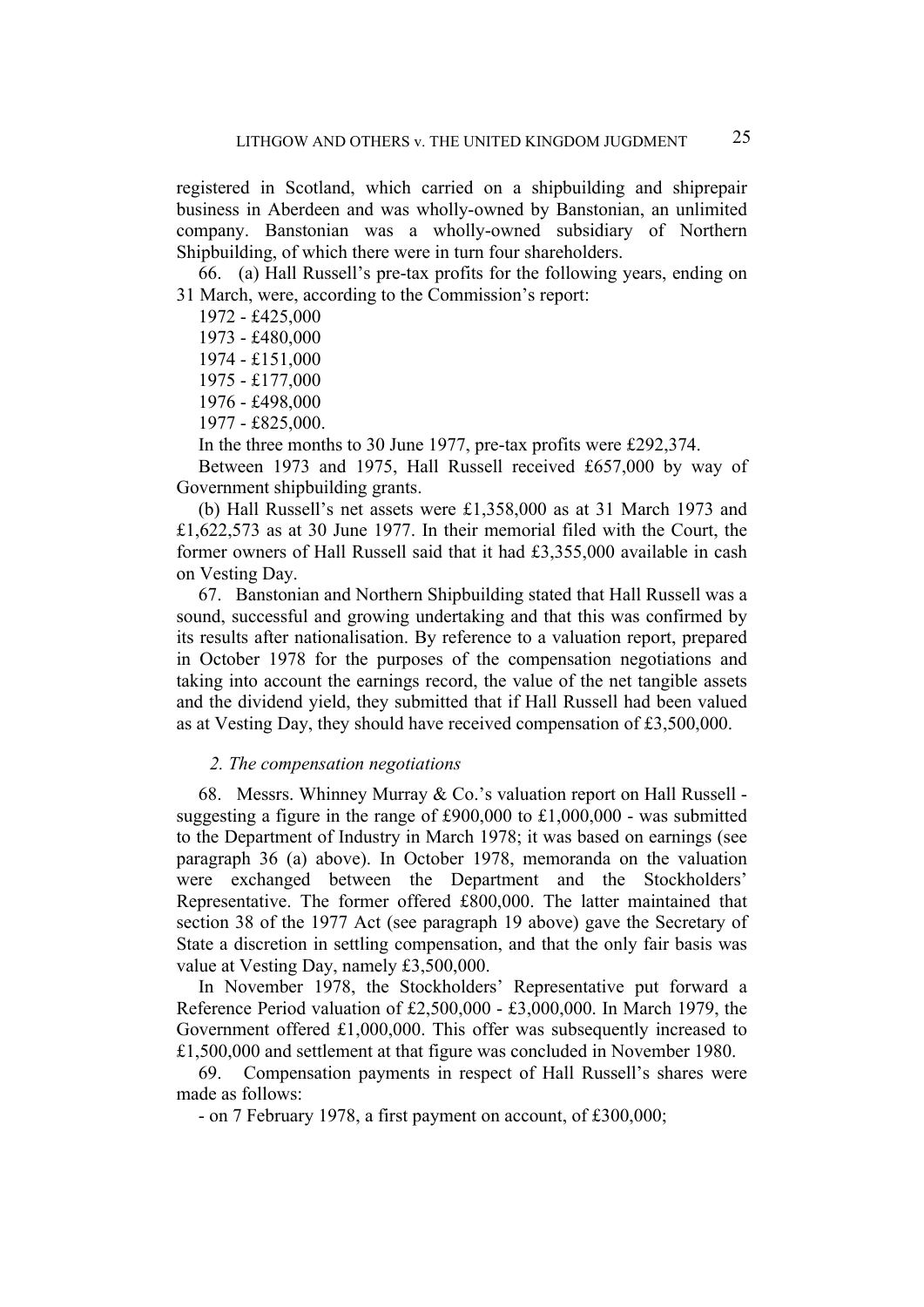# 26 LITHGOW AND OTHERS v. THE UNITED KINGDOM JUGDMENT

- on 1 August 1978, a second payment on account, of £100,000;

- on 5 December 1978, a third payment on account, of £250,000;
- on 21 November 1980, the final payment, of £850,000.

The payments on account were effected by the issue of 9 3/4 % Treasury Stock 1981, carrying a running yield of about 10% per annum, and the final payment, by the issue of 10% Exchequer Stock 1983, carrying a running yield of slightly under 11%.

## **F. The Yarrow Shipbuilders case**

#### *1. The nationalised undertaking*

70. On 1 July 1977, there vested in British Shipbuilders the shares in Yarrow (Shipbuilders) Ltd. ("Yarrow Shipbuilders"), which was engaged in building in Glasgow warships and other specialist vessels. This company was a wholly-owned subsidiary of Yarrow, whose shares were listed on the Stock Exchange, and its activities comprised a substantial part of the latter's business.

In 1968, Yarrow, which had previously owned all the shares in Yarrow Shipbuilders, had, allegedly in response to Government pressure, sold 51% of them to another company for £1,800,000. Yarrow Shipbuilders had subsequently incurred losses and in 1971 Yarrow had repurchased the shareholding for £1, a loan of £4,500,000 having been negotiated from the Ministry of Defence to replace working capital eroded by the losses. It was a condition of the loan that, on returning to profitability, Yarrow Shipbuilders could distribute profits by way of dividend to the parent company only with the prior authority of the Secretary of State for Defence. By 1973/1974, the loan could have been repaid, but Yarrow decided not to do so; the dividend restrictions accordingly applied throughout the Reference Period.

71. (a) The pre-tax profits of Yarrow Shipbuilders for the following years, ending on 30 June, were:

 - £308,000 - £607,000 - £3,025,000 - £7,088,000 - £5,619,000 - £4,887,000 - £3,123,000.

According to Yarrow, the post-tax profits from the Reference Period to Vesting Day totalled some £12,000,000; during this period Yarrow Shipbuilders was authorised by the Secretary of State for Defence to pay dividends of only £2,600,000 to its parent company, with the result that £9,400,000 of the profits remained within the company and were included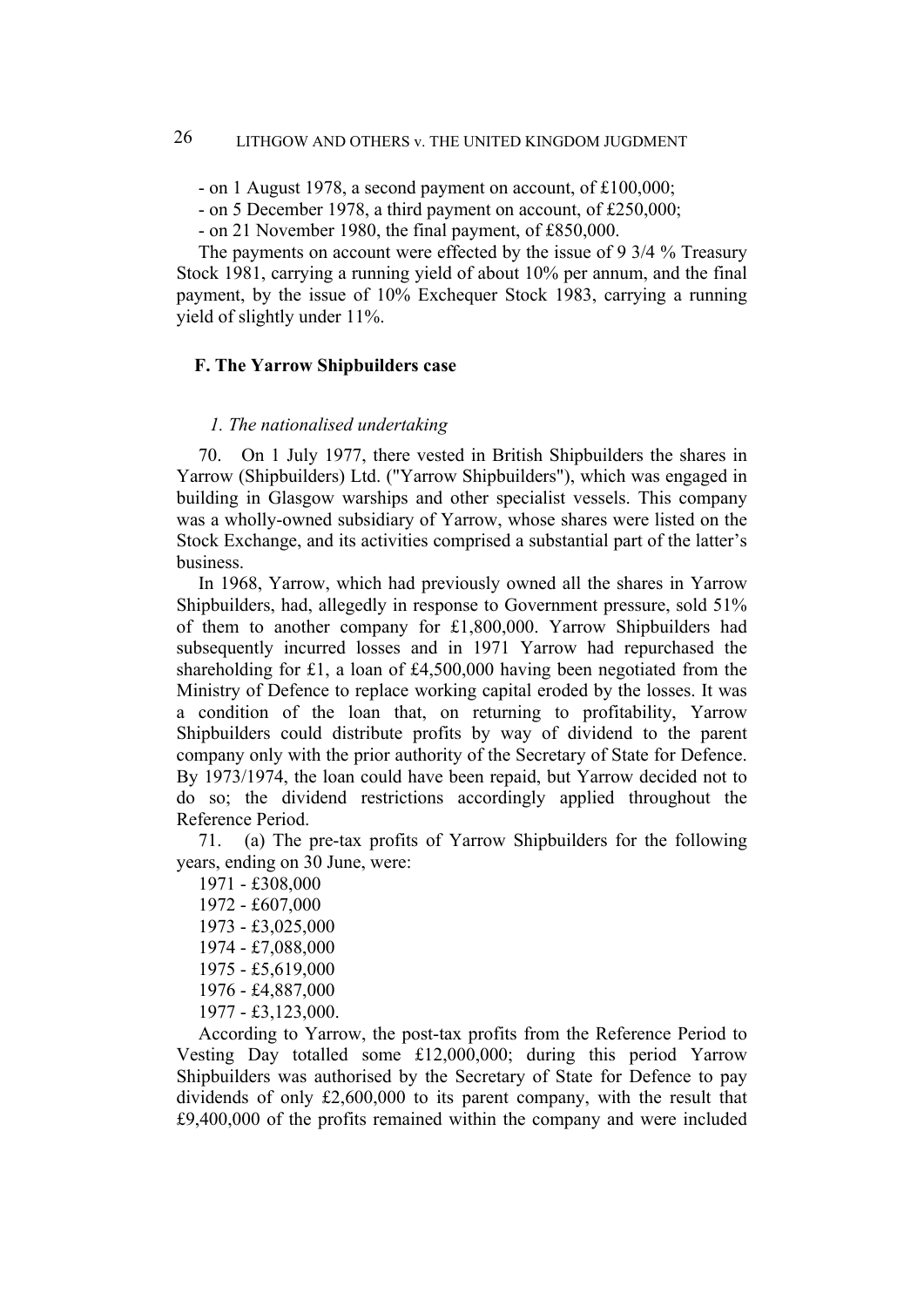in the shareholders' funds obtained by the Government on nationalisation. The yield which Yarrow was allowed to obtain from its subsidiary in this period was said to have been only about one-third of what it should have been.

In addition to the 1971 loan from the Ministry of Defence, Yarrow Shipbuilders received between 1972 and 1977 £3,114,000 by way of Government shipbuilding grants. They all related to export contracts, such contracts having always played a significant role in the company's turnover.

(b) Yarrow stated that the value of Yarrow Shipbuilders' net tangible assets, in accordance with accounting standards, was £1,327,000 at 30 June 1973 and that it was shown in the accounts as at 30 June 1977 to be £10,500,000.

(c) The average market capitalisation of Yarrow's ordinary shares during the Reference Period did not exceed £4,800,000.

72. Yarrow has submitted a valuation report prepared by a firm of chartered accountants, according to which a fair value for Yarrow Shipbuilders as at Vesting Day was £16,000,000. The valuation method employed was to consider what a single willing buyer, obtaining 100% control, would have paid. Two alternative approaches were used: the first involved estimating the maintainable post-tax profit level and capitalising it by the application of a price/earnings multiplier, giving a value of £16,320,000; the second involved applying a price/earnings multiplier to the latest reported after-tax earnings, giving a value of £15,750,000. The report commented that "the net asset value of a company which is carrying on business as a going concern is generally not a major determinant in valuing its shares. The purchaser does not normally buy the shares in the expectation that its assets are to be sold, but expects them to be used in the business to earn profits".

In the alternative, Yarrow claimed that, as had been contended by the Stockholders' Representative at the outset of the compensation negotiations (see paragraph 73 below), Yarrow Shipbuilders' value in the Reference Period was £17,500,000.

#### *2. The compensation negotiations*

73. In September 1977, the Stockholders' Representative supplied the Department of Industry with a factual memorandum about Yarrow Shipbuilders. Messrs. Whinney Murray & Co.'s valuation report on the company - suggesting a figure in the range of  $£2,800,000$  to  $£3,200,000$  was submitted to the Department in December 1977. It was based on the stock market capitalisation of the parent company, Yarrow, during the Reference Period. This was not only because the major part of Yarrow's activity was carried on by Yarrow Shipbuilders (see paragraph 36 (b) above) but also because the accountants considered that "without the financial backing of Yarrow and being unable to pay dividends under the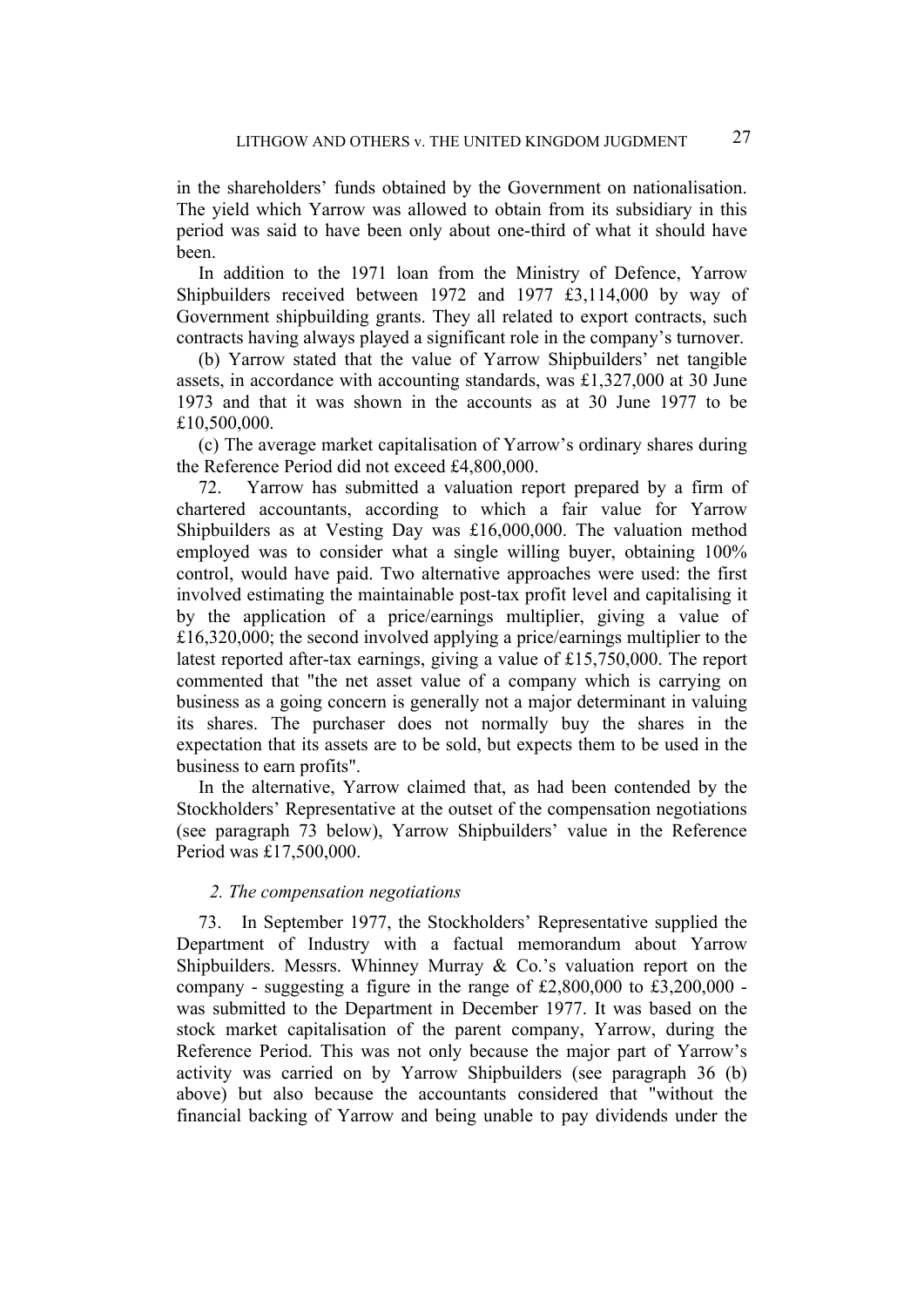terms of the [Ministry of Defence] loan, a purely nominal value for [Yarrow Shipbuilders] might result". They also took the view that Yarrow Shipbuilders could not be valued on the normal criteria of earnings, dividend yield or asset backing, and noted that the stringent dividend restrictions "affected the standing and worth" of both the subsidiary and the parent.

In March 1978, negotiations opened with an exchange of valuations between the parties: the Department's was £2,800,000, whilst the Representative's was £17,500,000, being an earnings-based valuation arrived at on a view of the prospective profits of Yarrow Shipbuilders for the year to June 1974 and on the assumption of an offer for sale of the shares on the stock market immediately before the Reference Period.

During subsequent negotiations, points discussed included the possibility that further dividend payments in respect of the period up to Vesting Day could be authorised; whether it should be assumed that the Ministry of Defence loan would have been refinanced if the shares of Yarrow Shipbuilders had been listed on the Stock Exchange; the appropriateness of an offer-for-sale approach to valuation; the relevance of the parentcompany-related method of valuation; and the effect of the dividend restriction (if any) on the stock market capitalisation of Yarrow.

74. In July 1978, the Government offered £4,000,000 and in September the Stockholders' Representative put forward an alternative claim of £12,000,000. Further offers were made by the Government in August 1979 and August 1980, and in October 1980 compensation was finally agreed at £6,000,000. This figure was accepted by Yarrow as it had been advised that arbitration proceedings might have resulted, under the terms of the 1977 Act, in the award of an amount not exceeding its own total capitalisation of not more than £4,800,000.

75. Compensation in respect of Yarrow Shipbuilders' shares was paid as follows:

- in February 1978, a first payment on account, of £1,400,000;

- in December 1978, a second payment on account, of £850,000;

- on 21 October 1980, the final payment, of £3,750,000.

The payments on account were effected by the issue of 9 3/4% Treasury Stock 1981, with a running yield of about 10% per annum, and the final payment, by the issue of 10% Exchequer Stock 1983, with a running yield of slightly under 11%.

## **G. The Vickers Shipbuilding case**

#### *1. The nationalised undertaking*

76. On 1 July 1977, there vested in British Shipbuilders: (a) the shares in Vickers Shipbuilding Group Ltd., a wholly-owned subsidiary of Vickers;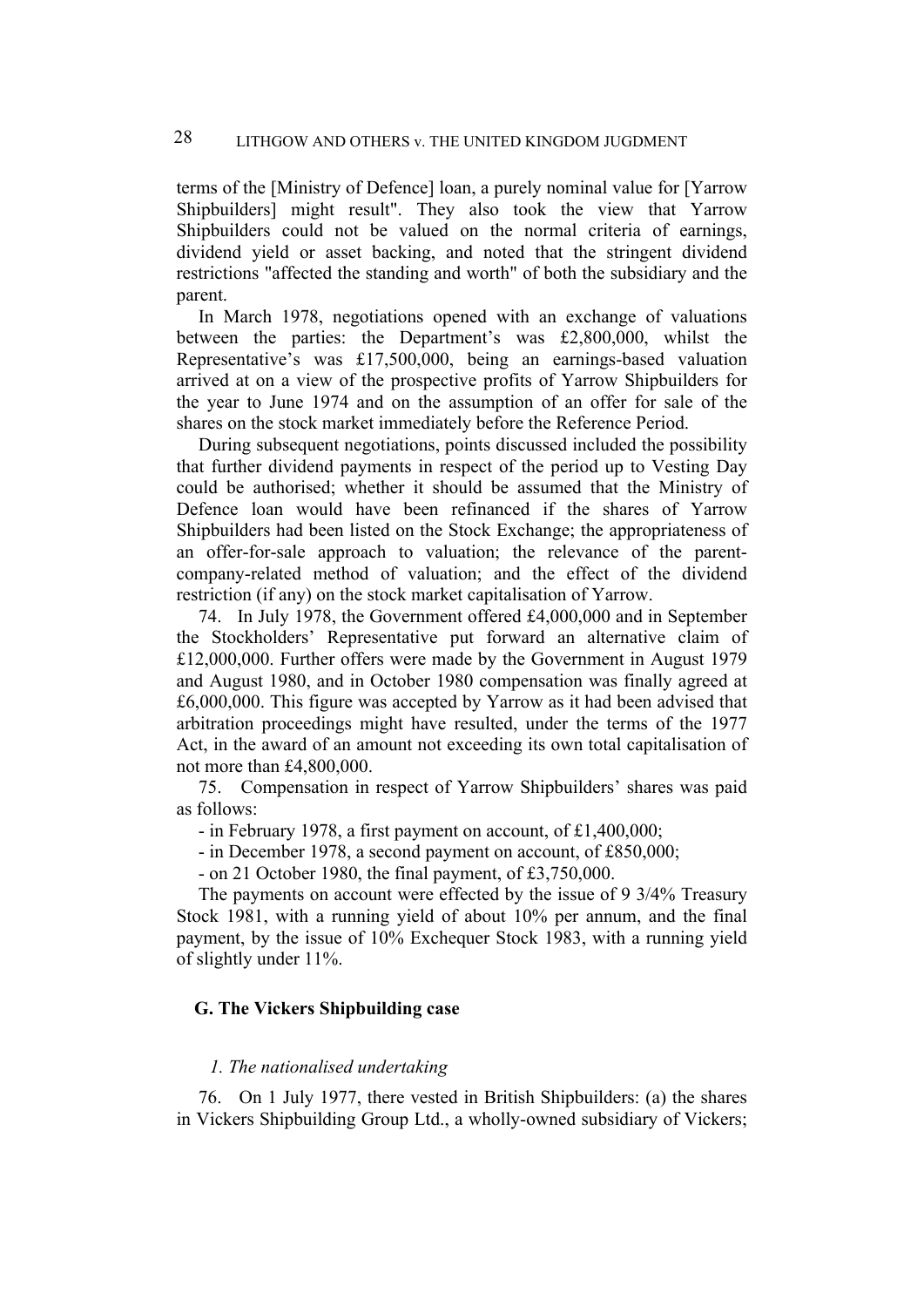and (b) certain other shipbuilding interests of Vickers which had, by operation of section 20 of the 1977 Act (see paragraph 18 above), vested in Vickers Shipbuilding Group Ltd., as assets appurtenant to its activities. The business thus nationalised (collectively referred to as "Vickers Shipbuilding") specialised in the design and construction of sophisticated warships. The activities of Vickers Shipbuilding did not constitute more than one-quarter of the total undertaking of Vickers.

77. (a) The pre-tax profits of Vickers Shipbuilding for the following years, ending on 31 December, were:

- 1972 £2,618,000
- 1973 £2,177,000
- 1974 £5,515,000
- 1975 £4,841,000
- 1976 £3,746,000.

In the half-year to 30 June 1977, pre-tax profits were £3,948,000.

Vickers Shipbuilding was in receipt of small amounts by way of Government shipbuilding grants, all of which related to export contracts.

(b) The net assets of Vickers Shipbuilding amounted to £14,337,000 as at 31 December 1972; as at 30 June 1977 its net tangible assets (that is, making no allowance for deferred tax, the amount of which is not shown in the information before the Court) were £32,431,000.

78. Vickers have submitted a valuation which, taking into account profit record, future prospects and net assets, indicated that, on the basis of a transaction between a willing buyer and a willing seller, the value of Vickers Shipbuilding as at Vesting Day was not less than £25,000,000. This figure was reached by estimating the maintainable post-tax profit level and applying thereto a price/earnings multiplier, adjusted to take account of the "control premium" (see paragraph 98 below).

## *2. The compensation negotiations*

79. By virtue of section 38(7) of the 1977 Act, the shares of Vickers Shipbuilding Group Ltd. had to be valued on the assumption that during the Reference Period it had owned the interests which vested in it under section 20 (see paragraph 76 above). The compensation negotiations were therefore conducted on the basis that Vickers Shipbuilding had been a single enterprise at all relevant times and financial data so treating it, prepared by the auditors of Vickers for use in the negotiations, were agreed in March 1978. Certain other preliminary matters (including one related to taxation) arose, and were ultimately settled.

80. Messrs. Whinney Murray & Co.'s valuation report on Vickers Shipbuilding - suggesting a figure in the range of £11,500,000 to £12,700,000 - was submitted to the Department of Industry in May 1978; it was based on earnings (see paragraph 36 (a) above). Formal negotiations opened in the following month with an exchange of memoranda: the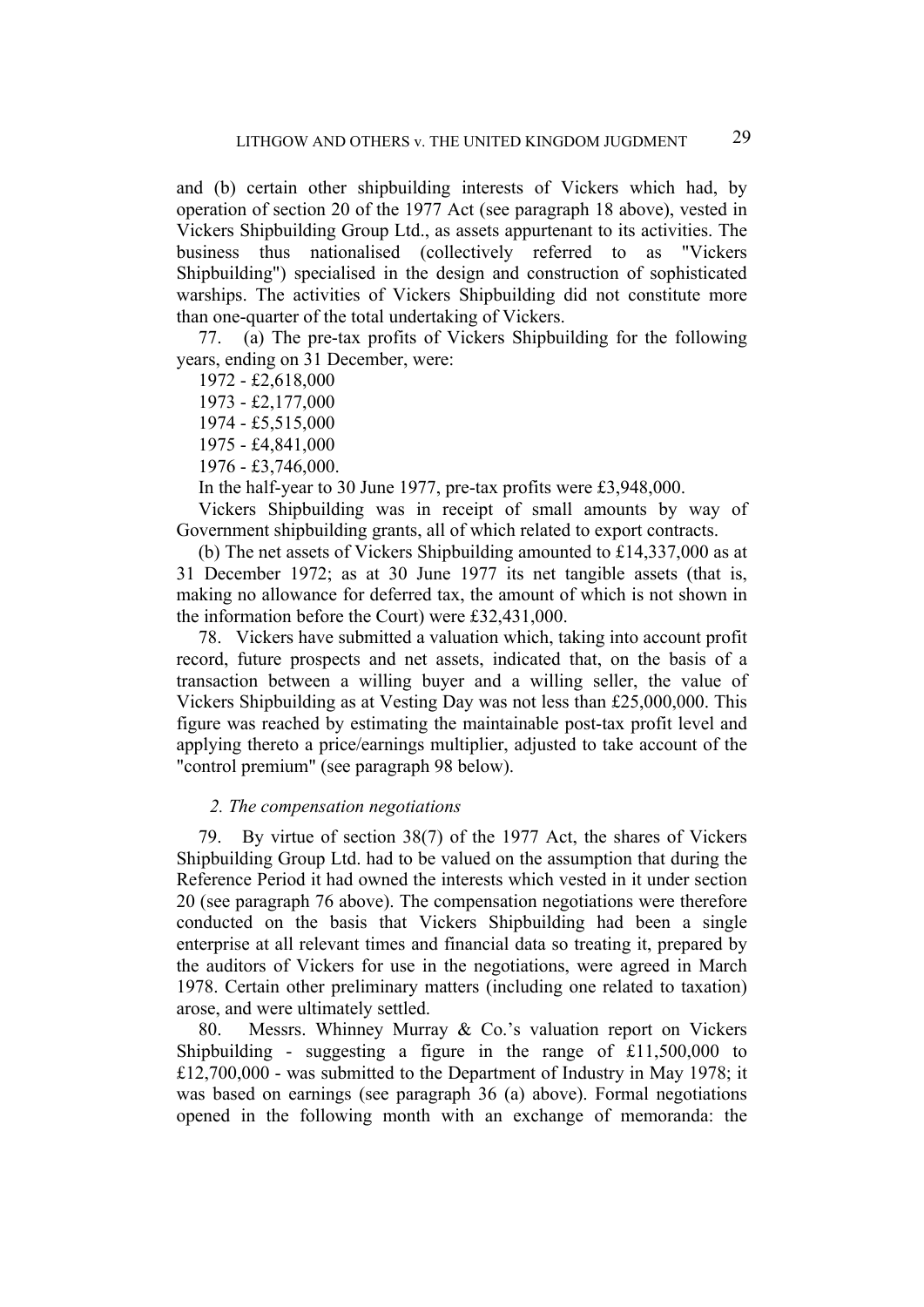Department offered compensation of £10,550,000 and the Stockholders' Representative claimed £20,060,000. The Department subsequently increased their offer to £13,500,000, whilst the Representative indicated that £17,000,000 was the lowest acceptable figure. In November 1978, the Department stated that they were not prepared to increase their offer further and that, in the event of arbitration, they would take their stand at a lower figure; the Stockholders' Representative replied that resort would be had to arbitration. In September 1979 - after the general election of May 1979 (see paragraph 17 above) -, Vickers was informed that the new Government had decided not to change the compensation terms and had confirmed the Department's negotiating limit of £13,500,000.

81. In the same month, the Stockholders' Representative instituted proceedings before the Arbitration Tribunal (see paragraphs 29-32 above). Written pleadings were exchanged, in which the Stockholders' Representative contended for compensation of £16,695,999 and the Department, of £12,210,000. The hearing started in September 1980. However, on 26 September 1980, compensation was agreed between the parties at a figure of £14,450,000.

82. In January 1978, the Department of Industry had informed Vickers that no payment on account of compensation, pursuant to section 36(6) of the 1977 Act, would then be made because discussions on the taxation matter (see paragraph 79 in fine above) were not then concluded.

Compensation in respect of the nationalised undertaking was subsequently paid as follows:

- in April 1978 or thereabouts, a first payment on account, of £4,000,000;

- in July 1978 or thereabouts, a second payment on account, of £1,250,000;

- in November 1978 or thereabouts, a third payment on account, of £3,200,000 $\cdot$ 

- in March 1980 or thereabouts, a fourth payment on account, of £3,150,000;

- in September 1980 or thereabouts, the final payment, of £2,850,000.

The first three payments on account were effected by the issue of 9 3/4% Treasury Stock 1981, bearing a running yield of about 10% per annum, and the fourth payment on account and the final payment, by the issue of 10% Exchequer Stock 1983, bearing a running yield of about 11%.

## **H. The Brooke Marine case**

## *1. The nationalised undertaking*

83. On 1 July 1977, there vested in British Shipbuilders the shares in Brooke Marine Ltd. ("Brooke Marine"), which carried on at Lowestoft a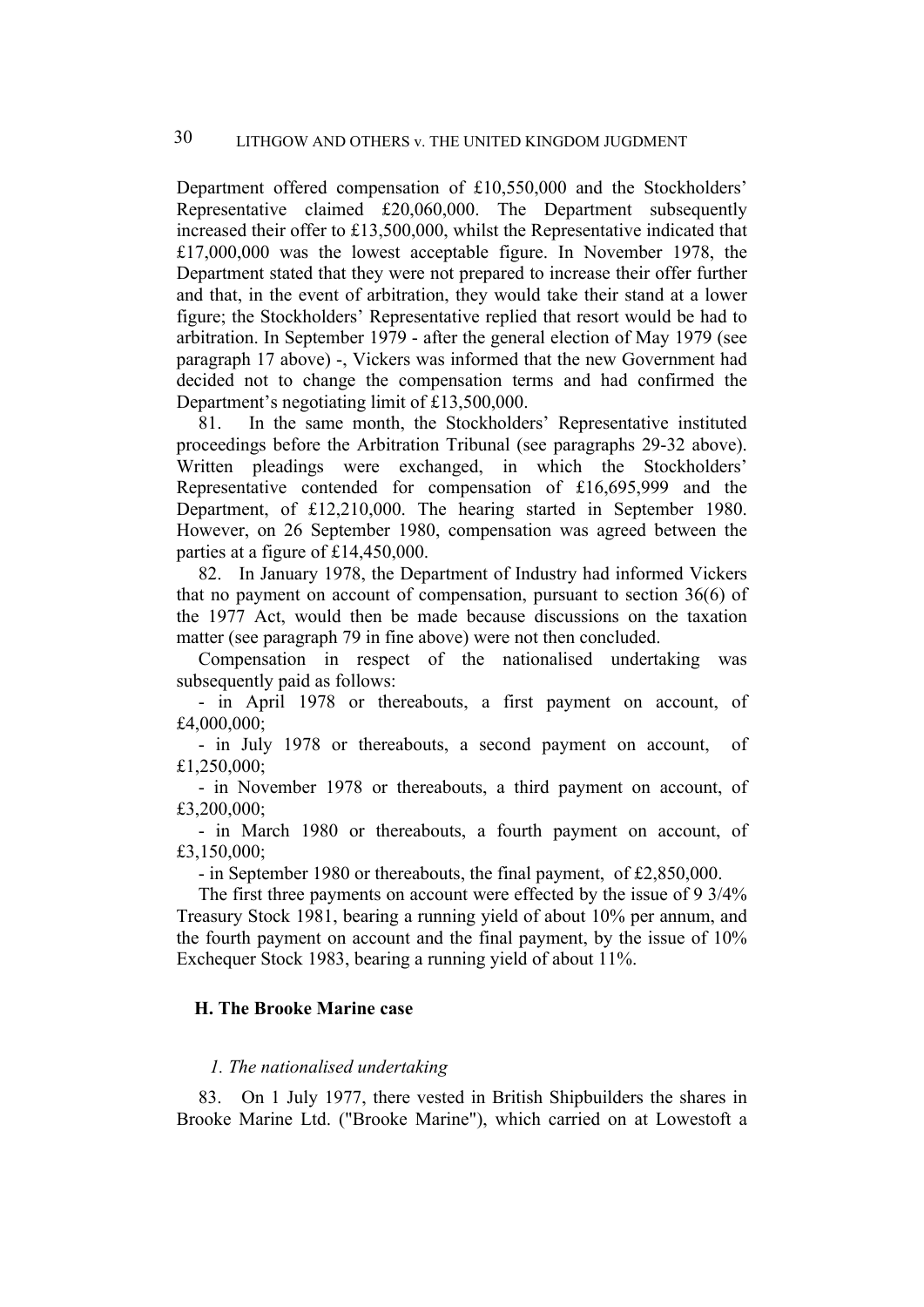shipbuilding business specialised in the construction of small naval vessels. Those shares were owned as to 74.39% by Dowsett, as to 21.34% by Investors and as to 4.27% by Prudential. The securities which vested included 196,000 shares issued to the owners in March 1976, following their exercise of an option, exercisable by that date, to convert debenture stock into new shares.

84. (a) Brooke Marine's pre-tax profits for the following years, ending on 31 March, were:

 - £427,000 - £523,000 - £792,000 - £711,000 - £865,000.

According to the Commission's report, in the three months to 30 June 1977, the pre-tax profits were £270,000.

Between 1973 and 1977, Brooke Marine received £888,000 by way of Government shipbuilding grants. About 70% of its turnover came from exports.

(b) Brooke Marine's net assets amounted to £1,049,000 as at 31 March 1973 and to £4,870,000 as at 30 June 1977. At the hearings before the Court, the former owners of Brooke Marine stated that its net assets at Vesting Day included £2.2 million in cash.

85. During 1973-1974, Brooke Marine had negotiations with the Vickers Shipbuilding Group and Vosper Thornycroft Ltd. concerning a possible purchase of Brooke Marine - at a figure between £2,500,000 and £3,000,000 - by one or other of these companies. The negotiations lapsed due to the prospect of nationalisation.

86. Dowsett, Investors and Prudential have submitted a valuation report, prepared by a firm of chartered accountants, which indicated that, on the basis of a sale by a willing seller to a single willing buyer of the business as a going concern at Vesting Day, a fair valuation of Brooke Marine as at that day was £5,000,000. This figure was reached by estimating the maintainable post-tax profit level and applying thereto a price/earnings multiplier, adjusted to take account of the "control premium" (see paragraph 98 below). The Government did not accept that either the profits figure or the multiplier used was appropriate.

#### *2. The compensation negotiations*

87. Prior to Vesting Day, Brooke Marine had had contacts with the Department of Industry about matters connected with compensation.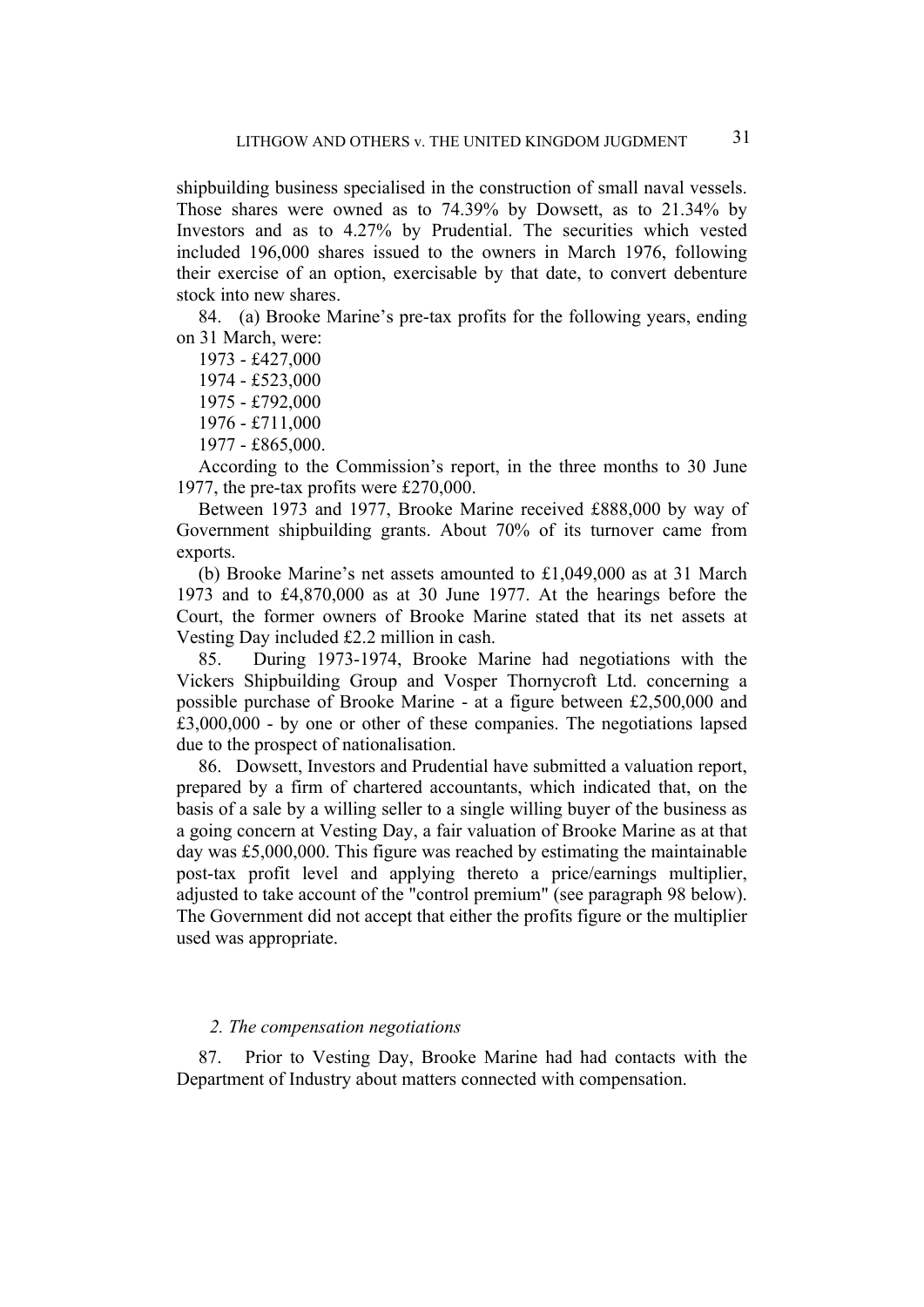In the first place, the Department declined, on 28 January 1975, to give an assurance that, in the fixing of compensation, account would be taken of certain development work in respect of which the Chairman of Brooke Marine had requested approval in the previous December. Such approval had been sought in order to preserve compensation rights and, possibly, to ensure compliance with the safeguarding provisions to be included in the nationalisation Act, details of which had not yet been announced. However, according to its former owners, Brooke Marine's note of a meeting held between the company and the Department in June 1975 recorded an assurance by the latter that compensation would take into account changes in circumstances since February 1974 (the end of the Reference Period).

In the second place, in view of the safeguarding provisions (see paragraphs 22-23 above), Brooke Marine, which had previously had a policy of retaining profits for investment in the development of its business, sought and obtained - with some exceptions - authorisation for the payment in the period up to July 1977 of certain dividends. According to its former owners, the company would have sought authorisation to pay higher dividends but for discussions with the Department of Industry which led it to believe that permission would be refused and that retained dividends would be taken into account under the statutory formula. According to Brooke Marine's accounts, the total dividends authorised for the three years to 31 March 1975, 1976 and 1977 amounted to £190,000, whereas profits after tax for the same period amounted to £1,388,758.

88. In January 1978, the Stockholders' Representative wrote to the Department protesting at the amount of the payment on account of compensation offered by the Government (£350,000), which he described as "derisory" in relation to the value of Brooke Marine.

Messrs. Whinney Murray & Co.'s valuation report on the company suggesting a figure in the range of £860,000 to £960,000 - was submitted to the Department in March 1978: the newly-issued shares (see paragraph 83 in fine above) were, pursuant to section 38(10) of the 1977 Act (see paragraph 19 above), valued at their issue price; the Reference Period value of the remaining shares was assessed on an earnings basis (see paragraph 36 (a) above). The factual part of the report was transmitted to the Stockholders' Representative: according to Dowsett, Investors and Prudential, it contained some errors and important omissions, a view which was expressed in correspondence with the Department; according to the Government, there were no material inaccuracies.

89. In July 1978, formal negotiations opened: the Stockholders' Representative sent to the Department a memorandum claiming compensation of £4,500,000, to which they responded with an offer of £806,000. After various meetings, the Department indicated, in March 1979, that they might be prepared to raise their offer, mentioning a figure of £1,400,000 to £1,500,000. During the negotiations, the Department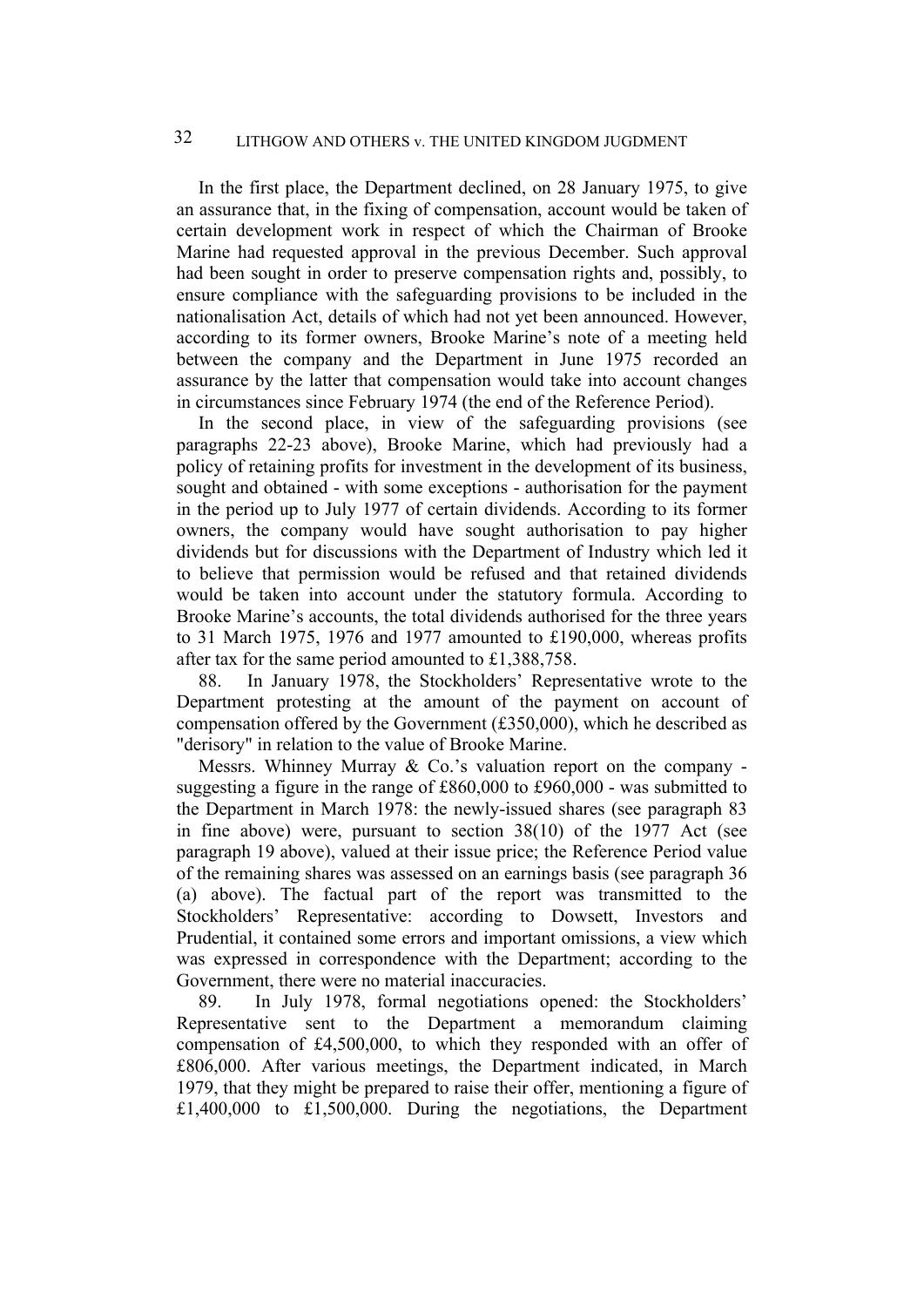contended that the value of Brooke Marine's shares during the Reference Period would have been adversely affected by the existence of claims arising from certain unfavourable contracts and of the options to convert debenture stock into shares (see paragraph 83 above). According to the Department, the 1977 Act made no provision for taking into account, in determining the value, the worth of the options during the Reference Period. This view was not accepted by the Stockholders' Representative and it was subsequently agreed that the matter should not be further discussed in negotiations.

90. In November 1979, the Department made a revised offer of £1,250,000. In further negotiations points discussed included whether section 38 of the 1977 Act required the Secretary of State (in assessing the hypothetical Stock Exchange value) to take account of the likely or only of the inevitable consequences of a company being listed; and whether the takeover negotiations with the Vickers Shipbuilding Group and Vosper Thornycroft Ltd. (see paragraph 85 above) would have been the subject of a public announcement if the shares of Brooke Marine had been listed.

In August 1980, the Minister of State at the Department of Industry indicated that the Government's absolute ceiling was £1,500,000, but, after further contacts, the offer was again raised, in December 1980, to £1,800,000. On 11 December 1980, the Stockholders' Representative accepted this offer.

91. Compensation in respect of the Brooke Marine shares was paid as follows:

- in January 1978, a first payment on account, of £350,000;

- in July 1978, a second payment on account, of £50,000;

- in November 1978, a third payment on account, of £250,000;

- in December 1980, the final payment, of £1,150,000.

The payments on account were effected by the issue of 9 3/4% Treasury Stock 1981, carrying a running yield of about 10% per annum, and the final payment, by the issue of 10% Exchequer Stock 1983, with a running yield of slightly under 11%.

III. GENERAL BACKGROUND INFORMATION

## **A. Inflation, share prices and interest rates**

92. Inflation in the United Kingdom, as measured by the official Retail Price Index, was relatively rapid in the years 1974-1980. At the start of the Reference Period (September 1973) the Index stood at 94.8. The figures for January in each of the following years were as follows:

 $1974 - 100$ 1975 - 119.9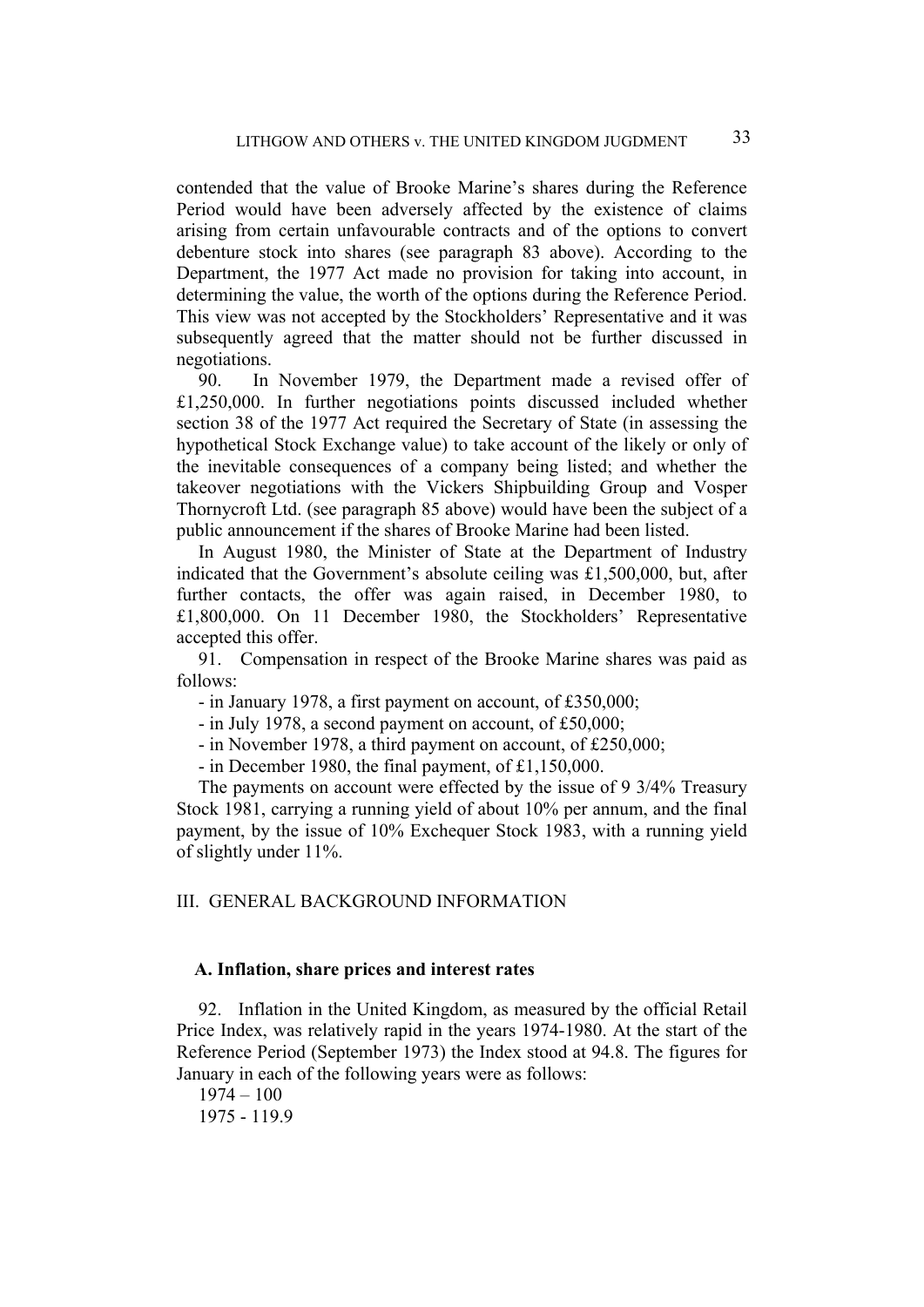- 1976 147.9
- 1977 172.4
- 1978 189.5
- 1979 207.2
- 1980 245.3.

In April 1977, June 1977 and December 1980, the Index stood at 180.3, 183.6 and 275.6, respectively.

The applicants recognised that inflation played some part in the increase in value which their nationalised undertakings were said to have shown between the end of the Reference Period and Vesting Day.

93. Share prices on the Stock Exchange did not follow the same pattern. The general level of share prices reached a high point in mid-1972, when the Financial Times Ordinary Share Index stood at over 500, and then declined to a low point in early January 1975, when that Index stood at under 150. Thereafter, the general trend was upwards for some time.

The trend between the end of the Reference Period (28 February 1974) and the vesting dates under the 1977 Act (29 April and 1 July 1977) can be illustrated by reference to monthly average figures for the Financial Times Industrial Ordinary Share Index. In February 1974, the average for this Index was 316.5. The Index declined steadily during 1974, to an average of 160.1 in December. In January 1975, it rose slightly to 183.7; thereafter, there was a rapid rise, to 262.6 in February, 292.6 in March (when the compensation terms were first announced; see paragraph 12 above), 314.9 in April and 339.0 in May. After a decline between then and August, there was a more or less steady increase, until an average of 406.6 was reached in May 1976. There was then an overall decline until October 1976, when the monthly average was 293.6. Prices then rose again, the average figure in November 1976 (when the third Bill was introduced into Parliament) being 301, in April 1977 (the month of the aerospace industry Vesting Day) being 415.1 and in July 1977 (the month of the shipbuilding industry Vesting Day) being 443.1.

The economic situation in the United Kingdom during the period leading up to the general election of February 1974 was affected by a number of events, including a substantial rise in the price of oil, and industrial conflict in November and December 1973 and in February 1974. Prices and dividends were subjected to control under the Counter-Inflation Act 1973.

94. The general level of interest rates rose between the vesting dates under the 1977 Act and the settlement of compensation claims. On both vesting dates, the Bank of England's minimum lending rate stood at 8%; it rose to a peak of 17% from November 1979 to June 1980. The average rate from July 1977 to December 1979 was 10.4% and from July 1977 to December 1980, 12.1%.

#### **B. Methods of valuation and compensation**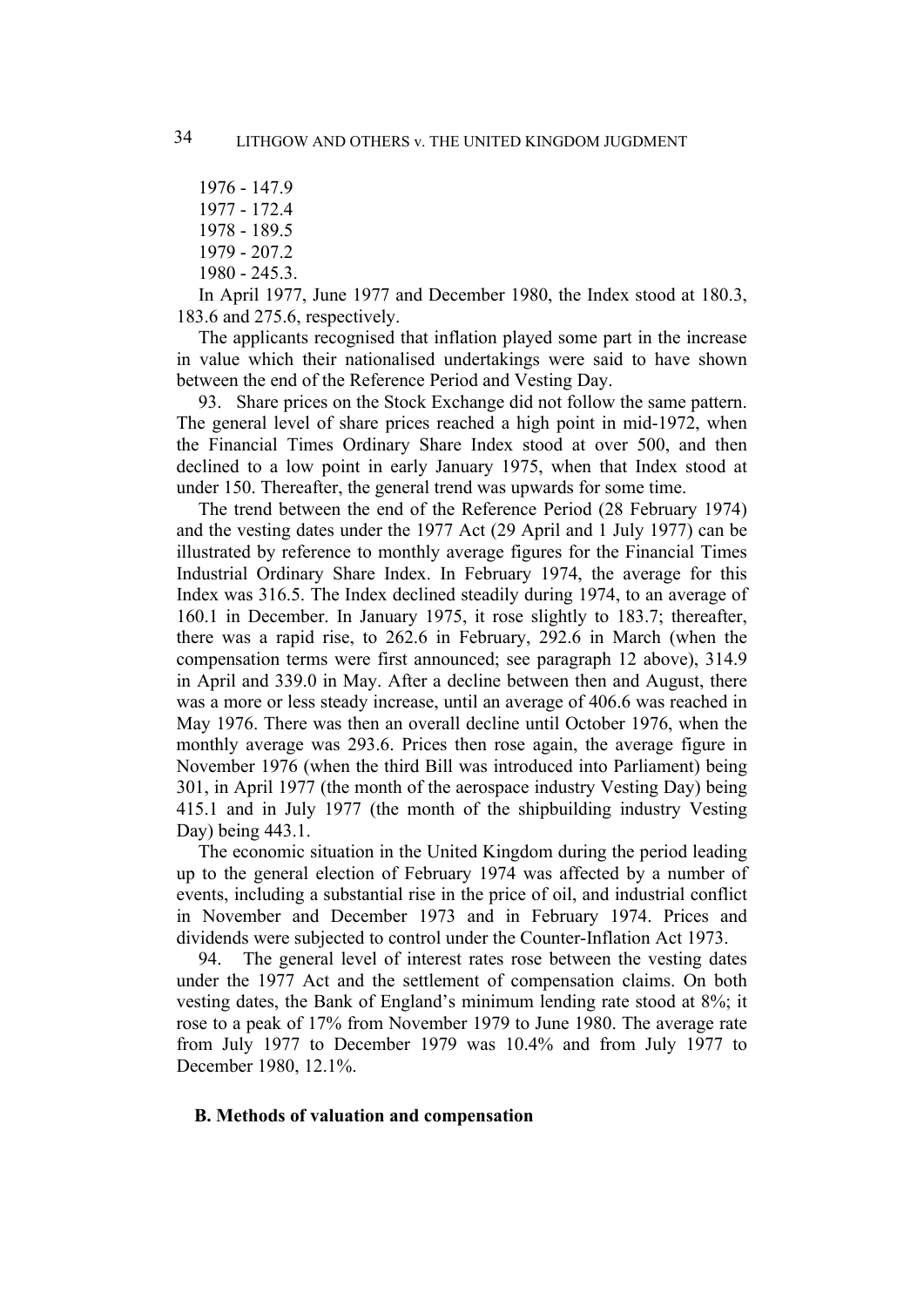95. During the proceedings before the Commission and the Court reference was made to a number of different methods of valuation of, and of compensating for, property nationalised or compulsorily acquired. The following is a brief outline of those methods.

## *1. Methods of share valuation*

96. A Stock Exchange valuation for listed shares merely involves looking at the price for the shares on the Stock Exchange on the specified date or dates.

97. The method laid down by the 1977 Act for valuing unlisted shares (the hypothetical Stock Exchange valuation) involved estimating what price the shares would have had on the Stock Exchange had they been listed during the Reference Period. The estimate would be made by reference to the price of any comparable quoted shares and account would be taken of all information about the company that would have been available to Stock Exchange investors during that period. Thus, Messrs. Whinney Murray & Co. based their valuations primarily on data appearing in the companies' latest published accounts, which covered periods prior to the Reference Period, but they also made certain assumptions as to the interim - and more up-to-date - statements that would have been supplied to the stock market if the companies' shares had been listed. However, questions might arise concerning the precise information that would have been available to investors and the extent to which they might have foreseen an undertaking's future performance (see, for example, paragraph 57 above). Furthermore, it is implicit in this method that the company's shares would be held by a number of different persons; accordingly, when valuing a wholly-owned subsidiary on this basis, hypothetical assumptions may have to be made as to what its business policies would have been if its shares had been more widely owned.

98. An alternative method is to consider what a single willing buyer would pay a willing seller (or sellers) for the whole of the shares in question. Here again, account would be taken of all the information that would be available to a buyer at the relevant time and an estimate would be made by reference to comparable quoted shares. However, this method could differ from the hypothetical Stock Exchange valuation method in three respects. Firstly, it might be assumed that a single buyer in takeover negotiations might have more complete information than a Stock Exchange investor. Secondly, it would not be necessary to assume that the ownership of the shares was different from the reality or to make consequent assumptions as to the company's business policies. Thirdly, the price payable by a single buyer gaining control of a company would normally be materially higher than the Stock Exchange price, since the latter merely represents what would be paid for a small parcel of shares and does not reflect the market value of a controlling shareholding; guidance as to the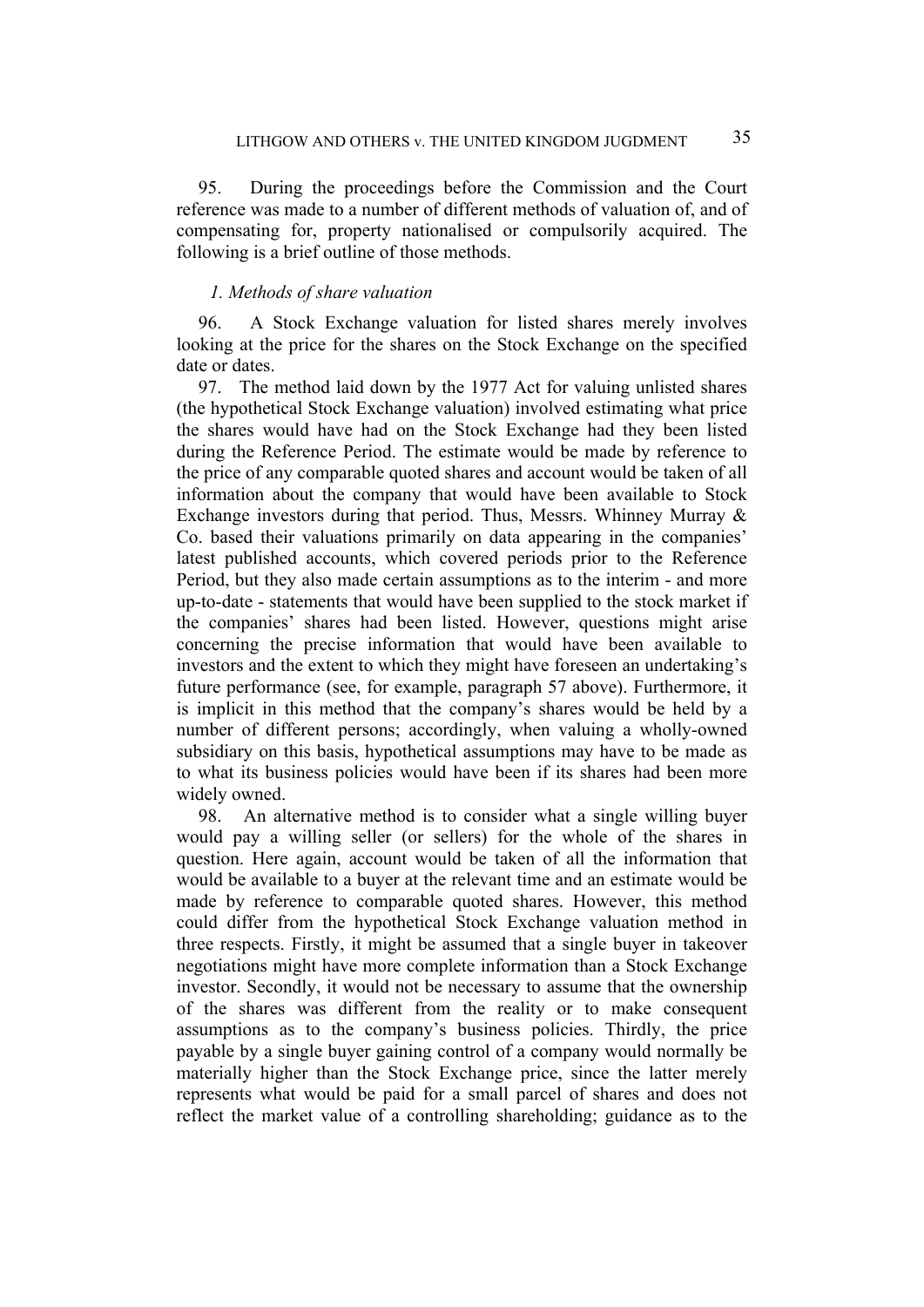additional amount (the "control premium") may be obtained from the premiums over previous market prices paid on successful takeover bids which, according to the applicants, averaged 34% in the first half of 1977.

### *2. Compensation methods used in previous nationalisations*

99. The compensation provisions contained in the 1977 Act, whilst from many aspects similar to those contained in previous United Kingdom nationalisation legislation, differed therefrom in the following particular respects:

(a) there was no choice of reference periods during which the nationalised shares were to be valued;

(b) the reference period was, with certain exceptions, further removed in time from the vesting dates than the period fixed under earlier legislation, although the latter had always preceded those dates;

(c) there was, in section 38(6) of the 1977 Act (see paragraph 19 above), an express requirement that when valuing a subsidiary the Arbitration Tribunal was to have regard in certain circumstances to the stock market quotation of the parent company.

Furthermore, under earlier measures using share valuation methods a substantial proportion of the securities nationalised had been listed on the Stock Exchange and thus provided a comparison for valuing the unquoted securities. In the case of the 1977 Act, on the other hand, there was no quoted aerospace company and only one of the acquired shipbuilding companies, which was relatively small, had all its shares listed; however, a number of the companies nationalised were subsidiaries whose activities formed a substantial part of the business of a parent, such as Vosper and Yarrow, whose shares were listed.

### *3. Compensation rights in other cases of compulsory acquisition*

100. Subject to the ultimate supremacy of Parliament, it is a rule of United Kingdom constitutional law that compensation is generally payable where property is taken by the Crown in the exercise of common-law powers. Furthermore, "unless the words of a statute clearly so demand, a statute is not to be construed so as to take away the property of a subject without compensation" (Attorney-General v. De Keyser's Royal Hotel [1920] Appeal Cases 508 at p. 542).

101. The legislation on the compulsory purchase of land for public purposes provides for payment of compensation, the normal basis being the open-market value of the land with a willing seller. The value falls to be assessed, so the House of Lords held in Birmingham Corporation v. West Midland Baptist (Trust) Association [1969] 3 All England Law Reports 172, at the date when possession of the property is taken, or the date when compensation is agreed or assessed, whichever is the earlier, and not (as had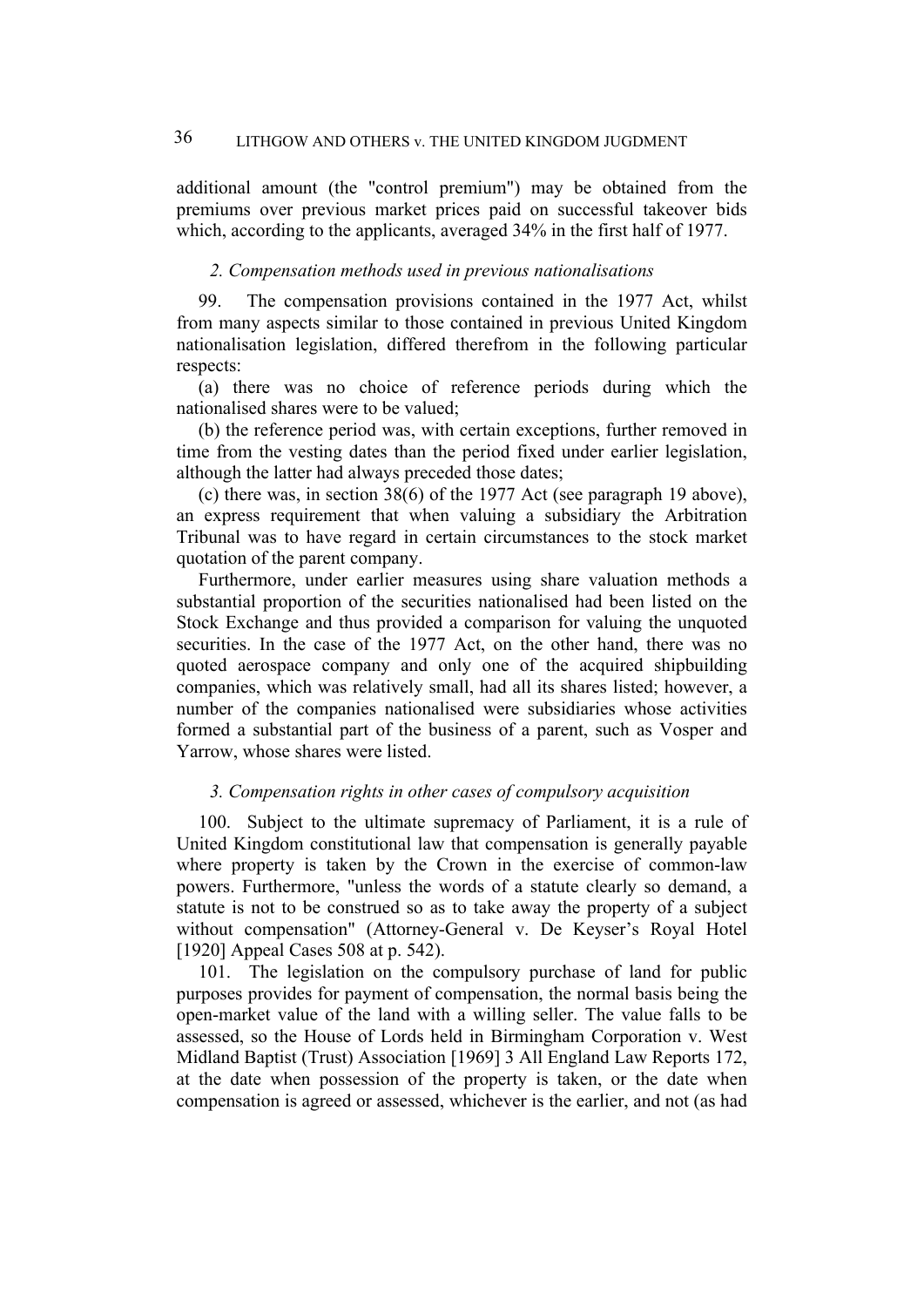previously been the practice) at the date of the "notice to treat", which might be considerably earlier. Works carried out after the "notice to treat" are excluded from the valuation, but, with some exceptions, account is taken of the possibility of development of the land.

## PROCEEDINGS BEFORE THE COMMISSION

102. The Commission received the application of Sir William Lithgow (no. 9006/80) on 30 May 1980, that of Vosper (no. 9262/81) on 16 September 1977, that of English Electric and Vickers (no. 9263/81) on 5 February 1981, that of Banstonian and Northern Shipbuilding (no. 9265/81) on 3 February 1981, that of Yarrow, Sir Eric Yarrow, M & G Securities Ltd. and Mrs. Augustin-Normand (no. 9266/81) on 6 February 1981, that of Vickers (no. 9313/81) on 25 March 1981 and that of Dowsett, Investors and Prudential (no. 9405/81) on 4 June 1981.

All the applicants complained that the compensation which they had received for their interests nationalised under the 1977 Act was grossly inadequate and discriminatory and that they had thus been victims of breaches of Article 1 of Protocol No. 1 (P1-1), taken alone and in conjunction with Article 14 (art. 14+P1-1) of the Convention. Allegations of breach of Article 6 (art. 6) of the Convention were also made by each applicant, and certain of them invoked Articles 13, 17 and 18 (art. 13, art. 17, art. 18).

On 28 January 1983, the Commission declared the applications admissible, save as regards the complaints of Sir Eric Yarrow, M & G Securities Ltd. and Mrs. Augustin-Normand (application no. 9266/81). On 10 October 1983, the Commission ordered the joinder of the applications in pursuance of Rule 29 of its Rules of Procedure.

103. In its report adopted on 7 March 1984 (Article 31) (art. 31), the Commission expressed the opinion that there had been no breach of:

- Article 1 of Protocol No. 1 (P1-1) (thirteen votes to three);

- Article 14 (art. 14) of the Convention (fifteen votes with one abstention);

- Articles 6, 13, 17 or 18 of the Convention (art. 6, art. 13, art. 17, art. 18) (unanimously).

The full text of the Commission's opinion and of the two dissenting opinions contained in the report is reproduced as an annex to the present judgment.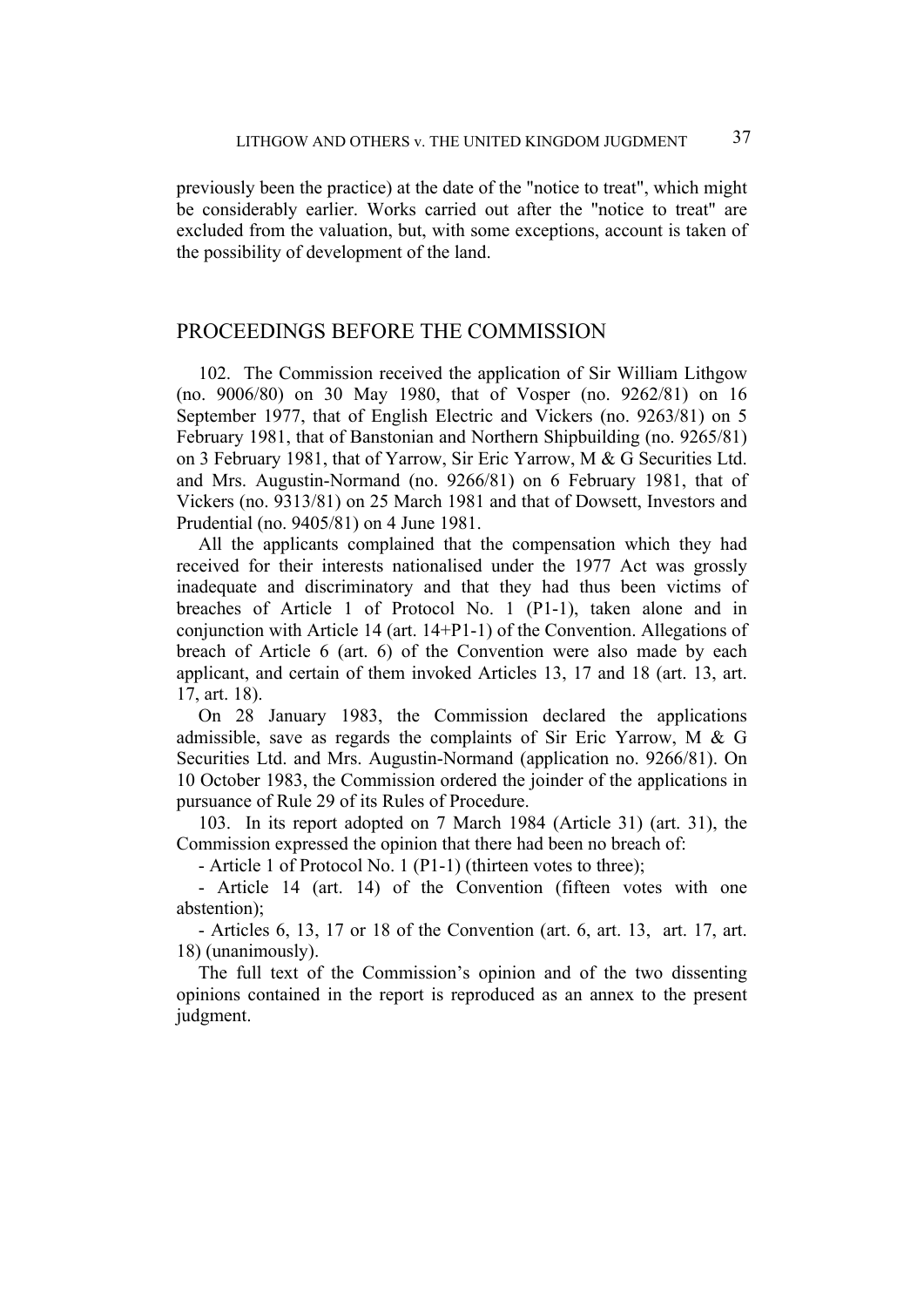# FINAL SUBMISSIONS MADE TO THE COURT BY THE GOVERNMENT

104. At the hearings of 24-26 June 1985, the Government requested the Court to decide and declare:

"1. that there has been no breach of the rights of any of the applicants under Article 1 of Protocol No. 1 (P1-1) to the Convention;

2. that there has been no breach of the rights of any of the applicants under Article 14 of the Convention read in conjunction with Article 1 of Protocol No. 1 (art. 14+P1- 1) on any of the grounds relied upon by the applicants;

3. that there has been no breach of the rights of any of the applicants under Article 6 (art. 6) of the Convention on such grounds as may still be relied upon by the applicants; and

4. that there has been no breach of the applicant's rights under Article 13 (art. 13) of the Convention in the [Kincaid] case."

# AS TO THE LAW

### I. ARTICLE 1 OF PROTOCOL NO. 1 (P1-1)

#### **A. Introduction**

105. The applicants did not contest the principle of the nationalisation as such. However, they alleged that, for various reasons, the compensation which they had received was grossly inadequate and that on that account they had been victims of a violation of Article 1 of Protocol No. 1 (P1-1), which reads as follows:

"Every natural or legal person is entitled to the peaceful enjoyment of his possessions. No one shall be deprived of his possessions except in the public interest and subject to the conditions provided for by law and by the general principles of international law.

The preceding provisions shall not, however, in any way impair the right of a State to enforce such laws as it deems necessary to control the use of property in accordance with the general interest or to secure the payment of taxes or other contributions or penalties."

The applicants' allegation was contested by the Government and rejected by a majority of the Commission.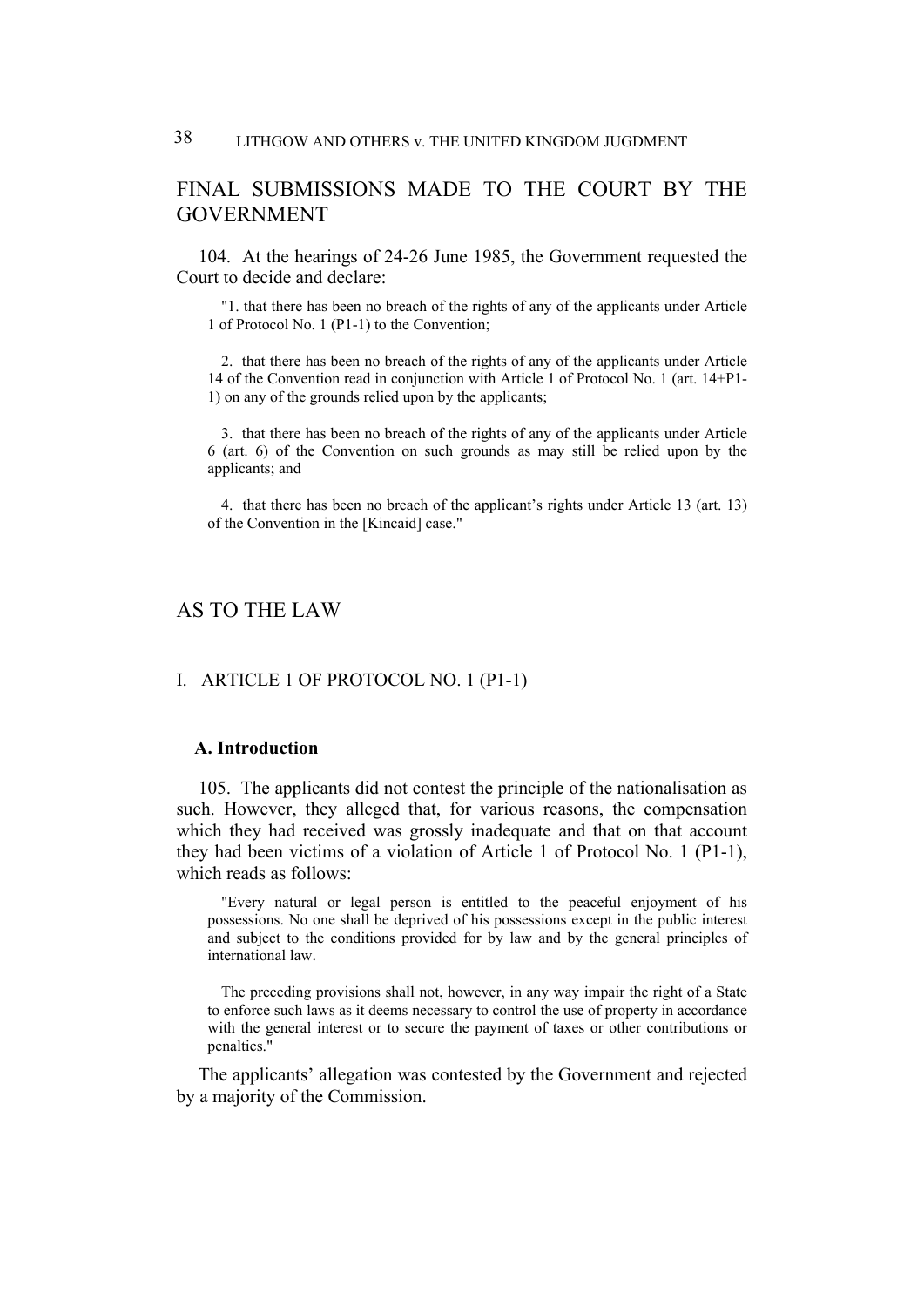106. The Court recalls that Article 1 (P1-1) in substance guarantees the right of property (see the Marckx judgment of 13 June 1979, Series A no. 31, pp. 27-28, para. 63). In its judgment of 23 September 1982 in the case of Sporrong and Lönnroth, the Court analysed Article 1 (P1-1) as comprising "three distinct rules": the first rule, set out in the first sentence of the first paragraph, is of a general nature and enunciates the principle of the peaceful enjoyment of property; the second rule, contained in the second sentence of the first paragraph, covers deprivation of possessions and subjects it to certain conditions; the third rule, stated in the second paragraph, is concerned, amongst other things, with the right of a State to control the use of property (Series A no. 52, p. 24, para. 61). However, the Court made it clear in its James and Others judgment of 21 February 1986 that the three rules are not "distinct" in the sense of being unconnected: the second and third rules are concerned with particular instances of interference with the right to peaceful enjoyment of property and should therefore be construed in the light of the general principle enunciated in the first rule (Series A no. 98, p. 30, para. 37 in fine).

107. The applicants were clearly "deprived of (their) possessions", within the meaning of the second sentence of Article 1 (P1-1); indeed, this point was not disputed before the Court. It will therefore examine the scope of that sentence's requirements and then, in turn, whether they were satisfied.

## **B. Were the applicants deprived of their property "in the public interest" and "subject to the conditions provided for by law"?**

108. The applicants contended that a taking of property for compensation which - as in the present case, so they alleged - was unfair because it represented only a fraction of the property's value at the date of taking could not be regarded as being "in the public interest", within the meaning of the second sentence of Article 1 of Protocol No. 1 (P1-1). They further contended that if - as here, in their view - the compensation was arbitrary because it bore no reasonable relationship to that value, the taking could not be regarded as having been effected "subject to the conditions provided for by law", within the meaning of the same sentence.

109. The Court is unable to accept the first of these contentions. The obligation to pay compensation derives from an implicit condition in Article 1 of Protocol No. 1 (P1-1) read as a whole (see paragraph 120 below) rather than from the "public interest" requirement itself. The latter requirement relates to the justification and the motives for the actual taking, issues which were not contested by the applicants.

110. As regards the phrase "subject to the conditions provided for by law", it requires in the first place the existence of and compliance with adequately accessible and sufficiently precise domestic legal provisions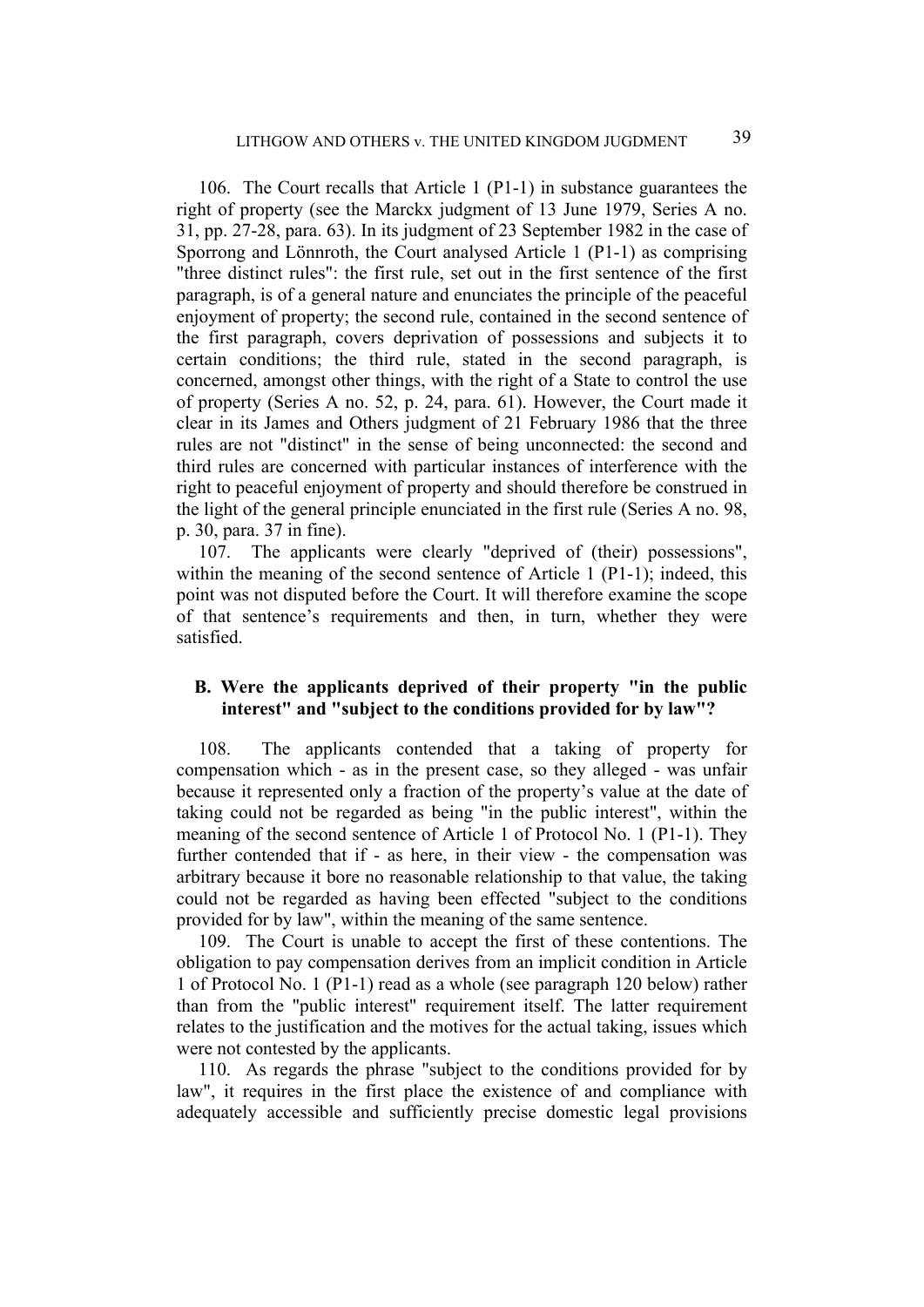(see, amongst other authorities, the Malone judgment of 2 August 1984, Series A no. 82, pp. 31-33, paras. 66-68). Save as stated in paragraph 153 below, the applicants did not dispute that these requirements had been satisfied.

It is true that the word "law" in this context refers to more than domestic law (ibid., p. 32, para. 67). However, the applicants' contention in this respect (see paragraph 108 above) is, in the Court's view, so closely linked to the main issues in the present case, which are dealt with in paragraphs 123-175 below, that it would be superfluous also to examine this question under this phrase of Article 1 (P1-1).

#### **C. "General principles of international law"**

111. The applicants argued that the reference in the second sentence of Article 1 (P1-1) to "the general principles of international law" meant that the international law requirement of, so they asserted, prompt, adequate and effective compensation for the deprivation of property of foreigners also applied to nationals.

112. The Commission has consistently held that the principles in question are not applicable to a taking by a State of the property of its own nationals. The Government supported this opinion. The Court likewise agrees with it for the reasons which are already set out in its abovementioned James and Others judgment (Series A no. 98, pp. 38-40, paras. 58-66) and are repeated here, mutatis mutandis.

113. In the first place, purely as a matter of general international law, the principles in question apply solely to non-nationals. They were specifically developed for the benefit of non-nationals. As such, these principles did not relate to the treatment accorded by States to their own nationals.

114. In support of their argument, the applicants relied first on the actual text of Article 1 (P1-1). In their submission, since the second sentence opened with the words "No one", it was impossible to construe that sentence as meaning that whereas everyone was entitled to the safeguards afforded by the phrases "in the public interest" and "subject to the conditions provided for by law", only non-nationals were entitled to the safeguards afforded by the phrase "subject to the conditions provided for ... by the general principles of international law". They further pointed out that where the authors of the Convention intended to differentiate between nationals and non-nationals, they did so expressly, as was exemplified by Article 16 (art. 16).

Whilst there is some force in the applicants' argument as a matter of grammatical construction, there are convincing reasons for a different interpretation. Textually the Court finds it more natural to take the reference to the general principles of international law in Article 1 of Protocol No. 1 (P1-1) to mean that those principles are incorporated into that Article, but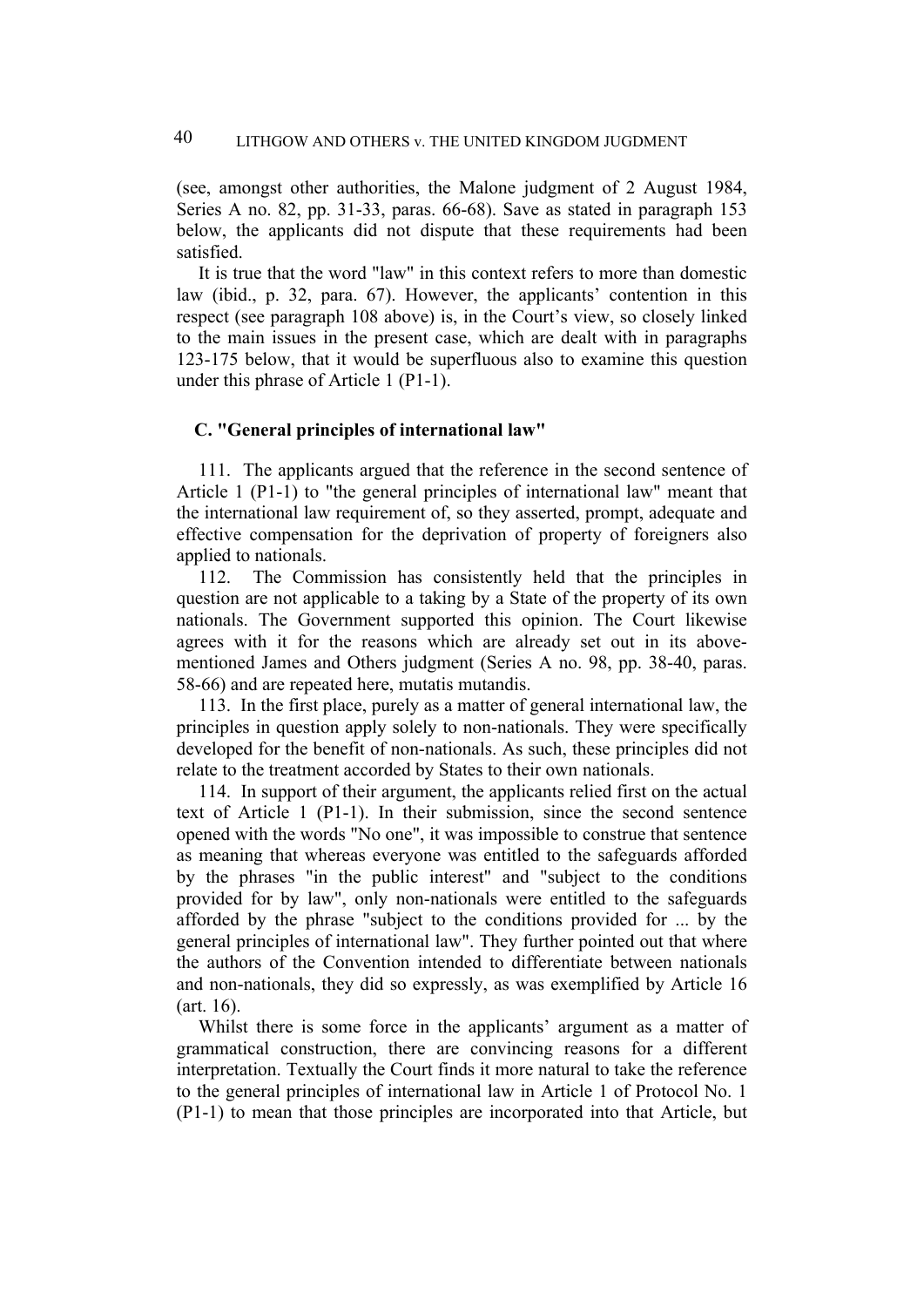only as regards those acts to which they are normally applicable, that is to say acts of a State in relation to non-nationals. Moreover, the words of a treaty should be understood to have their ordinary meaning (see Article 31 of the 1969 Vienna Convention on the Law of Treaties), and to interpret the phrase in question as extending the general principles of international law beyond their normal sphere of applicability is less consistent with the ordinary meaning of the terms used, notwithstanding their context.

115. The applicants also referred to arguments to the effect that, on the Commission's interpretation, the reference in Article 1 (P1-1) to the general principles of international law would be redundant since non-nationals already enjoyed the protection thereof.

The Court does not share this view. The inclusion of the reference can be seen to serve at least two purposes. Firstly, it enables non-nationals to resort directly to the machinery of the Convention to enforce their rights on the basis of the relevant principles of international law, whereas otherwise they would have to seek recourse to diplomatic channels or to other available means of dispute settlement to do so. Secondly, the reference ensures that the position of non-nationals is safeguarded, in that it excludes any possible argument that the entry into force of Protocol No. 1 (P1) has led to a diminution of their rights. In this connection, it is also noteworthy that Article 1 (P1-1) expressly provides that deprivation of property must be effected "in the public interest": since such a requirement has always been included amongst the general principles of international law, this express provision would itself have been superfluous if Article 1 (P1-1) had had the effect of rendering those principles applicable to nationals as well as to nonnationals.

116. Finally, the applicants pointed out that to treat the general principles of international law as inapplicable to a taking by a State of the property of its own nationals would permit differentiation on the ground of nationality. This, they said, would be incompatible with two provisions that are incorporated in Protocol No. 1 (P1) by virtue of Article 5 thereof (P1-5): Article 1 (art. 1) of the Convention which obliges the Contracting States to secure to everyone within their jurisdiction the rights and freedoms guaranteed and Article 14 (art. 14) of the Convention which enshrines the principle of non-discrimination.

As to Article 1 (art. 1) of the Convention, it is true that under most provisions of the Convention and its Protocols nationals and non-nationals enjoy the same protection but this does not exclude exceptions as far as this may be indicated in a particular text (see, for example, Articles 5 para. 1 (f) and 16 (art. 5-1-f, art. 16) of the Convention, Articles 3 and 4 of Protocol No. 4 (P4-3, P4-4)).

As to Article 14 (art. 14) of the Convention, the Court has consistently held that differences of treatment do not constitute discrimination if they have an "objective and reasonable justification" (see, as the most recent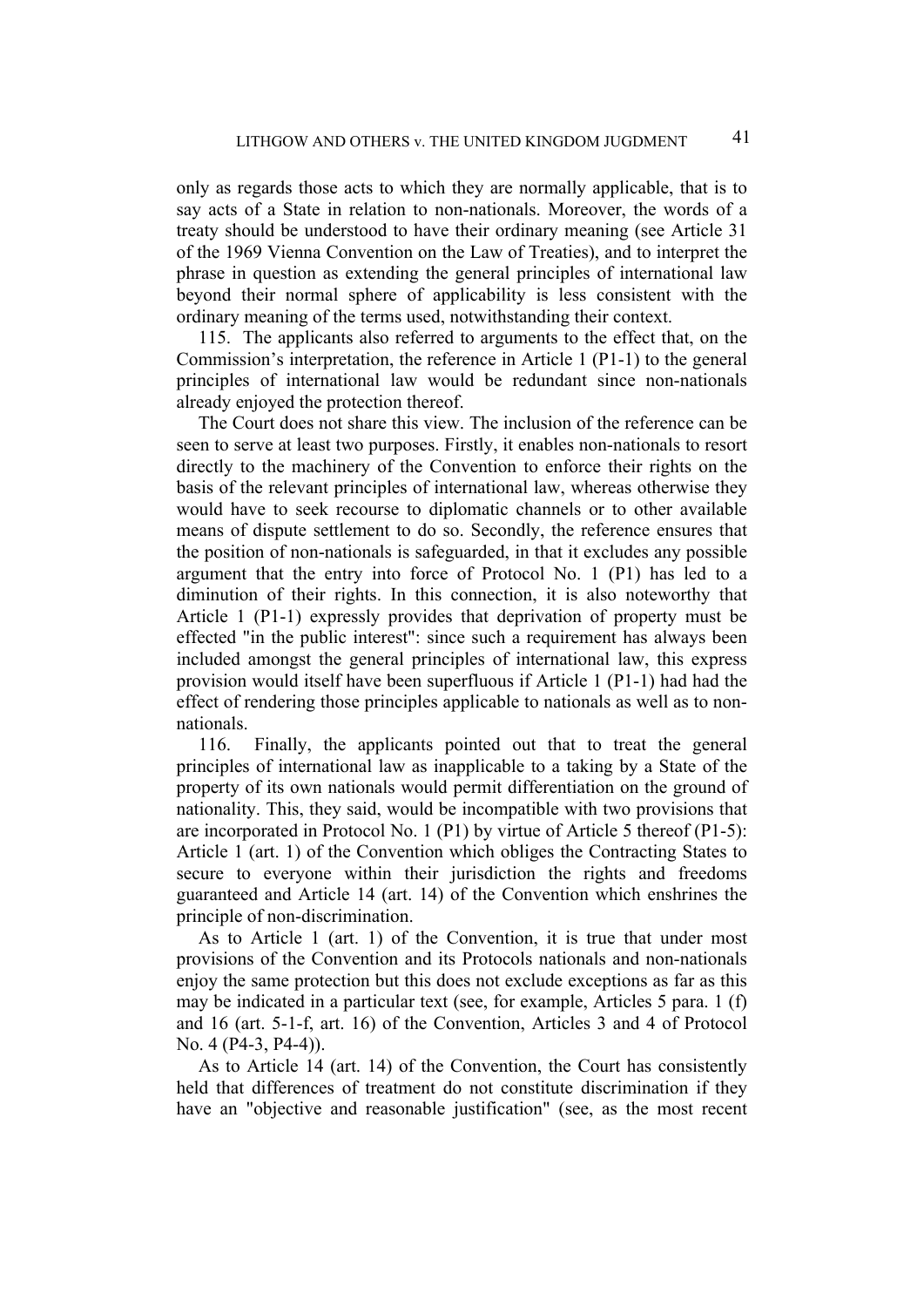authority, the Abdulaziz, Cabales and Balkandali judgment of 28 May 1985, Series A no. 94, pp. 35-36, para. 72).

Especially as regards a taking of property effected in the context of a social reform or an economic restructuring, there may well be good grounds for drawing a distinction between nationals and non-nationals as far as compensation is concerned. To begin with, non-nationals are more vulnerable to domestic legislation: unlike nationals, they will generally have played no part in the election or designation of its authors nor have been consulted on its adoption. Secondly, although a taking of property must always be effected in the public interest, different considerations may apply to nationals and non-nationals and there may well be legitimate reason for requiring nationals to bear a greater burden in the public interest than nonnationals (see paragraph 120 below).

117. Confronted with a text whose interpretation has given rise to such disagreement, the Court considers it proper to have recourse to the travaux préparatoires as a supplementary means of interpretation (see Article 32 of the Vienna Convention on the Law of Treaties).

Examination of the travaux préparatoires reveals that the express reference to a right to compensation contained in earlier drafts of Article 1 (P1-1) was excluded, notably in the face of opposition on the part of the United Kingdom and other States. The mention of the general principles of international law was subsequently included and was the subject of several statements to the effect that they protected only foreigners. Thus, when the German Government stated that they could accept the text provided that it was explicitly recognised that those principles involved the obligation to pay compensation in the event of expropriation, the Swedish delegation pointed out that those principles only applied to relations between a State and non-nationals. And it was then agreed, at the request of the German and Belgian delegations, that "the general principles of international law, in their present connotation, entailed the obligation to pay compensation to nonnationals in cases of expropriation" (emphasis added).

Above all, in their Resolution (52) 1 of 19 March 1952 approving the text of the Protocol (P1) and opening it for signature, the Committee of Ministers expressly stated that, "as regards Article 1 (P1-1), the general principles of international law in their present connotation entail the obligation to pay compensation to non-nationals in cases of expropriation" (emphasis added). Having regard to the negotiating history as a whole, the Court considers that this Resolution must be taken as a clear indication that the reference to the general principles of international law was not intended to extend to nationals.

The travaux préparatoires accordingly do not support the interpretation for which the applicants contended.

118. Finally, it has not been demonstrated that, since the entry into force of Protocol No. 1 (P1), State practice has developed to the point where it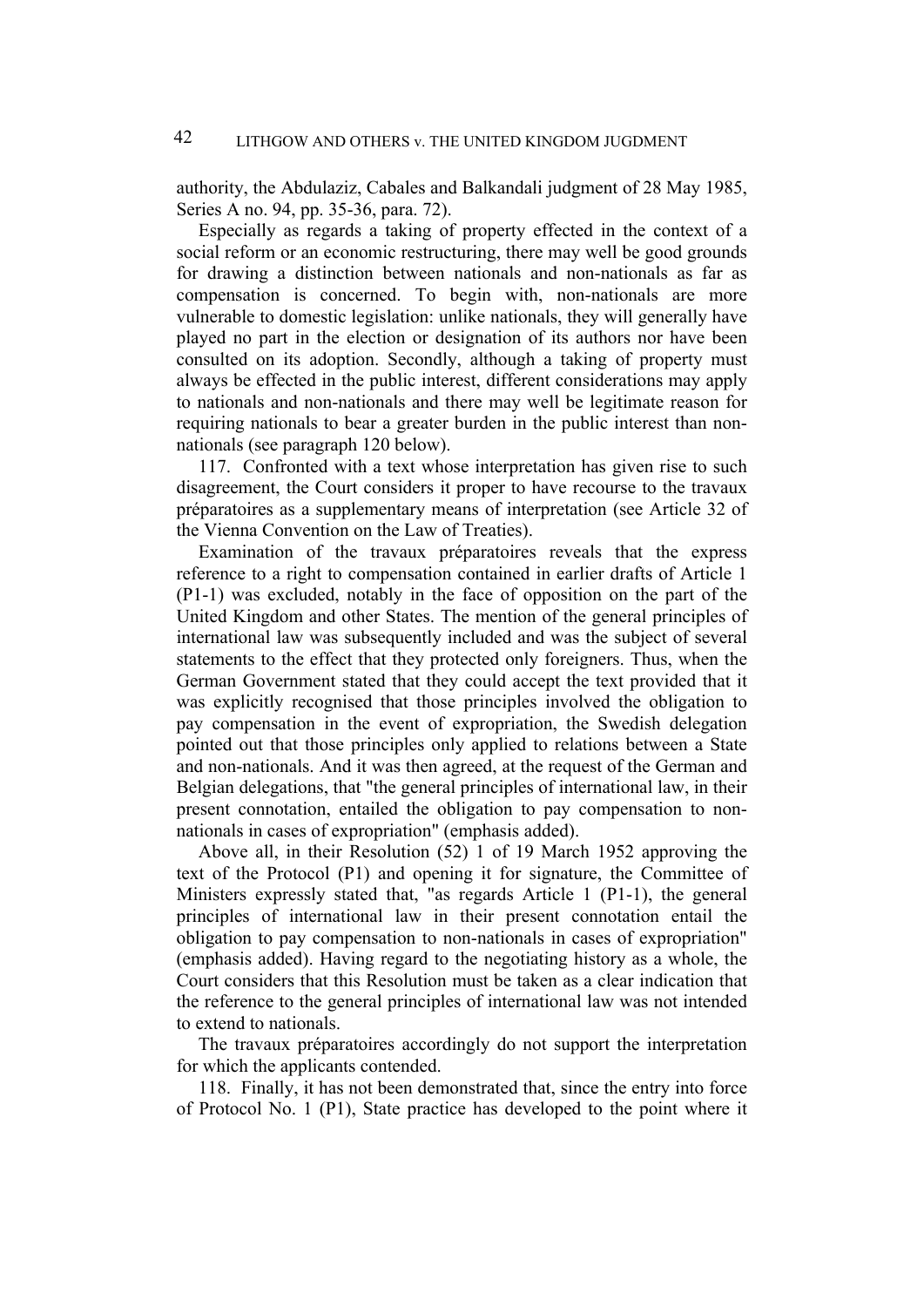can be said that the parties to that instrument regard the reference therein to the general principles of international law as being applicable to the treatment accorded by them to their own nationals. The evidence adduced points distinctly in the opposite direction.

119. For all these reasons, the Court concludes that the general principles of international law are not applicable to a taking by a State of the property of its own nationals.

#### **D. Entitlement to compensation**

120. The question remains whether the availability and amount of compensation are material considerations under the second sentence of the first paragraph of Article 1 (P1-1), the text of the provision being silent on the point. The Commission, with whom both the Government and the applicants agreed, read Article 1 (P1-1) as in general impliedly requiring the payment of compensation as a necessary condition for the taking of property of anyone within the jurisdiction of a Contracting State.

Like the Commission, the Court observes that under the legal systems of the Contracting States, the taking of property in the public interest without payment of compensation is treated as justifiable only in exceptional circumstances not relevant for present purposes. As far as Article 1 (P1-1) is concerned, the protection of the right of property it affords would be largely illusory and ineffective in the absence of any equivalent principle.

In this connection, the Court recalls that not only must a measure depriving a person of his property pursue, on the facts as well as in principle, a legitimate aim "in the public interest", but there must also be a reasonable relationship of proportionality between the means employed and the aim sought to be realised. This latter requirement was expressed in other terms in the above-mentioned Sporrong and Lönnroth judgment by the notion of the "fair balance" that must be struck between the demands of the general interest of the community and the requirements of the protection of the individual's fundamental rights (Series A no. 52, p. 26, para. 69). The requisite balance will not be found if the person concerned has had to bear "an individual and excessive burden" (ibid., p. 28, para. 73). Although the Court was speaking in that judgment in the context of the general rule of peaceful enjoyment of property enunciated in the first sentence of the first paragraph, it pointed out that "the search for this balance is ... reflected in the structure of Article 1 (P1-1)" as a whole (ibid., p. 26, para. 69).

Clearly, compensation terms are material to the assessment whether a fair balance has been struck between the various interests at stake and, notably, whether or not a disproportionate burden has been imposed on the person who has been deprived of his possessions.

#### **E. Standard of compensation**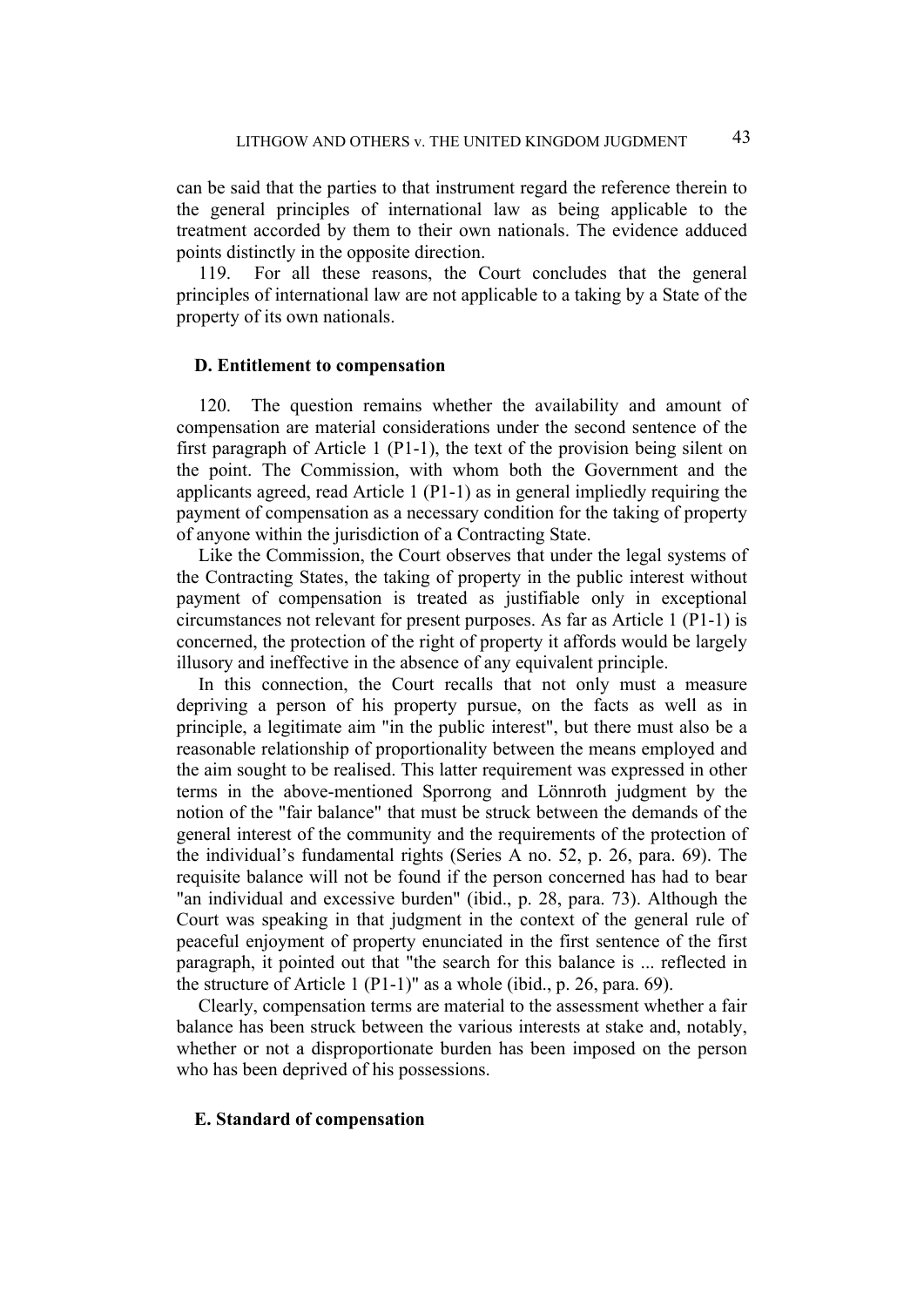121. The Court further accepts the Commission's conclusion as to the standard of compensation: the taking of property without payment of an amount reasonably related to its value would normally constitute a disproportionate interference which could not be considered justifiable under Article 1 (P1-1). Article 1 (P1-1) does not, however, guarantee a right to full compensation in all circumstances, since legitimate objectives of "public interest", such as pursued in measures of economic reform or measures designed to achieve greater social justice, may call for less than reimbursement of the full market value (see the above-mentioned James and Others judgment, Series A no. 98, p. 36, para. 54).

In this connection, the applicants contended that, as regards the standard of compensation, no distinction could be drawn between nationalisation and other takings of property by the State, such as the compulsory acquisition of land for public purposes.

The Court is unable to agree. Both the nature of the property taken and the circumstances of the taking in these two categories of cases give rise to different considerations which may legitimately be taken into account in determining a fair balance between the public interest and the private interests concerned. The valuation of major industrial enterprises for the purpose of nationalising a whole industry is in itself a far more complex operation than, for instance, the valuation of land compulsorily acquired and normally calls for specific legislation which can be applied across the board to all the undertakings involved. Accordingly, provided always that the aforesaid fair balance is preserved, the standard of compensation required in a nationalisation case may be different from that required in regard to other takings of property.

122. Whilst not disputing that the State enjoyed a margin of appreciation in deciding whether to deprive an owner of his property, the applicants submitted that the Commission had wrongly concluded from this premise that the State also had a wide discretion in laying down the terms and conditions on which property was to be taken.

The Court is unable to accept this submission. A decision to enact nationalisation legislation will commonly involve consideration of various issues on which opinions within a democratic society may reasonably differ widely. Because of their direct knowledge of their society and its needs and resources, the national authorities are in principle better placed than the international judge to appreciate what measures are appropriate in this area and consequently the margin of appreciation available to them should be a wide one. It would, in the Court's view, be artificial in this respect to divorce the decision as to the compensation terms from the actual decision to nationalise, since the factors influencing the latter will of necessity also influence the former. Accordingly, the Court's power of review in the present case is limited to ascertaining whether the decisions regarding compensation fell outside the United Kingdom's wide margin of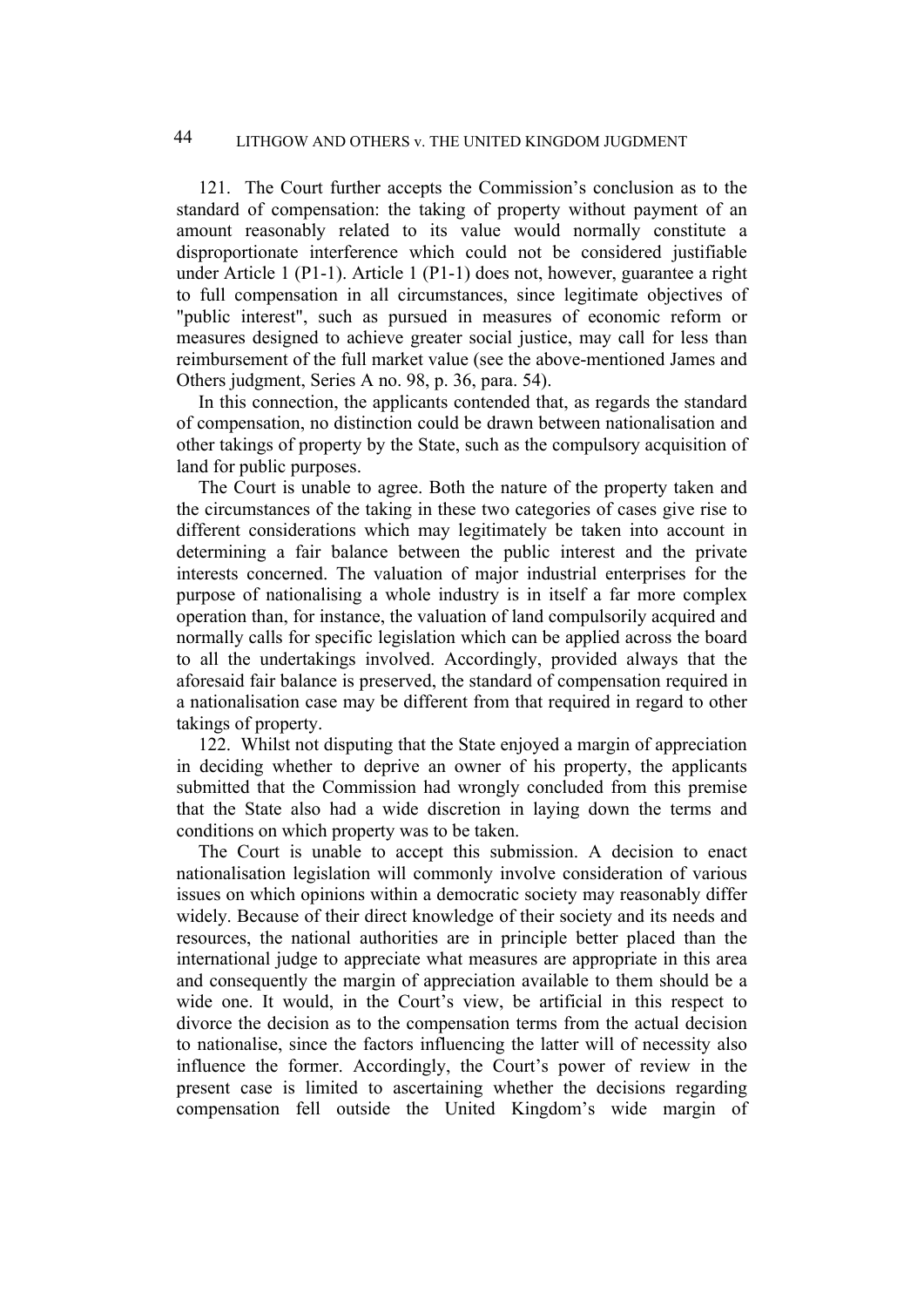appreciation; it will respect the legislature's judgment in this connection unless that judgment was manifestly without reasonable foundation.

## **F. Did the compensation awarded to the applicants meet the standard identified by the Court?**

#### *1. Issues common to all the applicants*

#### **(a) Approach to the case**

123. The applicants criticised the Commission for having, in its report, looked solely at the compensation system, as such, established by the 1977 Act; in their view, it should rather have examined the consequences of applying that system, but had failed to do so.

The Government, on the other hand, submitted that if the valuation method laid down by the legislation were a proper one, then it would of necessity have produced compensation that was real and effective. For them, the value of nationalised property could only be determined by the application of a proper valuation method.

124. In proceedings originating in an individual application (Article 25) (art. 25) the Court has to confine itself, as far as possible, to an examination of the concrete case before it (see, amongst numerous authorities, the Ashingdane judgment of 28 May 1985, Series A no. 93, p. 25, para. 59). In the present case, the applicants' complaint is that the 1977 Act resulted in the payment of compensation which was not reasonably related to the value of their property when it was taken. This raises issues concerning both the terms and conditions of the legislation and its effects. The Court must therefore direct its attention in the first place to the contested legislation itself, and the effects of the legislation must be considered in the context of terms and conditions which Parliament had to determine in advance and which had to be of general application to the nationalised companies.

#### **(b) The system established by the 1977 Act**

#### (i) Compensation based on share values

125. Parliament decided to base compensation on the value of the shares in the nationalised companies. Since, under the 1977 Act, it was the shares themselves that passed into public ownership, this decision, which was not as such contested by the applicants, appears to the Court to be appropriate. There are, moreover, well-established techniques for valuing shares, notably in the field of taxation.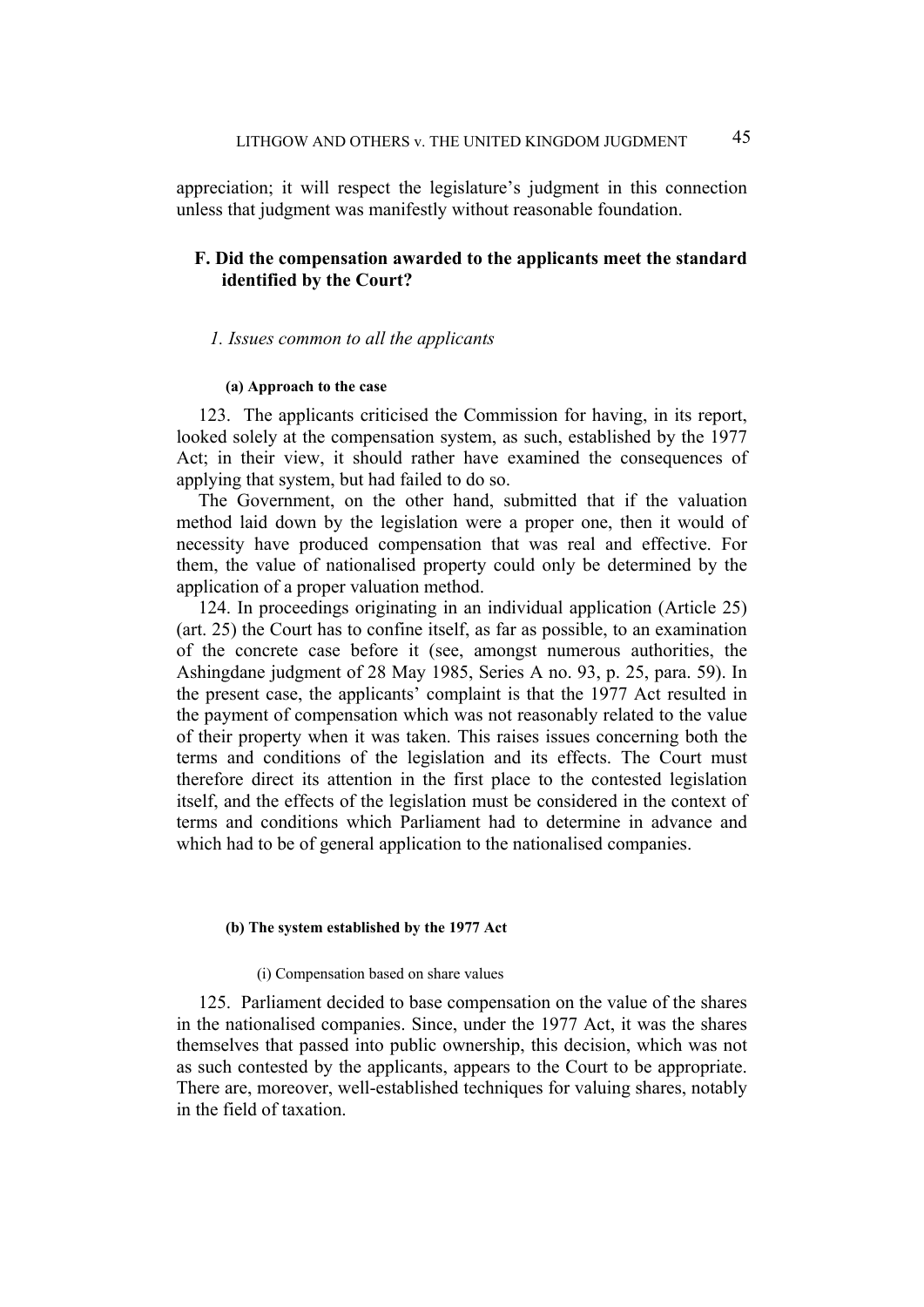The principal alternative would have been to base compensation on the value of the underlying assets but, as the Government pointed out, this would have necessitated, by reason of the different accounting practices as regards book values, a costly and time-consuming revaluation of the assets concerned. Moreover, in valuing a business which is to continue to operate as a going concern earnings may often be a more important factor than assets. In any event the chosen method did enable account to be taken of asset values, in addition to the other relevant factors (see paragraph 36 above).

126. The Court thus concludes that Parliament's decision was not in principle inconsistent with the requirements of Article 1 (P1-1).

#### (ii) The hypothetical Stock Exchange quotation method of valuation

127. The 1977 Act provided that the "base value" for compensation purposes of securities listed on the London Stock Exchange was to be the average of their weekly quotations during the Reference Period. The "base value" of unquoted securities was, in general, to be the base value which they would have had if they had been listed on the Stock Exchange throughout the Reference Period (see paragraph 19 above). The applicants whose complaints all related to shares in the latter category - contended that the prescribed method was a distorted and untrue basis for valuation.

128. Notwithstanding the complexities involved in treating, for valuation purposes, shares which were not quoted as if they were quoted, the Court notes that the chosen method had a distinct advantage. Being based on the impression which a Stock Exchange investor might be presumed to have formed about the company in question, it enabled account to be taken, in an objective manner, of all relevant factors such as historic and prospective earnings, asset-backing, dividend yield and the price of any comparable quoted shares (see paragraphs 36 and 97 above). It is also a method that had been used previously, notably in the United Kingdom Iron and Steel Acts 1949 and 1967.

As the applicants pointed out, it is true that, by resorting to the information assumed to be available to investors, the system involved having regard in the first place to material that had already been published, some of which could and did relate to periods prior to the valuation reference period. However, in practice assumptions were also made as to the other - and more up-to-date - information that would have been supplied to the stock market if the shares in question had been listed (see paragraph 97 above). Moreover, utilisation of the chosen method did not prevent account being taken, in the course of the compensation negotiations, of a company's prospective earnings after the end of the Reference Period.

129. The applicants suggested that a more appropriate method would have been to estimate the price which their shares would have fetched on a sale by private treaty between a willing seller and a willing buyer. However,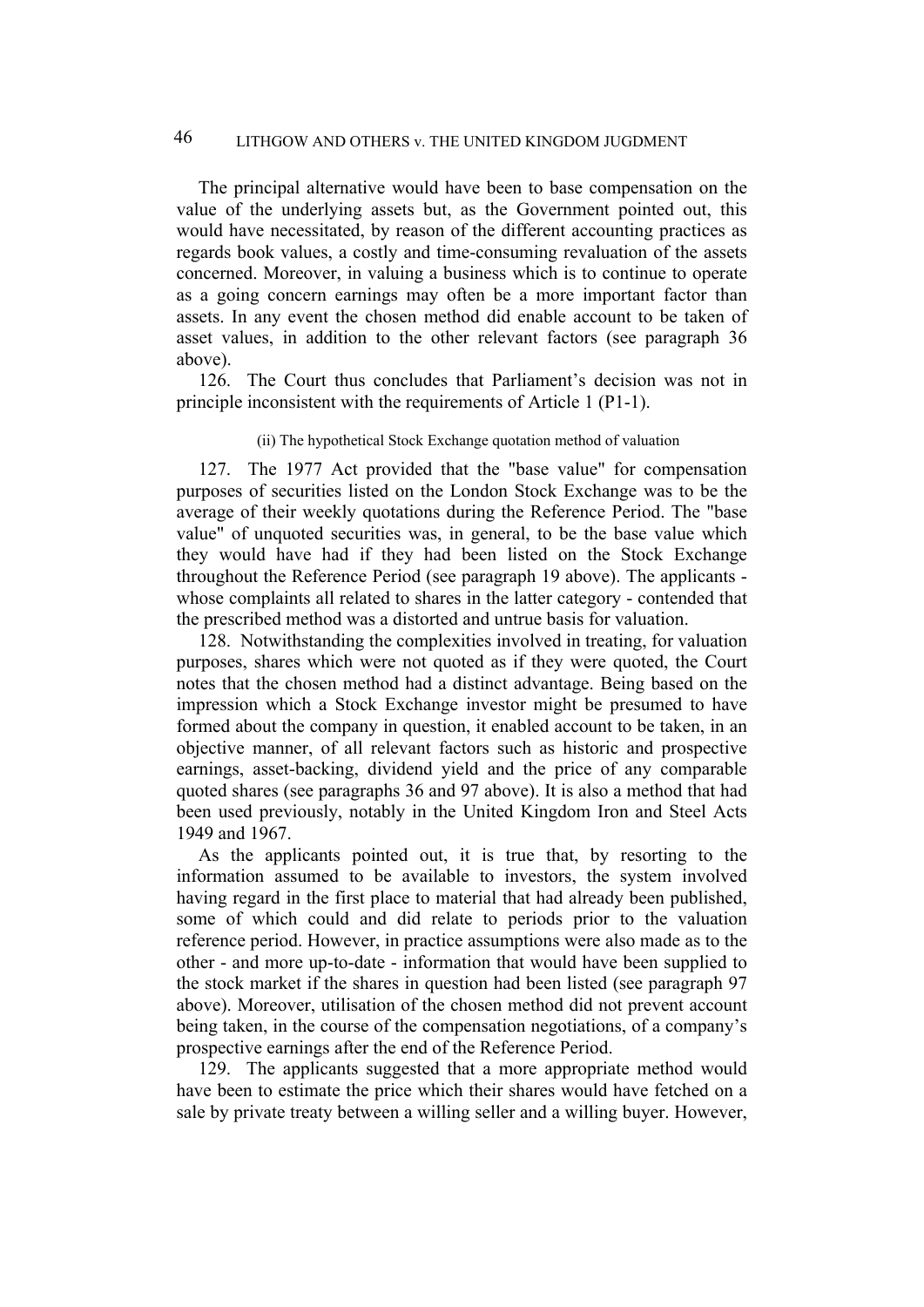the Court, like the Commission, observes that even in the valuations prepared on this basis and supplied to it by the applicants recourse was had to comparisons with analogous quoted shares, notably for such purposes as the selection of an appropriate price/earnings ratio.

Apart from the fact that compensation assessed by the hypothetical Stock Exchange quotation method contained no element representing the special value of a large or controlling shareholding - a matter dealt with by the Court in paragraphs 148-150 below -, the principal difference between the methods would appear to be that a purchaser by private treaty might be assumed to have more complete information about a company than a Stock Exchange investor (see paragraph 98 above). However, the Court does not consider that this difference is of such moment as to lead to the conclusion that the United Kingdom acted unreasonably and outside its margin of appreciation in opting for the hypothetical Stock Exchange quotation method. This is especially so if one bears in mind that a degree of artificiality would also have been involved in an assumption that there would have been a willing buyer for large shareholdings in a company engaged in the particular industries concerned.

130. The Court thus concludes that recourse to the method in question was not in principle contrary to Article 1 (P1-1).

### (iii) The Reference Period

131. The compensation which the applicants received was based on the value of their shares during the reference period laid down by the 1977 Act, namely 1 September 1973 to 28 February 1974 (see paragraph 19 above). This period antedated by more than three years the formal transfer of the shares (see paragraph 18 above), whereas the applicants maintained that in order to be "reasonably related" to the value of the property taken, compensation had to be assessed by reference to the value at the time of taking.

In selecting the valuation reference period, the Government sought to take a period which was as recent as possible and was also not untypical, provided always that it was not one in which the value of the shares could have been distorted by the announcement of the nationalisation or of the compensation terms: experience showed that such an announcement was liable to affect the value of the property in question, with the result that an objective valuation, free of such influences, could only be effected if the valuation date or period preceded the announcement.

132. The Court notes in the first place that the Reference Period terminated on the date of the election of the Labour Government (see paragraphs 10 and 19 above). That was the date on which the prospect of nationalisation became a reality, even though, as the applicants pointed out, the precise identity of the undertakings that would pass into public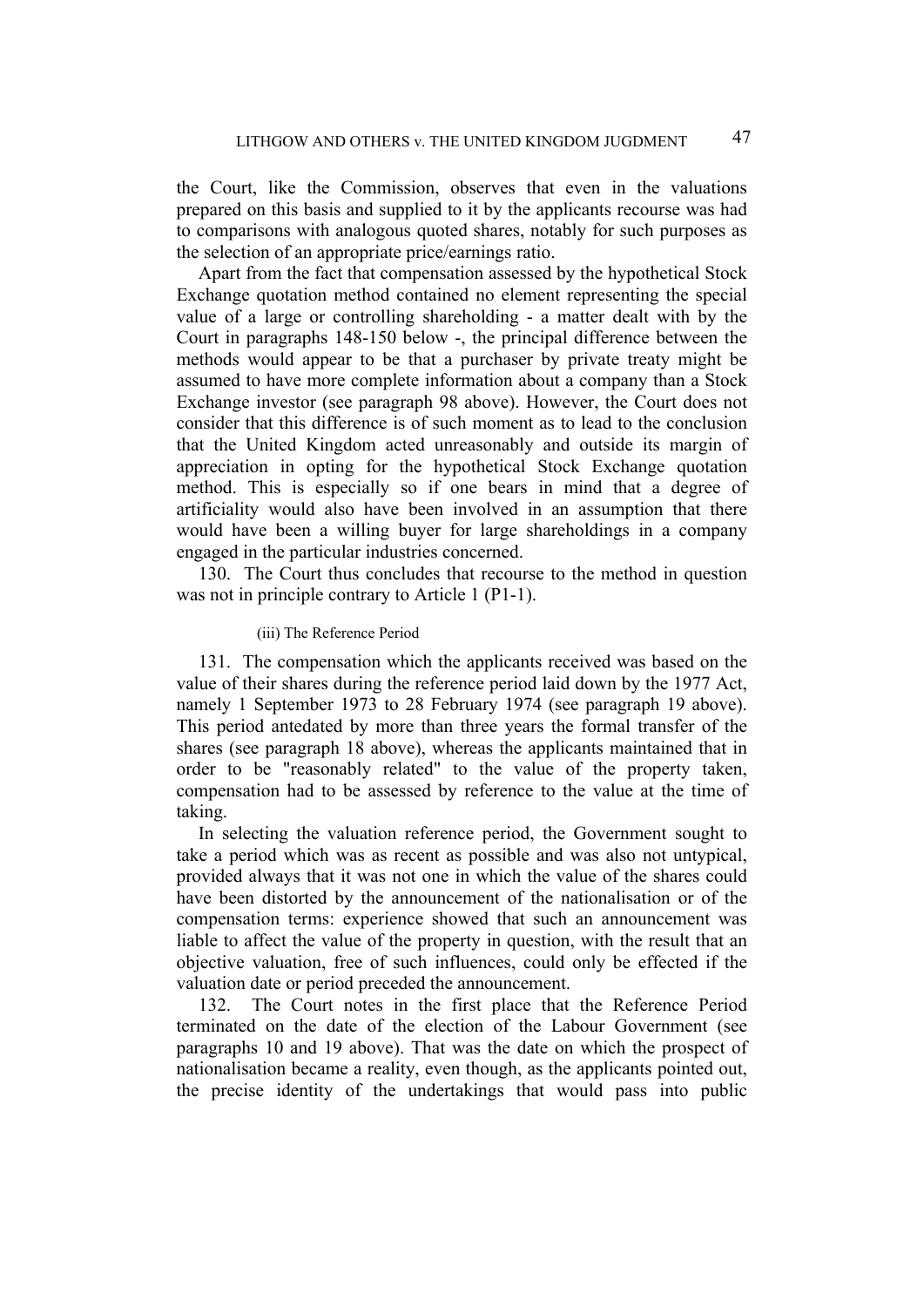ownership was not known for certain until the 1977 Act received the Royal Assent.

The applicants argued that the sole justification for selecting a reference period preceding vesting day was to exclude the artificial influence on the value of the property caused by the threat or fact of nationalisation. They asserted that in the present case the prospect of nationalisation had not affected the profits or assets of their companies and that any impact it might have had on the value of their shares could, under the hypothetical quotation method, have been left out of account.

The Court would point out that the possibility of distortion cannot be assessed after the event and with the benefit of hindsight. In its opinion, the Government did not act unreasonably in assuming, at the time when the legislation was in the process of preparation and adoption, that the nationalisation programme would have a distorting effect on the value of the shares to be acquired. Indeed, in the circumstances which prevailed, particularly the decline after February 1974 in the value of shares generally as evidenced by the Financial Times Industrial Ordinary Share Index (see paragraph 93 above), the selection of certain later valuation reference periods might not have been universally welcomed.

133. The Court also notes that there are a number of precedents for the utilisation of a valuation reference period antedating vesting date.

Thus, such a system was incorporated in previous United Kingdom nationalisation legislation to which the applicants referred and which they admitted did provide fair and just compensation. What is more, as the Government pointed out, in none of that legislation was proof of actual distortion of prices or values a condition precedent to the operation of the system.

134. The applicants also laid considerable stress on the references in international-law cases to valuation as at vesting date. The Court, however, does not find these references to be persuasive. Some of the cases cited did not raise issues comparable to those in the present case; moreover, in many international cases the date of the nationalisation announcement and the date of taking were, in fact, one and the same, with the result that there was no period during which a threat of impending nationalisation could have caused distortion. In any event, international practice does not show that only the vesting date can be taken as the basis for valuation.

135. For these reasons, the choice of the Reference Period was not, in the Court's view, in principle inconsistent with Article 1 (P1-1).

(iv) Conclusion regarding the system established by the 1977 Act

136. The Court thus concludes that, as regards the compensation system established by the 1977 Act, as such, none of its components can be regarded as in principle unacceptable in terms of Protocol No. 1 (P1).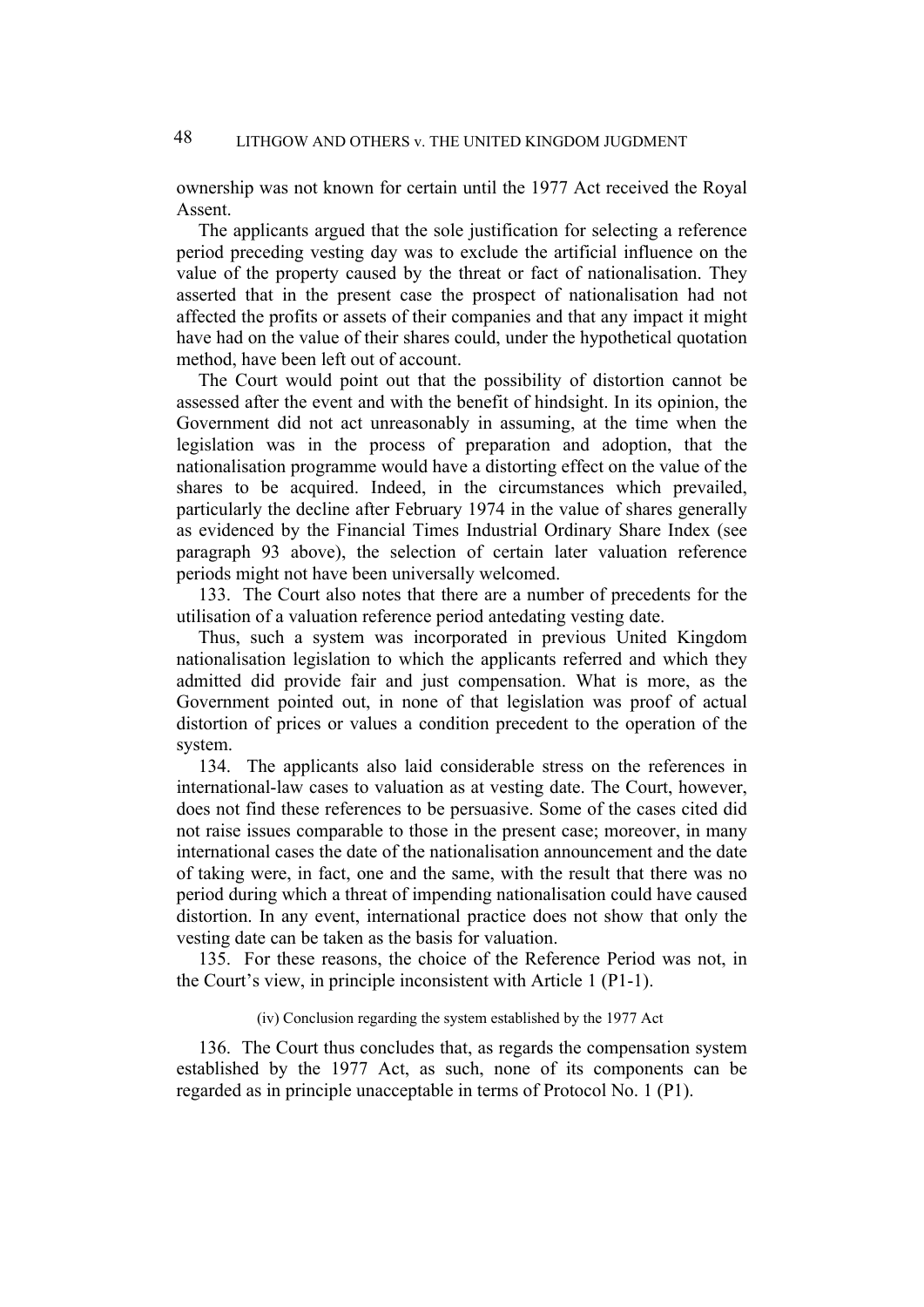#### **(c) The effects of the system established by the 1977 Act**

(i) Introduction

137. The applicants have furnished to the Court copious material in support of their plea that there was a gross disproportionality between the compensation awarded and the actual value of their nationalised undertakings on Vesting Day. Whilst the Government have not in general commented on this material, they have indicated that they are not to be taken as having accepted it as correct (see paragraph 39 above).

The Court notes that the alleged disproportionality is basically attributable to three general effects of the system established by the 1977 Act; it will examine these effects in turn.

> (ii) Absence of allowance for developments between 1974 and 1977 in the companies concerned

138. The applicants contended that they had not received fair compensation because, under the 1977 Act, the shares in the nationalised companies fell to be valued as at the Reference Period. They complained that the effect of this provision was to exclude any allowance for subsequent developments in the companies' fortunes up to Vesting Day and, in particular, for the growth that occurred in the undertakings with which the present case is concerned.

The Commission expressed the view that it was within the bounds of Article 1 of Protocol No. 1 (P1-1) for the British legislature to see the growth after the commencement of the nationalisation process as growth for which compensation would not necessarily be due.

139. This complaint calls for the following initial observations on the part of the Court.

(a) When a nationalisation measure is adopted, it is essential - and this the applicants accepted - that the compensation terms be fixed in advance. This is not only in the interests of legal certainty but also because it would clearly be impractical, especially where a large number of undertakings is involved, to leave compensation to be assessed and fixed subsequently on an ad hoc basis or on whatever basis the Government might at their discretion select in each individual case. The Court recognises the need to establish at the outset a common formula which, even if tempered with a degree of inbuilt flexibility, is applicable across the board to all the companies concerned.

(b) Compensation based on Reference Period values remained payable not only in respect of companies whose fortunes improved between then and Vesting Day but also in respect of companies whose fortunes declined. The public sector thus not only reaped the benefit of any appreciation but also bore the burden of any depreciation. It is true, as the applicants pointed out, that in the course of the legislative process certain companies might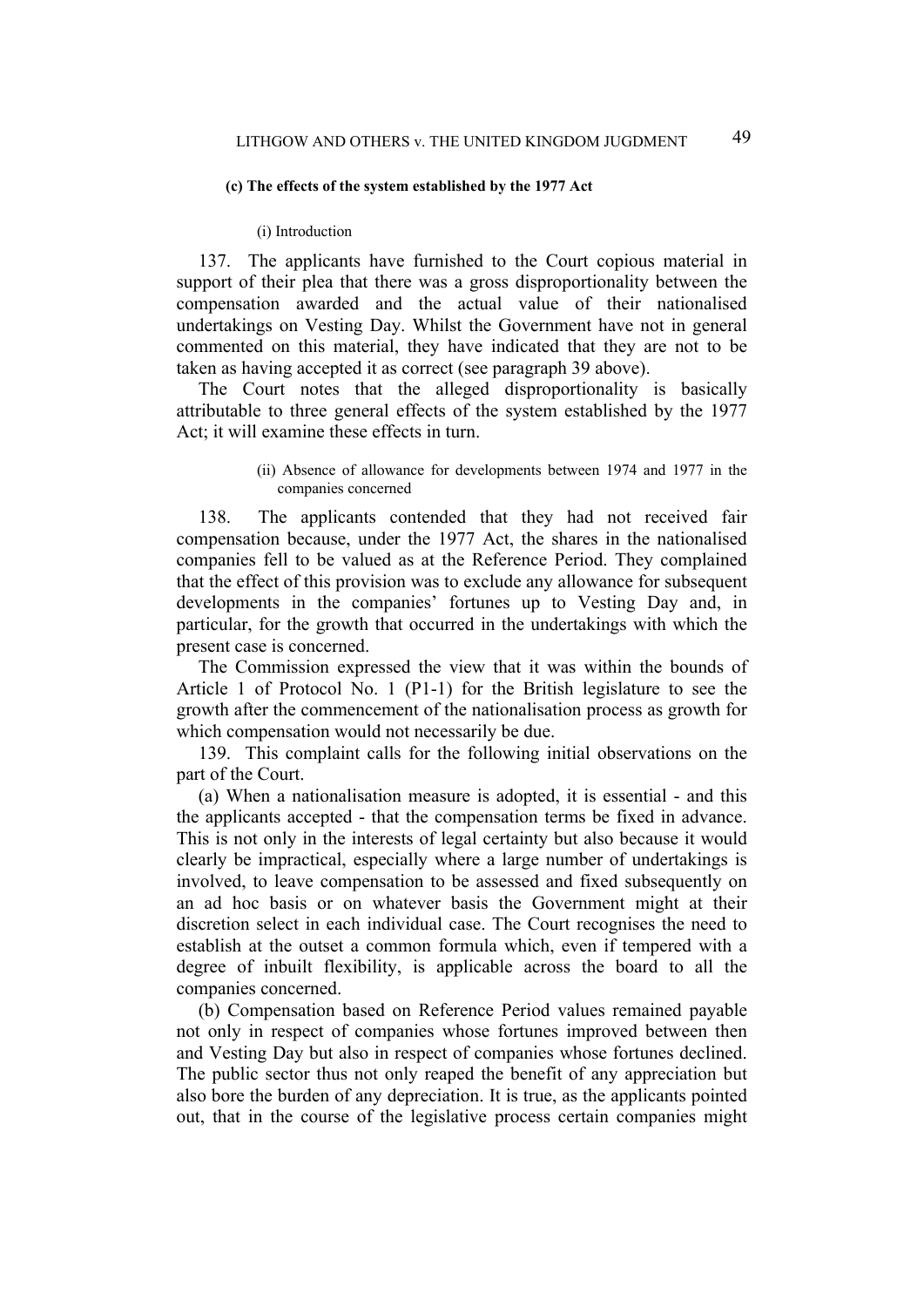have been excluded from the nationalisation programme and that in fact Drypool Group Ltd., which had become insolvent, was so excluded (see paragraphs 14-15 above). However, this one case does not alter the fact that, as regards the companies which were actually nationalised, there was also a risk that remained at the end of the day with the public sector; indeed it appears probable that some of the nationalised companies, other than those with which the present proceedings are concerned, did decline in value between 1974 and 1977.

(c) Admittedly, such growth in the applicants' companies as may have occurred in the period in question may have been partly attributable to their efforts, notably in fulfilment of their statutory obligations to shareholders. However, it cannot be excluded that it was also partly attributable to a wide variety of factors some of which were outside the applicants' control, such as the very prospect of nationalisation and the provision of Government financial assistance to ensure the companies' continuing viability.

(d) Under the hypothetical Stock Exchange quotation method of valuation, future developments in the companies' fortunes were taken into account as one of the "relevant factors", to the extent that those developments could have been foreseen by a prudent investor in the Reference Period (see paragraph 97 above).

140. The applicants emphasised at the hearings before the Court that the duty to ensure fairness as regards the quantum of compensation was a continuing duty. Accordingly, a compensation formula which might have been fair when initially selected should be modified if, as here, it ceased to be so as a result of supervening developments.

141. The Court would observe that the long interval between the Reference Period and Vesting Day was solely the result of a very thorough democratic Parliamentary process during which criticisms substantially identical to those made by the applicants in the present proceedings were exhaustively discussed (see paragraphs 13 and 16 above). In particular, the possibility of amending the statutory compensation formula to take account of intervening developments was fully debated and rejected.

142. Whilst these historical facts are not of themselves decisive, the Court notes that the discussions at the time highlight the following difficulties which would have been involved in modifying the proposed system.

(a) Any amendment would have undermined the legal certainty created by the initial choice of compensation formula.

(b) The announcement of the compensation terms had created certain public expectations, on the basis of which share dealings had taken place.

(c) Between 1974 and 1977 the Financial Times Industrial Ordinary Share Index fluctuated; at times - and in particular between the end of the Reference Period and March 1975 (when the compensation terms were first announced) - it stood below the figure obtaining at the end of the Reference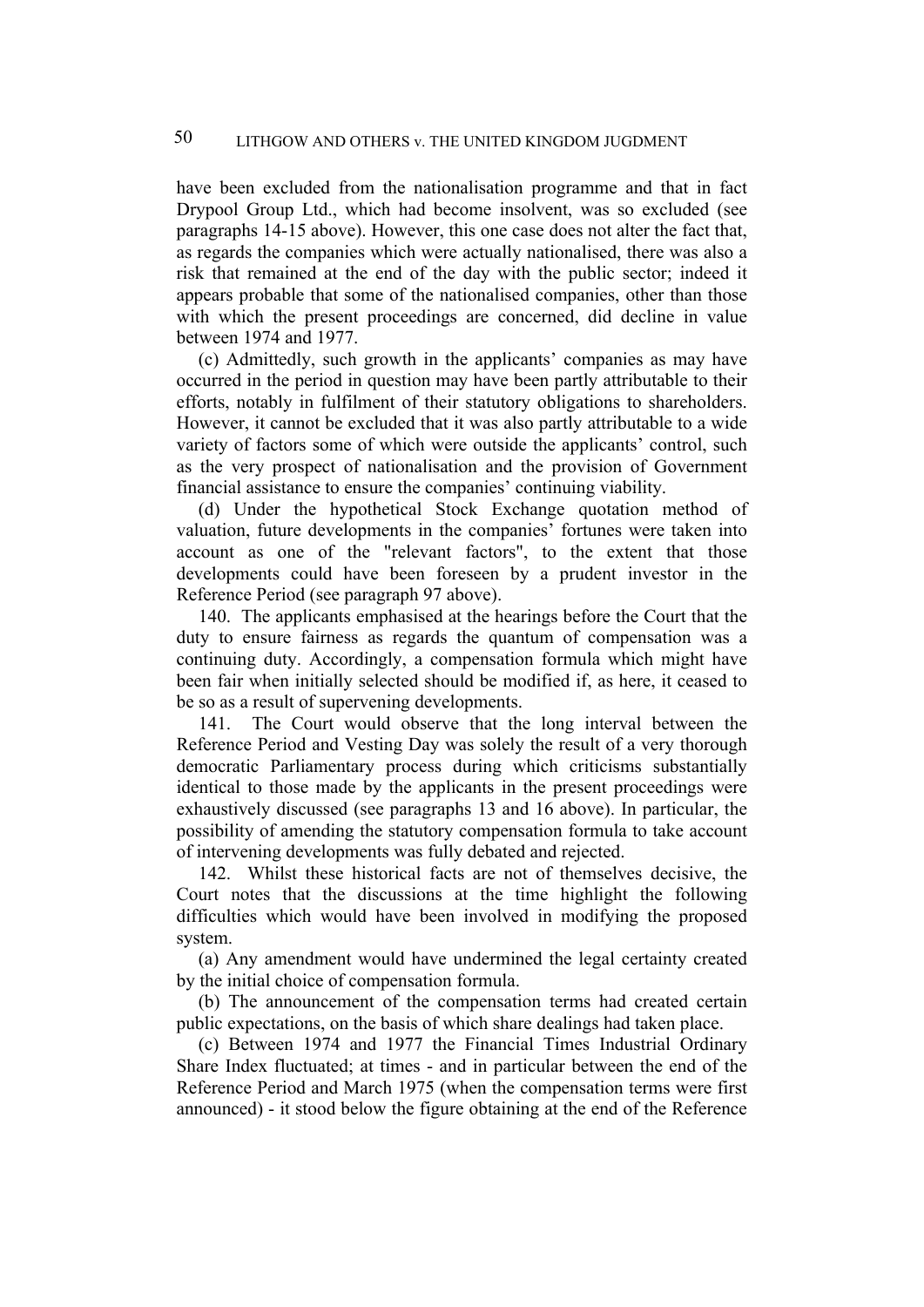Period (see paragraph 93 above). The selection of a different date or period might therefore have been disadvantageous for former owners; indeed, retention of the reference period initially chosen served to protect them against any adverse effects of a decline in stock market prices.

(d) The Court has already observed that the United Kingdom Government did not act unreasonably in selecting, with a view to ensuring that the valuation of the applicants' shares be effected free of any distorting influences, a valuation reference period that preceded the announcement of the nationalisation (see paragraph 132 above). Since the risk of distortion continued to exist until the shares passed into public ownership, to have opted, by way of modification of the original terms, for a later reference period would have left room for those influences to take effect.

143. In coming to its conclusion on this aspect of the case, the Court attaches particular importance to the considerations that nationalisation is a measure of a general economic nature in regard to which the State must be allowed a wide margin of appreciation (see paragraph 122 above) and that it requires the adoption of legislation laying down a common compensation formula (see paragraph 139 above). Moreover, the system established by the 1977 Act has been found not to be in principle unacceptable in terms of Protocol No. 1 (P1) (see paragraph 136 above). In view of these factors and also of the aggregate of the other considerations set out in paragraphs 139 and 141-142 above, the Court is of the opinion that there are sufficiently cogent reasons to regard the decision to adopt provisions making no allowance for intervening developments in the companies concerned as one which the United Kingdom was reasonably entitled to take in the exercise of its margin of appreciation.

#### (iii) Absence of allowance for inflation

144. The applicants referred to the facts that the 1977 Act tied the amount of compensation to Reference Period values and that compensation was not paid until some years later. Seen in combination, these facts, it was argued, meant that they had not received fair compensation since no account had been taken of the fall in the value of money between 1974 and the date of payment, a period of high inflation (see paragraph 92 above).

145. As regards the facts underlying this complaint, the Court observes that compensation bore interest - at a rate reasonably close to the average Bank of England minimum lending rate - as from Vesting Day (see paragraphs 21 (a) and 94 above), thus providing some shelter against inflation during the period from then until the date of payment. Furthermore, after Vesting Day, all the applicants received payments on account of compensation and did not have to wait until its amount had been finally determined (see paragraphs 45, 53, 64, 69, 75, 82 and 91 above).

Again, as regards the period between the Reference Period and Vesting Day, the applicants were not deprived of income from their investments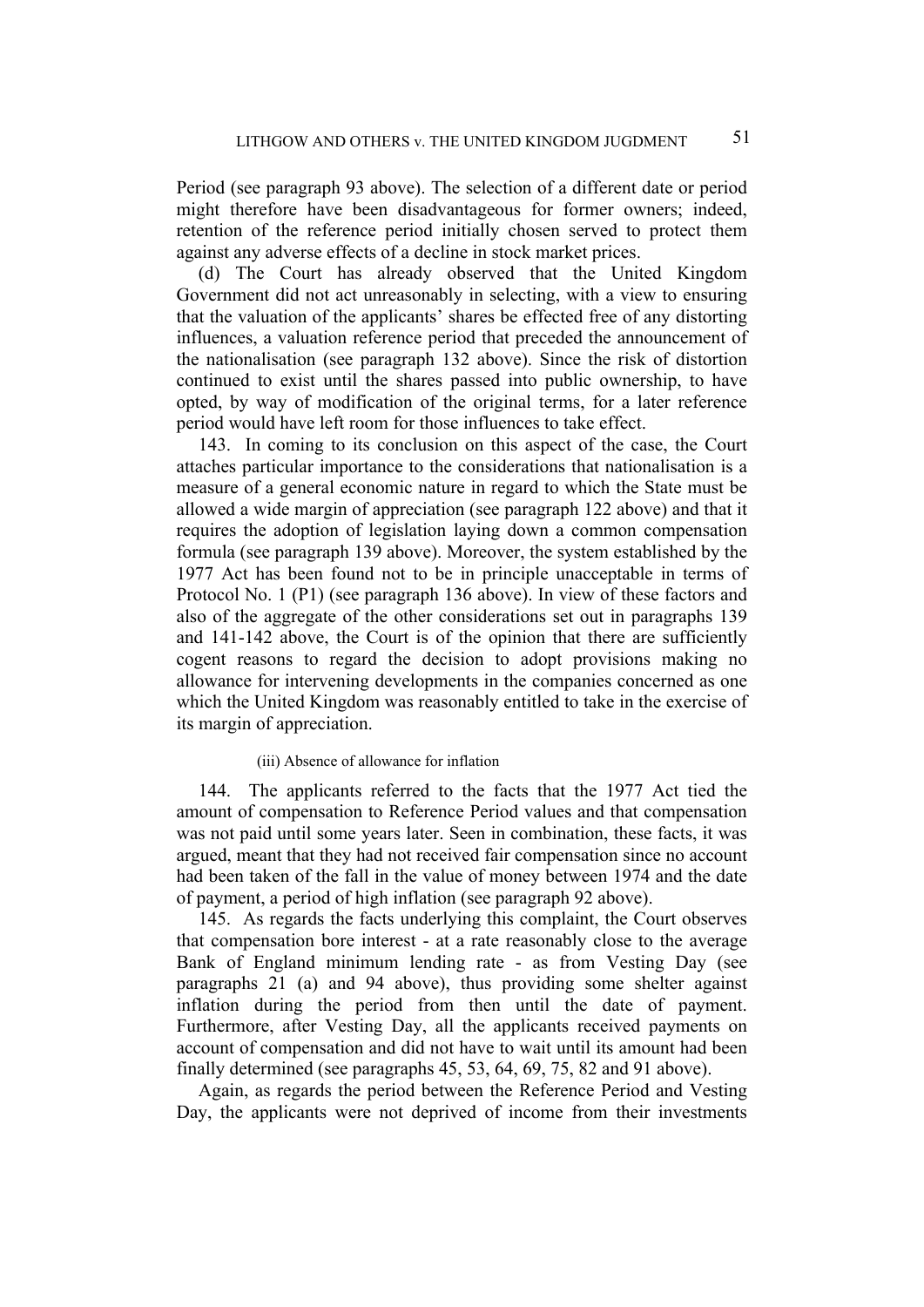since they remained entitled to dividends on the acquired securities in respect of that period. It is true that the safeguarding provisions contained in the 1977 Act imposed restrictions in this connection but, broadly speaking, they did no more than limit the amount of such dividends to the amount paid in respect of the period immediately preceding the Reference Period (see paragraph 23 above). Moreover, a higher rate was payable with the authority of the Secretary of State for Industry.

146. The information supplied to the Court reveals that in the interval between the Reference Period and Vesting Day share prices did not increase to the same extent as the Retail Price Index (see paragraphs 92-93 above). Accordingly, to have adjusted compensation by reference to that Index would have provided the applicants with an advantage not available to other investors in securities.

The Commission pointed out that the most that could have been demanded would have been that compensation be linked to the general level of share prices. It is true that between the Reference Period and the respective Vesting Days there was, according to the Financial Times Industrial Ordinary Share Index, a certain increase in share values generally (see paragraph 93 above). However, matters of this kind cannot be judged with hindsight: by effectively freezing the value of the nationalised shares at the Reference Period figure, the 1977 Act not only excluded account being taken of any increase in the share price index but also protected the applicants against any adverse effects of subsequent fluctuations in that index.

147. The Court thus considers that, in the circumstances prevailing, the decision to adopt provisions that excluded any allowance for inflation was one which the United Kingdom was reasonably entitled to take within its margin of appreciation.

> (iv) Absence of an element representing the special value of a large or controlling shareholding

148. The applicants referred to the facts that, under the 1977 Act, their shares were valued by the hypothetical Stock Exchange quotation method and that Stock Exchange prices represented merely what would be paid for a small parcel of shares (see paragraph 98 above). Taken in combination, these facts, it was argued, meant that they had not received fair compensation since the amounts paid to them included no element representing the special value attaching to their large - and in most of the cases controlling - shareholdings in the companies concerned.

149. As the Government rightly pointed out, a nationalisation measure cannot be assimilated to a takeover bid: the nationalising State is proceeding by compulsion and not by inducement. Accordingly, there is, in the Court's view, no warrant for holding that the applicants' compensation should have been aligned on the price that might have been offered in such a bid.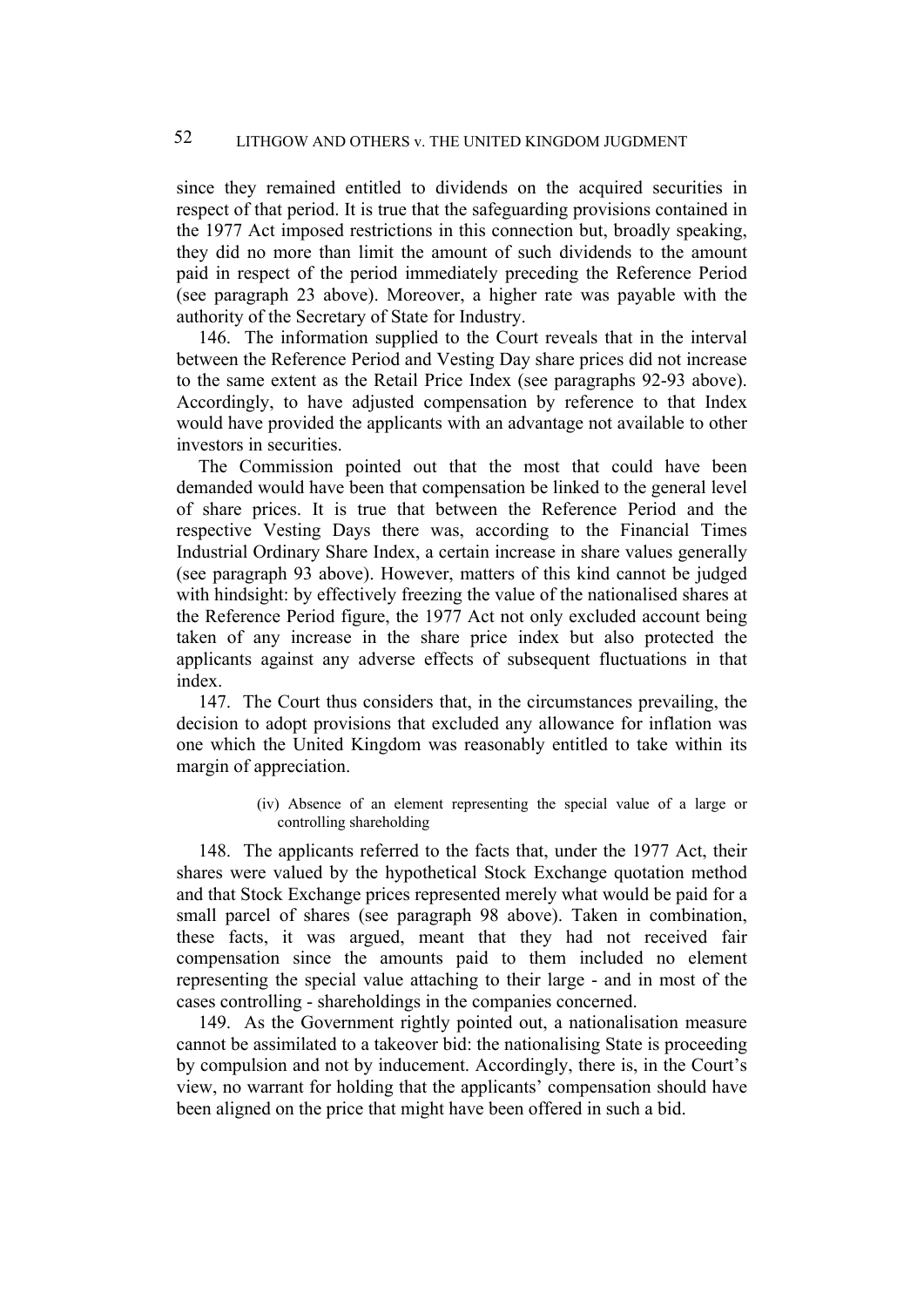It is true that in a sale by private treaty between a willing seller and a willing buyer the price paid for the applicants' securities might have included an element representing the special value attributable to the size of their shareholdings. However, to have assessed compensation on this basis would have involved assuming that a buyer could be found for the large blocks of shares in question, an assumption which, in the case of these particular industries, would have been at least questionable.

Finally, the Court does not consider that the United Kingdom was obliged under Article 1 of Protocol No. 1 (P1-1) to treat the former owners differently according to the class or size of their shareholdings in the nationalised undertakings: it did not act unreasonably in taking the view that compensation would be more fairly allocated if all the owners were treated alike.

150. In these circumstances, the Court considers that the decision to adopt provisions that excluded from the compensation an element representing the special value of the applicants' large or controlling shareholdings was one which the United Kingdom was reasonably entitled to take within its margin of appreciation.

## (v) Conclusion regarding the effects of the system established by the 1977 Act

151. In the light of the foregoing, the Court concludes, as regards the issues common to all the applicants, that the effects produced by the system established by the 1977 Act were not incompatible with Article 1 of Protocol No. 1 P1-1).

In reaching this conclusion, the Court has also had regard to certain aspects of the method of payment of compensation which were advantageous to the former owners: thus, interest, at a reasonable rate, accrued on compensation as from Vesting Day, payments on account were made as early as practicable and the balance was paid as soon as the final amount had been determined (see paragraphs 20-21 and 45, 53, 64, 69, 75, 82 and 91 above).

#### *2. Issues specific to individual applicants*

152. In addition to the common issues dealt with above, certain of the applicants alleged that, by reason of factors specific to their individual cases, their award of compensation failed to meet the requirements of Article 1 of Protocol No. 1 (P1-1). Their complaints, which were contested by the Government and rejected by the Commission, will be considered in turn.

**(a) Alleged disparity between compensation and Reference Period values (Kincaid and Yarrow Shipbuilders cases)**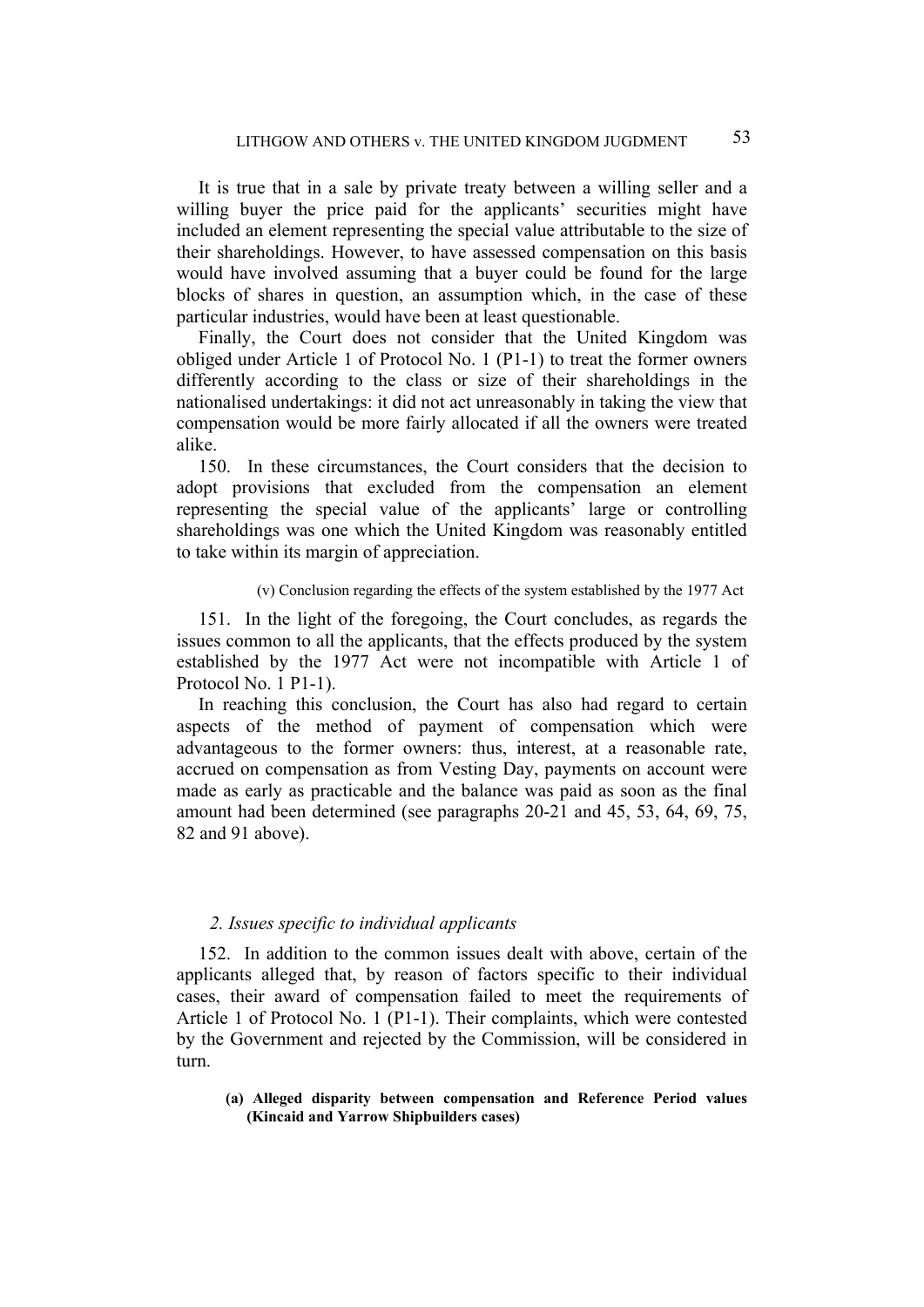## 54 LITHGOW AND OTHERS v. THE UNITED KINGDOM JUGDMENT

153. By way of alternative plea, Sir William Lithgow and Yarrow PLC asserted that the compensation they received did not represent even the value as at the Reference Period of their shares in Kincaid and Yarrow Shipbuilders, respectively.

154. The Court notes that this complaint amounts in essence to a submission that the 1977 Act was misapplied.

It has, however, to be pointed out that the sums offered by the Department of Industry at the close of the negotiations were agreed to by the respective Stockholders' Representatives, as an acceptable valuation within the confines of the statutory formula. Furthermore, the Arbitration Tribunal could have been seised in both cases of a claim by the Representative that the former owners were entitled under that formula to more than was being offered. Admittedly, such a course might not have been open to Sir William Lithgow himself, although this point is disputed (see paragraph 30 above). However, the other Kincaid shareholders raised no objection (see paragraph 44 above) and he was in any event bound - and, for the reasons developed in paragraphs 193-197 below, legitimately so - by the collective system established by the 1977 Act.

155. In these circumstances, the Court sees no reason to doubt that the results of the agreements were reasonable valuations, within the confines of the statutory formula. It accordingly rejects this complaint.

## **(b) Incidence of capital gains tax (Kincaid case)**

156. Sir William Lithgow complained of the fact that although the Treasury Stock which he received by way of compensation was not subject to tax on receipt, disposal or redemption thereof rendered him liable to capital gains tax (see paragraphs 21 (b) and 45 above). In his view, his compensation was thus not "effective", in that it did not enable him to purchase equivalent replacement assets.

157. This complaint does not appear to the Court to be well-founded. As the Commission pointed out, the applicant would also have been potentially liable to such tax had he disposed before 1977 of his original shareholding in Kincaid. It cannot be regarded as unreasonable that the same applied on the redemption or earlier disposal of the Compensation Stock which he received in exchange for his shares.

#### **(c) Use of an earnings-based method of valuation (Kincaid case)**

158. Sir William Lithgow complained of the fact that the compensation paid for his ordinary shares in Kincaid had been assessed by reference to its earnings rather than to its assets, and by reference to historic rather than prospective earnings. This, he said, had deprived him of the value attributable to these other factors.

159. The Court does not consider that recourse to the earnings-based method, as such, can be regarded as inappropriate in terms of Article 1 of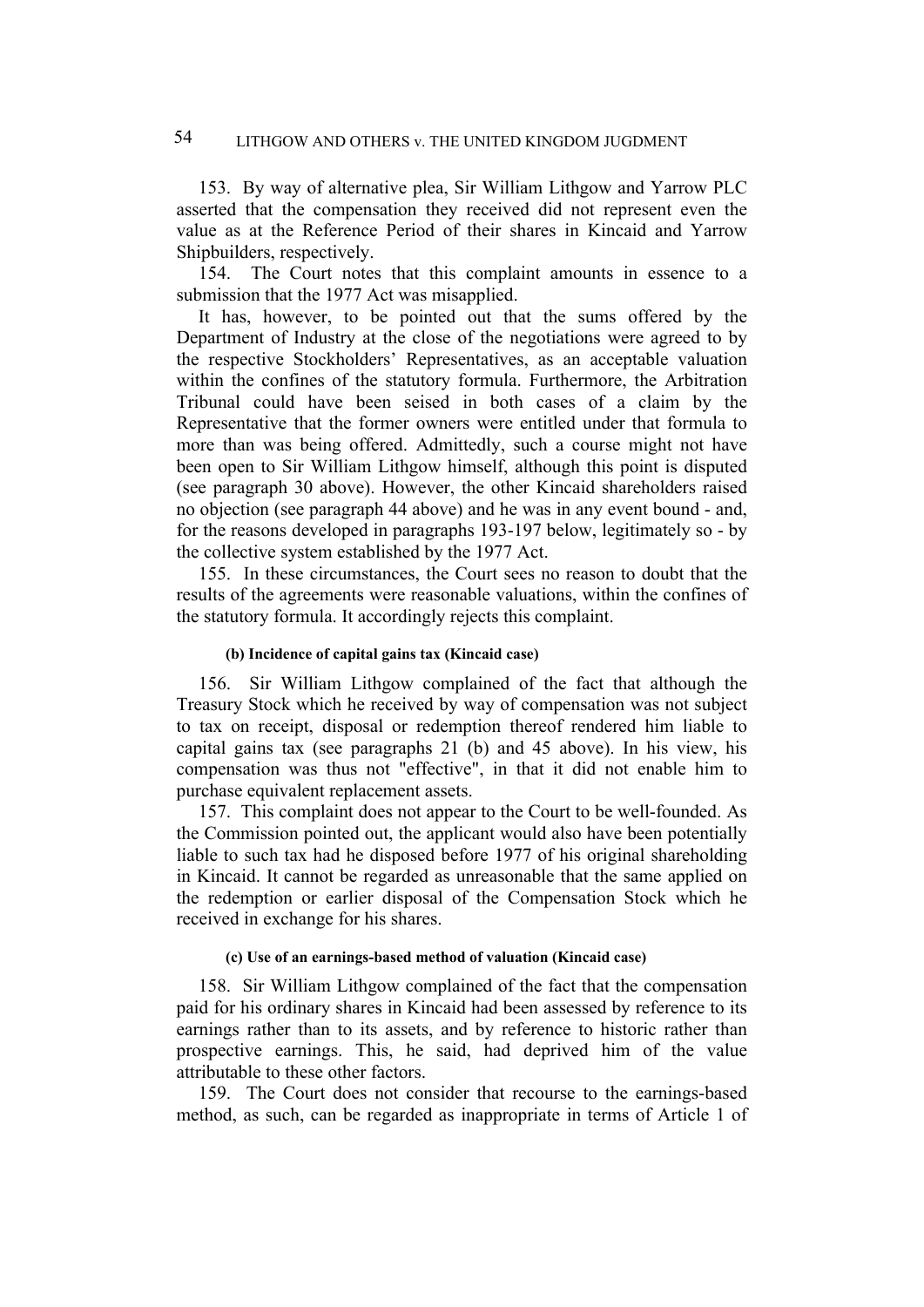Protocol No. 1 (P1-1). It is a route that is commonly used, especially in the context of the stock market, in valuing companies which, like Kincaid, are profitable. Moreover, neither Kincaid's prospective earnings nor its assets were actually disregarded: Messrs. Whinney Murray & Co. took the company's prospects into account in preparing their suggested valuation (see paragraph 43 above) and they reviewed that valuation against, inter alia, the criterion of asset-backing.

Above all, the Court notes that the 1977 Act provided that the "base value" of unlisted securities was to be determined having regard to "all relevant factors" (see paragraph 19 above). It did not prescribe any particular route to be used for that purpose, this being a matter for negotiation or, in default, for decision by the Arbitration Tribunal. It was therefore open to the Kincaid Stockholders' Representative - whether or not to Sir William Lithgow himself (see paragraph 154 above) - to argue in the course of the compensation negotiations that greater weight should be attached to the company's assets or prospective earnings and, if he failed to obtain satisfaction, to refer the matter to arbitration. However, the Stockholders' Representative did not do so, having, after consulting the shareholders, accepted the Government's offer (see paragraph 44 above).

160. This complaint has therefore to be rejected.

**(d) Use of the parent-company-related method of valuation (Yarrow Shipbuilders case)**

161. Yarrow complained of the fact that the compensation paid for its shares in its subsidiary Yarrow Shipbuilders had been assessed, solely so it said, by reference to the stock market price of its own (Yarrow's) shares in the Reference Period. It referred to the restrictions, which were already operative during the Reference Period, imposed by the terms of the Ministry of Defence loan on the payment of dividends by the subsidiary to the parent (see paragraph 70 above). As a result of those restrictions, Yarrow was deprived of income with which to pay dividends to its own shareholders and the price of its shares was therefore depressed. A valuation of Yarrow Shipbuilders based on that price therefore failed to reflect its profitability and prospects, factors which at the time were unknown to the stock market. The effect of this valuation method was that the compensation comprised no allowance for profits totalling £9,400,000 which Yarrow Shipbuilders had been obliged to retain as a result of the dividend restrictions (see paragraph 71 (a) above).

162. The Court does not consider that in the present case recourse to the method complained of was unacceptable in terms of Article 1 of Protocol No. 1 (P1-1). As the Commission rightly observed, it is reasonable, when valuing a subsidiary whose activities, like those of Yarrow Shipbuilders, represent a substantial part of the total activities of the parent (see paragraph 70 above), to have regard to the price of the latter's shares.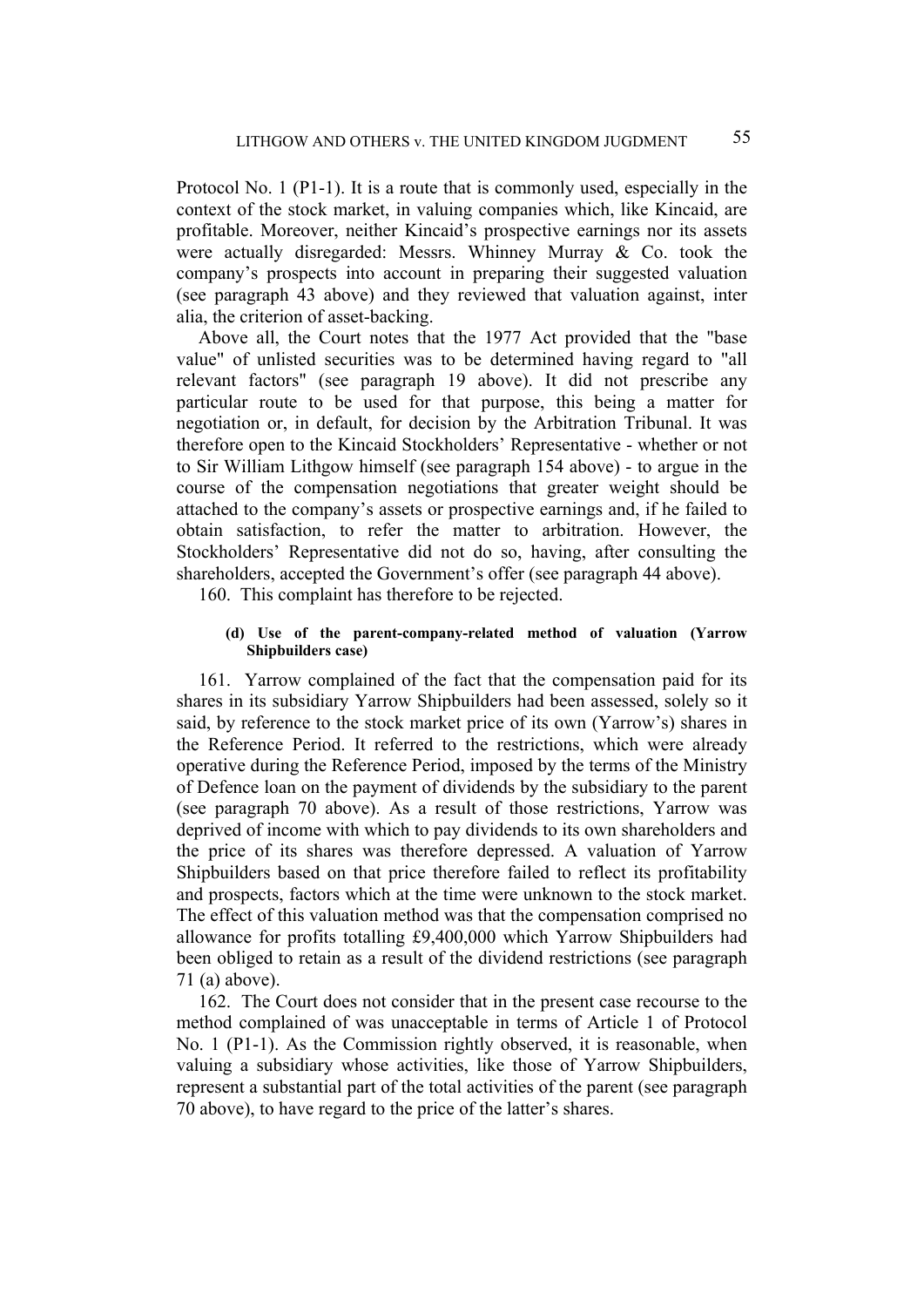## 56 LITHGOW AND OTHERS v. THE UNITED KINGDOM JUGDMENT

Furthermore, it has to be recalled that the 1977 Act did not prescribe any specific route for arriving at the "base value" of unlisted securities: as the Commission pointed out, the stock market price of a parent company's shares was but one of the "relevant factors" to be taken into account (see paragraph 19 above). Accordingly, the Yarrow Shipbuilders Stockholders' Representative could have argued in the negotiations that too much weight was being attached to this factor and too little to the subsidiary's earnings, prospects and retained profits. Indeed, the Court notes that in the Parliamentary debates it was stated on behalf of the Government that the effects of the Ministry of Defence loan terms on the valuation of the nationalised concern would be covered by the phrase "all relevant factors" (Official Report, 16 March 1976, cols. 1789-1792, 25 October 1976, cols. 198-199, and 5 November 1976, cols. 1659-1664). Again, if the Stockholders' Representative failed to obtain satisfaction on this point in the negotiations, he could have referred the matter to arbitration. However, he did not do so, having, after consulting Yarrow, accepted the Government's offer (see paragraph 74 above).

Finally, as to the effects of this valuation method, it appears to the Court that the Government, in addition to relying on the stock market price of Yarrow's shares, must have made some allowance for the earnings, prospects and retained profits of the subsidiary itself: the compensation of £6,000,000 finally paid did actually exceed the total capitalisation of Yarrow during the Reference Period, which was not more than £4,800,000 (see paragraphs 71 (c) and 74 above). That full allowance may not have been made for these items is, in the Court's view, justified by the fact that Yarrow Shipbuilders was particularly dependent on Government financial assistance, in the form either of the Ministry of Defence loan itself or of shipbuilding grants (see paragraph 71 (a) above).

163. The Court is thus unable to accept this complaint.

## **(e) Operation of the safeguarding provisions (BAC case)**

164. English Electric and Vickers complained of the fact that, under the safeguarding provisions contained in the 1977 Act, a sum of £19,700,000 in respect of certain lawfully-paid dividends had been deducted from the "base value" of their shares in BAC (see paragraphs 22-24 and 61-62 above). They alleged that this deduction was unfair and had, notably, deprived them of much of the income from the shares for the years 1973 to 1976.

165. The Court notes that the dividends in question were paid pursuant to resolutions all of which were passed after 28 February 1974, the date from which the relevant safeguarding provisions took effect. The deduction would not have been made if the dividends had been approved by the Secretary of State for Industry (see paragraph 22 above). However, it appears that, with minor exceptions, no such approval was sought until the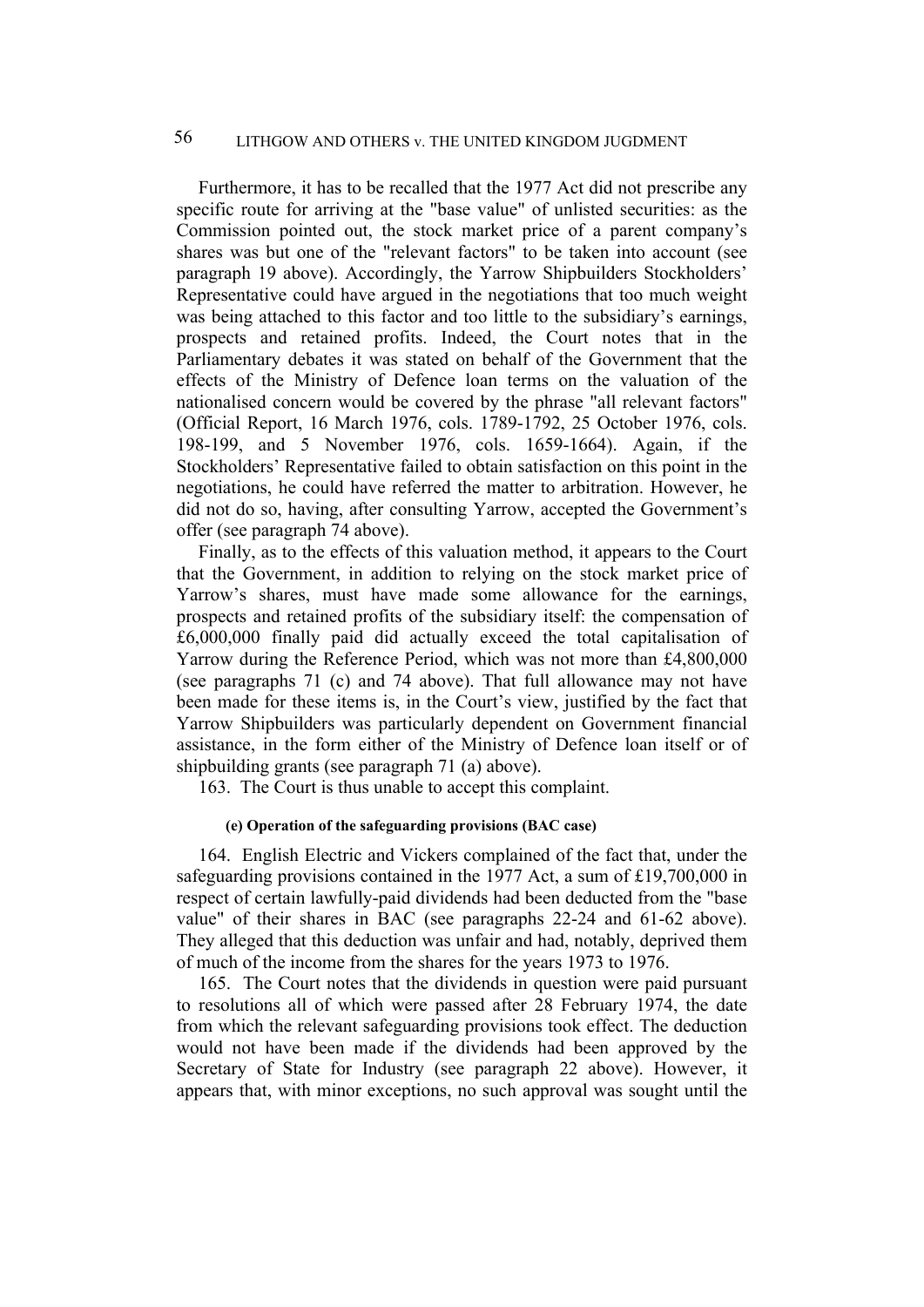matter was raised by the BAC Stockholders' Representative during the course of the compensation negotiations (see paragraph 62 above).

Furthermore, there is nothing to suggest that the deduction was not in accordance with the terms of the 1977 Act: the Stockholders' Representative could otherwise have referred the matter to the Arbitration Tribunal (see paragraph 27 above), but he did not do so.

Finally, the Court would observe that the safeguarding provisions were not unreasonable per se: it was clearly necessary to prevent any dissipation of the nationalised undertakings' assets between the end of the Reference Period and Vesting Day (see paragraph 22 above). Neither does the Court consider that, when seen in terms of income yield, the result of applying those provisions can be regarded as unreasonable in terms of Article 1 of Protocol No. 1 (P1-1). The broad effect was that the amount of post-Reference Period dividends was, subject to the discretionary powers of the Secretary of State, limited to the amount paid in the immediately preceding period (see paragraph 23 above). Ensuring continuity of dividend levels in this way is consonant with the notion that any growth in the fortunes of a nationalised company after the Reference Period should accrue to the benefit of the public sector just as that sector bore the risk of any decline (see paragraph 139 (b) above).

166. For these reasons, the Court concludes that this complaint has to be rejected.

#### **(f) Alleged excessive delay in paying compensation and alleged insufficiency of payments on account (Vickers Shipbuilding case)**

167. Vickers complained of excessive delay in the payment of compensation and of insufficiency of the payments on account, matters which were said to have retarded the implementation of major restructuring plans.

168. The Court notes from the Parliamentary debates (see paragraphs 12-16 above) the controversial nature of the 1977 Act. Until it received the Royal Assent on 17 March 1977, there was no certainty as to the form it would take and it would therefore have been virtually impossible to commence the compensation negotiations before that date. The Vickers Shipbuilding negotiations were concluded on 26 September 1980 and the final payment of compensation was made shortly thereafter, so that, reckoning from Vesting Day (1 July 1977), the period to be taken into account for the purposes of this complaint is some three and a quarter years (see paragraphs 76 and 81-82 above).

Formal negotiations in this case were not opened until June 1978; however, the interval between the Royal Assent and that date is accounted for by the preparation not only of Messrs. Whinney Murray & Co.'s valuation report but also of financial data treating the component parts of Vickers Shipbuilding as a single enterprise (see paragraphs 33 and 79-80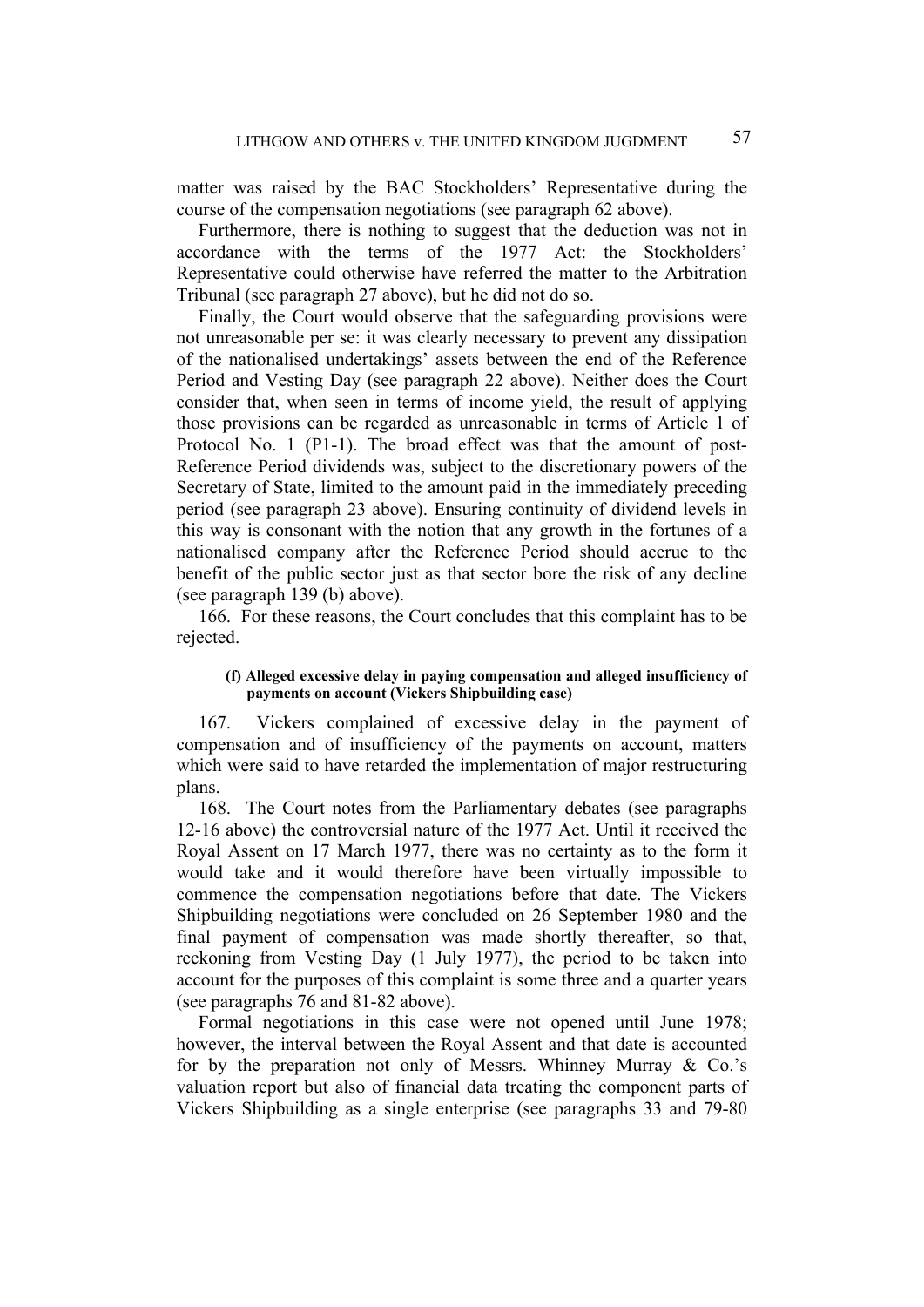above). These were complex matters. Again, the period between September 1979 and September 1980 is accounted for by the fact that the Vickers Shipbuilding Stockholders' Representative had instituted proceedings before the Arbitration Tribunal (see paragraph 81 above). In these circumstances and having regard to the size of the nationalised undertaking, the Court does not find that the overall period - of which some fifteen months were devoted to negotiations - was unreasonable.

169. As regards the payments on account, it has to be recalled that they were made unconditionally (see paragraph 20 above) and thus necessarily had to be limited in amount. Moreover, by November 1978 (some five months after the opening of formal negotiations) Vickers had received £8,450,000 on account - that is, more than half of the total compensation of £14,450,000 finally agreed - and a further payment on account, of £3,150,000, was made in March 1980, whilst the arbitration proceedings were pending (see paragraph 82 above). Above all, the totality of the compensation bore interest as from Vesting Day (see paragraph 21 (a) above) and this, bearing in mind the dates of the payments on account, must have mitigated the effects of the inevitable delay in making the final payment.

170. The Court is accordingly unable to accept these complaints.

### **(g) Alleged particular inappropriateness of the Reference Period in the Brooke Marine case**

171. The former owners of Brooke Marine alleged that the compensation provisions in the 1977 Act were particularly inappropriate in their case because during the Reference Period, but not at Vesting Day, the value of their shares in that company was adversely affected by the existence of certain unfavourable contracts and of options to convert debenture stock into shares (see paragraph 89 above).

172. The Court agrees with the Commission that this complaint cannot be sustained. Firstly, it is necessary, in a nationalisation measure, to establish a common formula that is applicable across the board (see paragraph 139 (a) above) and the fact that, for each individual company, the most favourable valuation date is not chosen cannot be regarded as contrary to Article 1 of Protocol No. 1 (P1-1) (see, mutatis mutandis, the abovementioned James and Others judgment, Series A no. 98, pp. 41-42, para. 68). Secondly, this particular complaint amounts in substance to a claim that valuation should have been effected as at Vesting Day, whereas the Court has already held that the utilisation for this purpose of an earlier period was neither in principle nor by reason of its effects incompatible with the said Article (see paragraphs 136 and 151 above).

#### **(h) Disparity between compensation paid and cash in hand (Kincaid, Vosper Thornycroft, BAC, Hall Russell and Brooke Marine)**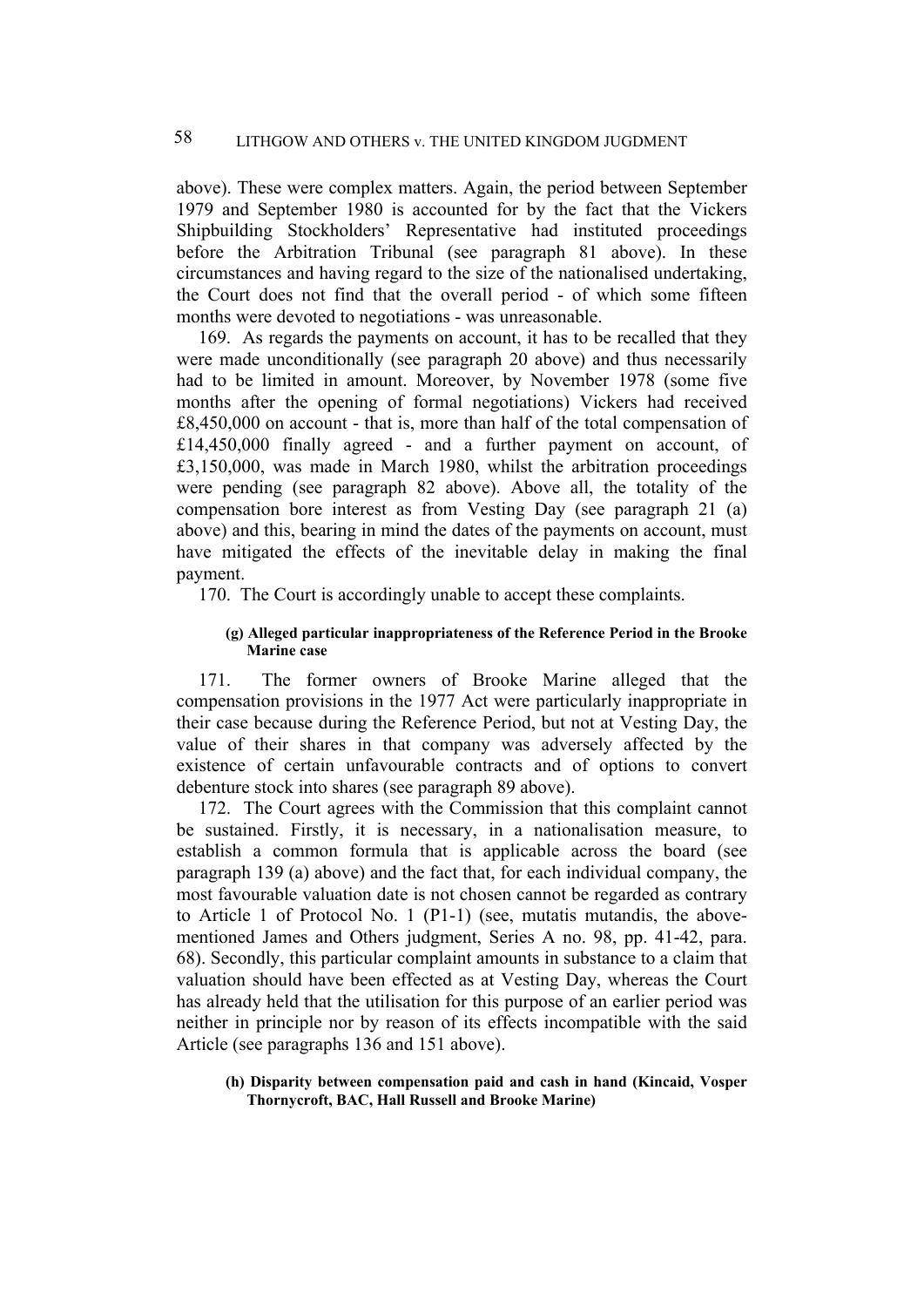173. Sir William Lithgow and the former owners of Vosper Thornycroft, BAC, Hall Russell and Brooke Marine contrasted the amount of compensation which they had received with the amount of cash which the company concerned had in hand on Vesting Day (see paragraphs 41 (b), 47 (b), 55 (b), 66 (b) and 84 (b) above).

174. The Court is not persuaded that this factor establishes that the appropriate standard of compensation had not been met. The amount of cash in hand at Vesting Day is not a determining factor where the value of the shares which are to pass into public ownership has effectively been frozen at the start of the nationalisation process. In any event, a company's current asset position has to be determined by reference not only to cash in hand but also to such items as its liabilities and advance payments received on contracts (see paragraph 38 above).

#### **G. Conclusion on Article 1 of Protocol No. 1 (P1-1)**

175. In the light of the foregoing, the Court concludes that no violation of Article 1 of Protocol No. 1 (P1-1) has been established in the present case.

The Court is unable to accept the applicants' contention that since the Government had recognised that "the terms of compensation imposed by the 1977 Act were grossly unfair to some of the companies" (see paragraph 17 above), it was no longer open to them to argue that fair compensation had been paid. The statement in question was made as an expression of opinion in a political context and is not conclusive for the Court in making its appreciation of the case.

## II. ARTICLE 14 OF THE CONVENTION, TAKEN IN CONJUNCTION WITH ARTICLE 1 OF PROTOCOL NO. 1 (art. 14+P1-1)

#### **A. Introduction**

176. Certain of the applicants alleged that, by reason of factors specific to their individual cases, they had been victims of discrimination, contrary to Article 14 of the Convention, taken in conjunction with Article 1 of Protocol No. 1 (art. 14+P1-1). The former Article (art. 14) reads as follows: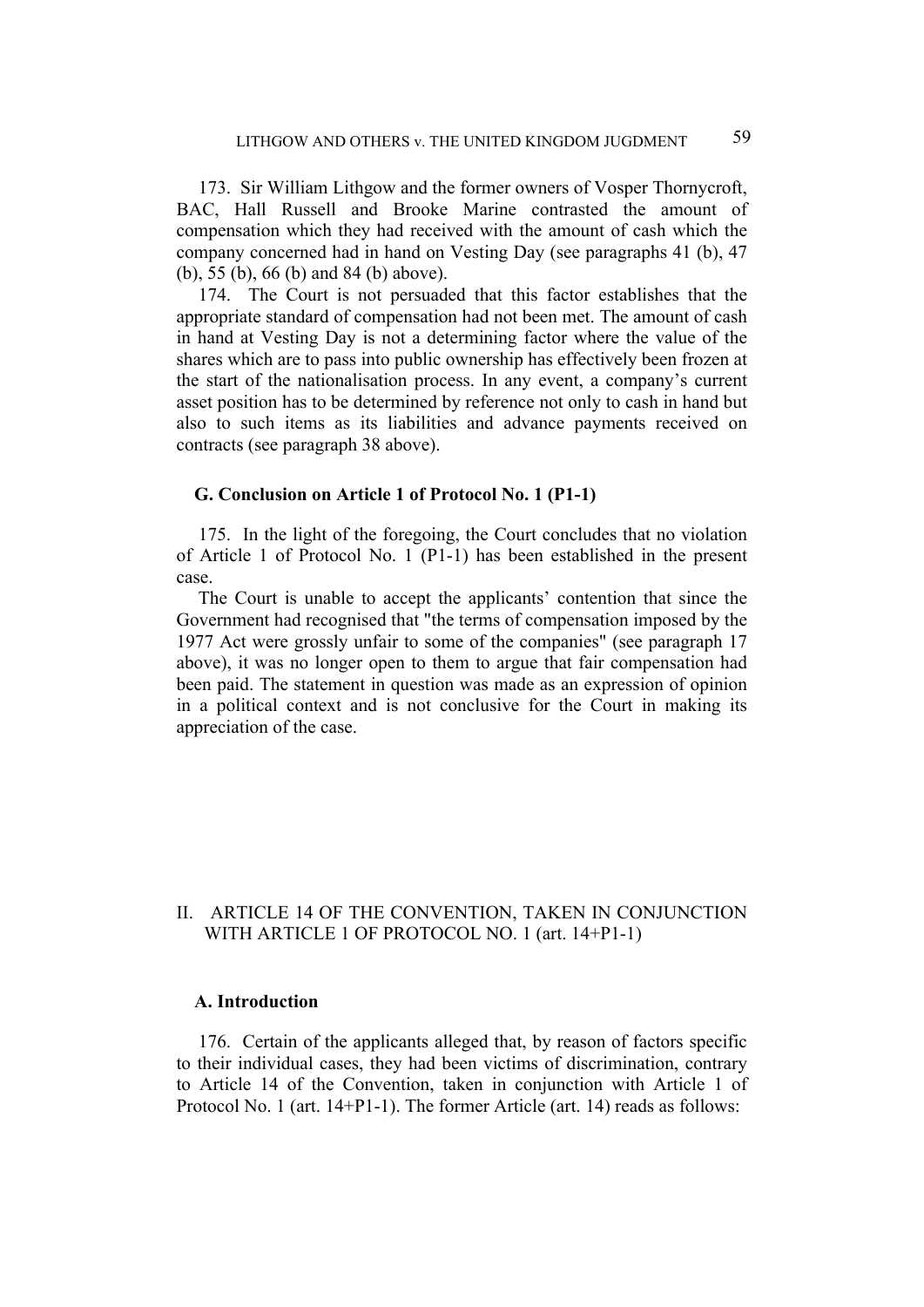"The enjoyment of the rights and freedoms set forth in [the] Convention shall be secured without discrimination on any ground such as sex, race, colour, language, religion, political or other opinion, national or social origin, association with a national minority, property, birth or other status."

These allegations, contested by the Government, were rejected by the Commission.

177. Before considering in turn the various complaints, the Court would recall that Article 14 (art. 14) does not forbid every difference in treatment in the exercise of the rights and freedoms recognised by the Convention (see the "Belgian Linguistic" judgment of 23 July 1968, Series A no. 6, p. 34, para. 10). It safeguards persons (including legal persons) who are "placed in analogous situations" against discriminatory differences of treatment; and, for the purposes of Article 14 (art. 14), a difference of treatment is discriminatory if it "has no objective and reasonable justification", that is, if it does not pursue a "legitimate aim" or if there is not a "reasonable relationship of proportionality between the means employed and the aim sought to be realised" (see, amongst many authorities, the Rasmussen judgment of 28 November 1984, Series A no. 87, p. 13, para. 35, and p. 14, para. 38). Furthermore, the Contracting States enjoy a certain margin of appreciation in assessing whether and to what extent differences in otherwise similar situations justify a different treatment in law; the scope of this margin will vary according to the circumstances, the subject-matter and its background (ibid., p. 15, para. 40).

## **B. Alleged discrimination as compared with the owners of other undertakings nationalised under the 1977 Act**

### *1. Incidence of capital gains tax (Kincaid case)*

178. Sir William Lithgow alleged that he had been the victim of discrimination, in that he was liable to capital gains tax on the disposal of the Compensation Stock which he received, whereas those former owners of undertakings nationalised under the 1977 Act who were corporations were entitled to defer that liability under the "roll-over relief" provisions in the Finance Act 1976 (see paragraphs 21 (b) and 45 above).

179. The Court is unable to accept this claim. As the Commission pointed out, "roll-over relief" would not have been available to a corporation holding, as did Sir William Lithgow, only 28 per cent of the shares in the nationalised company (see paragraphs 21(b) and 40 above). He was thus treated no differently from former owners in a situation analogous to his own.

*2. Use of an earnings-based method of valuation (Kincaid case)*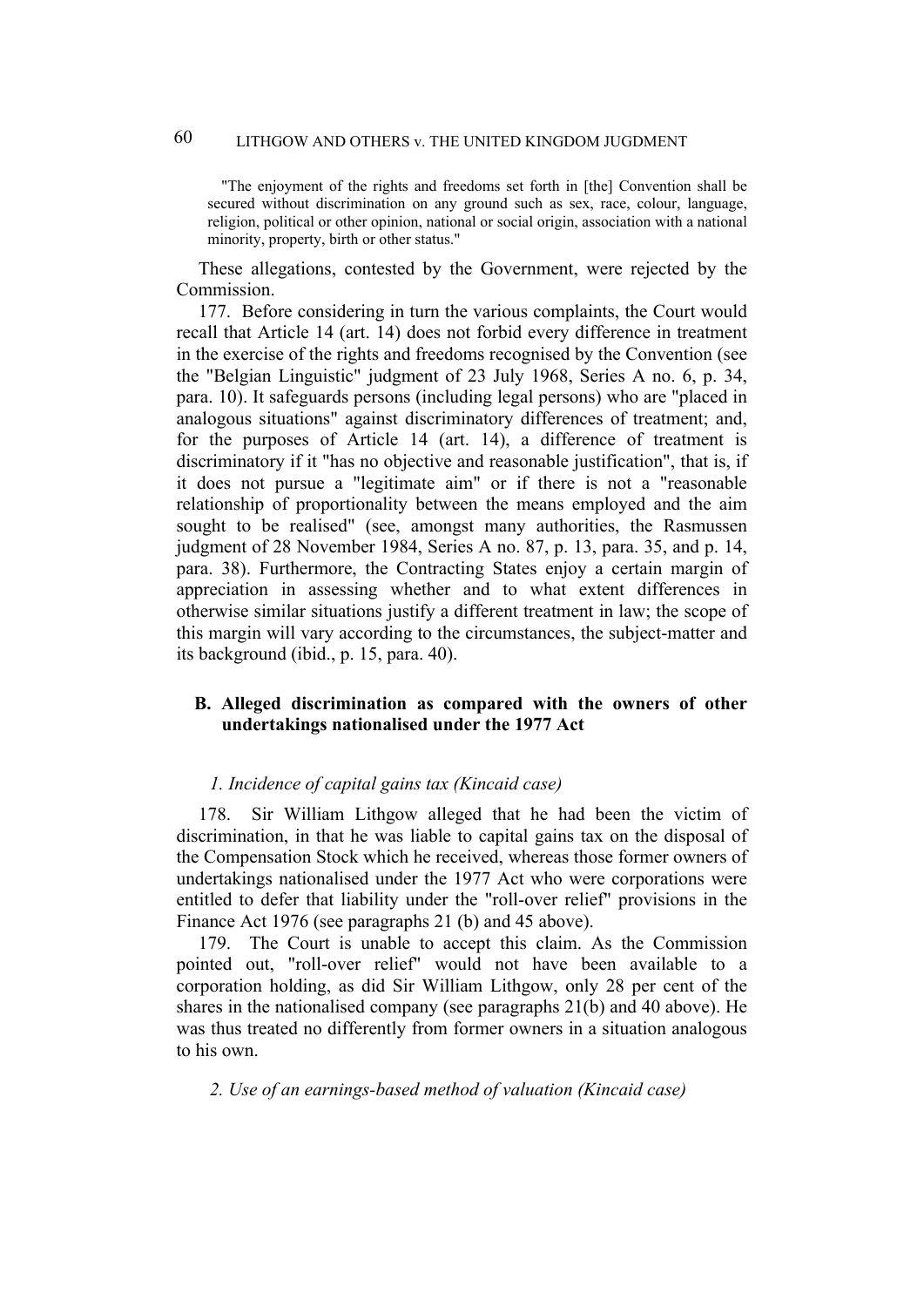180. Sir William Lithgow complained of the fact that, whereas the shares of certain non-profitable companies had been valued for compensation purposes by reference to their assets, the ordinary shares in Kincaid had been valued by reference to its earnings (see paragraph 36 above). He alleged that the former method would have been more favourable in his case and that there had been discrimination as far as Kincaid, a profitable company, was concerned.

181. The Court recalls that the 1977 Act laid down no specific route for arriving at the value of unlisted securities (see paragraph 159 above). It provided that compensation therefor was to be determined, by negotiation or by arbitration, by reference to their hypothetical Stock Exchange quotation, having regard to all relevant factors. This global method was applied to the Kincaid ordinary shares just as it was to all the other unquoted shares involved. Again, if the Kincaid shareholders had not accepted the negotiated settlement, it would have been open to their Representative to submit the matter to arbitration, just as it would have been to other Stockholders' Representatives in similar circumstances. In these respects, therefore, the Court agrees with the Commission that the holders of Kincaid ordinary shares, including Sir William Lithgow, were treated no differently from the other owners concerned.

It is of course true that the statutory formula did comprise an element of flexibility which could and did result in its being applied differently to different companies. However, this enabled account to be taken of dissimilarities between them and, notably, of the relative importance in each case of the various factors considered; thus, it is clear that earnings will provide a more appropriate route to valuation if the company is profitable, but that assets will do so if it is not. The differences in the application of the global method therefore had an objective and reasonable justification.

## *3. Similar treatment of growing and declining companies (Vosper Thornycroft, Hall Russell and Brooke Marine cases)*

182. The former owners of Vosper Thornycroft, Hall Russell and Brooke Marine alleged that they had been victims of discrimination, in that the same treatment had been applied both to nationalised companies which were growing and to those which were in decline. This was demonstrated, in particular as regards Vosper Thornycroft, by the fact that, when measured against Vesting Day values or earnings, the compensation paid for the former companies was proportionately less than that paid for the latter companies.

183. The Court has already held that the choice of the reference period for the valuation of the companies nationalised under the 1977 Act, and hence the exclusion of any allowance for subsequent developments, were based on reasonable grounds (see paragraphs 131-135 and 138-143 above). Consequently, whether or not it falls within the ambit of Article 14 (art. 14),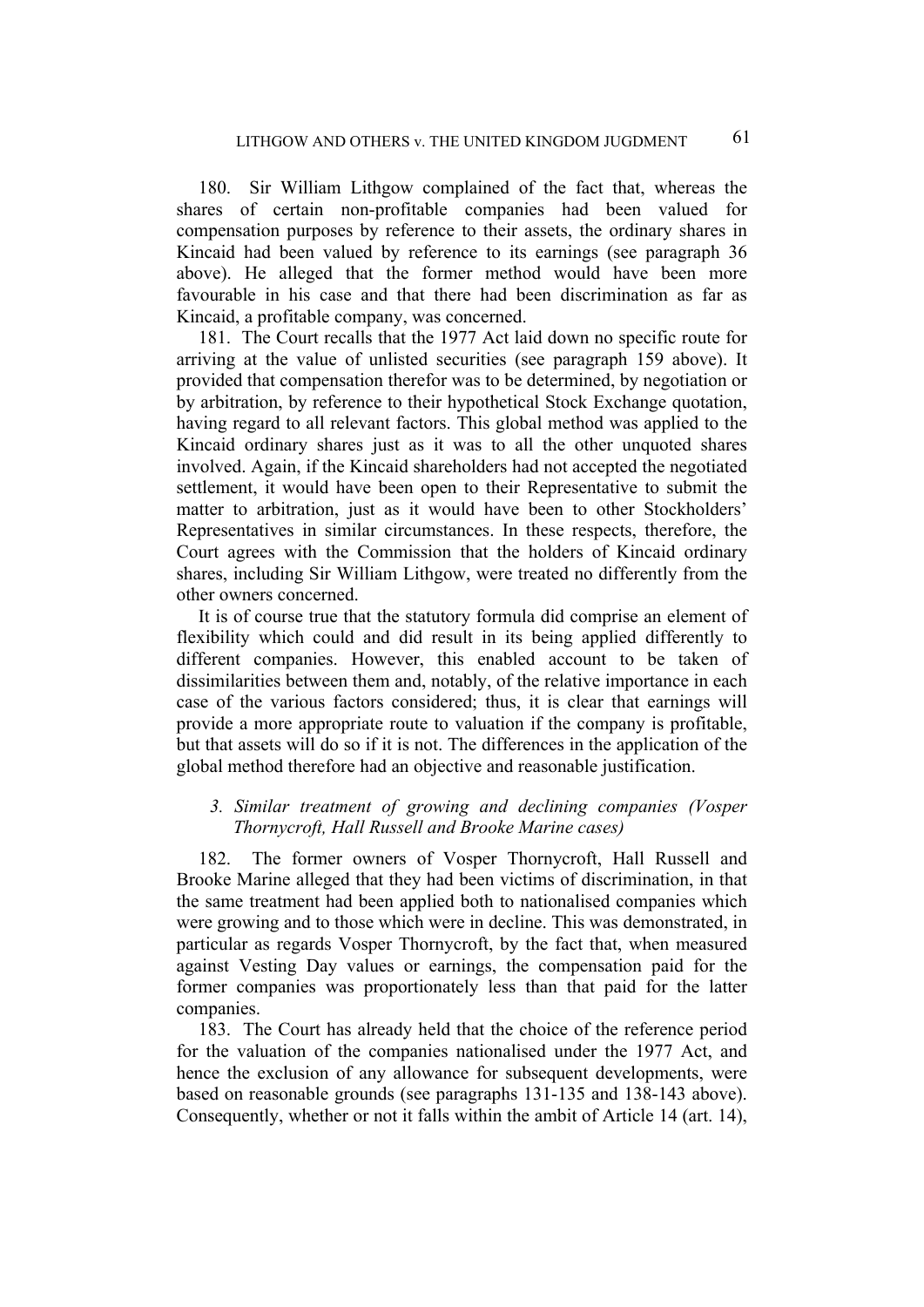## 62 LITHGOW AND OTHERS v. THE UNITED KINGDOM JUGDMENT

the difference said by the applicants to result from the similar treatment of both growing and declining companies can be regarded as having an objective and reasonable justification.

## *4. Use of the parent-company-related method of valuation (Yarrow Shipbuilders case)*

184. Yarrow alleged that it had been the victim of discrimination, in that its shares in its subsidiary Yarrow Shipbuilders had been valued for compensation purposes by reference to the stock market price of its own (Yarrow's) shares, whereas unquoted shares in other nationalised companies had been valued not by this means but, in particular, by reference to the earnings of those companies (see paragraph 36 above). In support of this claim, Yarrow pointed out that, whether the computations were made on Reference Period or on Vesting Day figures, the compensation which it received represented a lesser multiple or proportion of the nationalised company's profits or assets than did the compensation paid to other former owners.

185. For the reasons given in paragraph 181, first sub-paragraph, above, the Court agrees with the Commission that Yarrow was treated no differently from the other owners concerned, in the sense that in each case the same global method was applied and the same possibility of resort to arbitration was available.

The Court also considers that the differences, as between Yarrow and the other owners, in the application of the global method had an objective and reasonable justification. In applying the hypothetical Stock Exchange quotation method, it is clear that, if the company to be valued has a parent whose shares are listed and if the former's activities comprise a substantial part of the latter's business, the quoted price of those shares can provide a more appropriate and less artificial route to valuation than other factors.

## **C. Alleged discrimination as compared with the owners of undertakings nationalised under earlier legislation (Vosper Thornycroft and Brooke Marine cases)**

186. The former owners of Vosper Thornycroft and Brooke Marine alleged that they had been victims of discrimination, in that the compensation terms laid down by the 1977 Act differed in a number of respects from those laid down by earlier United Kingdom nationalisation legislation (see paragraph 99 above).

187. Quite apart from the question whether these applicants were placed in a situation analogous to persons deprived of their possessions under the earlier legislation, the Court considers that the difference complained of does not raise an issue under Article 14 (art. 14). The Parliaments of the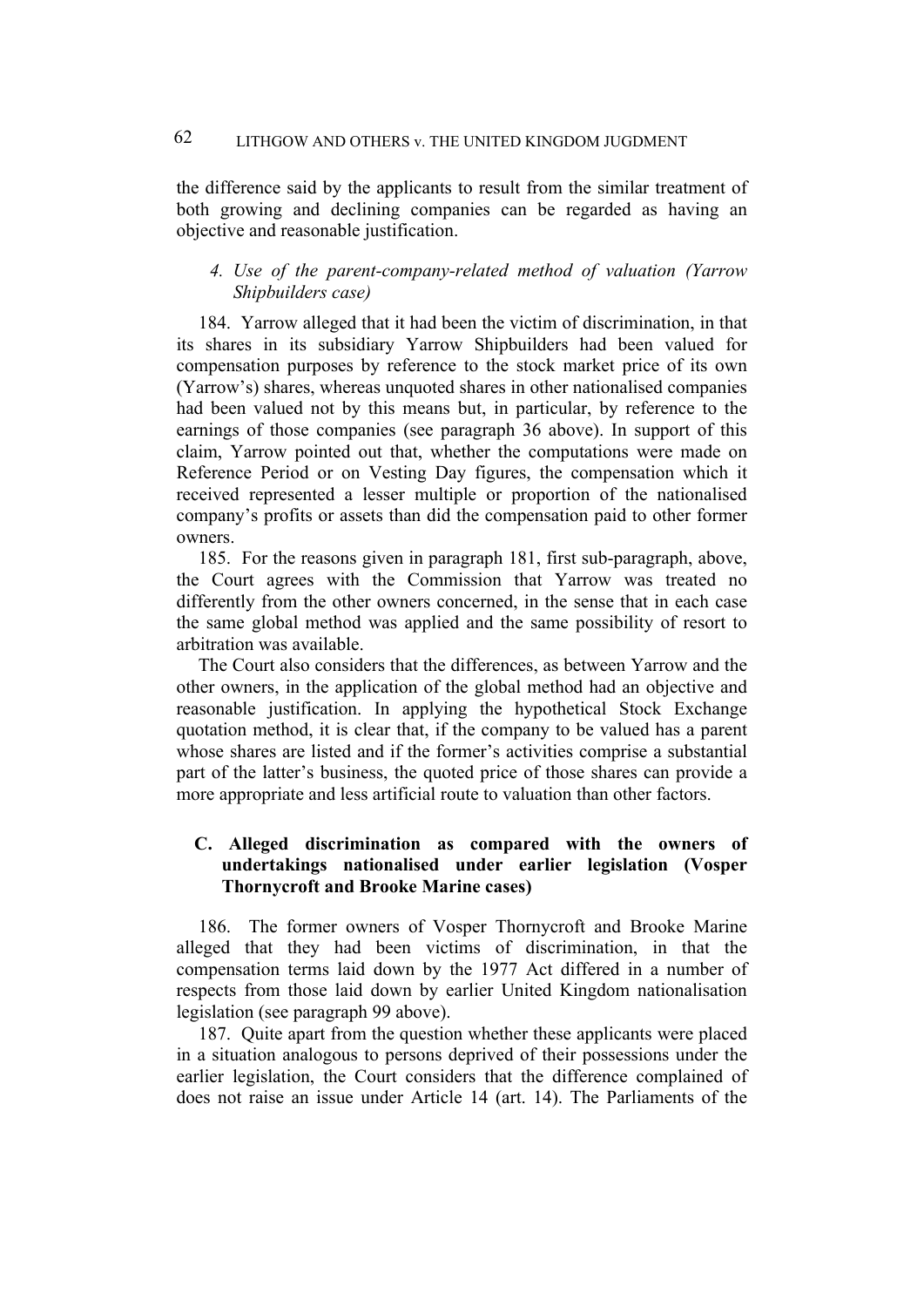Contracting States must in principle remain free to adopt new laws based on a fresh approach.

## **D. Alleged discrimination as compared with persons deprived of their possessions under compulsory purchase legislation (Vosper Thornycroft and Brooke Marine cases)**

188. The former owners of Vosper Thornycroft and Brooke Marine further alleged that they had been victims of discrimination, in that under the 1977 Act compensation did not fall to be assessed by reference to the value of their property as at the date of taking, whereas this was generally the case as regards property acquired under United Kingdom compulsory purchase legislation (see paragraph 101 above).

189. The Court recalls in any event that the functions fulfilled by compulsory purchase legislation and by a nationalisation statute are different. For the reasons given in paragraph 121, third sub-paragraph, above, it agrees with the Commission that the two situations referred to by these applicants are not sufficiently analogous to give rise to an issue under Article 14 (art. 14).

### **E. Conclusion on Article 14 (art. 14) of the Convention**

190. Having regard to the foregoing, the Court concludes that in the present case there was no violation of Article 14 of the Convention, taken in conjunction with Article 1 of Protocol No. 1 (art. 14+P1-1).

### III. ARTICLE 6 PARA. 1 OF THE CONVENTION (art. 6-1)

191. Certain of the applicants alleged, on various grounds, that they had been victims of a breach of Article 6 para. 1 (art. 6-1) of the Convention, which, so far as is relevant, reads as follows:

"In the determination of his civil rights and obligations ..., everyone is entitled to a fair and public hearing within a reasonable time by an independent and impartial tribunal established by law. ..."

These allegations were contested by the Government. The Commission expressed the unanimous opinion that this provision had not been violated.

#### **A. Applicability of Article 6 para. 1 (art. 6-1)**

192. The Court notes in the first place that the applicants' right to compensation under the 1977 Act, derived from their ownership of shares in the companies concerned, is without doubt a "civil right" (see, mutatis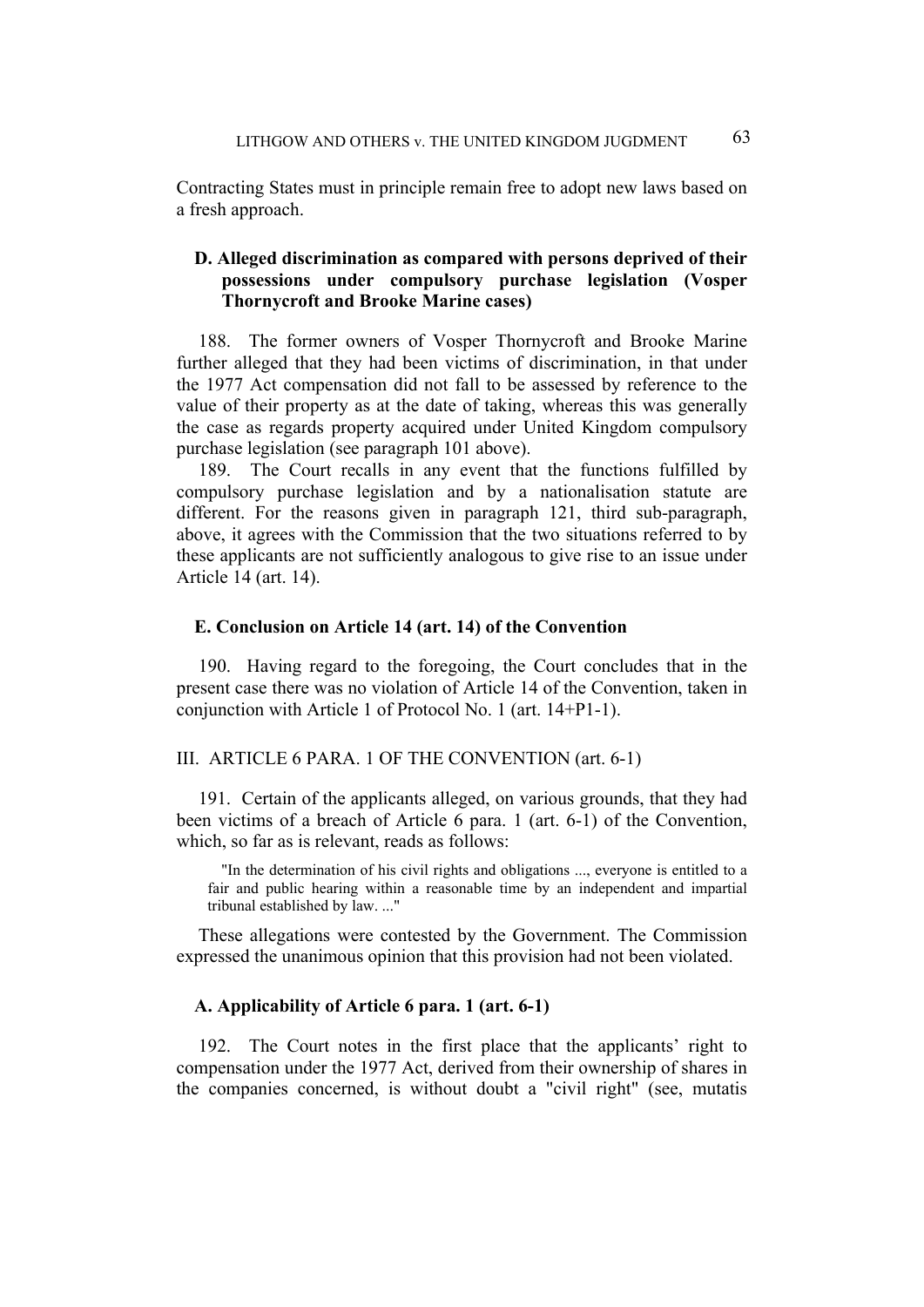mutandis, the above-mentioned Sporrong and Lönnroth judgment, Series A no. 52, p. 29, para. 79).

In the second place, the Court recalls that Article 6 para. 1 (art. 6-1) extends only to "contestations" (disputes) over (civil) "rights and obligations" which can be said, at least on arguable grounds, to be recognised under domestic law; it does not in itself guarantee any particular content for (civil) "rights and obligations" in the substantive law of the Contracting States (see the above-mentioned James and Others judgment, Series A no. 98, p. 46, para. 81).

It follows that in the present case Article 6 para. 1 (art. 6-1) is applicable in so far as the applicants may reasonably have considered that there was cause for alleging non-compliance with the statutory compensation provisions.

### **B. Compliance with Article 6 para. 1 (art. 6-1)**

### *1. Access to a tribunal (Kincaid case)*

193. Sir William Lithgow alleged that he had been the victim of a violation of Article 6 para. 1 (art. 6-1) - as interpreted by the Court in its Golder judgment of 21 February 1975 (Series A no. 18) -, in that he had had no access to an independent tribunal in the determination of his rights to compensation.

194. In this area, the following principles emerge from the Court's caselaw, notably its above-mentioned Ashingdane judgment (Series A no. 93, pp. 24-25, para. 57).

(a) The right of access to the courts secured by Article 6 para. 1 (art. 6-1) is not absolute but may be subject to limitations; these are permitted by implication since the right of access "by its very nature calls for regulation by the State, regulation which may vary in time and in place according to the needs and resources of the community and of individuals".

(b) In laying down such regulation, the Contracting States enjoy a certain margin of appreciation, but the final decision as to observance of the Convention's requirements rests with the Court. It must be satisfied that the limitations applied do not restrict or reduce the access left to the individual in such a way or to such an extent that the very essence of the right is impaired.

(c) Furthermore, a limitation will not be compatible with Article 6 para. 1 (art. 6-1) if it does not pursue a legitimate aim and if there is not a reasonable relationship of proportionality between the means employed and the aim sought to be achieved.

195. The extent to which Sir William Lithgow did have access to the Arbitration Tribunal was a matter of dispute between him and the Government (see paragraph 30 above). The Court does not find it necessary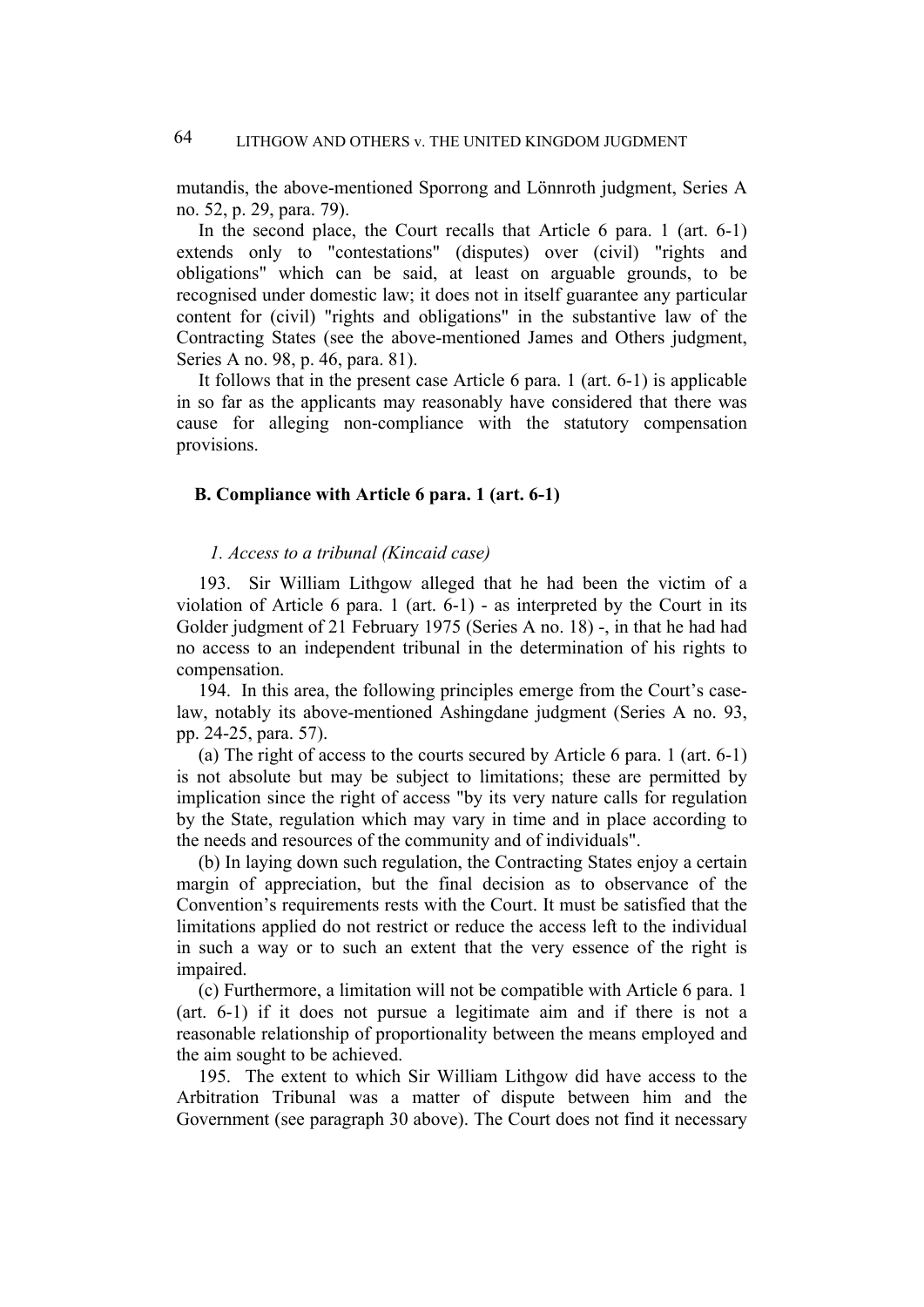to resolve this difference of opinion. It will assume for the purposes of argument that this applicant at no time had an individual right of access to the Arbitration Tribunal or to any other tribunal as regards the determination of his right to compensation.

196. Notwithstanding this bar on individual access, the Court does not consider that in the particular circumstances the very essence of Sir William Lithgow's right to a court was impaired.

The 1977 Act established a collective system for the settlement of disputes concerning compensation, in that the parties to proceedings before the Arbitration Tribunal would be the Secretary of State for Industry on the one hand and the Stockholders' Representative on the other. The latter was appointed by and represented the interests of all the holders of securities of the company concerned (see paragraph 28 above) and thus the interests of each individual shareholder were safeguarded, albeit indirectly. This is borne out by the fact that the Act made provision for meetings of shareholders at which they could give instructions or express their views to the Representative (ibid.). Furthermore, in addition to the power of removal conferred by Schedule 6 to the 1977 Act, remedies were available to an individual who alleged that the Representative had failed or was failing to comply with his duties under the Act or with his common-law obligations as agent (ibid.).

197. Moreover, the Court shares the Commission's view that this limitation on a direct right of access for every individual shareholder to the Arbitration Tribunal pursued a legitimate aim, namely the desire to avoid, in the context of a large-scale nationalisation measure, a multiplicity of claims and proceedings brought by individual shareholders (ibid.). Neither does it appear, having regard to the powers and duties of the Stockholders' Representative and to the Government's margin of appreciation, that there was not a reasonable relationship of proportionality between the means employed and this aim.

*2. Alleged breach of the "reasonable time" requirement (Vosper Thornycroft, BAC, Hall Russell, Yarrow Shipbuilders, Vickers Shipbuilding and Brooke Marine cases)*

198. All the applicants, other than Sir William Lithgow, alleged that, in breach of Article 6 para. 1 (art. 6-1), the dispute as to compensation had not been determined within a "reasonable time". However, the former owners of Vosper Thornycroft, BAC, Vickers Shipbuilding and Brooke Marine stated that this claim was pursued only in the event that the Court should accept the view, expressed by the Commission in its report, that the nationalised undertakings passed to a certain extent into the public domain before Vesting Day.

199. The Court finds that in any event this claim cannot be sustained.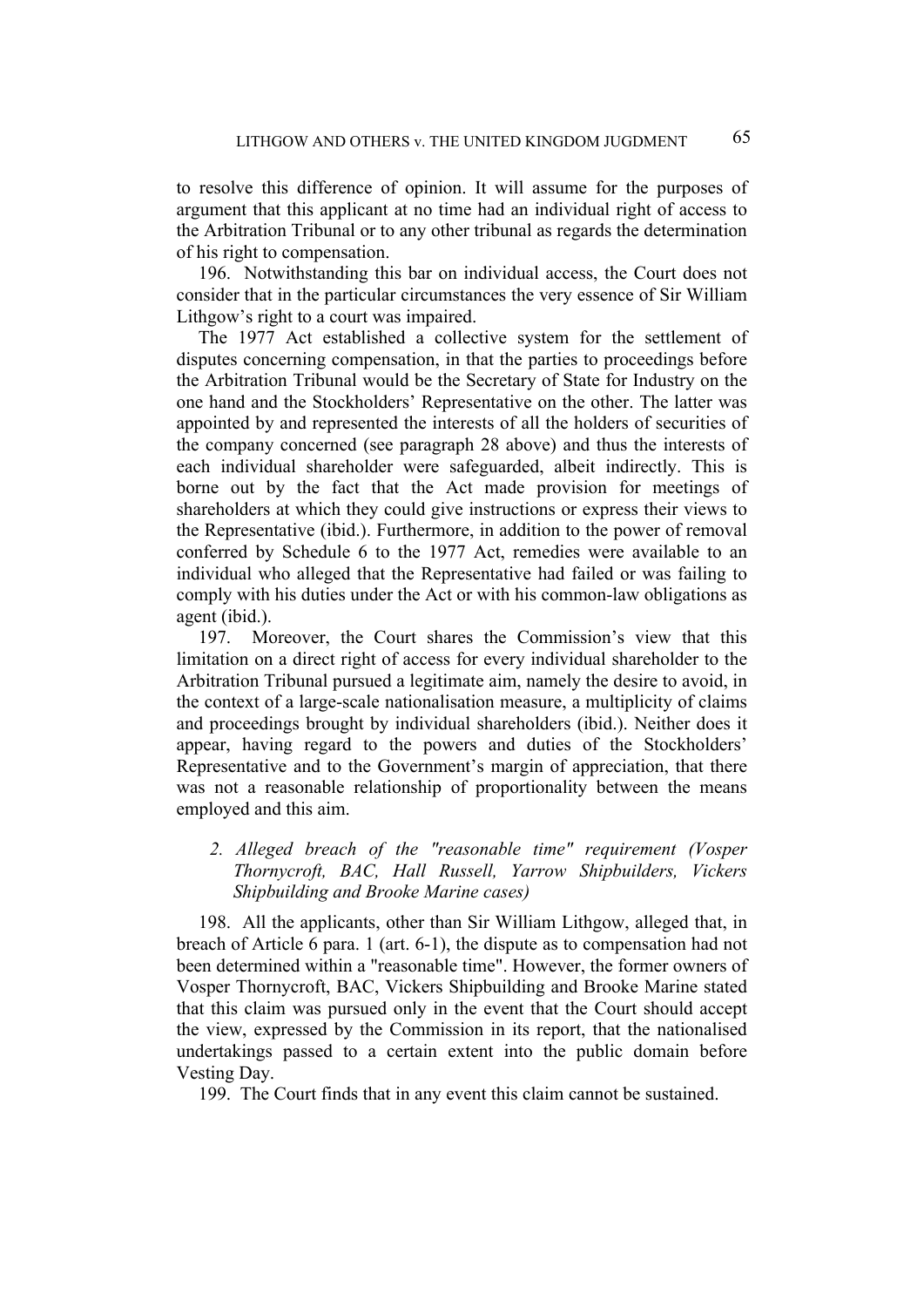## 66 LITHGOW AND OTHERS v. THE UNITED KINGDOM JUGDMENT

In the instances in question, no proceedings were instituted before the Arbitration Tribunal, save as regards Vickers Shipbuilding where proceedings were commenced but not pursued to a conclusion; in each case, the amount of compensation payable was settled in negotiations between the Department of Industry and the Stockholders' Representative (see paragraphs 52, 63, 68, 74, 81 and 90 above). In those negotiations, to which Article 6 para. 1 (art. 6-1) clearly did not apply, the parties were endeavouring solely to reach a mutually acceptable solution; neither of them was empowered to give a final decision, binding on the other, on the quantum of the compensation and at any time the discussions could have been discontinued and any unresolved questions referred to the Arbitration Tribunal (see paragraph 30 above). It was only after reference of the matter to the Arbitration Tribunal that any question of breach of the "reasonable time" requirement of Article 6 para. 1 (art. 6-1) could have arisen.

## *3. Alleged breach of other requirements of Article 6 para. 1 (art. 6-1) (Hall Russell case)*

200. The former owners of Hall Russell alleged that in certain respects the Arbitration Tribunal established by the 1977 Act did not meet the requirements of Article 6 para. 1 (art. 6-1).

201. In the first place, they alleged that the Arbitration Tribunal was not a "lawful tribunal", in that it was an extraordinary court, namely a tribunal set up for the purpose of adjudicating a limited number of special issues affecting a limited number of companies.

The Court cannot accept this argument. It notes that the Arbitration Tribunal was "established by law", a point which the applicants did not dispute. Again, it recalls that the word "tribunal" in Article 6 para. 1 (art. 6- 1) is not necessarily to be understood as signifying a court of law of the classic kind, integrated within the standard judicial machinery of the country (see, inter alia, the Campbell and Fell judgment of 28 June 1984, Series A no. 80, p. 39, para. 76); thus, it may comprise a body set up to determine a limited number of specific issues, provided always that it offers the appropriate guarantees. The Court also notes that, under the statutory instruments governing the matter, the proceedings before the Arbitration Tribunal were similar to those before a court and that due provision was made for appeals (see paragraphs 31-32 above).

202. In the second place, it was contended that the close connection between the executive and the Arbitration Tribunal, especially the appointment of two of its members by the Minister who was a party to any proceedings (see paragraph 29 above), necessarily deprived the Tribunal of the character of an "independent and impartial tribunal".

As the Court has often observed, independence of the executive is one of the fundamental requirements that flow from the phrase in question (see, amongst many authorities, the Le Compte, Van Leuven and De Meyere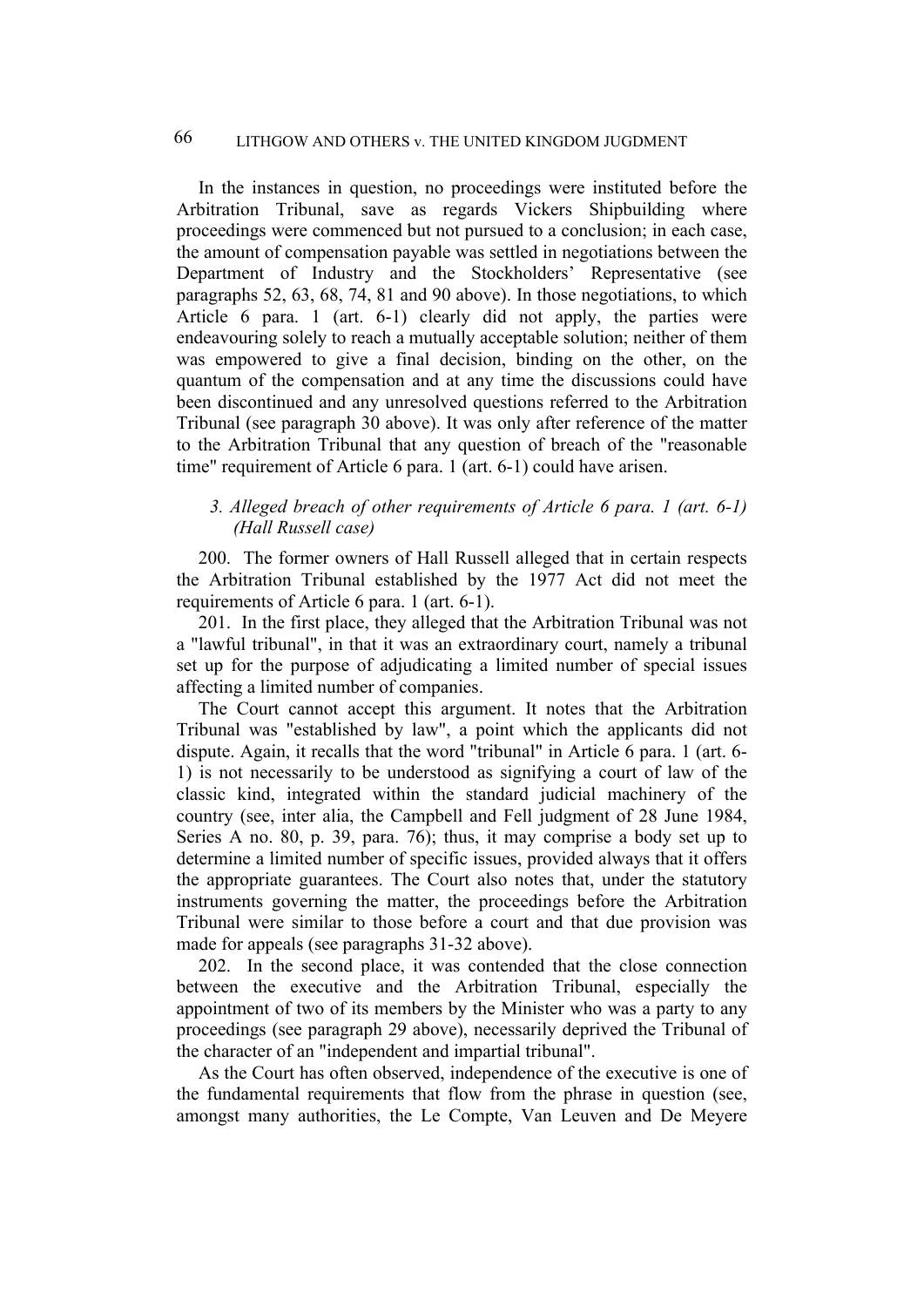judgment of 23 June 1981, Series A no. 43, p. 24, para. 55). As regards the present case, although two members of the Arbitration Tribunal were nominated by the Secretary of State, the appointments could not be made without prior consultation of the Stockholders' Representatives (see paragraph 29 above). In fact, criteria for the selection of members of the Tribunal were worked out jointly (ibid.) and it does not appear that any dispute arose regarding the nominations. What is more, the Arbitration Tribunal was in no way bound by the amount of compensation offered by the Government in the negotiations (see paragraph 19 above), as is evidenced by the awards copies of which were supplied to the Court (Scott Lithgow Drydocks Ltd. case - 29 September 1981; Cammell Laird Shipbuilders Ltd. case - 23 October 1981). In these circumstances, there is no warrant for finding a lack of the requisite independence.

The applicants did not allege that the members in question were not subjectively impartial. Having regard to the manner in which the appointment procedure was actually carried out (see paragraph 29 above), the Court is of the opinion that their objective impartiality was not capable of appearing to be open to doubt (see, inter alia, the De Cubber judgment of 26 October 1984, Series A no. 86, pp. 13-16, paras. 24-30).

### **C. Conclusion on Article 6 para. 1 (art. 6-1) of the Convention**

203. Having regard to the foregoing, the Court concludes that there has been no violation of Article 6 para. 1 (art. 6-1) of the Convention in the present case.

## IV. ARTICLE 13 OF THE CONVENTION (art. 13)

204. Sir William Lithgow alleged that, as regards his complaints concerning compensation, there was available to him no "effective remedy", within the meaning of Article 13 (art. 13) of the Convention, which reads as follows:

"Everyone whose rights and freedoms as set forth in [the] Convention are violated shall have an effective remedy before a national authority notwithstanding that the violation has been committed by persons acting in an official capacity."

This allegation was contested by the Government and was rejected by the Commission.

205. "Article 13 (art. 13) requires that 'where an individual has an arguable claim to be the victim of a violation of the rights set forth in the Convention, he should have a remedy before a national authority in order both to have his claim decided and, if appropriate, to obtain redress' (see the Silver and Others judgment of 25 March 1983, Series A no. 61, p. 42, para. 113). However, 'neither Article 13 (art. 13) nor the Convention in general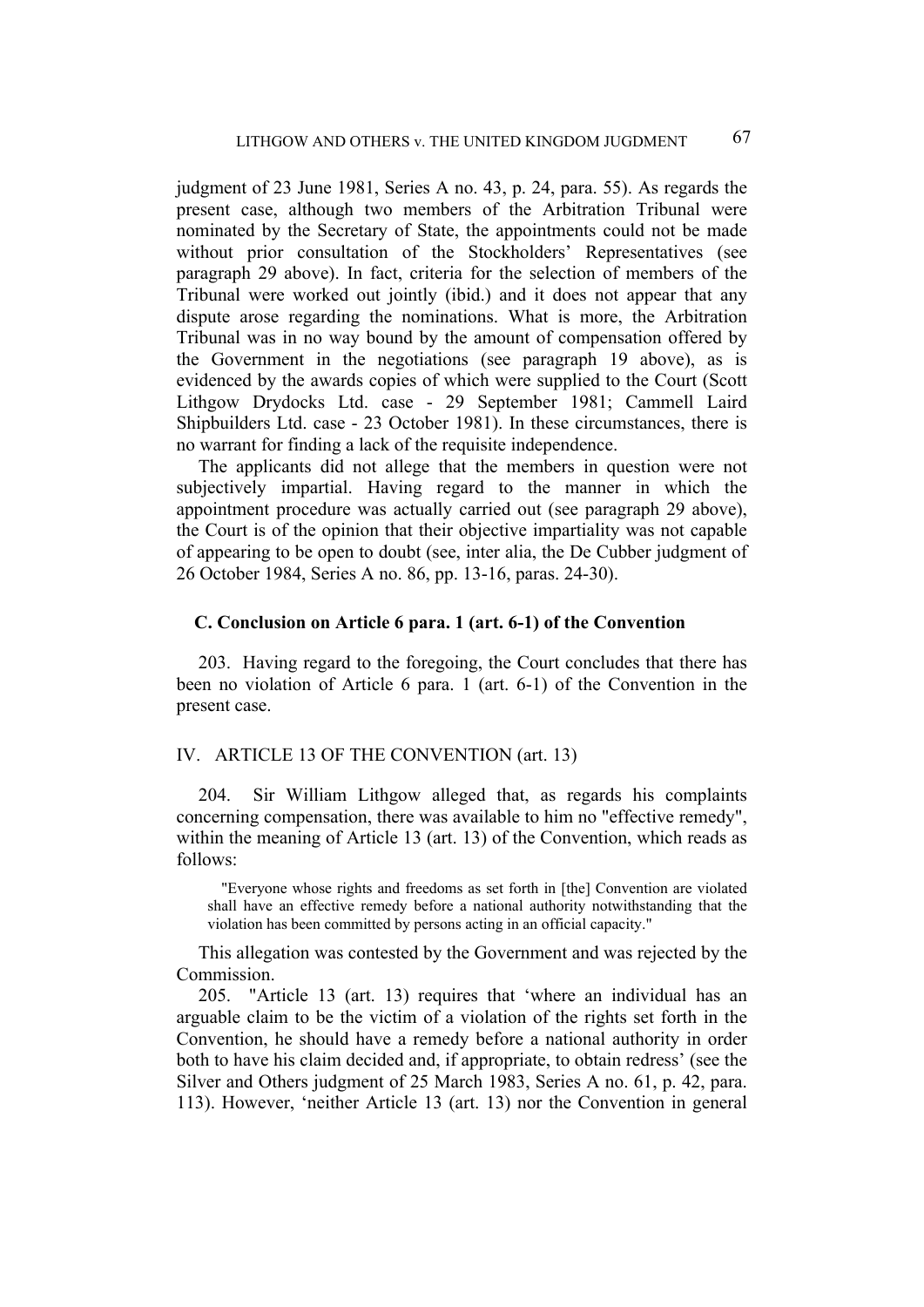lays down for the Contracting States any given manner for ensuring within their internal law the effective implementation of any of the provisions of the Convention' (see the Swedish Engine Drivers' Union judgment of 6 February 1976, Series A no. 20, p. 18, para. 50). Although there is thus no obligation to incorporate the Convention into domestic law, by virtue of Article 1 (art. 1) of the Convention the substance of the rights and freedoms set forth must be secured under the domestic legal order, in some form or another, to everyone within the jurisdiction of the Contracting States (see the Ireland v. the United Kingdom judgment of 18 January 1978, Series A no. 25, p. 91, para. 239). Subject to the qualification explained in the following paragraph, Article 13 (art. 13) guarantees the availability within the national legal order of an effective remedy to enforce the Convention rights and freedoms in whatever form they may happen to be secured." (see the above-mentioned James and Others judgment, Series A no. 98, p. 47, para. 84)

206. The Convention is not part of the domestic law of the United Kingdom, nor does there exist any constitutional procedure permitting the validity of laws to be challenged for non-observance of fundamental rights. There thus was, and could be, no domestic remedy in respect of a complaint by Sir William Lithgow that the nationalisation legislation itself did not measure up to the standards of the Convention and Protocol No. 1 (P1). The Court, however, concurs with the Commission that Article 13 (art. 13) does not go so far as to guarantee a remedy allowing a Contracting State's laws as such to be challenged before a national authority on the ground of being contrary to the Convention or to equivalent domestic legal norms (see the above-mentioned James and Others judgment, ibid., p. 47, para. 85). The Court is therefore unable to uphold the applicant's allegation in so far as it may relate to the 1977 Act as such.

207. In so far as the allegation relates to the application of the legislation, the Court notes that it was open to the Stockholders' Representative in any case to refer the question of compensation to the Arbitration Tribunal or to test in the ordinary courts whether the Secretary of State had erred in law by misinterpreting or misapplying the 1977 Act (see paragraphs 30 and 32 above). Even if these remedies were not directly available to Sir William Lithgow himself (see paragraphs 30 and 195 above), he did have the benefit of the collective system established by the Act. The Court has found this system not to be in breach of the requirements of Article 6 para. 1 (art. 6-1) (see paragraphs 193-197 above), an Article whose requirements are stricter than those of Article 13 (art. 13) (see the above-mentioned Sporrong and Lönnroth judgment, Series A no. 52, p. 32, para. 88). In addition, the applicant would have had a remedy in the domestic courts against the Kincaid Stockholders' Representative for failure to comply with his obligations under the 1977 Act or with his common-law obligations as agent (see paragraph 28 above).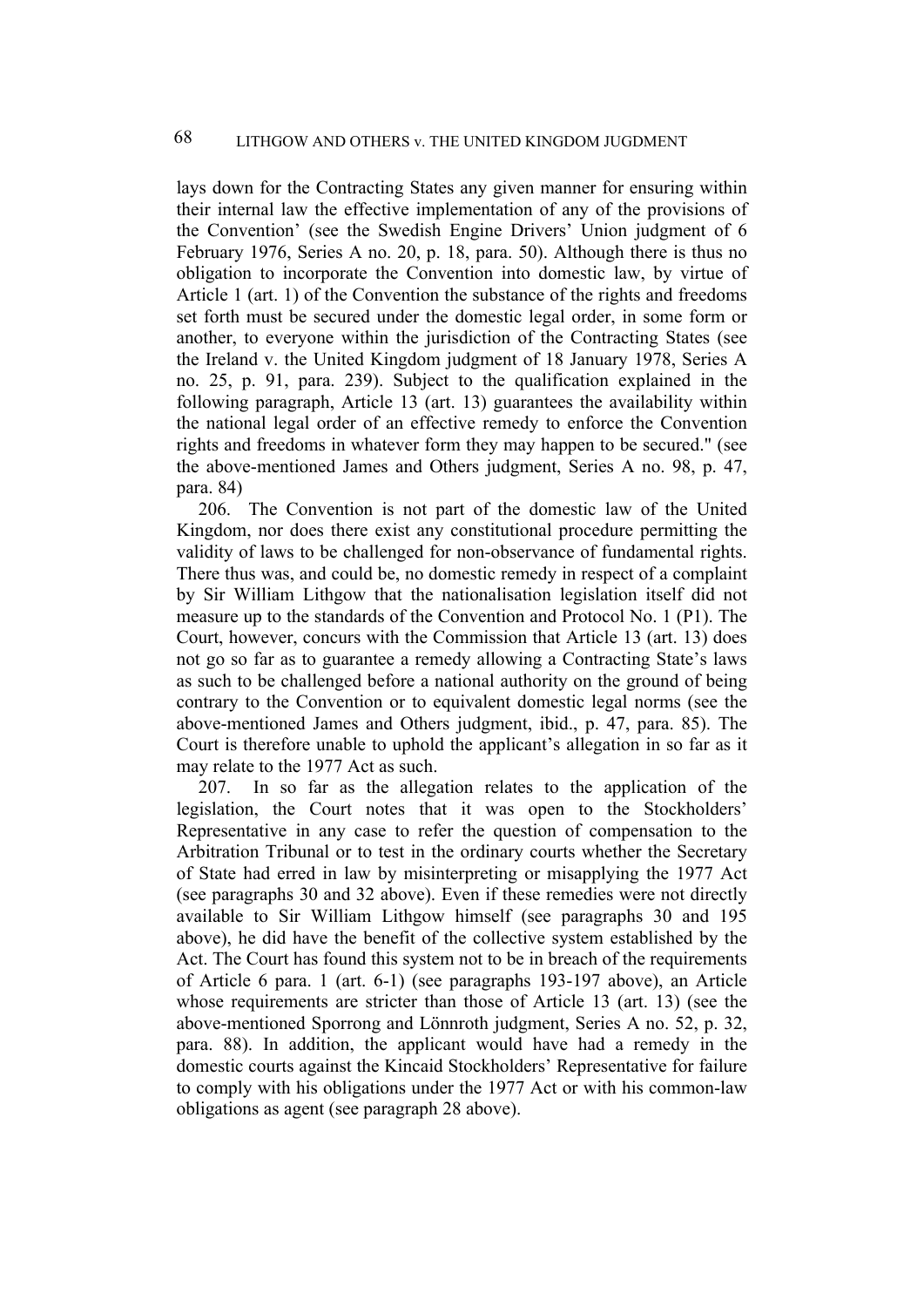In these circumstances, the Court concludes that the aggregate of remedies available to Sir William Lithgow did constitute domestic machinery whereby he could, to a sufficient degree, secure compliance with the relevant legislation.

208. There has accordingly been no breach of Article 13 (art. 13).

## FOR THESE REASONS, THE COURT

- 1. Holds by thirteen votes to five that there has been no violation of Article 1 of Protocol No. 1 (P1-1) on the ground that the 1977 Act contained no provisions making allowance for developments between 1974 and 1977 in the companies concerned;
- 2. Holds by seventeen votes to one that there has been no violation of the said Article 1 (P1-1) on any of the other grounds advanced by the applicants;
- 3. Holds unanimously that there has been no violation of Article 14 of the Convention, taken in conjunction with the said Article 1 (art. 14+P1-1);
- 4. Holds by fourteen votes to four that there has been no violation of Article 6 para. 1 (art. 6-1) of the Convention on the ground that Sir William Lithgow had no individual access to an independent tribunal in the determination of his rights to compensation;
- 5. Holds by sixteen votes to two that there has been no violation of the said Article 6 para. 1 (art. 6-1) on any of the other grounds advanced by the applicants;
- 6. Holds by fifteen votes to three that there has been no violation of Article 13 (art. 13) of the Convention.

Done in English and in French, and delivered at a public hearing at the Human Rights Building, Strasbourg, on 8 July 1986.

> Rolv RYSSDAL President

For the Registrar Jonathan L. SHARPE Head of Division in the registry of the Court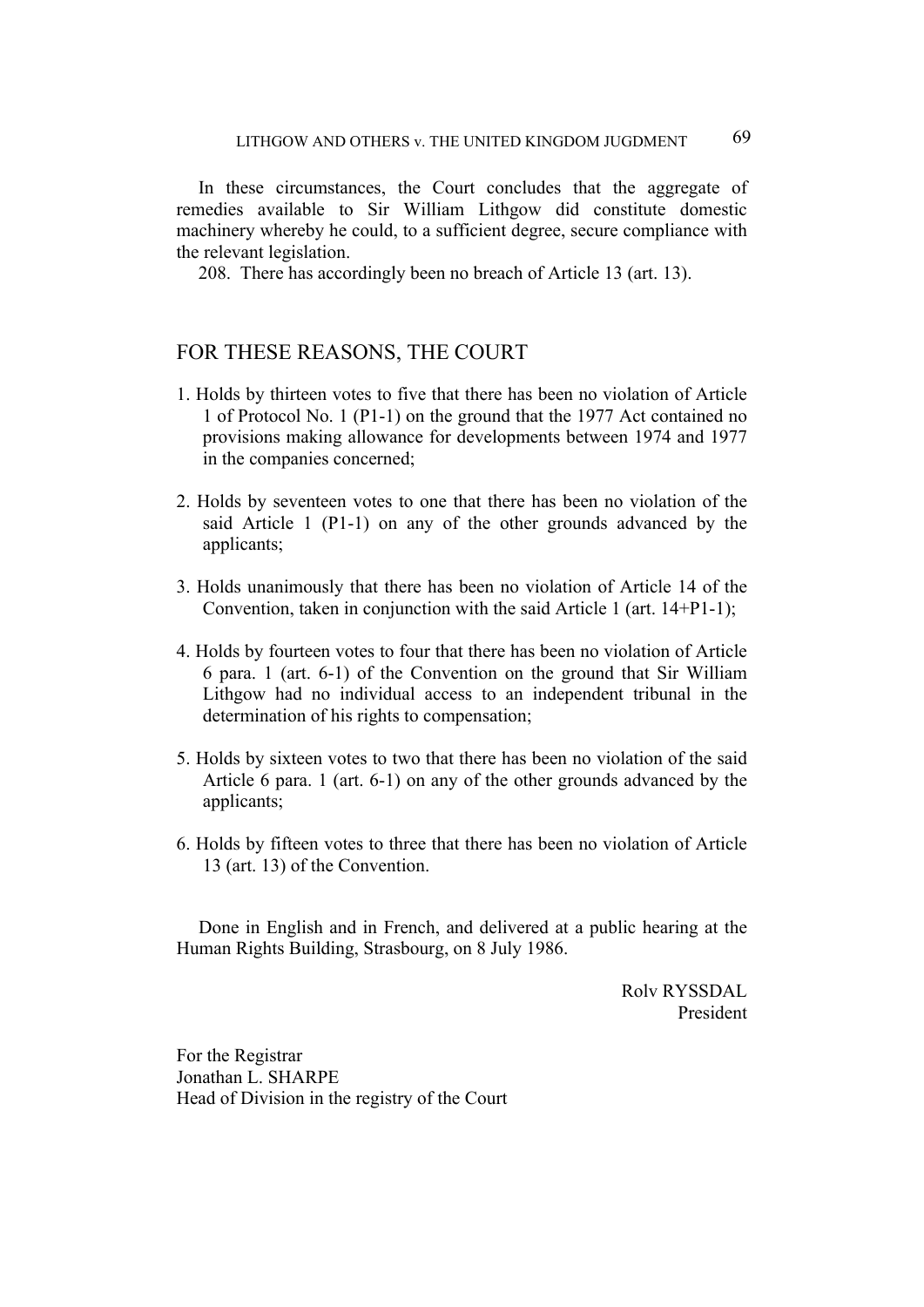70 LITHGOW AND OTHERS v. THE UNITED KINGDOM JUGDMENT

In accordance with Article 51 para. 2 (art. 51-2) of the Convention and Rule 52 para. 2 of the Rules of Court, the following separate opinions are annexed to the present judgment:

- concurring opinion of Mr. Thór Vilhjálmsson;

- joint partly dissenting opinion of Mrs. Bindschedler-Robert, Mr. Gölcüklü, Mr. Pinheiro Farinha, Mr. Pettiti and Mr. Spielmann (Article 1 of Protocol No. 1) (P1-1);

- opinion of Mr. Lagergren joined by Mr. Macdonald (Article 6 para. 1 of the Convention) (art. 6-1);

- joint dissenting opinion of Mr. Pinheiro Farinha and Mr. Pettiti (Article 6 para. 1 of the Convention) (art. 6-1);

- joint dissenting opinion of Mr. Pinheiro Farinha, Mr. Pettiti and Mr. Spielmann (Article 13 of the Convention) (art. 13);

- dissenting opinion of Mr. Pettiti (Article 6 para. 1 and Article 13 of the Convention and Article 1 of Protocol No. 1) (art. 6-1, art. 13, P1-1);

- joint partly dissenting opinion of Mr. Russo and Mr. Spielmann (Article 6 para. 1 of the Convention) (art. 6-1).

> R.R. J.L.S.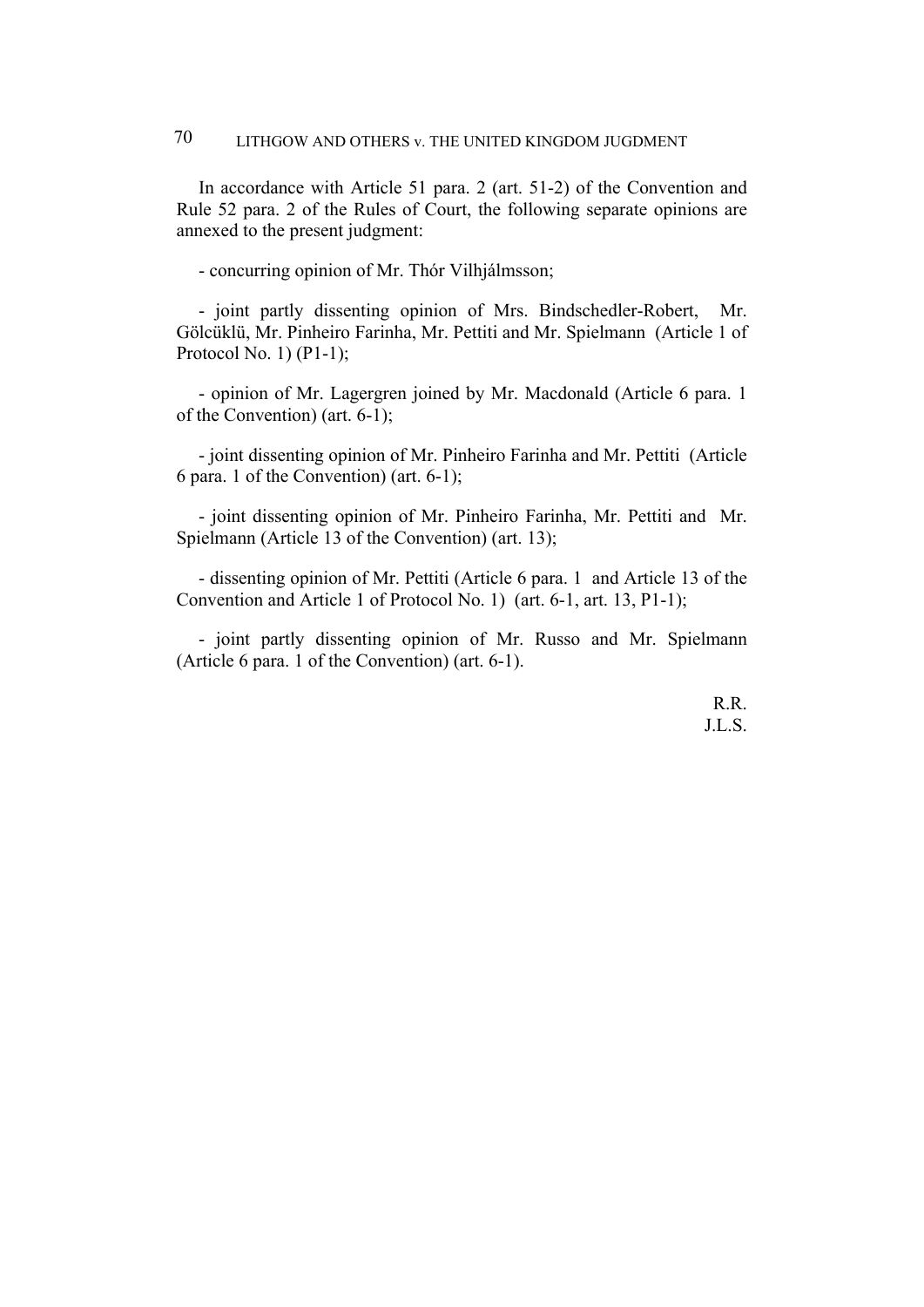### LITHGOW AND OTHERS v. THE UNITED KINGDOM JUGDMENT CONCURRING OPINION OF JUDGE THÓR VILHJÁLMSSON

# CONCURRING OPINION OF JUDGE THÓR VILHJÁLMSSON

In this case I belong to the majority of the Court which has held that there has been no breach of the Convention or of Protocol No. 1 (P1).

However, for the reasons already given in my concurring opinion annexed to the James and Others judgment of 21 February 1986, I consider that Article 1 of Protocol No. (P1-1) 1 does not embody a right to compensation and I therefore do not share the view expressed on this point in paragraph 120 of the present judgment. Accordingly, I have not found it necessary to take a stand on what is stated in paragraphs 121-175 of the judgment regarding the issues related to the standard of compensation.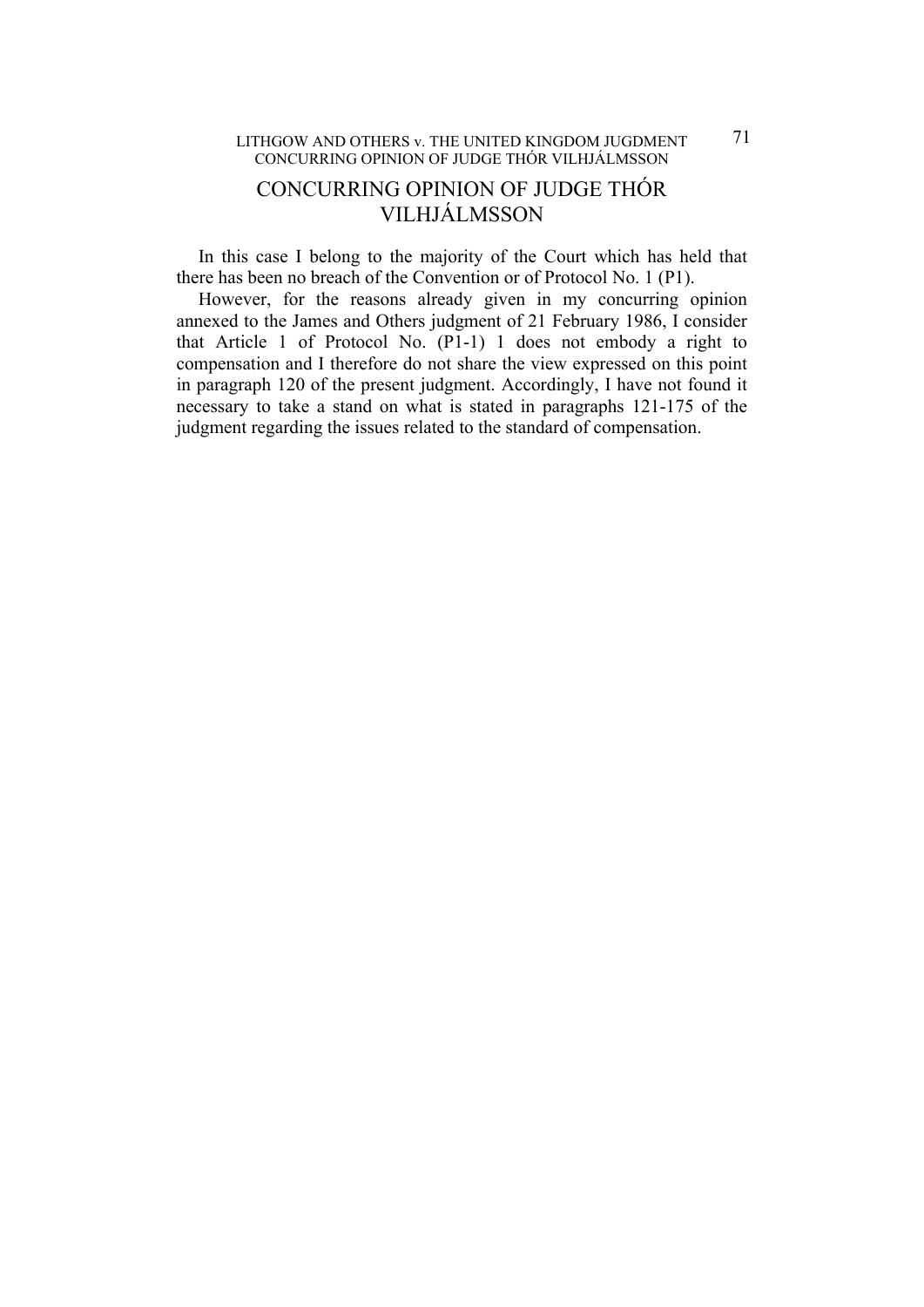# LITHGOW AND OTHERS v. THE UNITED KINGDOM JUGDMENT JOINT PARTLY DISSENTING OPINION OF JUDGES BINDSCHEDLER-ROBERT, GÖLCÜKLÜ, PINHEIRO FARINHA, PETTITI AND SPIELMANN (ARTICLE 1 OF PROTOCOL NO. 1) (P1-1) JOINT PARTLY DISSENTING OPINION OF JUDGES BINDSCHEDLER-ROBERT, GÖLCÜKLÜ, PINHEIRO FARINHA, PETTITI AND SPIELMANN (ARTICLE 1 OF PROTOCOL NO. 1) (P1-1)

# *(Translation)*

We voted in favour of a finding of violation of Protocol No. 1 (P1), although we share the opinion of the majority of the Court on several of the principles and issues dealt with in the judgment.

Thus, we agree with the majority that the United Kingdom nationalisation Act was designed to promote the general interest and a legitimate aim in respect of which Parliament was in a position to arrive at a fair assessment.

In addition, the method chosen was acceptable. The same applies to the basic criterion adopted for calculating compensation, which is, moreover, a criterion found in other domestic legislation.

On the other hand, we cannot follow the reasoning of the majority on the issue that is important for us, namely the reference period; this is because the Act in question made no provision for any adjustment.

The selection of a reference period antedating the promulgation of the legislation is clearly conceivable provided - as was, in fact, the case with the first Bill - that the interval between that period and vesting day is reasonable. Unfortunately, the Parliamentary proceedings and the political debates delayed by some eighteen months the moment at which the reference period was put to use (vesting day). This necessarily had adverse effects as regards subsequent developments in the fortunes of the companies concerned.

No one can deny that it was possible to introduce some mechanism whereby a financial adjustment would have been made to take account of the increased remoteness of the reference period. In this connection, precedents could have been found in the techniques laid down by different nationalisation statutes for several methods and equalisation formulae, based on a comparison between current book-values, cash in hand and cashflow and the basic data on which compensation was calculated.

Such a course was all the more necessary because it had been argued in Parliament that certain of the Act's provisions were unfair, a fact which the Government did not contest at the hearings.

In our view, this absence of any adjustment mechanism in abstracto is of itself contrary to the interpretation of the provisions of Protocol No. 1 (P1).

In the concrete cases submitted to the Court, the distortions that were the direct result of this absence of any adjustment mechanism could have been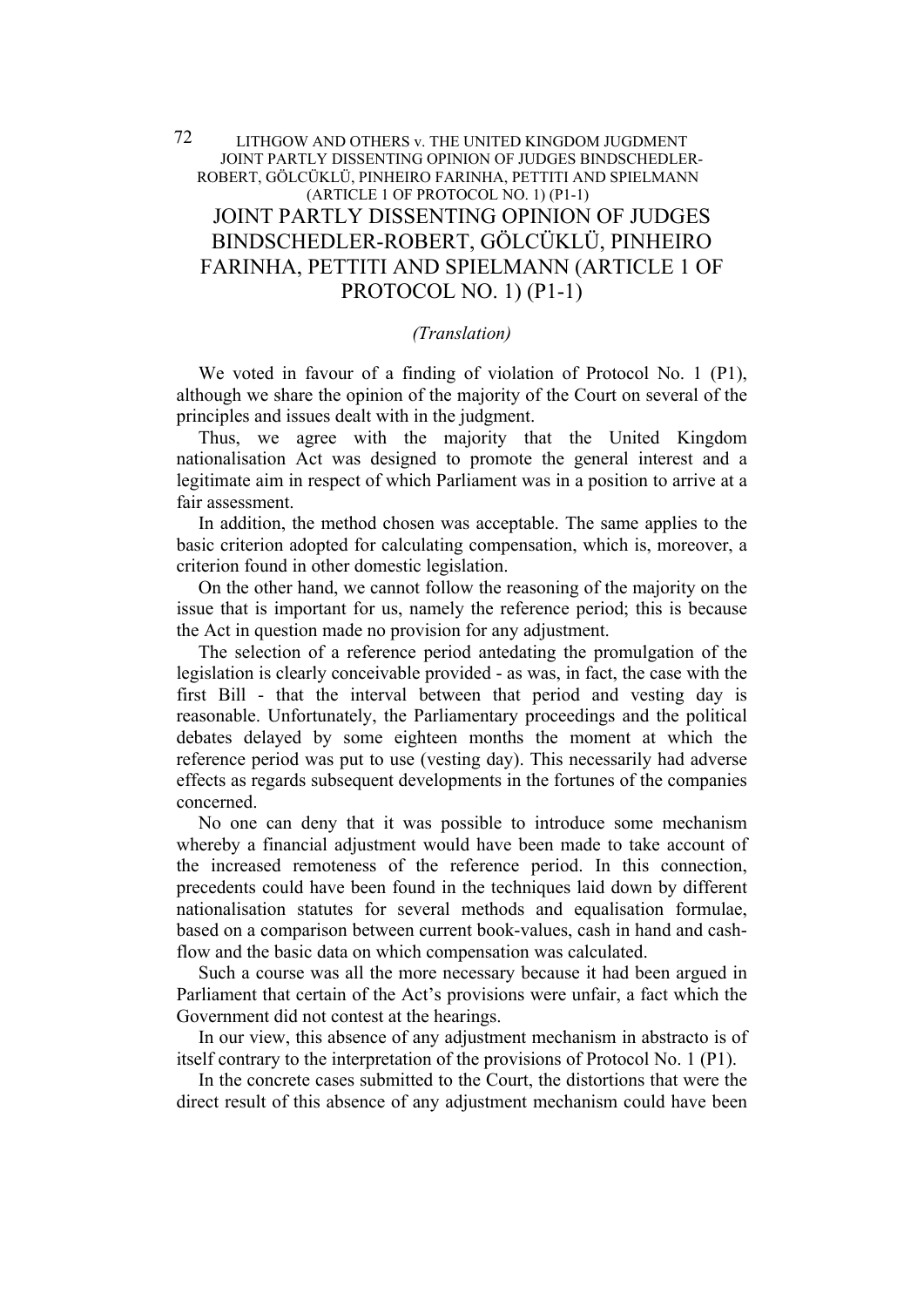#### LITHGOW AND OTHERS v. THE UNITED KINGDOM JUGDMENT JOINT PARTLY DISSENTING OPINION OF JUDGES BINDSCHEDLER-ROBERT, GÖLCÜKLÜ, PINHEIRO FARINHA, PETTITI AND SPIELMANN (ARTICLE 1 OF PROTOCOL NO. 1) (P1-1)

calculated accurately by examining the facts of each case or, if need be, by calling for an expert's report.

In this connection, the applicants demonstrated at the hearings, by means of various calculations, the effects of the legislation.

The Government did not consider that any purpose would be served by discussing these figures; their main submission was that if the compensation method chosen by Parliament was a correct one, it was not necessary to examine the concrete results in detail.

We cannot share this view.

Even if it is accepted that as regards a nationalisation of property belonging to its own nationals the State enjoys a wide margin of appreciation, the scope of that margin still has to be defined or identifiable.

The choice of a method cannot, in fact, be neutral. Above all, it cannot be divorced from its direct financial consequences. Furthermore, even if the analytical method adopted is satisfactory as regards isolated aspects, it can lead to distortions by reason of the combination and cumulation of all the economic and financial provisions which were included in the Act and were superimposed on each other.

Whilst taking account of the social effects, the domestic economic situation, the importance of the industries in question and the State's financial contribution, parameters of the margin of appreciation could have been ascertained.

However, between a nationalisation which amounts to "spoliation" on the one hand and reasonable compensation consonant with the principle of proportionality on the other, the quantitative margin is vast and its scope cannot be left completely undefined.

Since the figures supplied by the applicants were not contested at the hearings, it can be seen, prima facie and to the extent that those figures are correct, that at least in the Kincaid, the Vosper Thornycroft and the Brooke Marine cases subsequent developments in these companies occasioned, by virtue of the prolongation of the interval initially envisaged, unreasonable and disproportionate distortion; this is so even if account is taken of the margin of appreciation allowed to and recognised to be enjoyed by the State in the field of nationalisation.

In this respect, our Court's case-law contains sufficient criteria for the components of the Act in question to be analysed in terms of the Convention or Protocol No. 1 (P1) and for the conclusion to be drawn, from the absence of any mechanism to adjust for the remoteness of the reference period, that there was an actual violation.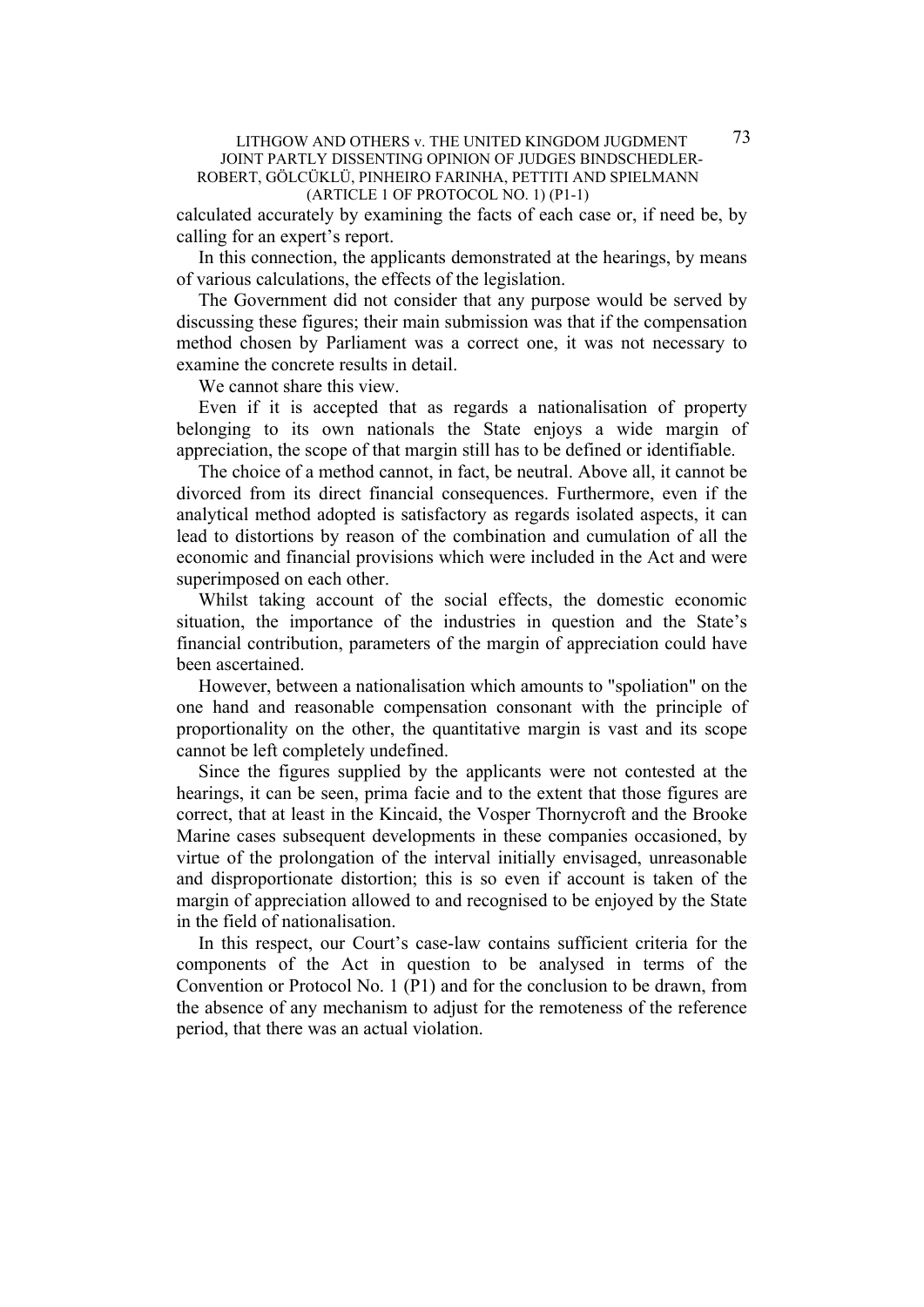# LITHGOW AND OTHERS v. THE UNITED KINGDOM JUGDMENT SEPARATE OPINION OF JUDGE LAGERGREN JOINED BY JUDGE MACDONALD (ARTICLE 6 PARA. 1 OF THE CONVENTION) (art. 6-1) SEPARATE OPINION OF JUDGE LAGERGREN JOINED BY JUDGE MACDONALD (ARTICLE 6 PARA. 1 OF THE CONVENTION) (art. 6-1)

There is no doubt that the applicants' ownership of shares in the companies concerned constituted "civil rights", which they could defend before the ordinary courts in the United Kingdom. These proprietary rights were extinguished, against compensation, through the operation of the 1977 Act. The applicants were left with no remedy against the basic provisions contained in the Act; in particular, they had no possibility of obtaining a review by a national court of many of the arguments now presented to the Court at Strasbourg. It was merely the application of the 1977 Act that was left to be determined - in the last resort - by the Arbitration Tribunal and other national courts.

Thus, up to 17 March 1977, when the third Aircraft and Shipbuilding Industries Bill received the Royal Assent, the applicants could defend their proprietary rights against all kinds of interference. However, when the ultimate interference occurred, namely when the proposal to deprive them of their shares passed into law, the United Kingdom took away, in those respects that are relevant in this case, the jurisdiction of its courts with regard to the very existence of the applicants' proprietary rights and did not even confer on those courts any jurisdiction over the content of the statutory compensation provisions.

In my opinion, this abrupt and serious limitation of the right of access to courts was premature and unacceptable and was not consistent with a fair interpretation of Article 6 (art. 6) of the Convention (see the Golder judgment of 21 February 1975, Series A no. 18, pp. 17-18, paras. 35-36, the Oztürk judgment of 21 February 1984, Series A no. 73, pp. 17-18, para. 49, and my own concurring opinion annexed to the Ashingdane judgment of 28 May 1985, Series A no. 93, p. 27). The normal right of access to the courts, which existed throughout the lifetime of the proprietary rights, should also have covered the very moment when these rights were extinguished on 17 March 1977. This is all the more so since, up to the respective Vesting Days (29 April and 1 July 1977), the ownership of the shares was recognised to remain in the hands of the applicants, albeit as a somewhat naked right without the full court protection required by Article 6 para. 1 (art. 6-1) of the Convention.

It follows from the foregoing that in my opinion there has been a violation of Article 6 para. 1 (art. 6-1) of the Convention in so far as the applicants were deprived of any access to the courts in order to challenge, under the Convention and Protocol No. 1 (P1) or equivalent domestic legal norms, the taking of their shares on the conditions laid down in the 1977 Act. However, in view of the Court's recent judgment in the case of James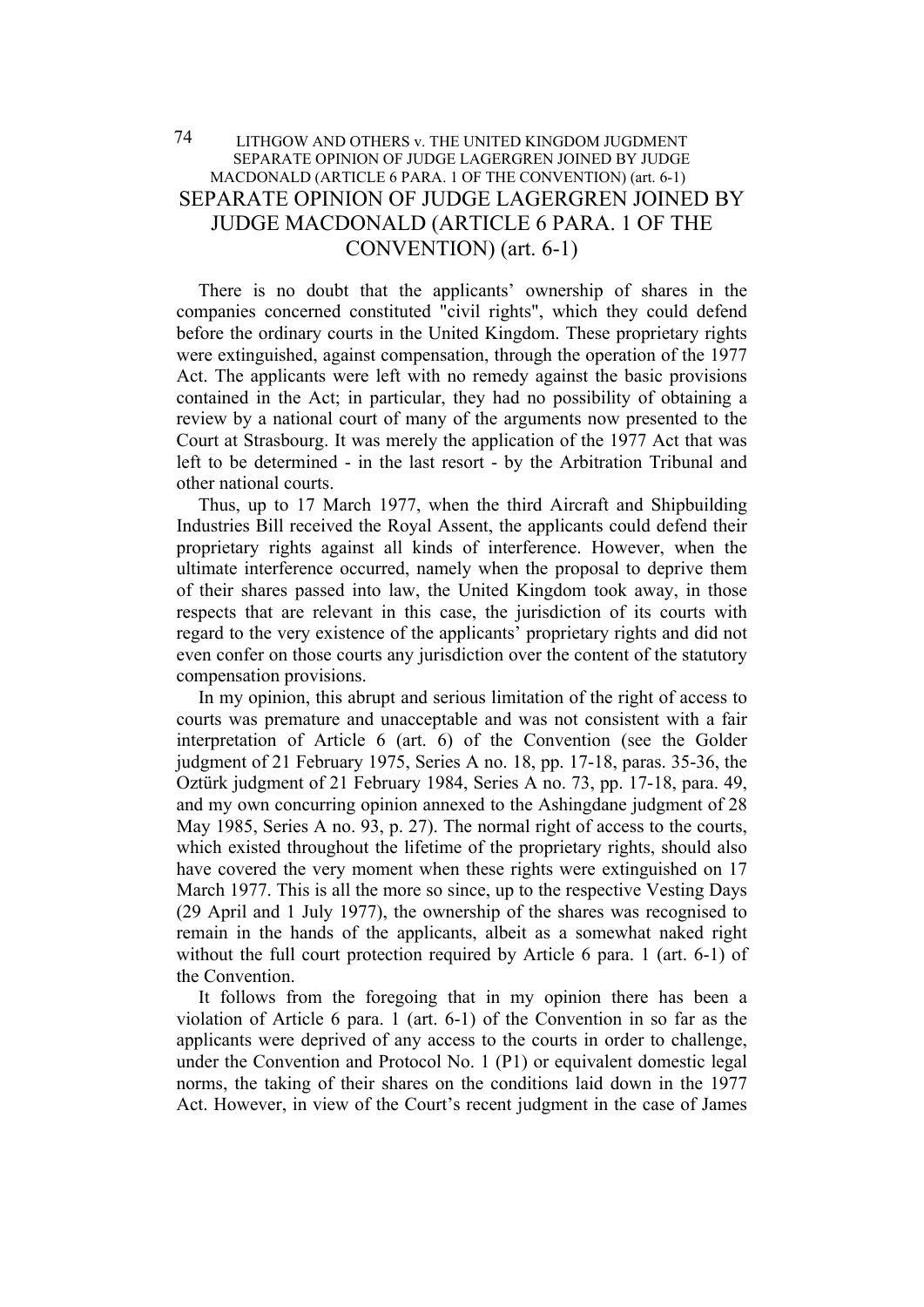LITHGOW AND OTHERS v. THE UNITED KINGDOM JUGDMENT SEPARATE OPINION OF JUDGE LAGERGREN JOINED BY JUDGE MACDONALD (ARTICLE 6 PARA. 1 OF THE CONVENTION) (art. 6-1) and Others (21 February 1986; Series A no. 98, paras. 79-82), I join the majority with regard to the present question also.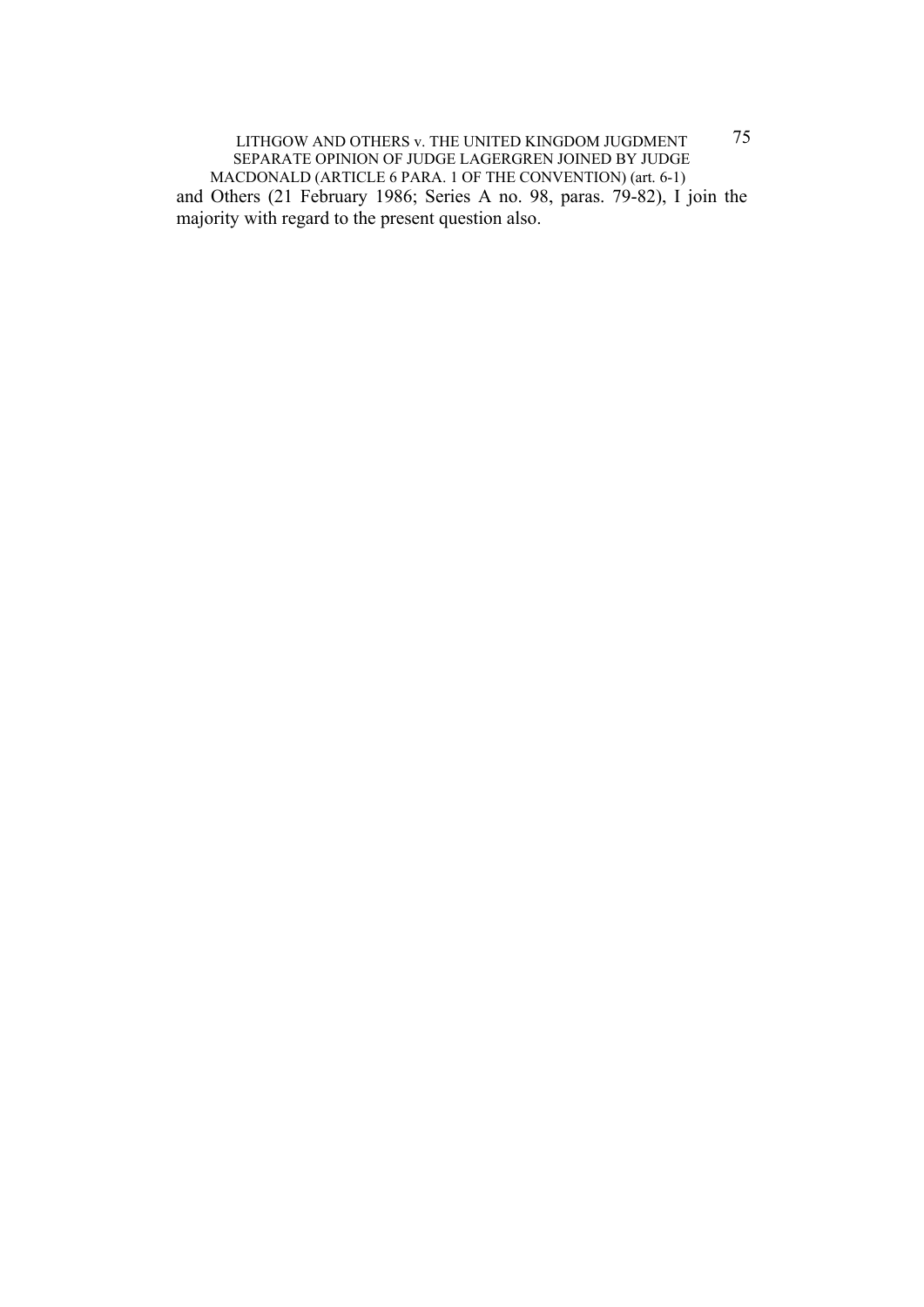### LITHGOW AND OTHERS v. THE UNITED KINGDOM JUGDMENT JOINT DISSENTING OPINION OF JUDGES PINHEIRO FARINHA AND PETTITI (ARTICLE 6 PARA. 1 OF THE CONVENTION) (art. 6-1) 76 JOINT DISSENTING OPINION OF JUDGES PINHEIRO FARINHA AND PETTITI (ARTICLE 6 PARA. 1 OF THE CONVENTION) (art. 6-1)

## *(Translation)*

We conclude that there has been a violation of Article 6 para. 1 (art. 6-1) for the following reasons.

With effect from 17 March 1977, the date of adoption of the third Bill, the applicants were no longer entitled to take proceedings to defend their proprietary rights against unjustified interferences by the State with those rights. As a result of the Act, the ordinary courts no longer had jurisdiction to determine compensation claims or whether the nationalisation provisions were compatible with domestic law.

The former owners should have had access to the courts, at least until the moment when all their rights were extinguished, in order to institute proceedings to contest the matter and seek redress. Access to the Arbitration Tribunal through the intermediary of representatives cannot be regarded as equivalent to access to the courts.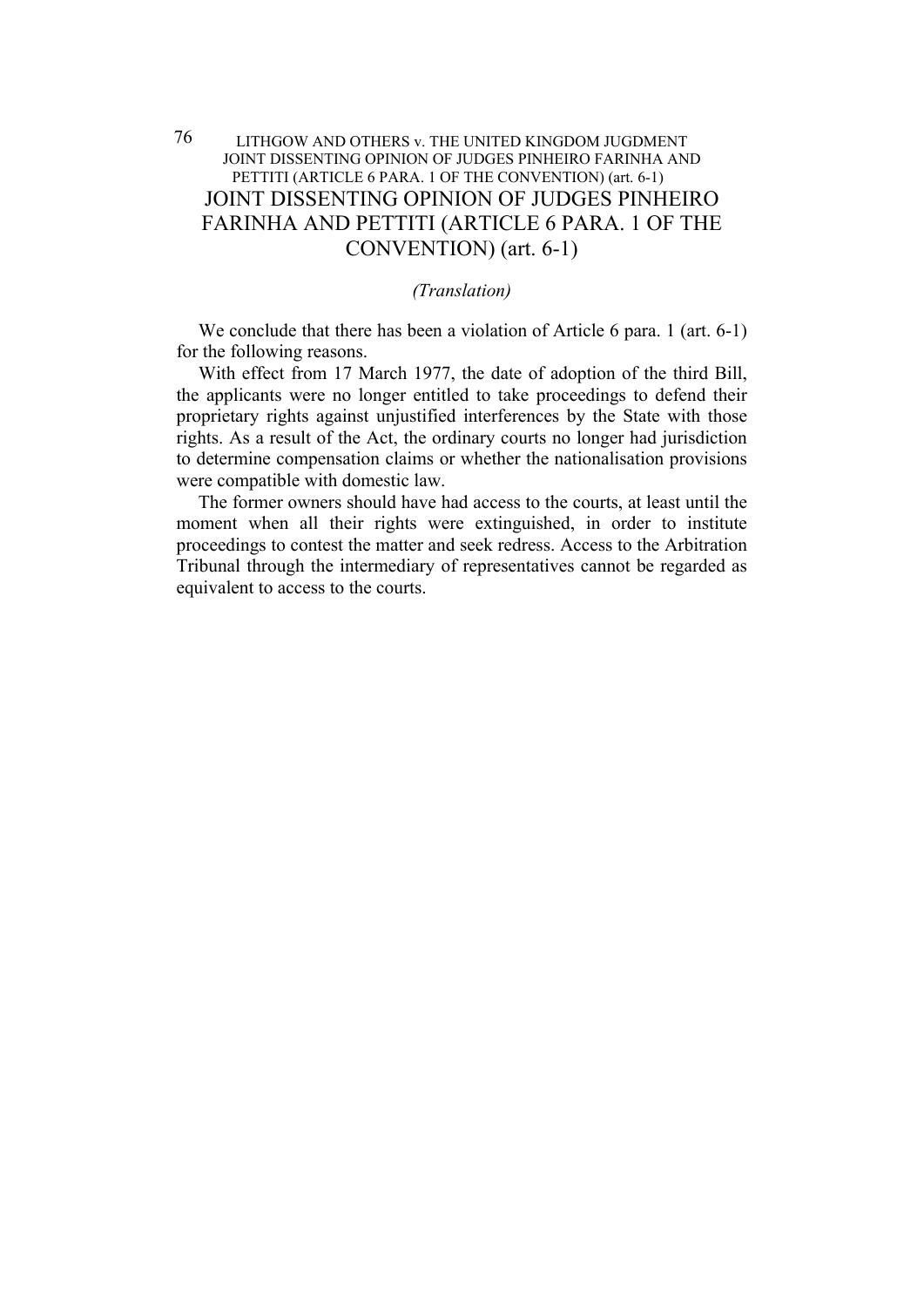# LITHGOW AND OTHERS v. THE UNITED KINGDOM JUGDMENT JOINT DISSENTING OPINION OF JUDGES PINHEIRO FARINHA, PETTITI AND SPIELMANN (ARTICLE 13 OF THE CONVENTION) (art. 13) JOINT DISSENTING OPINION OF JUDGES PINHEIRO FARINHA, PETTITI AND SPIELMANN (ARTICLE 13 OF THE CONVENTION) (art. 13)

## *(Translation)*

Under the system and terms established by the United Kingdom legislation, the former owners had no effective remedy before a national authority to test the compatibility of the Act with the rights guaranteed by the Convention and Protocol No. 1 (P1), whereas above all there was, in our view, a violation of the Convention as regards Article 6 (art. 6) and of Protocol No. 1 (P1).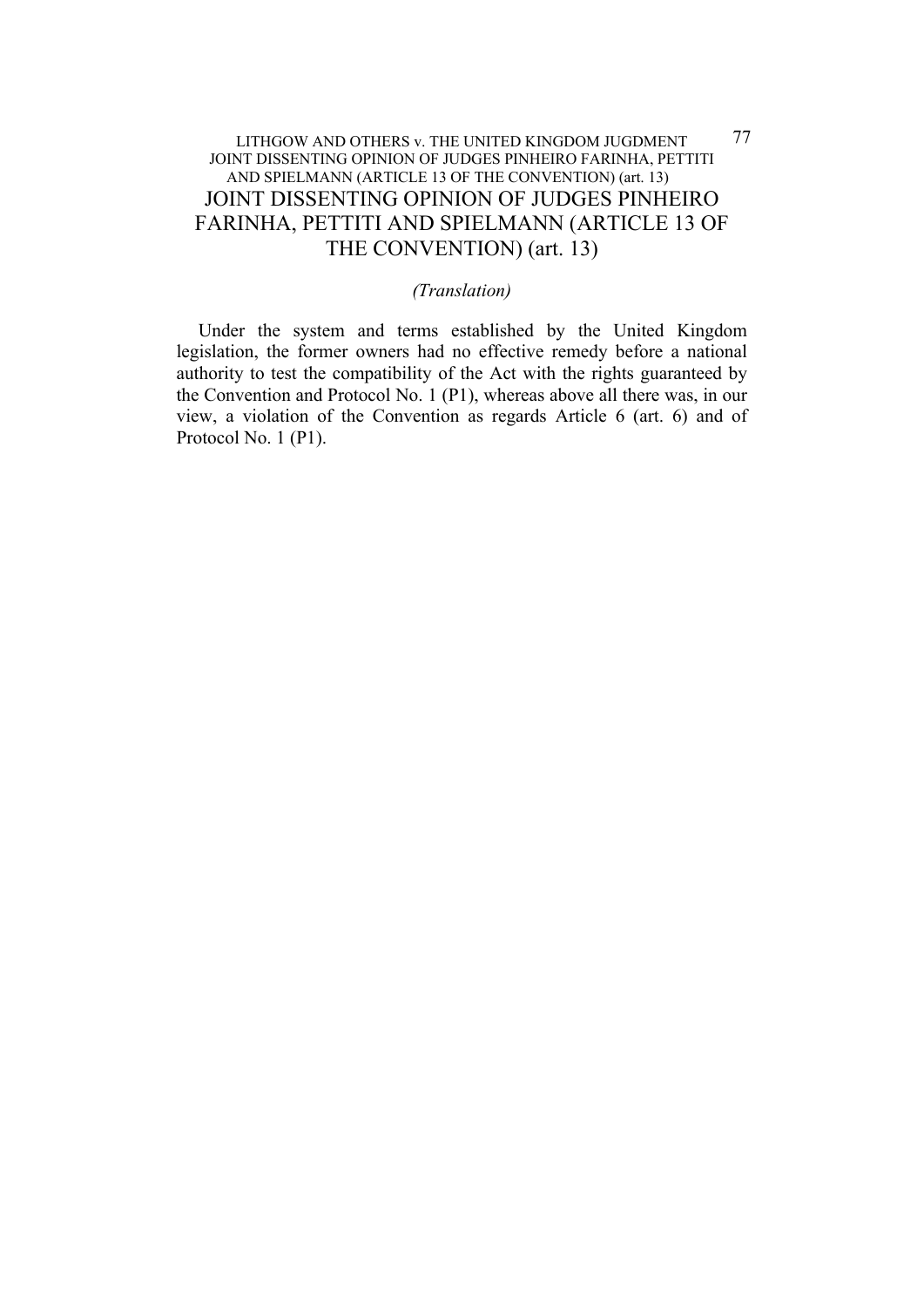### LITHGOW AND OTHERS v. THE UNITED KINGDOM JUGDMENT DISSENTING OPINION OF JUDGE PETTITI (ARTICLE 6 PARA. 1 AND ARTICLE 13 OF THE CONVENTION AND ARTICLE 1 OF PROTOCOL NO. 1) (art. 6-1, art. 13, P1-1) 78 DISSENTING OPINION OF JUDGE PETTITI (ARTICLE 6 PARA. 1 AND ARTICLE 13 OF THE CONVENTION AND ARTICLE 1 OF PROTOCOL NO. 1) (art. 6-1, art. 13, P1-1)

### *(Translation)*

I voted in favour of a finding of violation of Protocol No. 1 (P1) and of Articles 6 and 13 (art. 6, art. 13) of the Convention on the following grounds.

International legal opinion and case-law in respect of nationalisations are inconclusive and subject to continuing changes.

Admittedly, there is general recognition of the principle of compensation for nationals, contrasting with the 19th century tendency to dispute it, but the amounts decided have varied widely in different States and at different periods. This judgment is the first in which the European Court has applied Protocol No. 1 (P1) in this area.

The principle of compensation for subjects of States other than the one which decided to nationalise has been the subject of numerous judgments and of a considerable amount of legal literature.

The State's sovereign power over its nationals has, since the 19th century, been a major topic of international legal controversy.

The modern State has accepted its duty to protect its subjects against unfair laws which would dispossess them on the pretext of nationalisation and also to protect them if they are victims of nationalisation abroad (see the Coolidge declaration).

Nationalisations are lawful under international law, but precedents for the amount of compensation to be awarded are inconclusive, the word "equitable" occurring most frequently.

United Nations General Assembly Resolution 1803 of 14 December 1962 and UNCTAD Resolution 46 III did not lay down definite rules. When the French courts had to reach decisions about Algerian and Chilean nationalisations, they used the term "adequate" and associated the word "fair" with "equitable" (see Cass. Civ., 23.4.69, TGI Paris, 29.11.72, Corporación del Cobre, XCV Cr14 drtt. int. priv. 1974 - pp. 729 and 732).

For a nationalisation to comply with international law and to be capable of taking effect internationally, it must be appropriate to its legitimate objective, and the area in which it is effective must be so defined as to allow that objective to be attained, but not exceeded.

Recent international arbitration awards, while establishing the right of States to nationalise on condition that this is exercised in accordance with international law and is subject to a general obligation to provide compensation, have refined the concepts of compensation (Texaco Calasiatic award, 19.1.77; LIAMCO v. the Libyan Government award;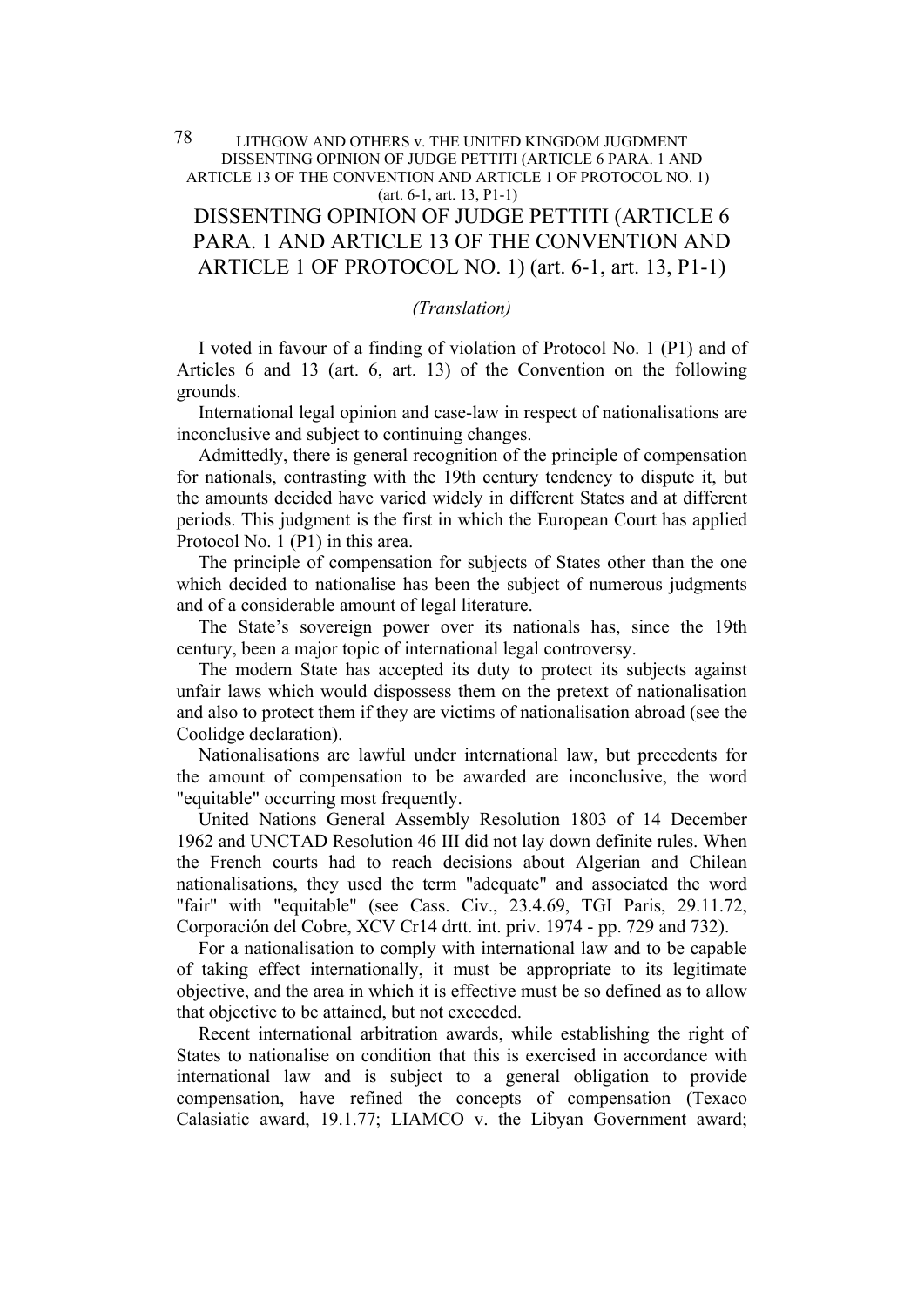#### LITHGOW AND OTHERS v. THE UNITED KINGDOM JUGDMENT DISSENTING OPINION OF JUDGE PETTITI (ARTICLE 6 PARA. 1 AND ARTICLE 13 OF THE CONVENTION AND ARTICLE 1 OF PROTOCOL NO. 1) (art. 6-1, art. 13, P1-1)

separate opinion of Judge Lagergren, Iran US Claims Trib., judgment 184.161.1; Ind. Corp. v. the Islamic Republic of Iran 161, American Journal of International Law, vol. 8, no. 1; see also Judge Lachs, in Recueil des cours de l'Académie de droit international, 1984, vol. 169).

The words "fair", "adequate" and "equitable" could be the subjects of lengthy explanations, but, whatever the semantics, the ultimate aim is to arrive at an objective assessment of the actual loss suffered. The Paris Regional Court (on 29 November 1972) also mentioned the situation resulting from the effective profits and from the taking of these into account by the law.

The French Conseil constitutionnel insisted on correcting the provisions of the French 1981 Nationalisation Act, as it considered that the Act's supplementary criteria for rectifying shortcomings in the reference data were inadequate and gave rise to under-estimates. Notes and comments on the content of these decisions have been written by Professor B. Goldman.

Ensuring that the action taken is not confiscatory is always a prime concern during the deliberations of arbitration courts and tribunals, leading them to check individual aspects of the amount.

In the United Kingdom, confiscatory legislation would have no effect on property situated in England (Russian Commercial Industrial Bank v. Cie. Esc. Mulhouse and Lazard Bros. v. Midland Bank, 1933). The reaction of the Paris Regional Court dealing with the Chilean nationalisations was the same.

The famous differences of legal opinion on the nationalisation of foreigners' property (W. Lewald, G.J. Ross, Friedman), although the arguments started from opposite poles, most frequently led to very similar conclusions about the adequacy of the compensation (JDI No. 1, 1956).

In order to identify the general rules of public international law on the protection of nationals' and foreigners' property, account must be taken of developments since 1948 at the United Nations and UNCTAD. F. Munch also cites Protocol No. 1 (P1) to the European Convention as a source, saying that this clearly showed that expropriation was allowed only on the conditions provided for by law and by the general principles of international law, and that it was regrettable that details of these principles were not defined (Recueil des cours de l'Académie de droit international, 1959, vol. 98).

In the present judgment, the Court has endeavoured to clarify the text of Article 1 (P1-1).

Was the system established by the United Kingdom Act sufficiently structured or sophisticated to meet all the requirements of international law? I agreed with the majority that this was the case for all the statutory provisions except those concerning the Reference Period and the subsequent developments, seen in the light of Protocol No. 1 (P1), and those concerning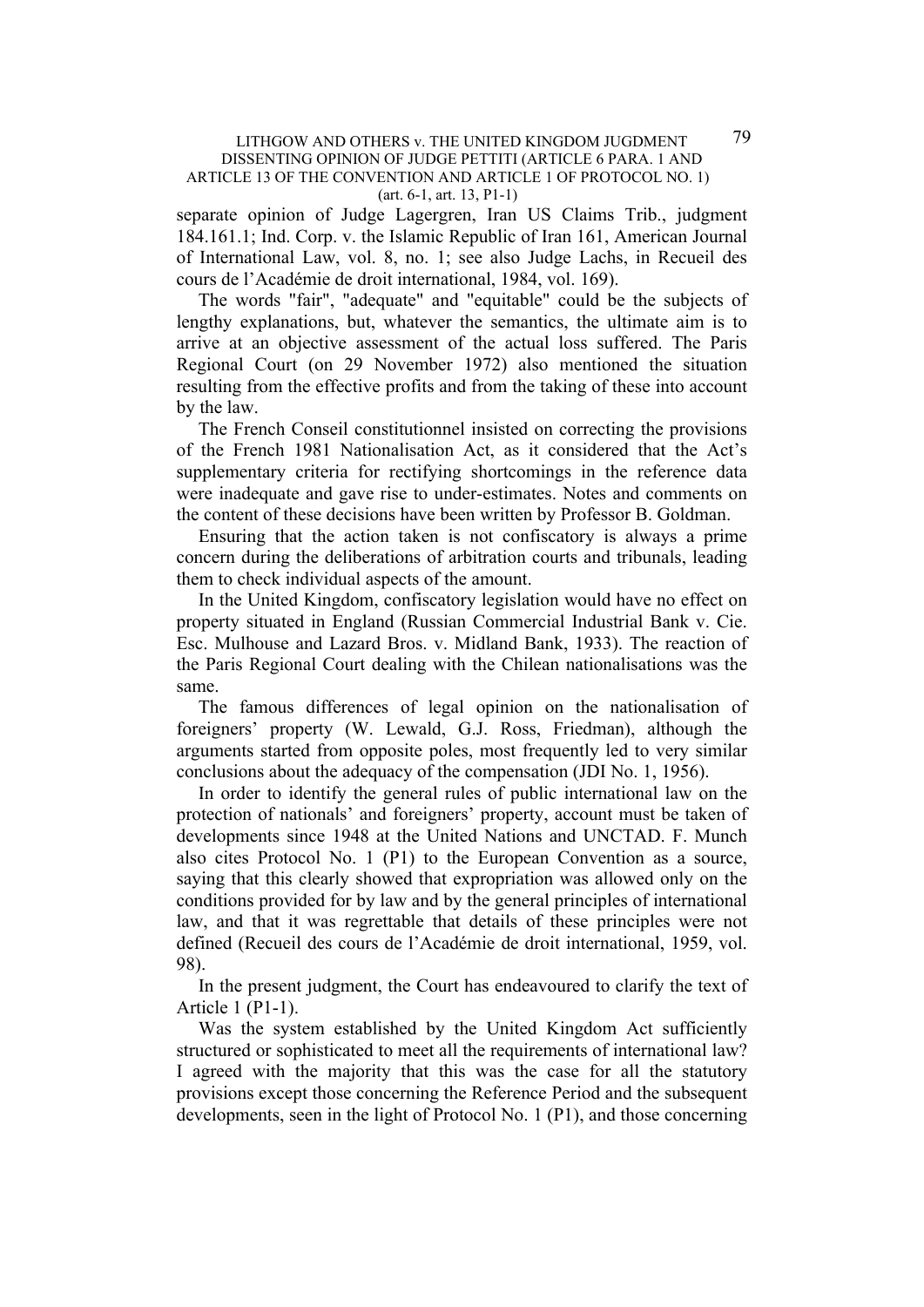#### LITHGOW AND OTHERS v. THE UNITED KINGDOM JUGDMENT DISSENTING OPINION OF JUDGE PETTITI (ARTICLE 6 PARA. 1 AND ARTICLE 13 OF THE CONVENTION AND ARTICLE 1 OF PROTOCOL NO. 1) (art. 6-1, art. 13, P1-1) 80

the procedure, seen in the light of Article 6 (art. 6). F. Munch says that, for the court having jurisdiction in a given matter, the relationship between States under international law is also part of the lex rei sitae. He went on to say that the said court in the nationalising State remains bound by the law common to itself and the State at the time of the nationalisation unless this is repealed or suspended for a reason of international public law (ibid.). In my opinion, the British principle of "equity" and of a "fair trial" necessitated access to a genuine court, as the latter would have been better able to take account of national law and of the general principles of international law when assessing compensation.

The general principles of international law, according to which it used to be considered that compensation for non-nationals ought to be full, adequate, equitable, prompt and appropriate, have changed somewhat in the face of pressure from the Third World. The term "adequate" has given way to "equitable", which is much vaguer (see the Nice session of the Institute of International Law).

The requirement for compensation which fully covers the loss (International Law Association, Hamburg, Professor Gihl's report) has given way to one for what is called equitable compensation.

This is far removed from the definition in the Chorzow judgment: the value of the property as it previously existed plus additional damages for the loss suffered. There is even acceptance of a certain discrimination between nationals and aliens, provided that any measure taken does not affect only aliens (see F. Boulanger, Nationalisation en droit international public, Paris, Economica).

The Third World countries claim a certain amount of discretionary power in this field where the general principles of international law are concerned (see the Conference of Third World countries, Algiers, 1971).

It follows from this development that international arbitration courts will henceforth tend to be less demanding in the case of nationalisations carried out by Third World States. At the same time, such arbitration courts retain the principle of compensation for non-nationals of industrialised countries which more nearly meets the criteria of adequacy, fairness and appropriateness than would be the case for nationals of the same countries.

Furthermore, under the system and terms established by the United Kingdom nationalisation legislation the former owners had no effective remedy before a national authority to test the compatibility of the Act with the general principles of international law and with the rights guaranteed by the Convention and Protocol No. 1 (P1), despite the fact that the Convention, as regards Article 6 (art. 6), and Protocol No. 1 (P1) had been violated, in my view.

The conclusion I have drawn from this brief rehearsal of the legal rules applicable to this case and with which I shall end this separate opinion is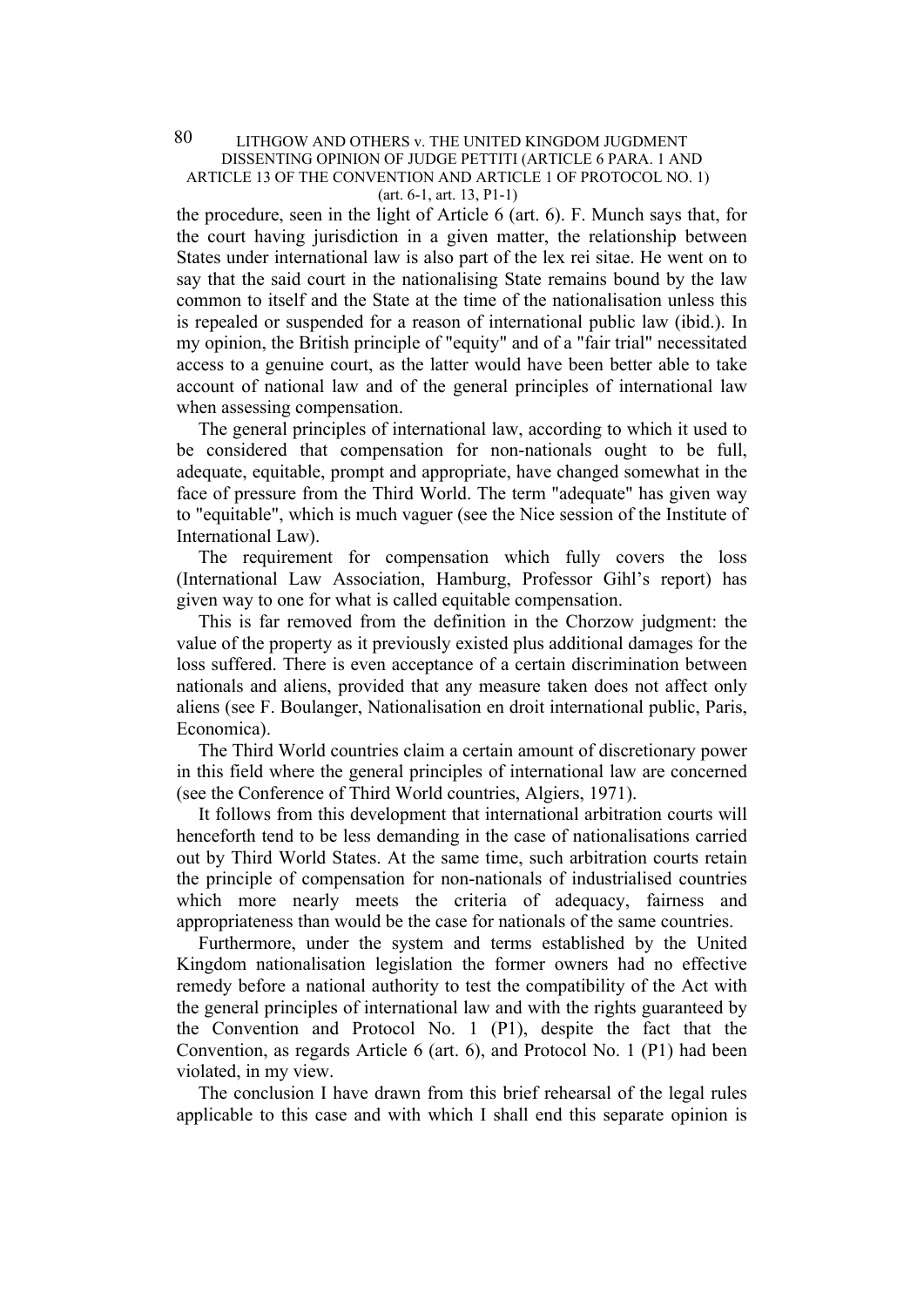#### LITHGOW AND OTHERS v. THE UNITED KINGDOM JUGDMENT DISSENTING OPINION OF JUDGE PETTITI (ARTICLE 6 PARA. 1 AND ARTICLE 13 OF THE CONVENTION AND ARTICLE 1 OF PROTOCOL NO. 1) (art. 6-1, art. 13, P1-1)

that, even if a national may be awarded less compensation than a nonnational, the amount laid down by the United Kingdom legislation ought to have taken into consideration every parameter and all reasonable weightings, in order to arrive at an equitable result, the consequences of which would not be too far removed from the legitimate aim pursued, even allowing for the State's margin of appreciation. This does not seem to me to have been done, for the reasons cited above.